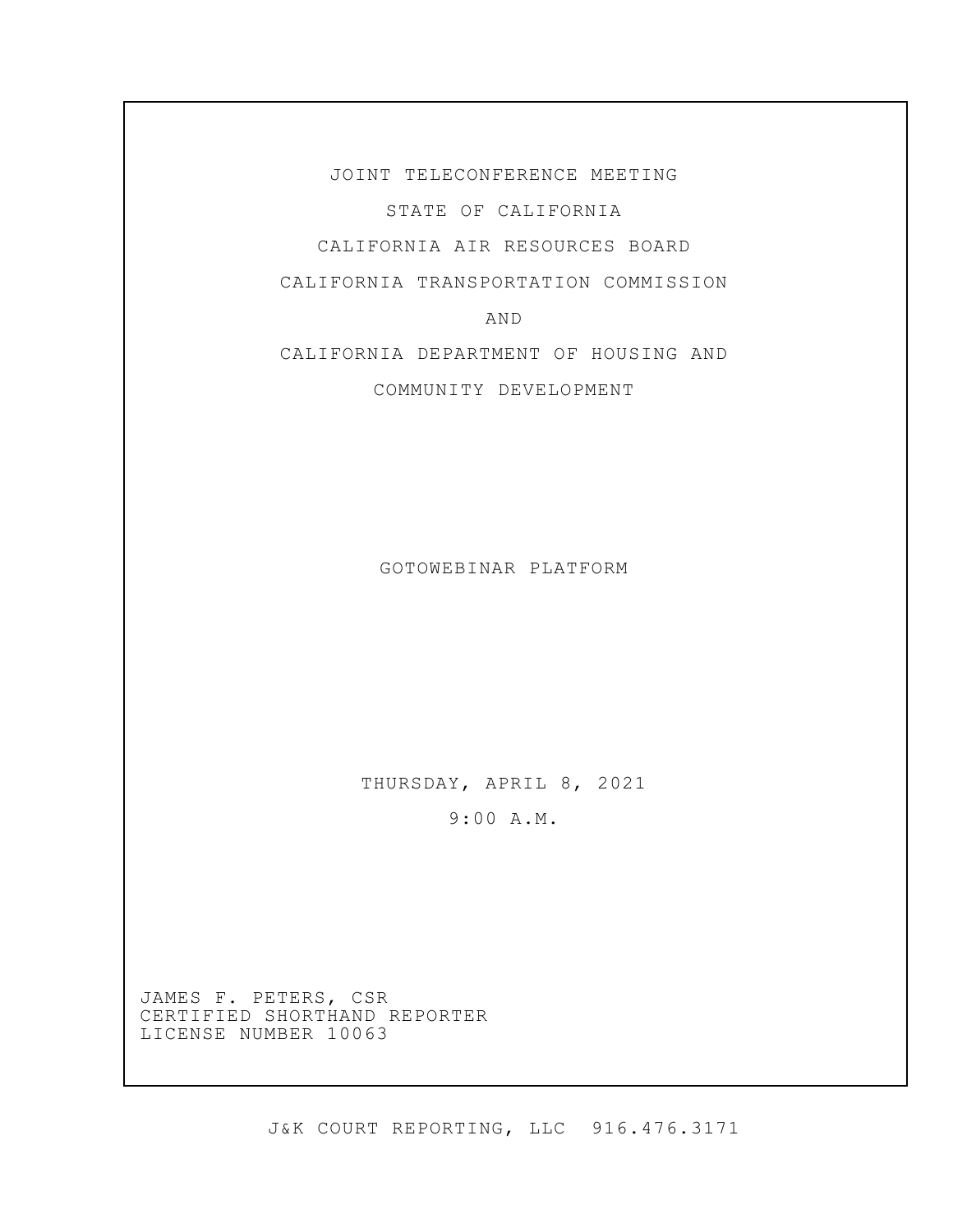### APPEARANCES

CARB BOARD MEMBERS: Liane Randolph, Chair John Balmes, MD Hector De La Torre John Eisenhut Supervisor Nathan Fletcher Senator Dean Florez Davina Hurt Gideon Kracov Tania Pacheco-Werner, PhD Barbara Riordan Supervisor Phil Serna Professor Daniel Sperling Diane Takvorian CTC COMMISSIONERS: Hilary Norton, Chair Bob Alvarado, Vice Chair Rocco Davis Lee Ann Eager Darnell Grisby Carl Guardino Fran Inman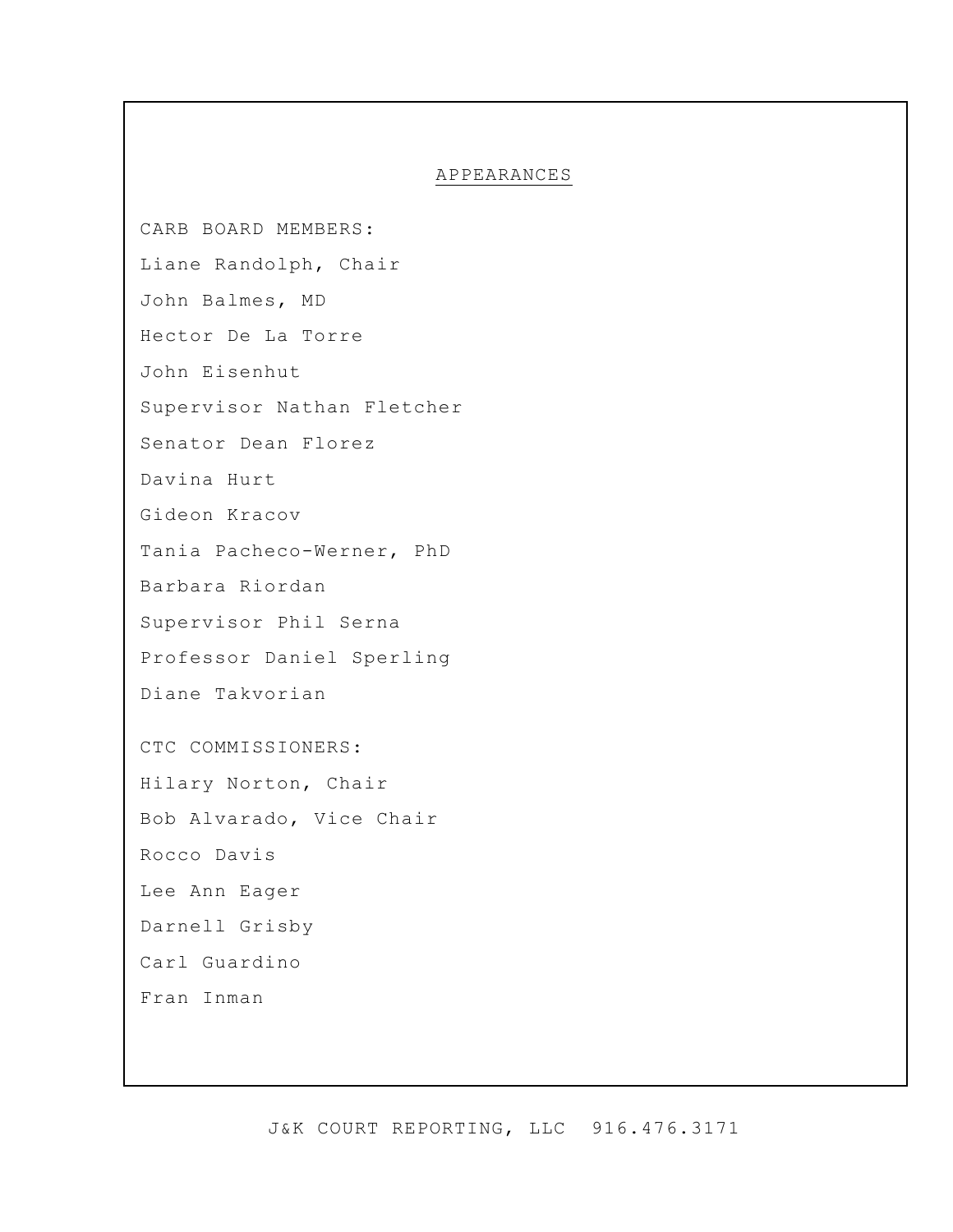CTC COMMISSIONERS:

Joseph Lyou, PhD

Michelle Martinez

CALIFORNIA TRANSPORTATION AGENCY:

Darwin Moosavi, Deputy Secretary, Environmental Policy and Housing Coordination

CARB STAFF:

Richard Corey, Executive Officer

Edie Chang, Deputy Executive Officer

Chanell Fletcher, Deputy Executive Officer

Annette Hebert, Deputy Executive Officer

Ellen Peter, Chief Counsel

Analisa Bevan, Assistant Division Chief, Sustainable Transportation and Communities Division(STCD)

Mario Cruz, Branch Chief, Climate Investments Branch, STCD

Monique Davis, Staff Air Pollution Specialist, Climate Investments Branch, STCD

Jennifer Gress, Division Chief, STCD

Pedro Peterson, Air Pollution Specialist, Climate Investments Branch, STCD

CTC STAFF:

Mitch Weiss, Executive Director

Tanisha Taylor, Chief Deputy Director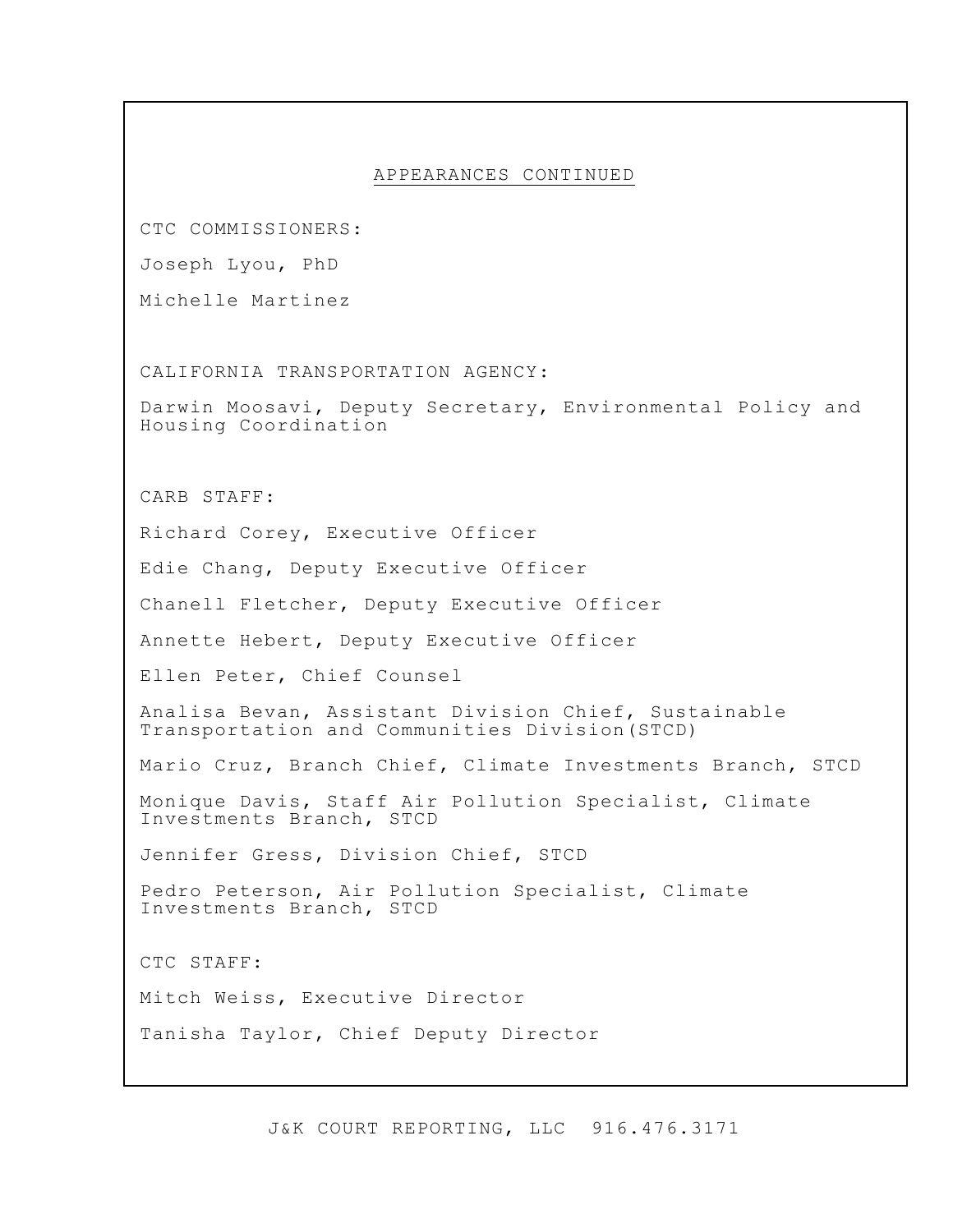CTC STAFF:

Laura Pennebaker, Acting Deputy Director

Brigitte Driller, Assistant Deputy Director

Julia Kingsley, Assistant Deputy Director

Brandy Fleming, Analyst, Administration and Financial Management

Doug Remedios, Clerk of the Commission

CALIFORNIA DEPARTMENT OF HOUSING AND COMMUNITY DEVELOPMENT STAFF:

Gustavo Velasquez, Director

Megan Kirkeby, Deputy Director

Paul McDougall

Claudia Mildner

DC Navarrette

Kevan Rolfness

Josh Rosa

Weston Starbird

Daniella Stepek

SPECIAL GUESTS:

Tyson Eckerle, Deputy Director, Zero Emission Vehicle Market Development, Governor's Office of Business and Economic Development

Kyle Krause, Assistant Deputy Director, Codes & Standards, California Department of Housing and Community Development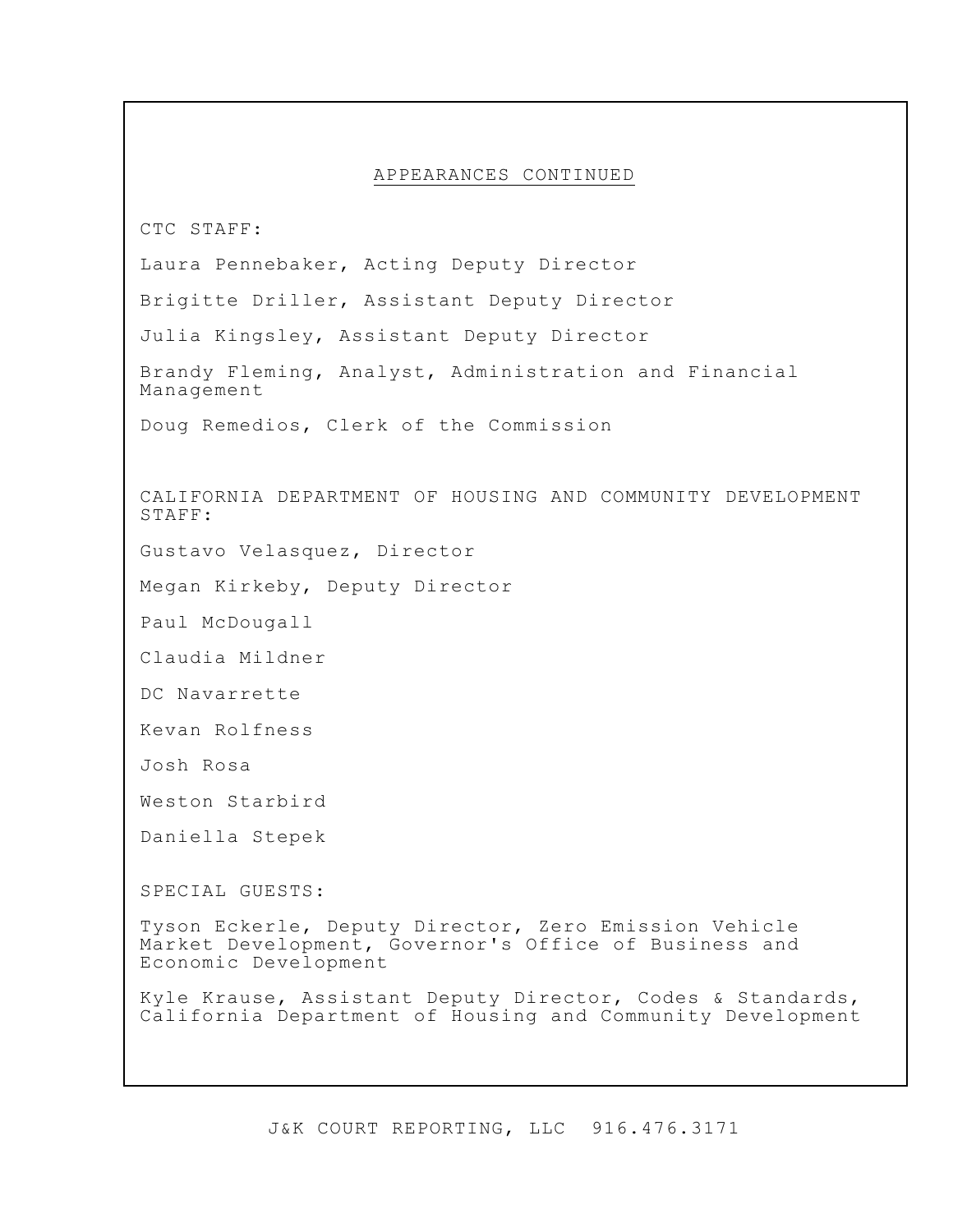SPECIAL GUESTS:

Terea Macomber, Electric Vehicle Director, GRID Alternatives

Yuliya Shmidt, Advisor to Commissioner Rechtshaffen, California Public Utilities Commission

ALSO PRESENT:

Will Barrett, American Lung Association

Kurt Brotcke, Orange County Transportation Authority

Amber Crabbe, San Francisco County Transportation Authority

Martin Espinoza, Northern California Carpenters Regional Council

Bill Higgins, California Association of Councils of Governments

Ryan Kenny, Clean Energy

Byrn Lindblad

Bill Magavern, Coalition for Clean Air

Anna Moneymaker, LA Metro

Tyler Munzing, American Council of Engineering Companies, California

Kami Peer, NextGen California

Nailah Pope-Harden, ClimatePlan

Julia Randolph

Ray Traynor, San Diego Association of Governments

Kiana Valentine, Transportation California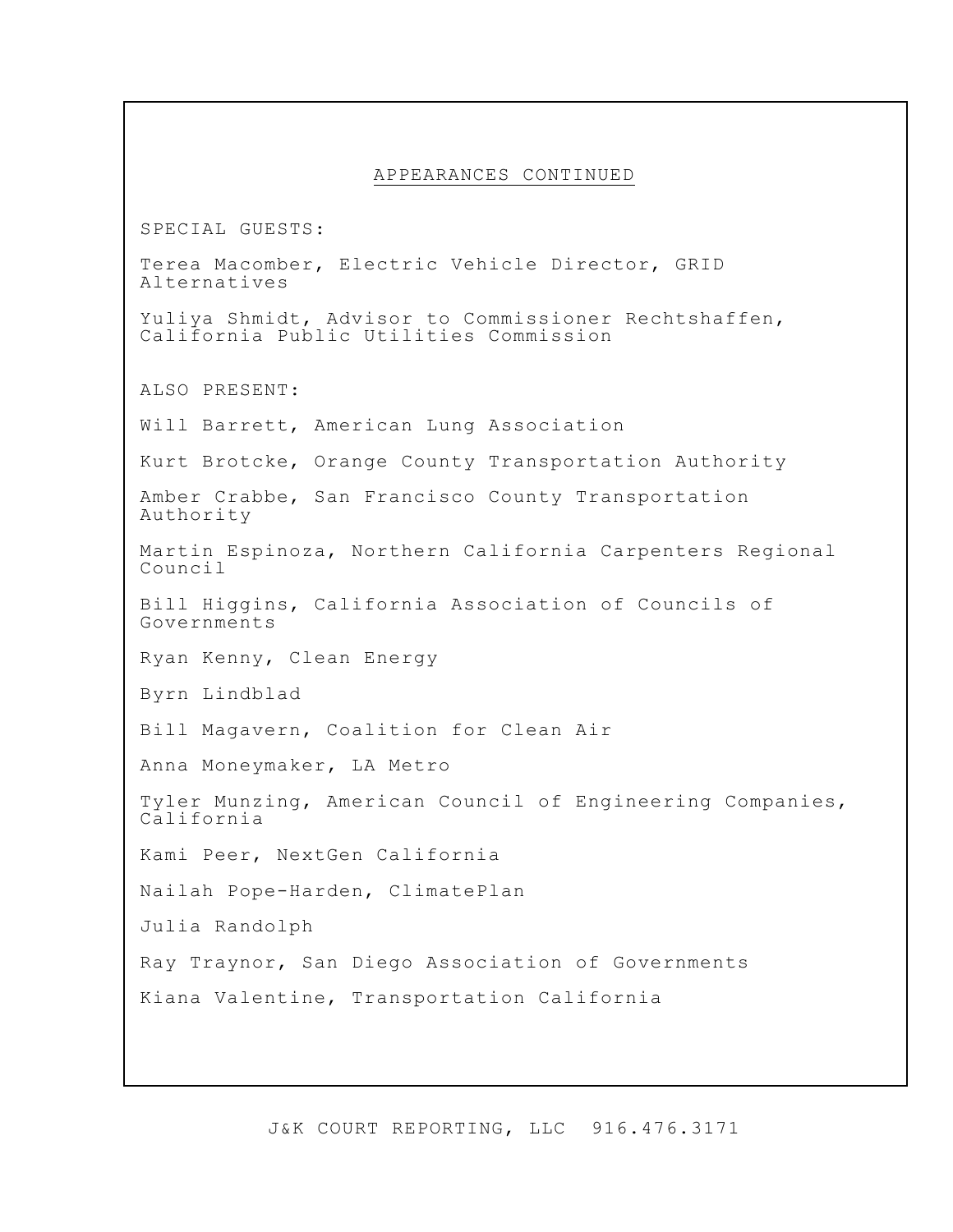ALSO PRESENT:

Jennifer Ward, Orange County Business Council

Chris Wilson, Los Angeles County Business Federation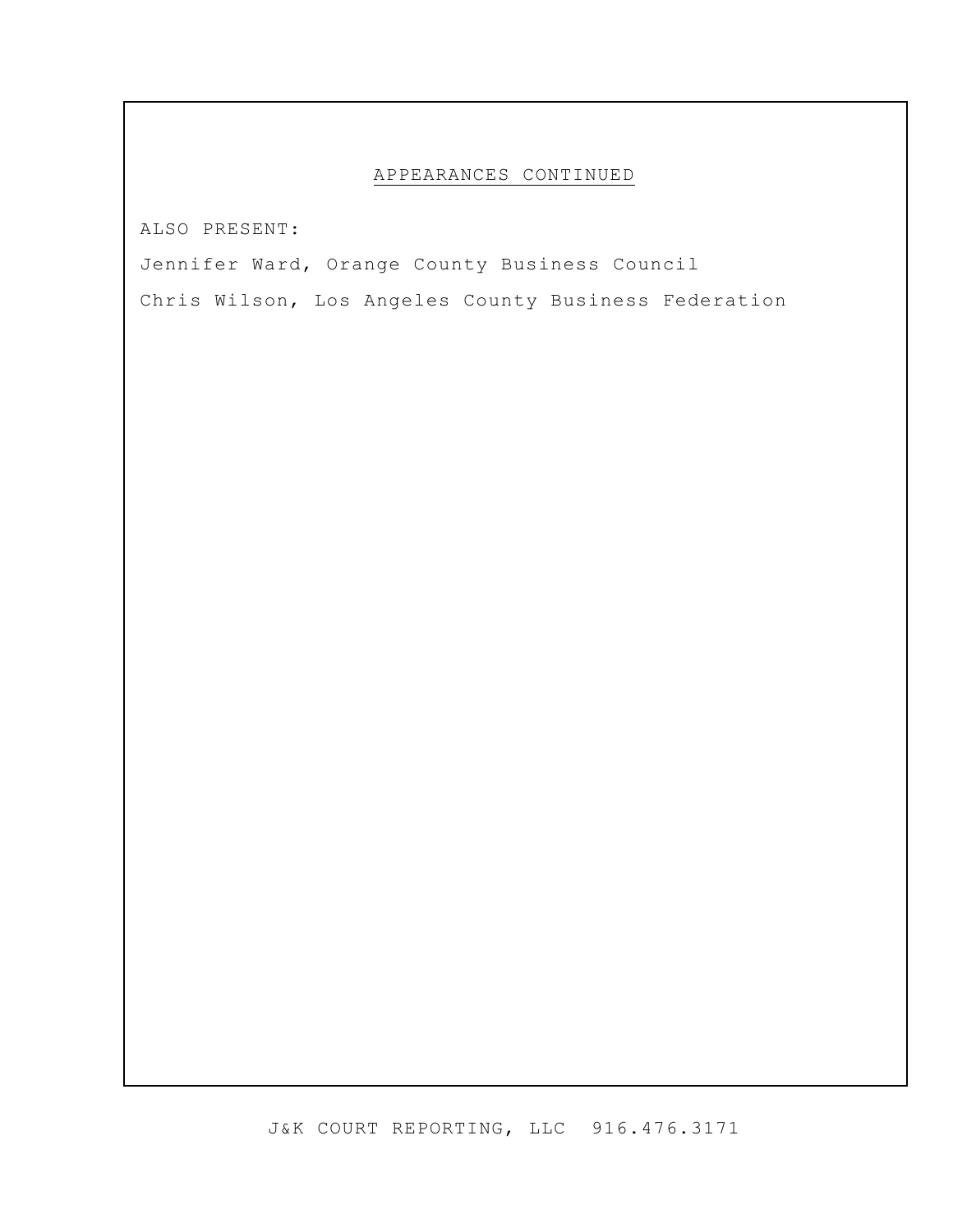INDEX

|                                                                                                                                                                                                                                                                                                                                                                                      | PAGE                                                                                                                |
|--------------------------------------------------------------------------------------------------------------------------------------------------------------------------------------------------------------------------------------------------------------------------------------------------------------------------------------------------------------------------------------|---------------------------------------------------------------------------------------------------------------------|
| Welcoming and Opening Remarks<br>CTC Chair Norton<br>CARB Chair Randolph<br>HCD Director Velasquez                                                                                                                                                                                                                                                                                   | $\mathbf 1$<br>$\overline{7}$<br>11                                                                                 |
| Transitioning Together: Zero-Emission Vehicles<br>by 2035<br>Tyson Eckerle<br>Kyle Krause<br>Yuliya Shmidt<br>Terea Macomber<br>Discussion and Q&A<br>Will Barrett<br>Bill Higgins<br>Bill Magavern<br>Ryan Kenny                                                                                                                                                                    | 17<br>29<br>39<br>50<br>65<br>117<br>121<br>135<br>138                                                              |
| Draft Climate Action Plan for Transportation<br>Infrastructure (CAPTI)<br>Darwin Moosavi<br>Discussion and Q&A<br>Ray Traynor<br>Kiana Valentine<br>Kurt Brotcke<br>Will Barrett<br>Jennifer Ward<br>Anna Moneymaker<br>Kami Peer<br>Nailah Pope-Harden<br>Julia Randolph<br>Martin Espinoza<br>Chris Wilson<br>Byrn Lindblad<br>Amber Crabbe<br>Tyler Munzing<br>Discussion and Q&A | 143<br>159<br>201<br>203<br>206<br>208<br>211<br>213<br>215<br>218<br>221<br>223<br>224<br>225<br>226<br>228<br>229 |
| Joint Meeting Accomplishments and Agency Updates<br>CTC Executive Director Weiss                                                                                                                                                                                                                                                                                                     | 243                                                                                                                 |
| Public Comment                                                                                                                                                                                                                                                                                                                                                                       | 246                                                                                                                 |
|                                                                                                                                                                                                                                                                                                                                                                                      |                                                                                                                     |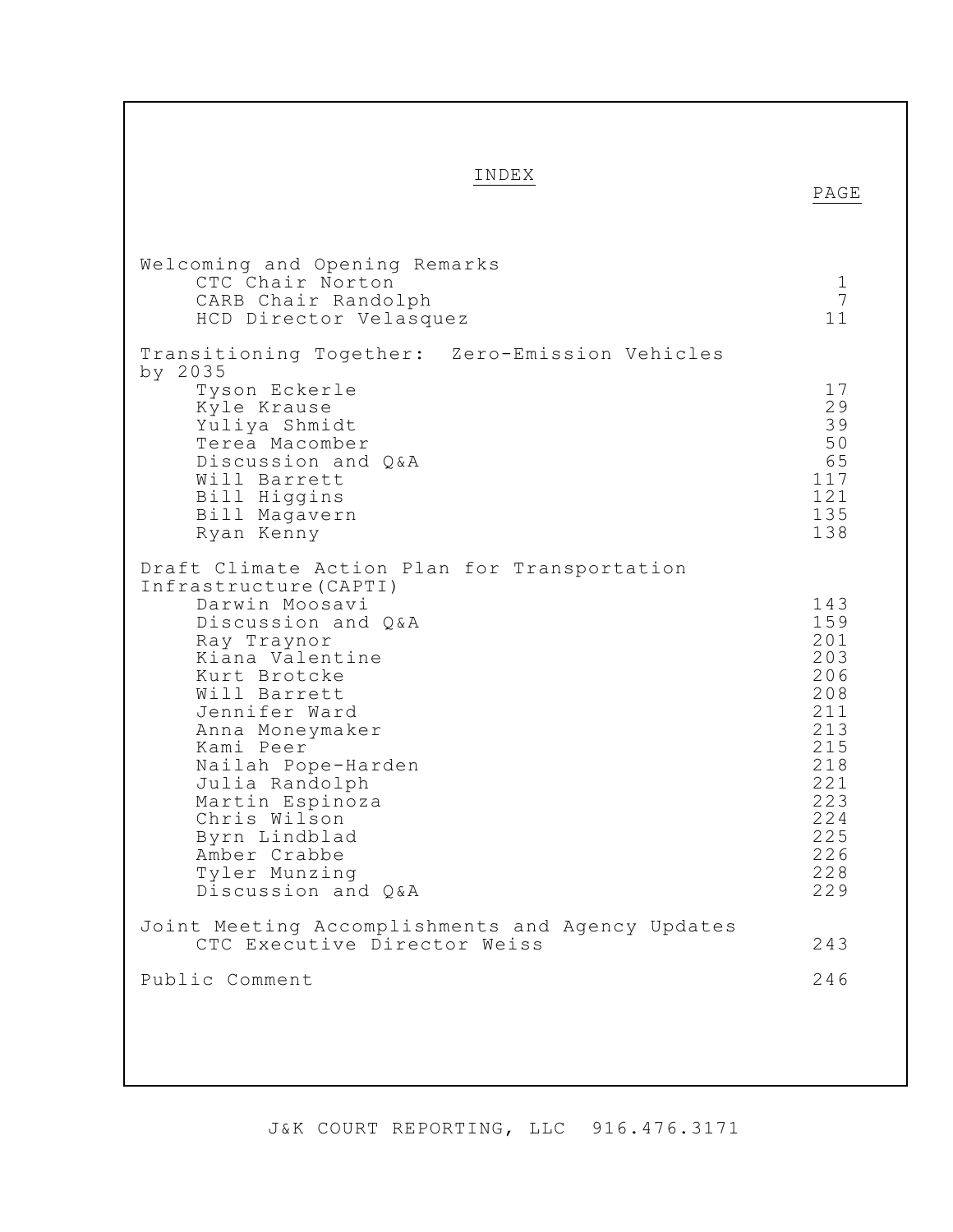## INDEX CONTINUED

PAGE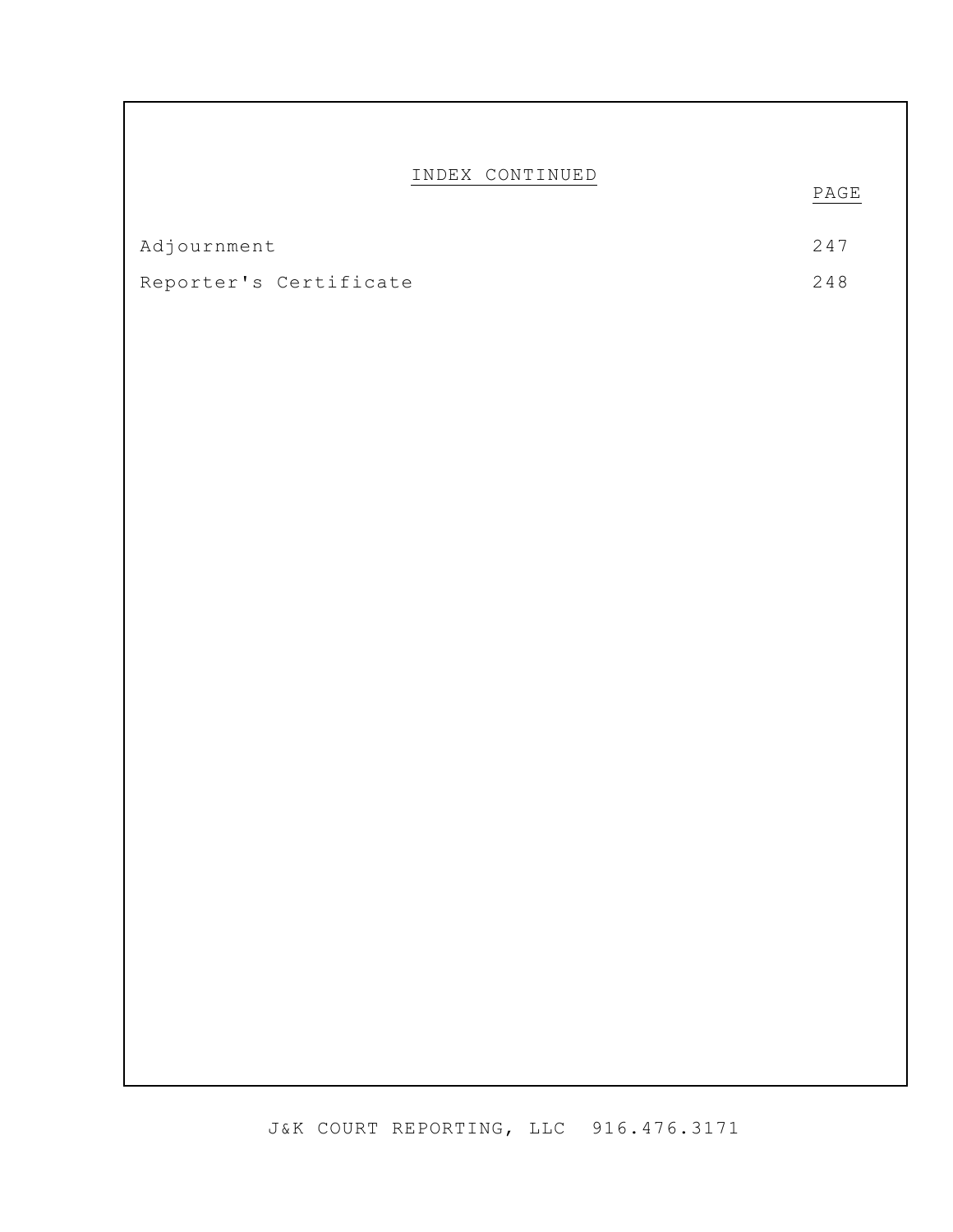1 2 3 4 5 6 7 8 9 10 11 12 13 14 15 16 17 18 19 20 21 22 23 24 25 PROCEEDINGS CTC CHAIR NORTON: Okay. Good morning, everyone. Today is a joint meeting of the California Transportation Commission, California Air Resources Board, and California Department of Housing and Community Development. I am Chair Hilary Norton of the California Transportation Commission. And it is a pleasure to welcome you on behalf of myself and all of the other participating agencies. First and foremost, I would like to ask Douglas Remedios of our staff to call the roll for the Transportation Commission today. CTC CLERK REMEDIOS: Good morning. Commissioner Alvarado? CTC VICE CHAIR ALVARADO: Yes, sir. CTC CLERK REMEDIOS: Commissioner Davis? CTC COMMISSIONER DAVIS: Here. CTC CLERK REMEDIOS: Commissioner Eager? Commissioner Eager? CTC COMMISSIONER EAGER: Here. CTC CLERK REMEDIOS: Commissioner Grisby? CTC COMMISSIONER GRISBY: Present. CTC CLERK REMEDIOS: Commissioner Guardino? CTC COMMISSIONER INMAN: Present. CTC CLERK REMEDIOS: Commissioner Inman? CTC COMMISSIONER INMAN: Present

1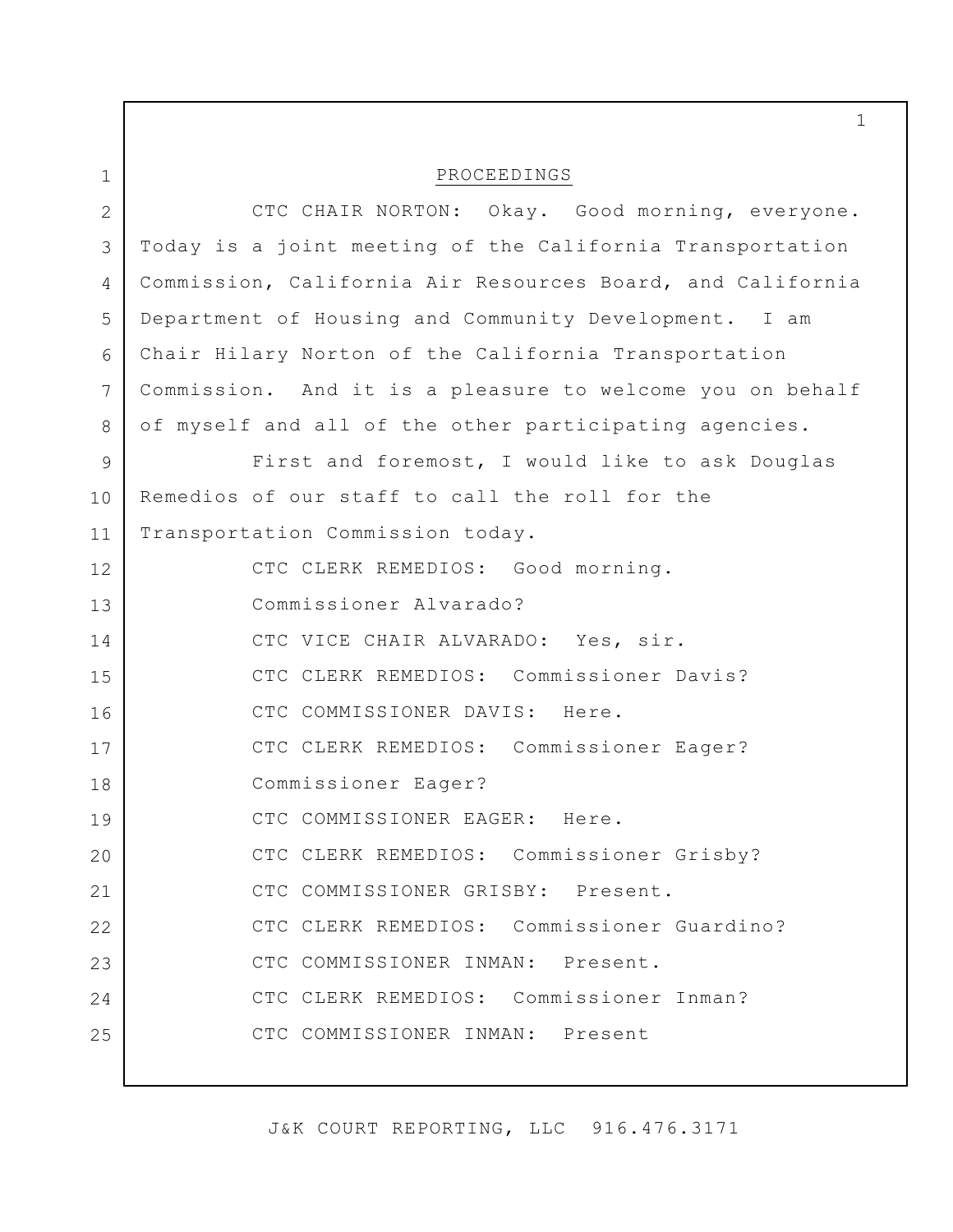1 2 3 4 5 6 7 8 9 10 11 12 13 14 15 16 17 18 19 20 21 22 23 24 25 2 CTC CLERK REMEDIOS: Commission Kehoe? Commissioner Lyou? CTC COMMISSIONER LYOU: Here. CTC CLERK REMEDIOS: Commissioner Martinez? CTC COMMISSIONER MARTINEZ: Present. CTC CLERK REMEDIOS: Commissioner Tavaglione? Chair Norton? CTC CHAIR NORTON: Present. It is now my honor -- CTC CLERK REMEDIOS: (Inaudible) CTC CHAIR NORTON: Thank you -- to call on Chair Randolph to ask for CARB's Clerk to call the roll of the CARB Board members. CARB CHAIR RANDOLPH: Good morning. Thank you, Chair Norton. Clerk Sakazaki, can you call the roll, please? CARB BOARD CLERK SAKAZAKI: Thank you, Madam Chair. Dr. Balmes? Mr. De La Torre? Mr. Eisenhut? Mr. Eisenhut? Supervisor Fletcher? Senator Florez? CARB BOARD MEMBER FLOREZ: Florez, here.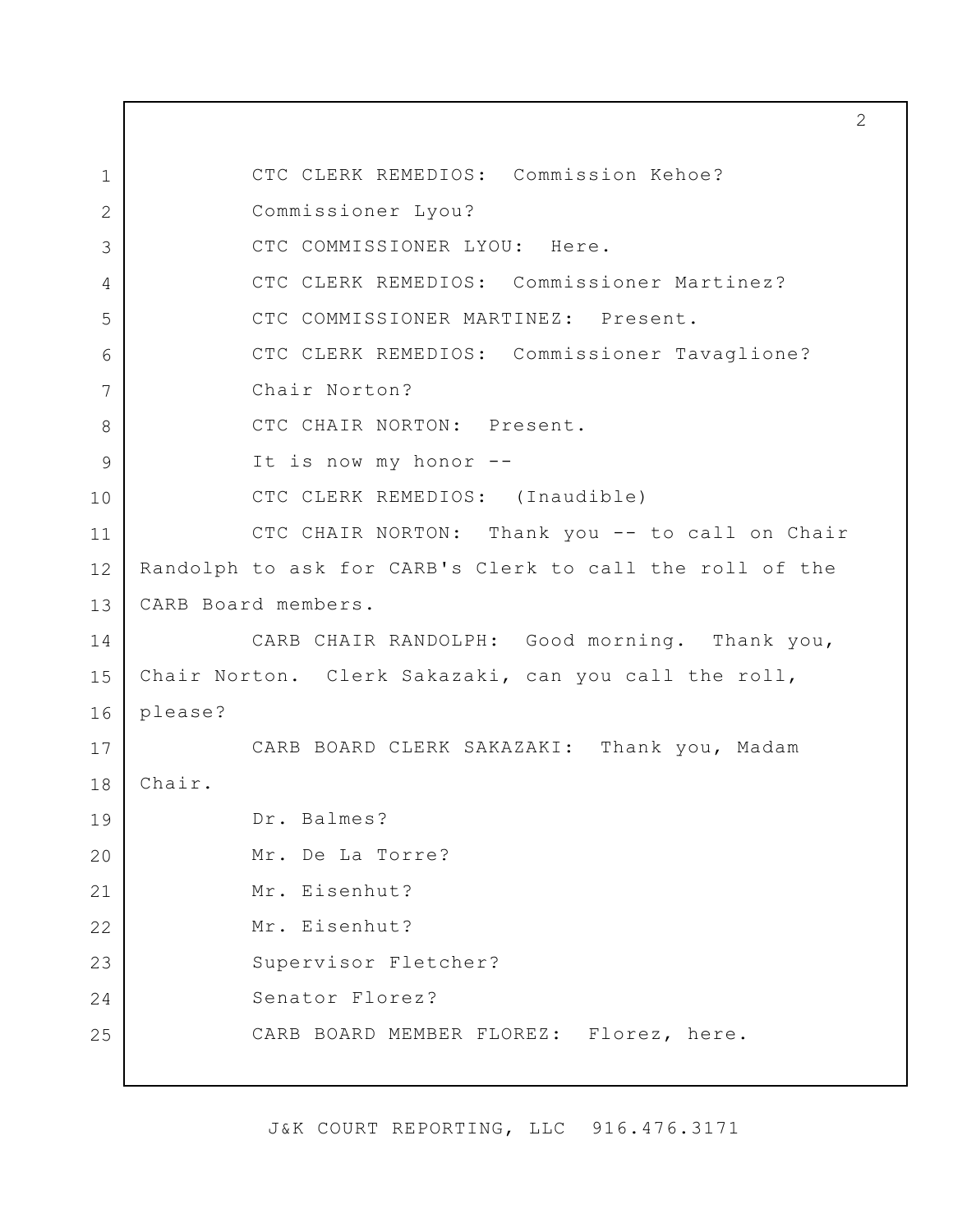1 2 3 4 5 6 7 8 9 10 11 12 13 14 15 16 17 18 19 20 21 22 23  $24$ 25 CARB BOARD CLERK SAKAZAKI: Assemblymember Garcia? Ms. Hurt? CARB BOARD MEMBER HURT: Davina Hurt present. CARB BOARD CLERK SAKAZAKI: Mr. Kracov? CARB BOARD MEMBER KRACOV: Here. CARB BOARD CLERK SAKAZAKI: Dr. Pacheco-Werner? CARB BOARD MEMBER PACHECO-WERNER: Present. CARB BOARD CLERK SAKAZAKI: Mrs. Riordan? CARB BOARD MEMBER RIORDAN: Here. CARB BOARD CLERK SAKAZAKI: Supervisor Serna? CARB BOARD MEMBER SERNA: Here. CARB BOARD CLERK SAKAZAKI: Professor Sperling? CARB BOARD MEMBER SPERLING: Here. CARB BOARD CLERK SAKAZAKI: Ms. Takvorian? CARB BOARD MEMBER TAKVORIAN: Here CARB BOARD CLERK SAKAZAKI: Vice Chair Berg? Chair Randolph? CARB CHAIR RANDOLPH: Here. CARB BOARD CLERK SAKAZAKI: Madam Chair, we have a quorum. CARB CHAIR RANDOLPH: Thank you. CTC CLERK REMEDIOS: Madam Chair, I noticed that Mr. Balmes is now on and Commissioner Guardino is trying to get on. He's just having some technical difficulties.

J&K COURT REPORTING, LLC 916.476.3171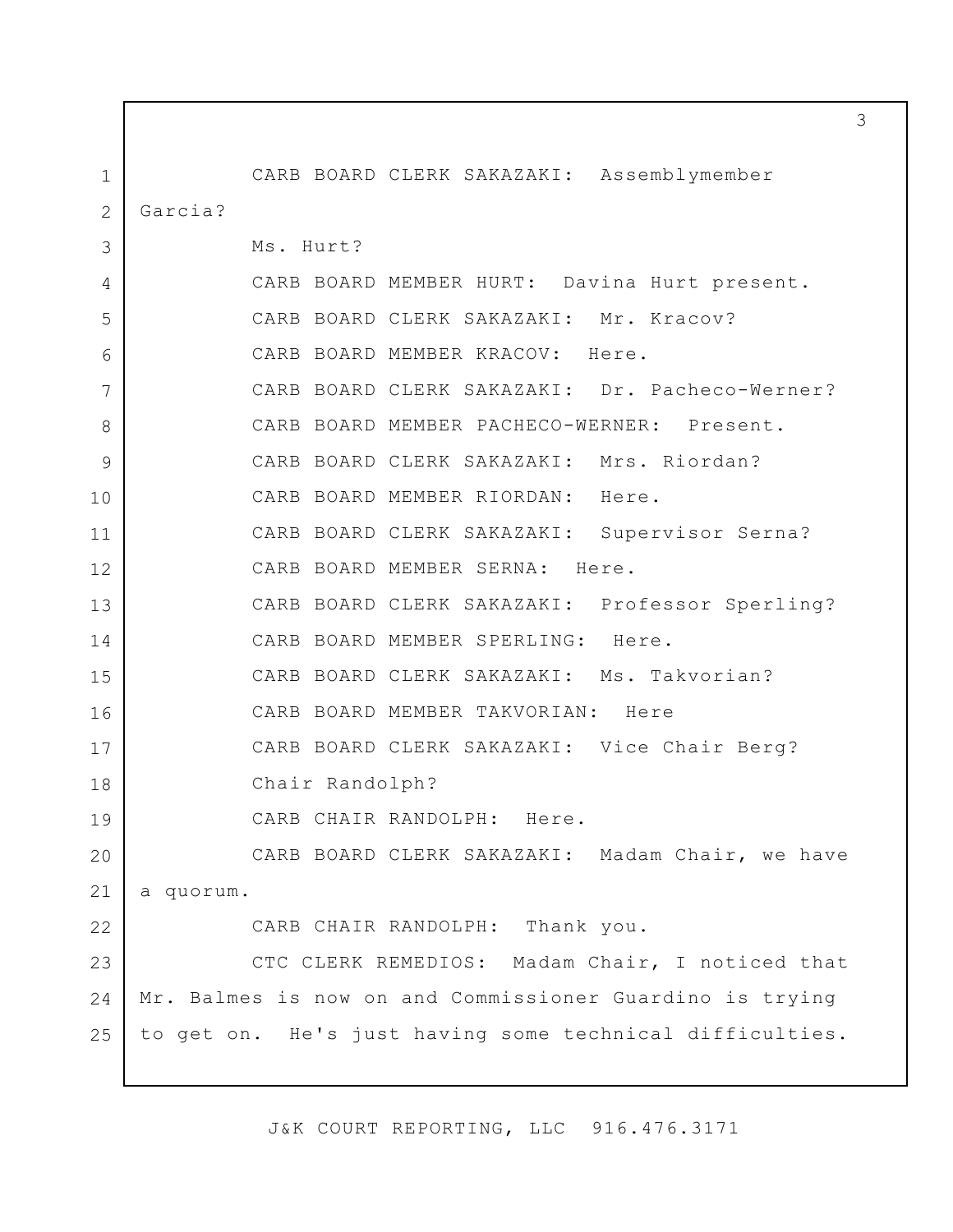3 6 CTC CHAIR NORTON: Thank you so much. And I also want to recognize the head of Housing and Community Development, Gustavo Velasquez, for joining us. Thank you for being here. We are going to begin our welcoming remarks. And we'll be calling on you after Chair Randolph.

1

2

4

5

7 8 9 10 11 12 13 14 15 16 17 18 19 So good morning, fellow Commissioners, Board Members, and HCD leadership. This past year has presented many challenges and hardships for many of us. It's also been an opportunity to learn and grow from not only each other, but from the challenges and obstacles we have faced. I want to recognize CTC staff for thoughtfully developing a Racial Equity Statement that the Commission approved in January and vowing to prioritize equity and inclusivity in transportation planning as we move forward together. I'm pleased that we are going to be impaneling our equity roundtable and we are going to embark on equity listening sessions in partnership with CalSTA and CalTrans.

20 21 22 23 24 25 I want to take a moment to welcome CARB Chair Liane Randolph to participate with us at her first joint meeting as well as Board Member Tania Pacheco-Werner and my friend, Board Member Gideon Kracov who were both appointed in December 2020. It was a pleasure to get a chance to talk to CARB Chair Randolph and I'm looking

J&K COURT REPORTING, LLC 916.476.3171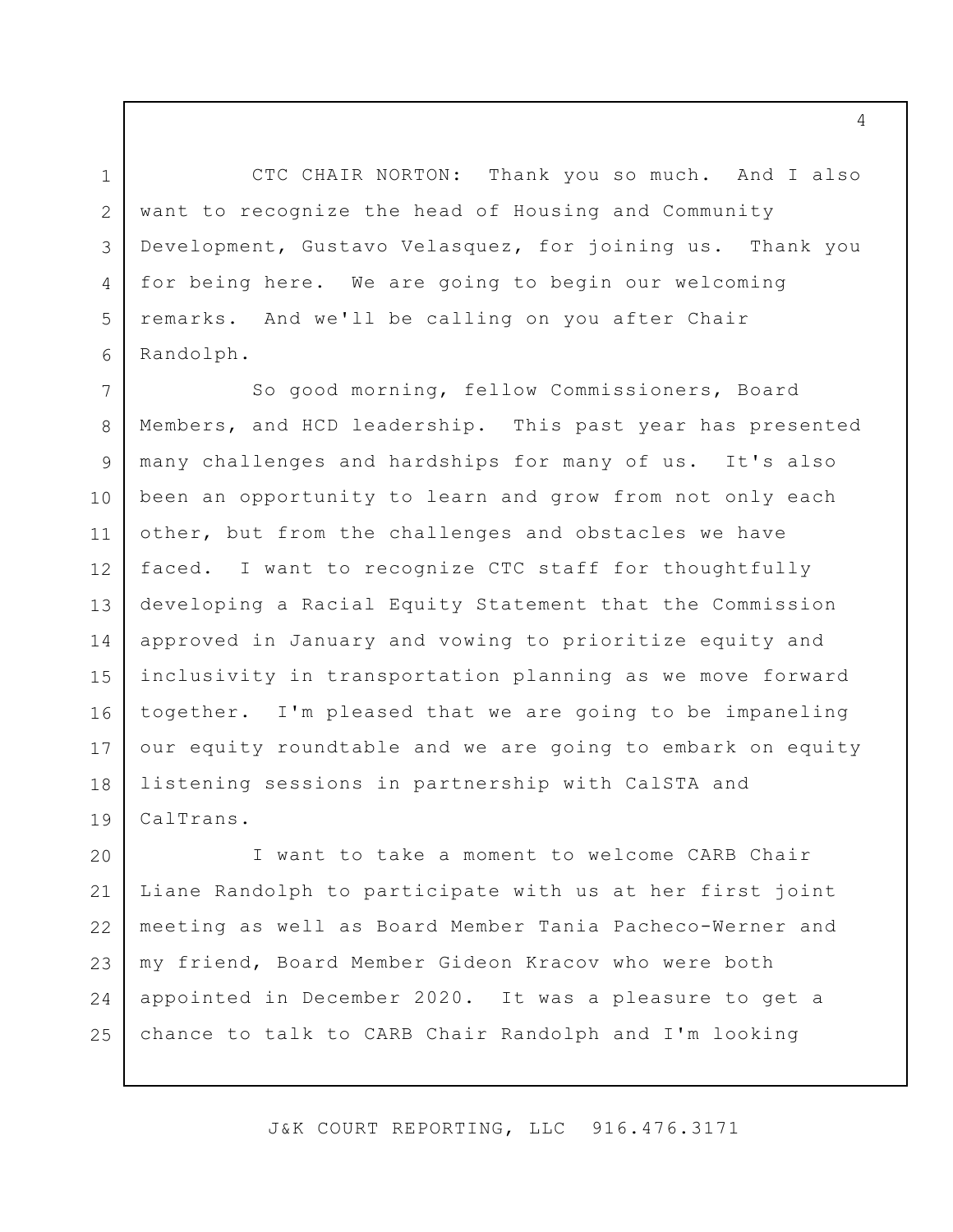1 2 forward to our joint meeting today and what we'll accomplish together.

3

4

5

6

7

I would also like to recognize and welcome our newly appointed CTC Commissioner, Commissioner Darnell Grisby, who was appointed to the Commission on March 19th, 2021 and congratulate Commissioner Joe Tavaglione for his reappointment to the Commission.

8 9 10 11 12 13 14 15 16 17 Additionally, I want to thank the individuals who have joined us via the web for this important meeting. I'm really looking forward to the presentations we will here today. And I want to thank the staff at the California Transportation Commission for hosting today's virtual meeting. During the meeting, members of the public will be provided an opportunity to provide comments during each agenda item. It's important that you hear this as there are two options for participants to provide comments during the public comment period.

18 19 20 21 22 23 24 25 One, if you wish to speak, you may click on the hand icon to indicate you wish to speak. You will then be unmuted and called upon to make your comment. Two, if you prefer to provide your comment in writing, you may use the questions tab to type in your comment. Commission staff will read in the comment on your behalf. Please be sure to state your name and affiliation prior to voicing your remarks. Please do your best to be concise with your

J&K COURT REPORTING, LLC 916.476.3171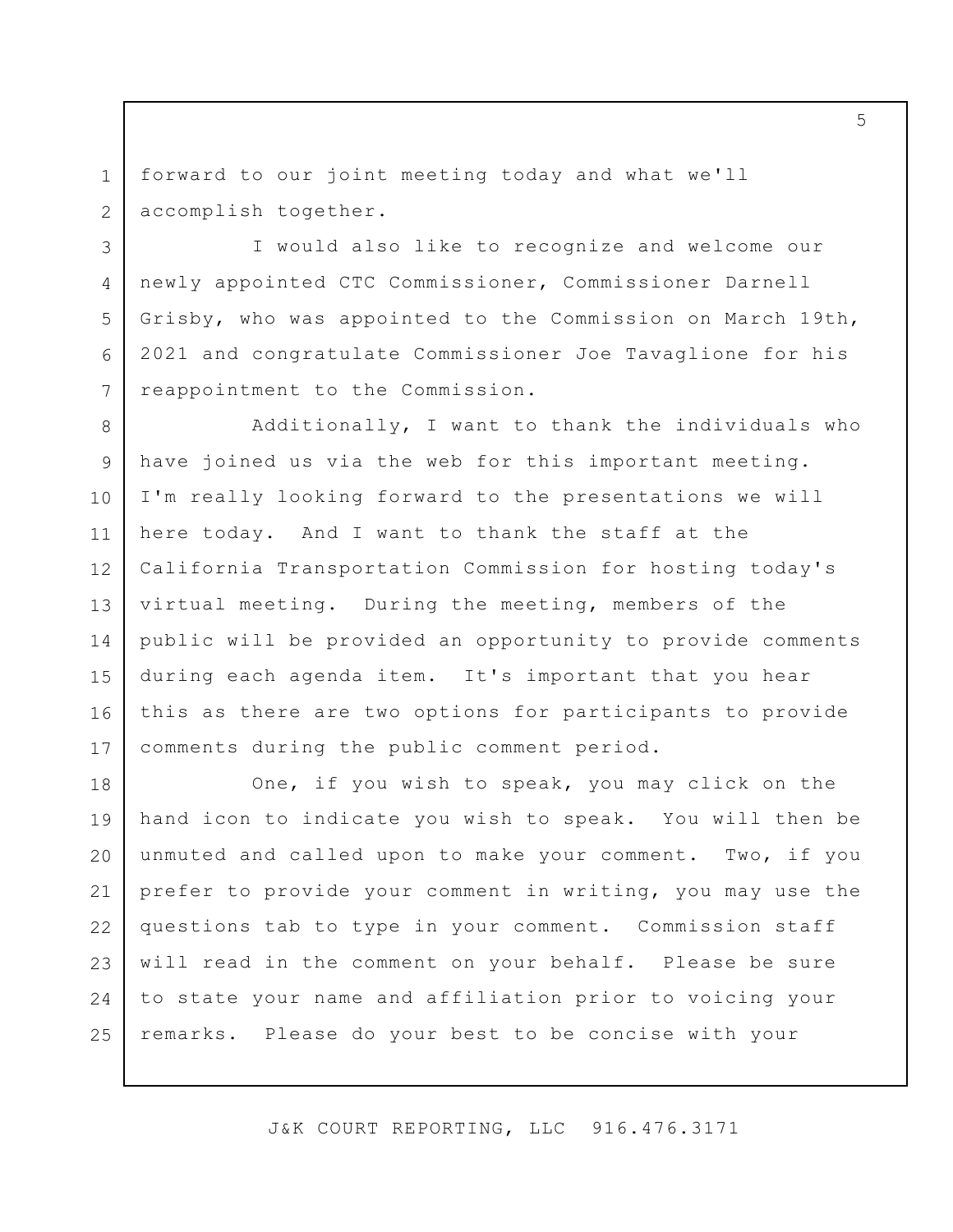comments. Also, please make sure that your comments add new information. If you agree with the comments of previous speakers, simply make that statement.

Since we often have many speakers, we ask that you make your point in three minutes or less. If for some reason we have many, many speakers on a particular topic, I do reserve the right to limit comments to one minute only. I would also like to mention that we will endeavor to take a 30-minute lunch break promptly scheduled for 11:45 to 12:15 today.

11 12 13 Before I turn the gavel over to Chair Randolph, I wanted to provide some brief remarks on behalf of the California Transportation Commission.

14 15 16 17 18 19 20 21 22 23 24 First, the CTC is committed to provide - promoting equity and active sustainable transportation through our work. For example, myself and Executive Director Weiss, alongside Transportation Secretary Kim and Caltrans Director Omishakin have been meeting with members of California's congressional delegation to discuss prioritizing these areas, such as funding additional transportation with bus funding for transit operators through managed lanes, increased assistance for transition to zero-emission buses, and flexibility as we look at moving to zero-emission freight.

25

1

2

3

4

5

6

7

8

9

10

We are excited to partner with the federal

J&K COURT REPORTING, LLC 916.476.3171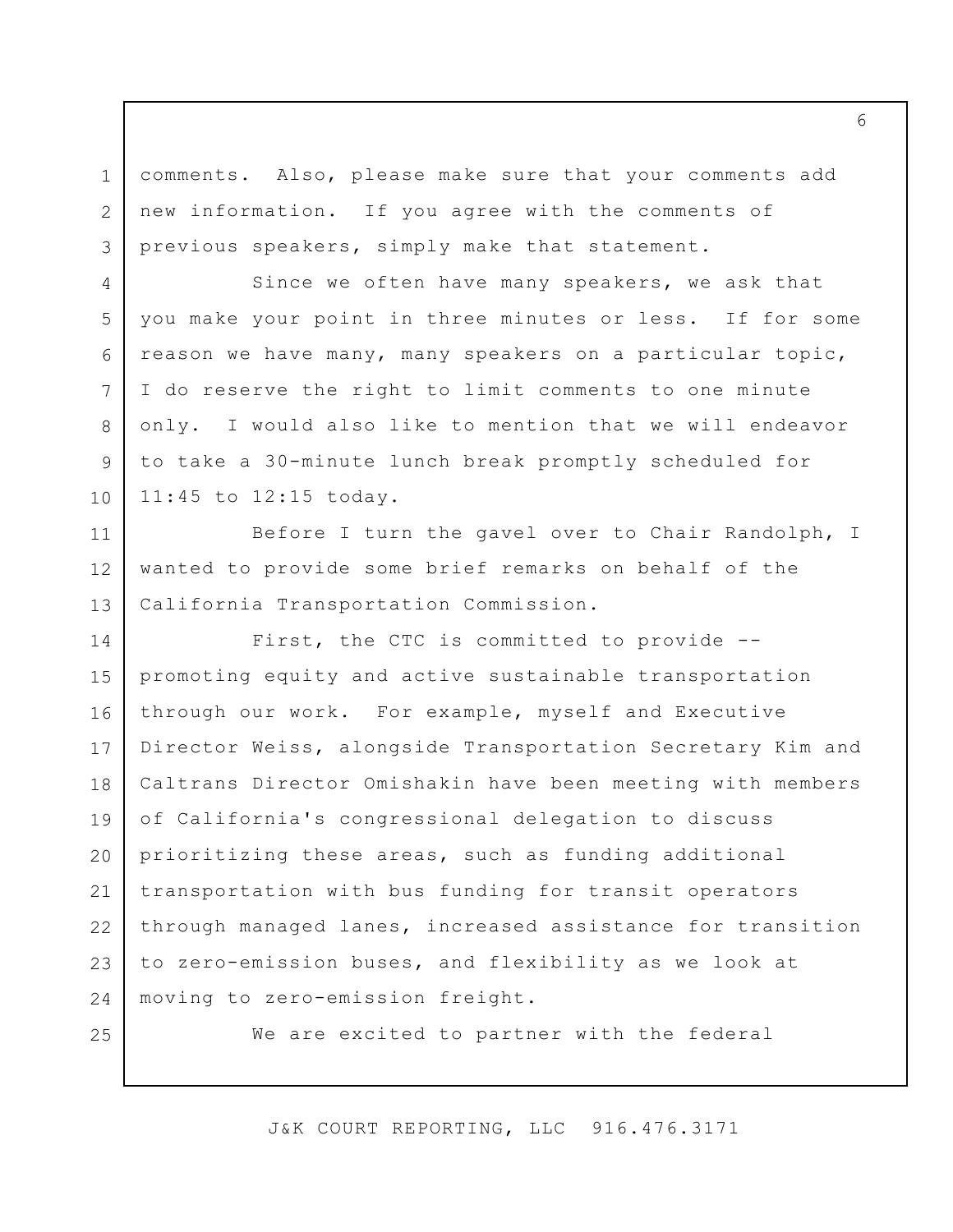1 2 3 4 government to make our transportation system more efficient, safer, cleaner, and sustainable, and particularly encouraged by the framework of the Build Back Better plan for our nation's infrastructure.

We will, in addition, be announcing later in the meeting, our work on holding new workshops on the Governor's CAPTI plan and we'll be discussing that when that item comes up after our lunch.

5

6

7

8

9 10 11 Thank you very much and that concludes my remarks. And now I'm pleased to call on Chair Randolph for her opening remarks.

12 13 14 15 16 17 18 19 20 CARB CHAIR RANDOLPH: Thank you, Chair Norton, for that warm welcome. And thanks to the Commission for hosting this meeting this morning. And good morning to everyone here with you. I'm very pleased to be at my first CARB, CTC, and HCD joint meeting. And I also would like to extend my congratulations to newly appointed Commissioner Darnell Grisby, reappointed Commissioner Joe Tavaglione, and also our new Board members here at CARB. And so I'm looking forward to working with all of you.

21 22 23 24 25 It's really great to have this forum where our three agencies can share knowledge, and focus our energy on actions that move us further toward meeting California's goals for climate, air quality, transportation, and housing. I'm really looking forward

J&K COURT REPORTING, LLC 916.476.3171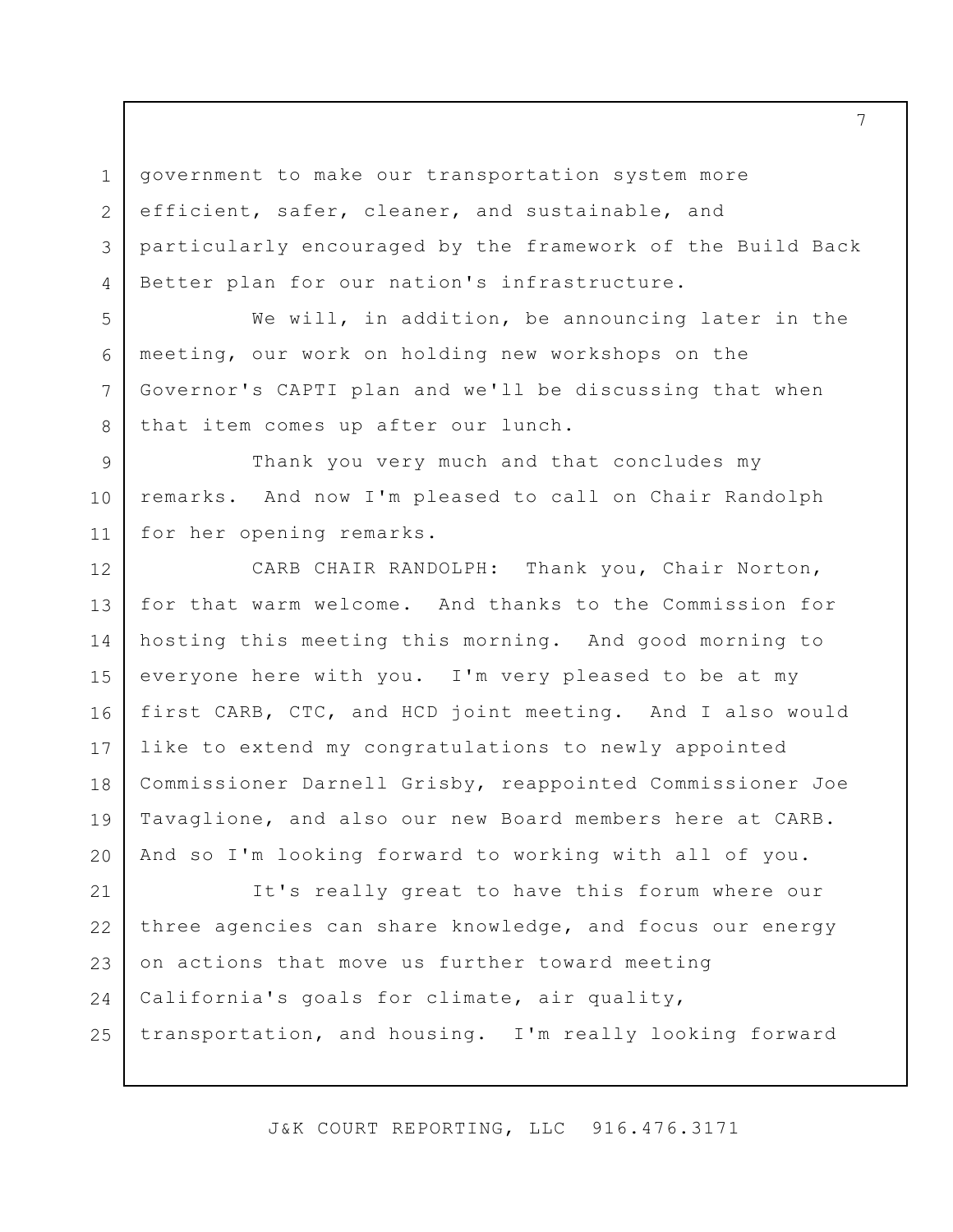1 2 to our discussions and looking for areas of coordination and collaboration.

3 4 5 6 7 8 9 10 11 12 13 14 I find it really encouraging, as Chair Norton mentioned, that all three of our agencies have really increased our focus on equity. And I think it's important for us to be clear about why we need to infuse equity into our work. There are many long-standing policies and structures that were built by government agencies based on historically inequitable practices. So when we come together to talk about air pollution, transportation, and housing, I really think it's important that we acknowledge these past and ongoing inequities and have robust, open discussions about the fundamental changes that need to happen to move us forward.

15 16 17 18 We need to move beyond just status quo. So I'm eager to have those discussions and to hear from our stakeholders about how we can advance equity as we transition to a zero-emission future.

19 20 21 22 23 24 25 During my time at the Public Utilities Commission, we established requirements for many programs and investments that are critical for the transition to zero-emission cars and other carbon-free transportation. It's clear to me that this movement away from fossil fuels really requires concerted interagency effort. And these joint meetings are an excellent opportunity to take our

J&K COURT REPORTING, LLC 916.476.3171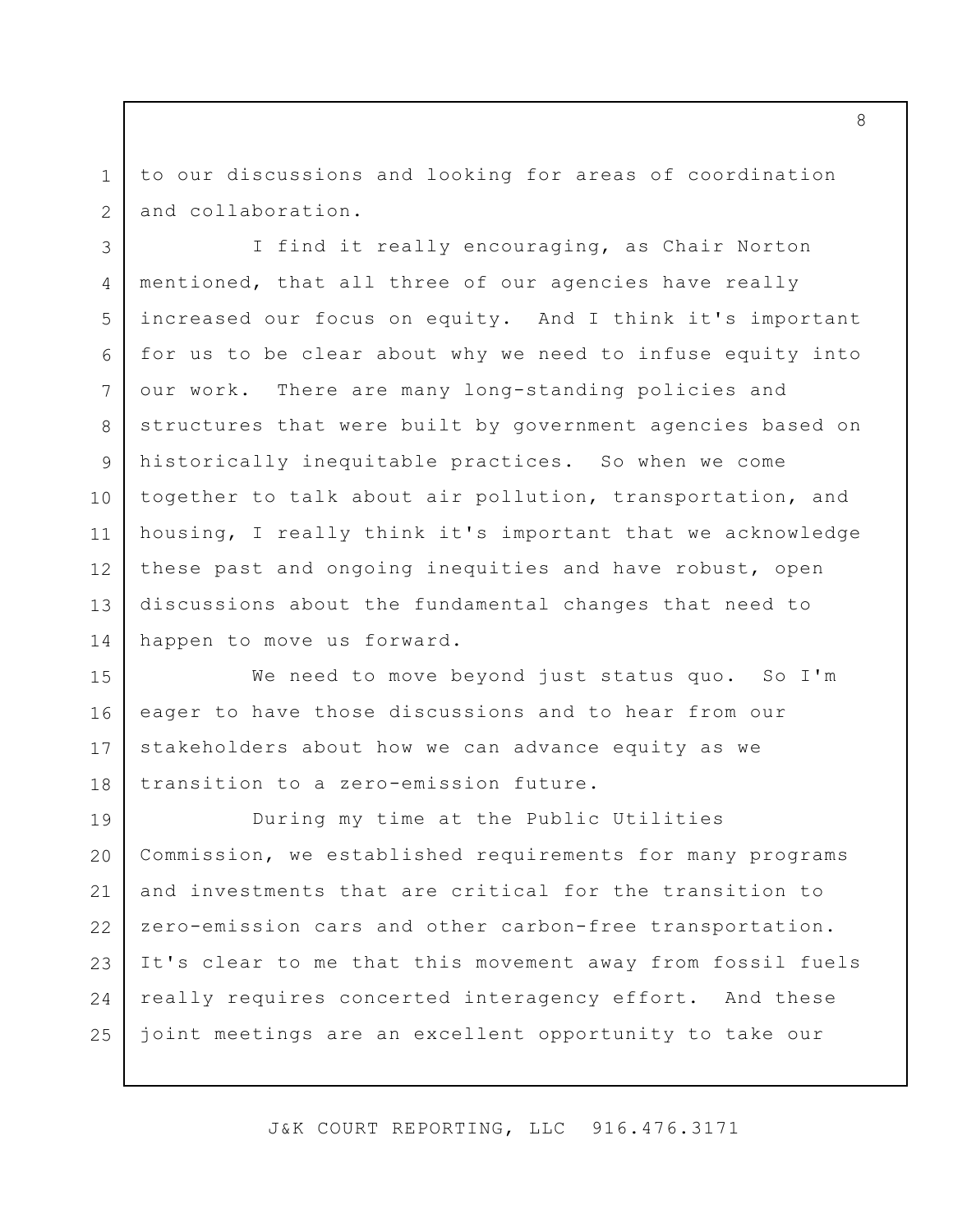1 collective work to the next level.

2 3 4 5 6 7 8 9 10 To achieve these major transformations that are needed to reach our shared goals, you know, we need to think beyond just these two meetings that we do twice a year. It's going to take all of us to continuously work together throughout the year. I know our respective staff members have really been increasing their collaboration and strengthening their partnerships between these meetings. And this type of coordination is going to be essential to ensure that we make progress.

11 12 13 14 15 Today's focus on zero-emission vehicles and sustainable transportation infrastructure is just one example of how we can work together and with other stakeholders to implement Governor Newsom's Executive Orders.

16 17 18 19 20 21 22 23 24 25 CARB has been working for decades to enact vehicle standards that require zero-emission technologies, and we have many current and upcoming regulations that are designed to meet those targets. It will require sales of all new passenger vehicles and light trucks to be zero emission by 2035. For drayage trucks and off-road vehicles, we want a full transition to zero-emission by 2035, where feasible, followed by heavy-duty and buses that would make a full transition to zero by 2045. In addition to these regulations, we'll need to

J&K COURT REPORTING, LLC 916.476.3171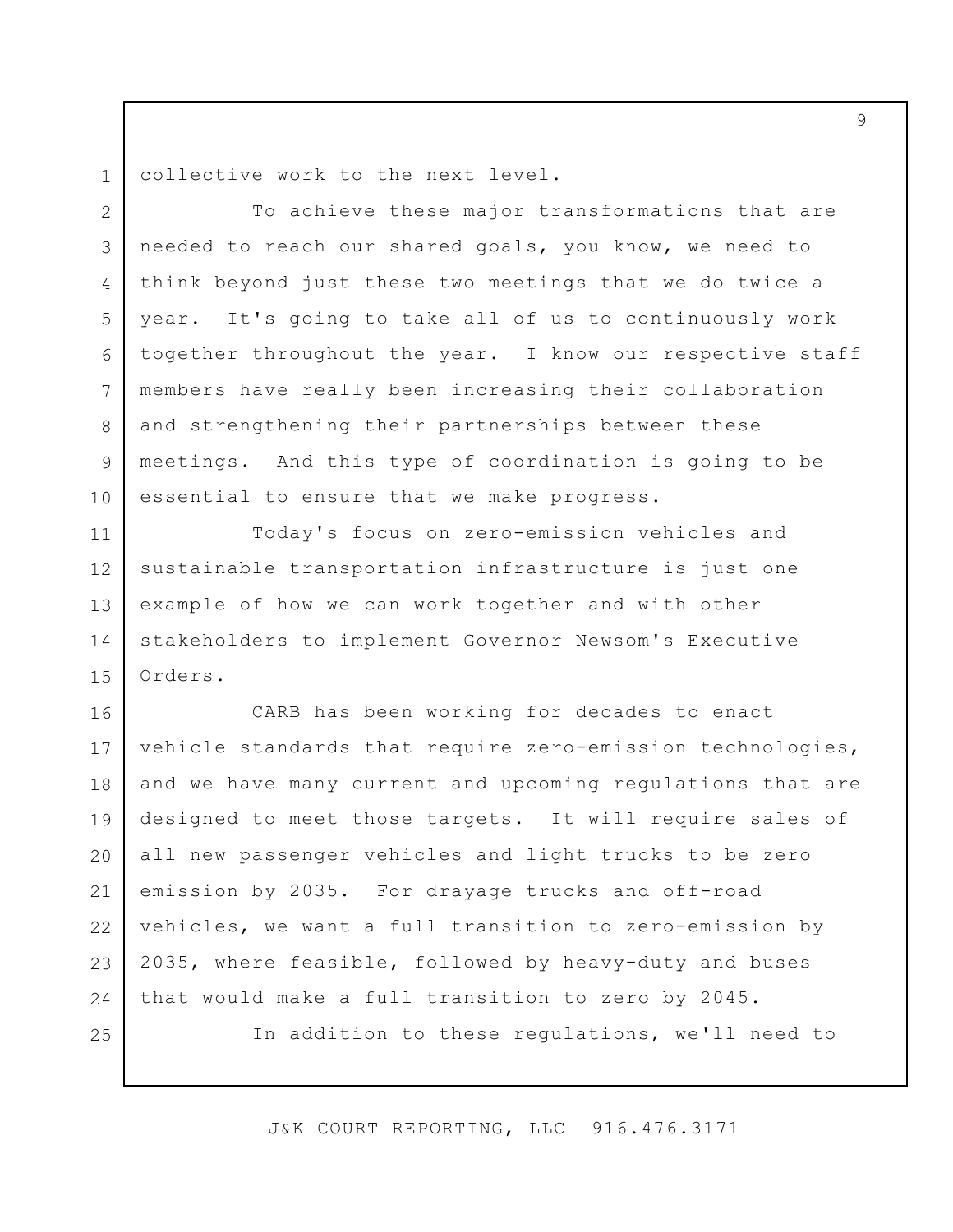3 work with your agencies and many others to reduce vehicle miles traveled, or VMT. Even after new car sales become fully zero emission, 30 percent of passenger vehicles will still be gas powered in 2045. So our state's reliance on automobiles also harms our public health environment and economy with disproportionate impacts on low income communities and communities of color.

1

2

4

5

6

7

8 9 10 So zero emissions is not enough. We will also need to drive less and our agencies need to support a broad range of mobility options to make that possible.

11 12 13 14 15 The Climate Action Plan for Transportation Infrastructure, or CAPTI, on the agenda today is an important opportunity to better align our investments to support this goal. So I'm really looking forward to that discussion today.

16 17 18 19 20 21 And as I mentioned, I'm really excited to see that all three of our agencies have increased the focus on internal diversity and equity and we've all designated staff to lead those efforts. So I'm eager to build productive relationships going forward, and to learn more, and understand about your agencies and programs.

22 23 And so with that, I will pass it back to you, Chair Norton.

24 25 CTC CHAIR NORTON: Thank you so much, Chair Randolph. And it is really a pleasure to see how our

J&K COURT REPORTING, LLC 916.476.3171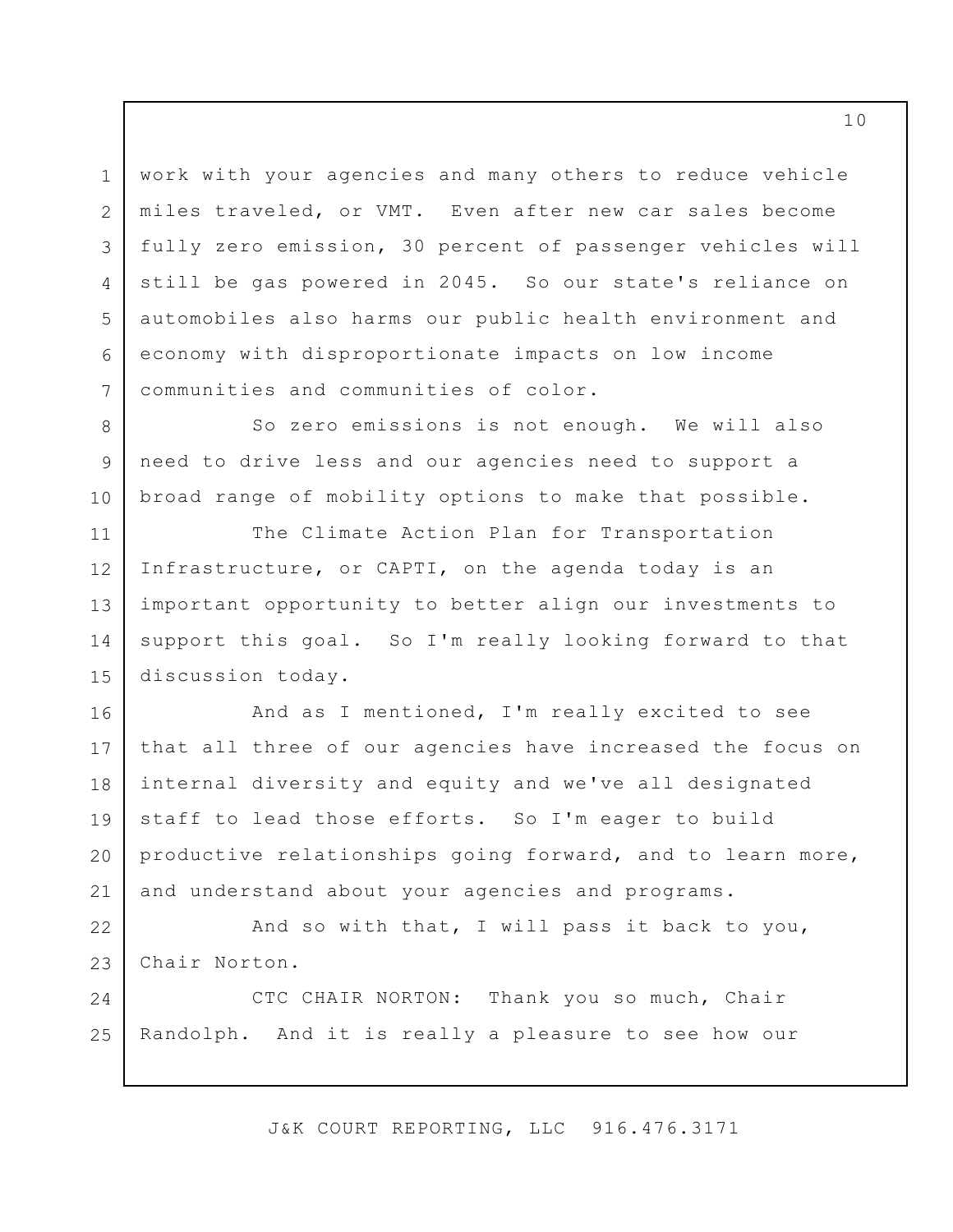agencies are working together. And I really appreciate our goals mutually to see that we can use these important meetings to collaborate, ask important questions and understand how each agency is viewing some of these items. And so it is wonderful that you're setting the stage for that and I thank you for that.

1

2

3

4

5

6

7

8

9

10

11

12

Next, I'd like to call on Director Velasquez from California Department of Housing and Community Development. Director Velasquez, your opening remarks.

HCD DIRECTOR VELASQUEZ: Thank you, Madam Chair Norton, and thank you and welcome Madam Chair Randolph. It's great to see you here in our first joint meeting.

13 14 15 16 17 18 19 20 This collaboration, as you all know, of our three entities continues to be vital, given California's ambitious goals for housing production, for more and cleaner transportation and for climate change and air quality. And for every goal we'll talk about today and in the meetings after today, each of our agencies holds a different piece of the puzzle and different pieces that are equally important.

21 22 23 24 25 So looking forward to the updates today. I know we'll be talking about California's work to transition to zero-emission vehicles by 2035. This is -- this is incredibly important. This is an economy-wide transition, not just an issue of transportation and air quality. And

J&K COURT REPORTING, LLC 916.476.3171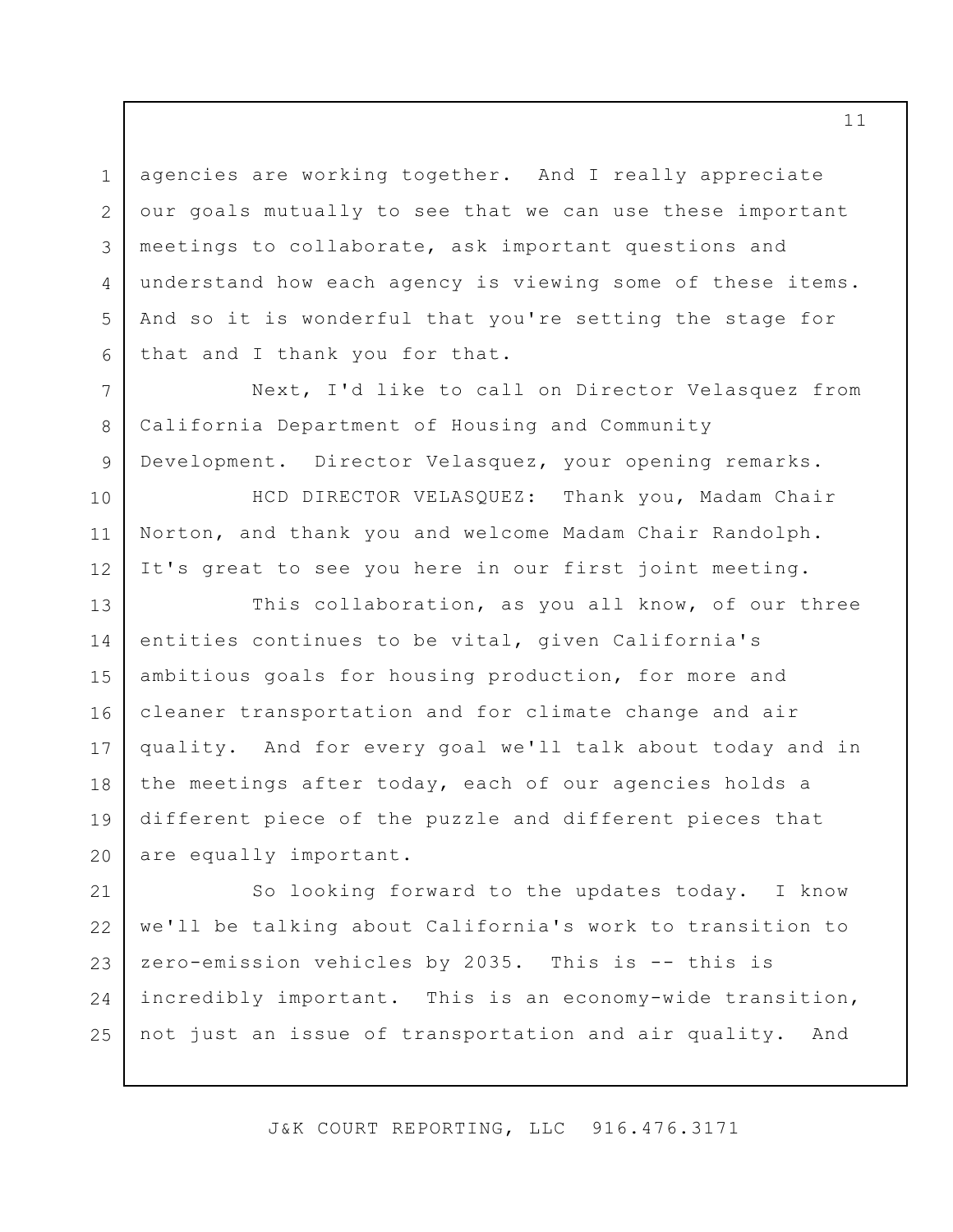it's also about providing the infrastructure so drivers of zero-emission vehicles can refuel.

1

2

3

4

5

6

7

As some of you know, our Department, HCD, has been working productively with CARB to ensure residential projects provide sufficient charging stations for tenants who drive electric vehicles. A lot of these conversations just happened very recently.

8 9 10 11 12 13 14 15 16 Now, as we pursue new building standards, we must also concentrate as, you know, how does this affect our other priorities. Installing and maintaining EV chargers comes with cost. And I think California has by far the biggest housing production cost anywhere in the country. Some of the highest production costs for housing in the world. And if those costs are too high, you know, will they increase the rents that tenants must pay, low income tenants, and will this make homes less affordable?

17 18 19 20 21 22 23 24 25 Arguably the unintended consequences here can - and include inequities. And you both have spoke very clearly about the importance in this administration to come and strengthen our agendas with an equity lens. So in these negotiations, we have to ask ourselves could the increased cost price-out housing projects completely. So we're sensitive to the risk that adding EV charging costs to residential construction, including actions that could actually increase vehicle miles traveled by chasing

J&K COURT REPORTING, LLC 916.476.3171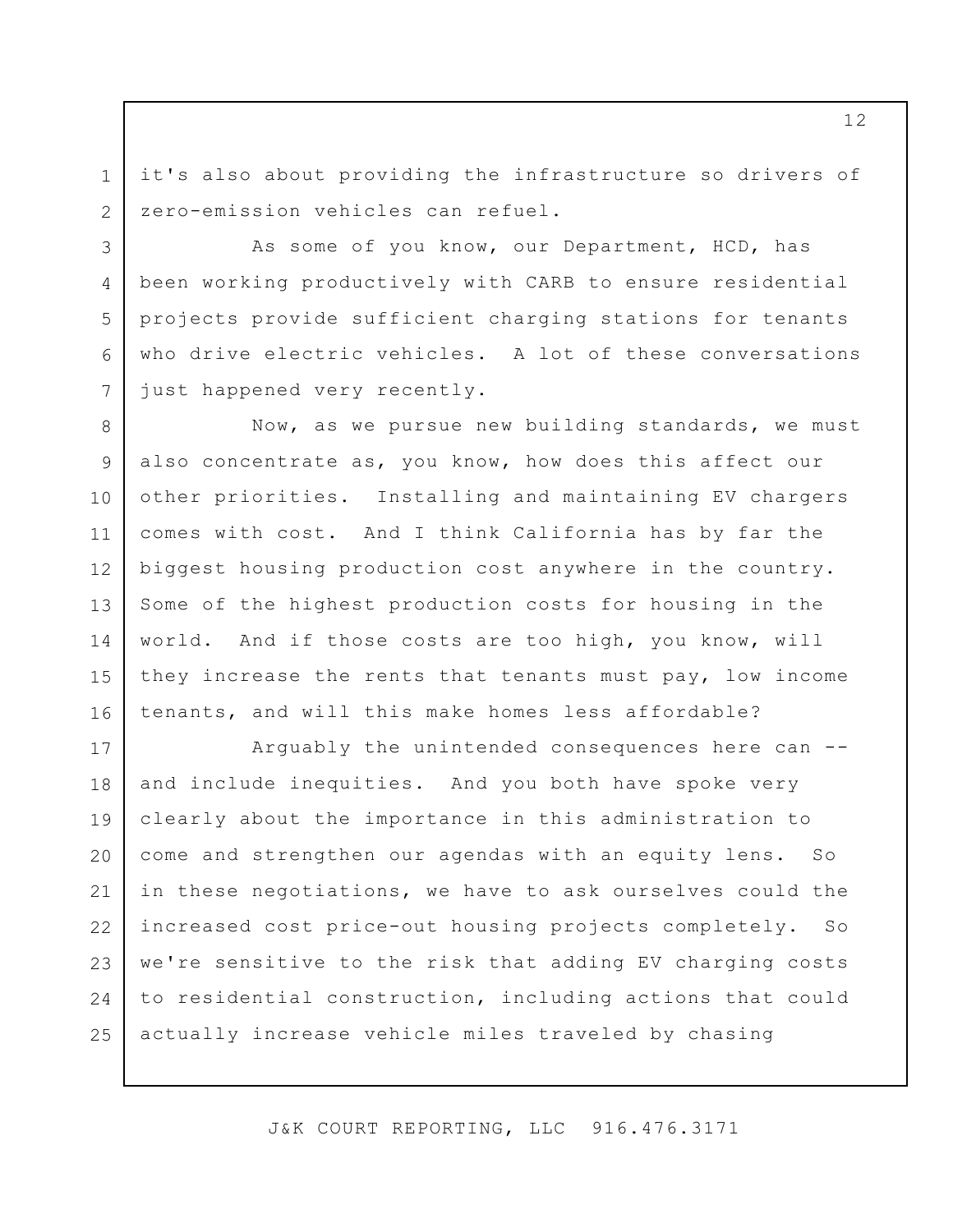1 2 potential development out of the higher priced jobs-rich areas.

3

4

5

6

7

8

9

10

11

These are questions that we're aware and continue to tackle with CARB, with CTC, with the stakeholders, with many other agencies. And each of us brings different perspectives and objectives. And I believe today what you'll hear is the outcome of these conversations that I would characterize as outcomes that were -- that are balanced with a lot of strategic thinking, owing to perspectives and expertise of numerous agencies and stakeholders.

12 13 14 15 16 17 And as we continue to move forward with these important advancements in California's Building Code, we must continue to do so in a coordinated way. So I want to express my deep appreciation to this collaboration happening around this recent Green Code recommendations about these building standards.

18 19 20 21 22 23 24 25 And, you know, today, we'll also understand -- we will hear about California's State Transportation Agency on its draft plan to reduce as well greenhouse gases by reducing VMTs. I thank CalSTA for involving our department closely in the development of its Climate Action Plan for Transportation Infrastructure. Accelerating housing production in jobs-rich areas must be part of the solution, because reducing vehicle miles

J&K COURT REPORTING, LLC 916.476.3171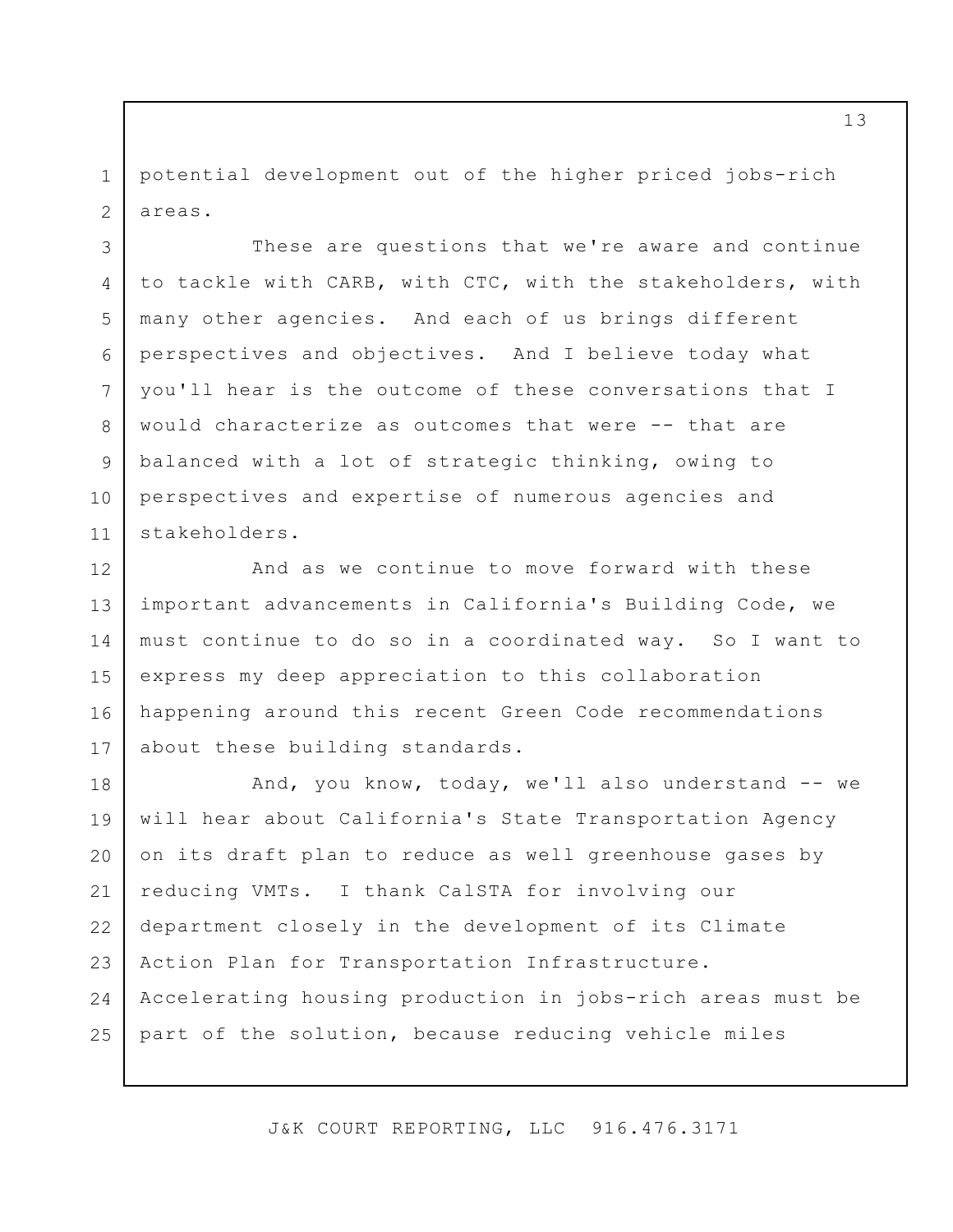traveled has as much to do with the destinations as it does with the mode of travel between them.

1

2

3 4 5 6 7 8 9 10 11 12 13 14 15 16 17 And this is one reason why our Department has been so focused on infill and transportation efficient housing production. We have -- we have to put so much emphasis on that. HCD oversees the regional housing needs allocation process and directly administer it for rural counties. This includes administering new statutory objectives for the sixth cycle, the very complicated upcoming sixth cycle that increases dramatically the number of housing that local jurisdictions have to produce, but it has to be with priorities, infill development, protection of environmental and agricultural resources, growth near transit, and reduction of greenhouse gases. Those four are important principles as we expect a lot more housing production in the next few years.

18 19 20 21 And as a result, new local housing elements must plan again for increased numbers of affordable homes closer to where Californians need to be every day reducing VMTs as much as possible.

22 23 24 25 In February, our Affordable Housing and Sustainable Communities Program in partnership with the Strategic Growth Council issued a notice of funding for more than \$400 million to fund precisely transit-oriented

J&K COURT REPORTING, LLC 916.476.3171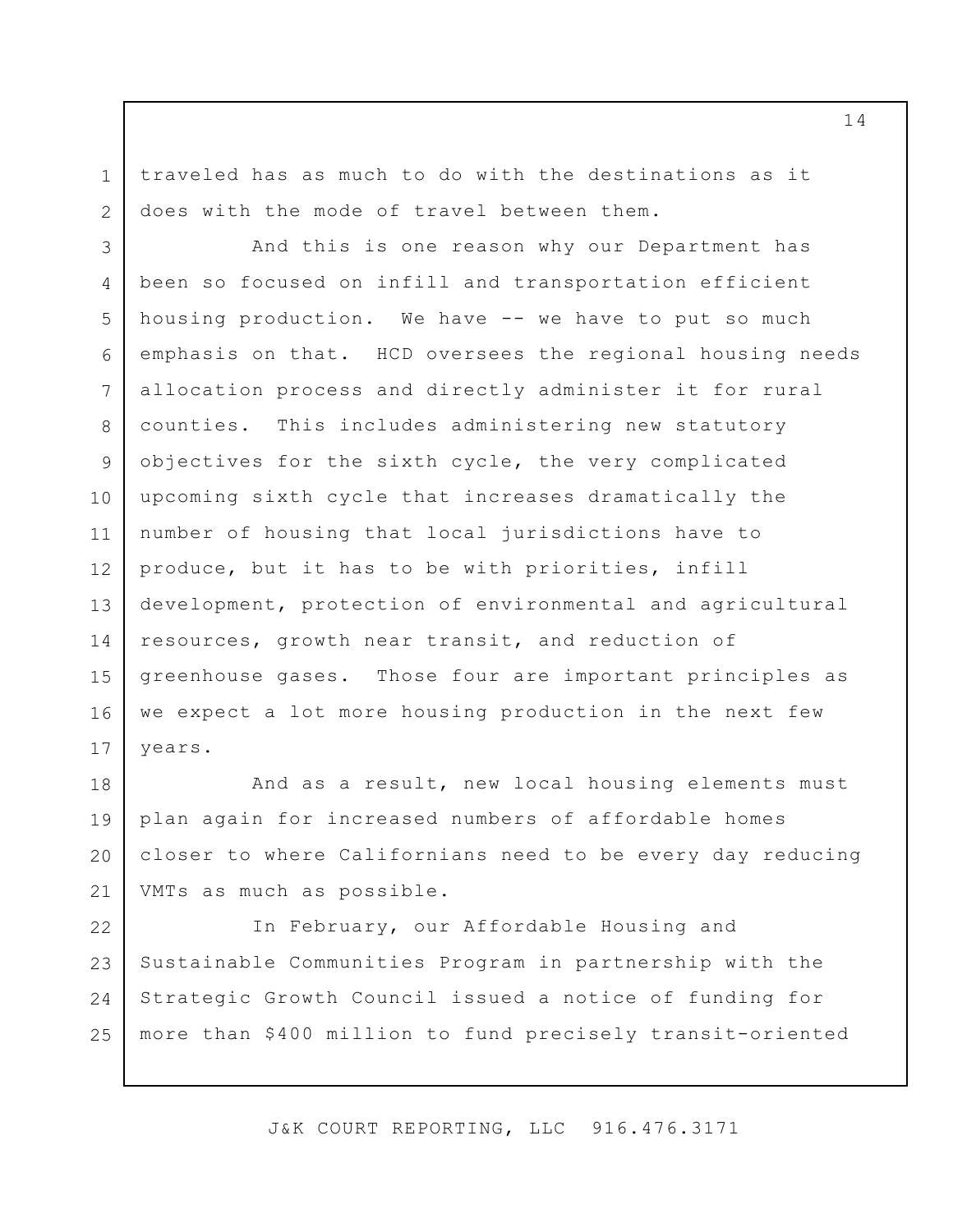housing and transit improvements. This coming month, we will issue an infill infrastructure grant program that we'll use close to another \$200 million for infrastructure improvements needed to support infill residential or mixed-use development. I will use the phrase that recently Marcia Fudge, the new Secretary of HUD used, housing is infrastructure. And I agree Chairwoman Norton, we're very excited to see what is developing in D.C. thanks to President Biden's big bold infrastructure plan.

10 11 12 13 14 15 16 17 18 Again, I'm just really excited to this collaboration sixth cycle. Again housing elements are coming up, very ambitious goals that we have to significantly increase production. But we have to do it -- housing production, but we have to do it in a way that is smart. And as long as the three of our entities are talking, collaborating, strategically planning, I think we can achieve common objectives that are equally important.

19

1

2

3

4

5

6

7

8

9

Thank you very much.

20 21 22 23 24 25 CTC CHAIR NORTON: Thank you very much, Director Velasquez for those very thoughtful remarks. And I think that one of the things that we have talked about all of us, as the value of these joint meetings are our ability to think out loud and collaborate together with the public, and these opportunities with presentations to talk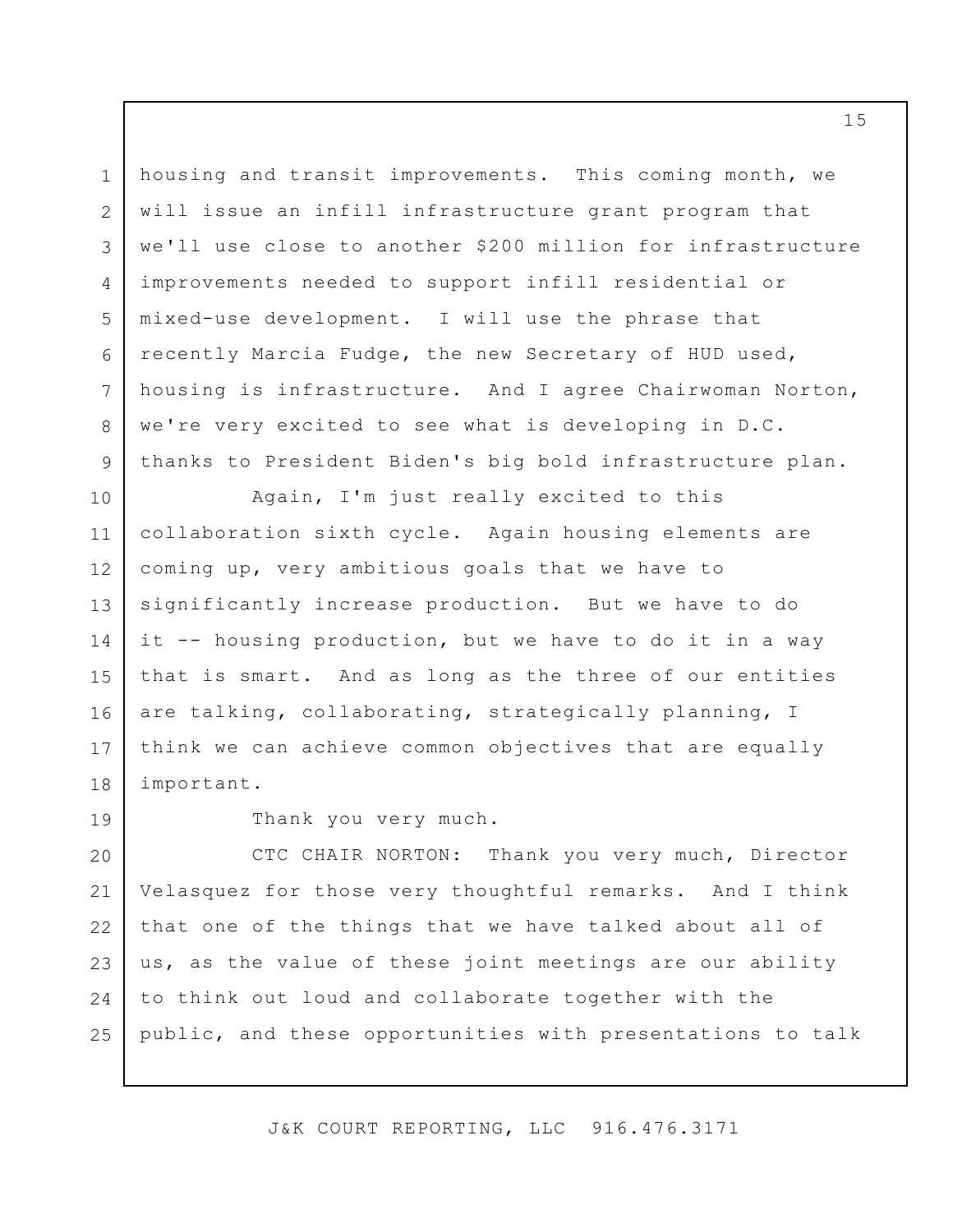about the future of California and how we actually implement the visions that are ahead of us.

1

2

3

4

5

6

7

8

9

Governor Newsom and this Legislature by its courageous act for supporting SB 1 and so many other pieces of legislation that are moving us forward, and Governor Newsom's Executive Orders, and the Climate Action Plan for Transportation and Infrastructure have already put California on the national map for vision, for moving to clean air future.

10 11 12 13 Now, we want to be able to put ourselves on the national map for implementation. And it's through our collaborative efforts that we will get there and I thank you all for your time today.

14 15 16 17 18 With that, we are going to give this opening remarks section a close. We have no public comment on it. And we're going to move specifically into our presentations, because we have four presentations waiting and they are all quite meaty.

19 20 21 22 23 24 25 Our next item consists of four presentations. And I will ask my fellow Commissioners, Board members, HCD leadership, and members of the public to hold your questions until after we've heard all four presentations, with the exception of minore clarifying questions. We look forward to having a robust discussion on the topic of ZEV transition following the presentations. And all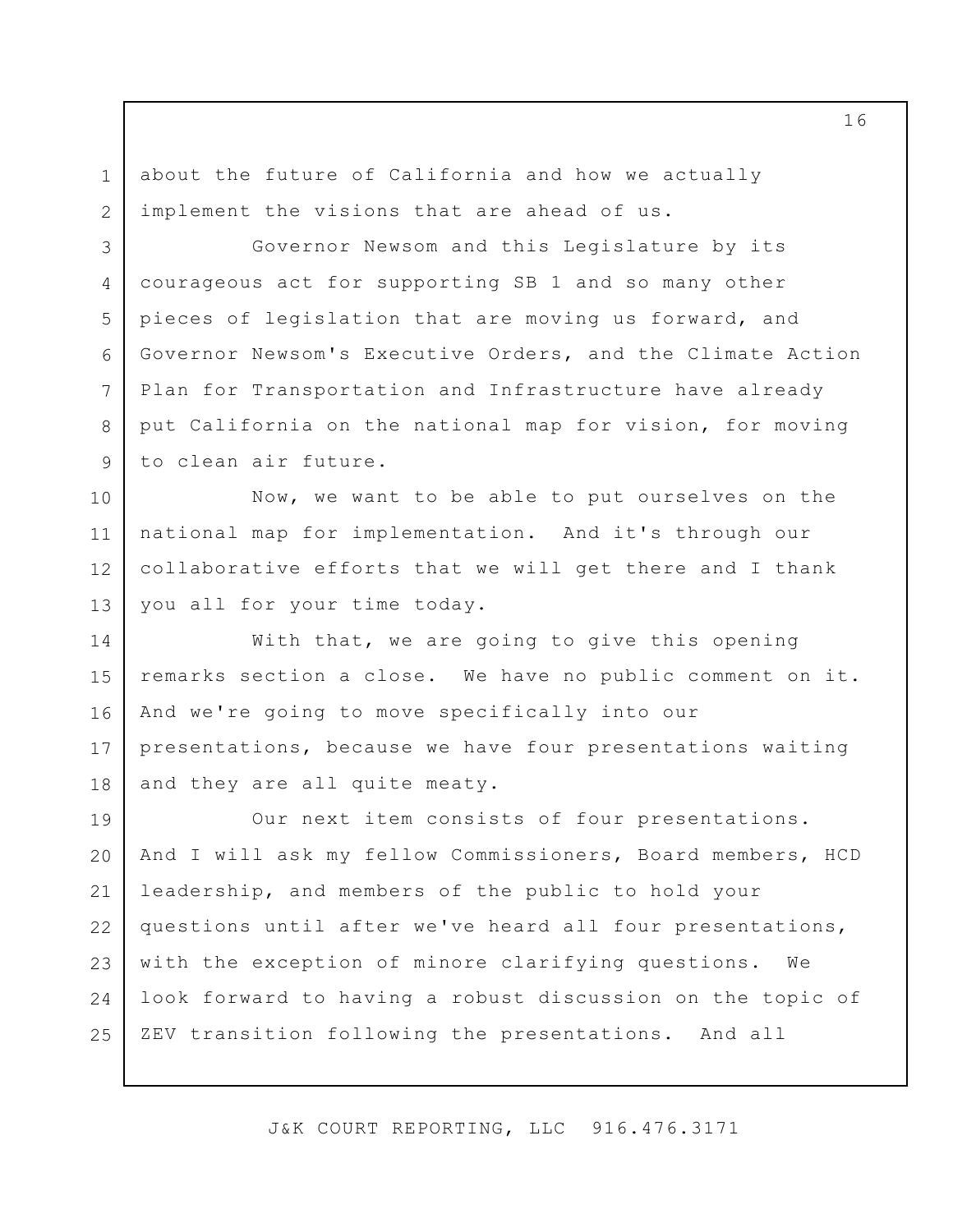Commissioners and Board members who wish to speak in the opening remarks, you'll have a chance, as long as you'd like, to make those observations in this particular item and the following items.

6 First, it is my pleasure to introduce Tyson Eckerle, Deputy Director of zero-emission vehicle market development from the Governor's Office of Business and Economic Development, or GO-Biz. Thank you, Tyson for being here today and we really look forward to your presentation.

11 12 13 14 TYSON ECKERLE: Great. Well, thank you very much, Chair Norton for your introduction, and Chair Randolph, and Director Velasquez. I'm excited to brief people on where we are.

> And so I think maybe I'll pull up our slide deck. (Thereupon a slide presentation.)

17 18 19 20 21 22 23 24 TYSON ECKERLE: But really what we ought to talk about today is the efforts under Governor Newsom's leadership to do our-zero emission vehicle market development strategy. And really this is -- developing the ZEV market is by definition a team sport. It takes all of us and more of us to make this all happen. And so what we're trying to do with this effort is to bring it all together.

25

1

2

3

4

5

7

8

9

10

15

16

If you'd go to the next slide --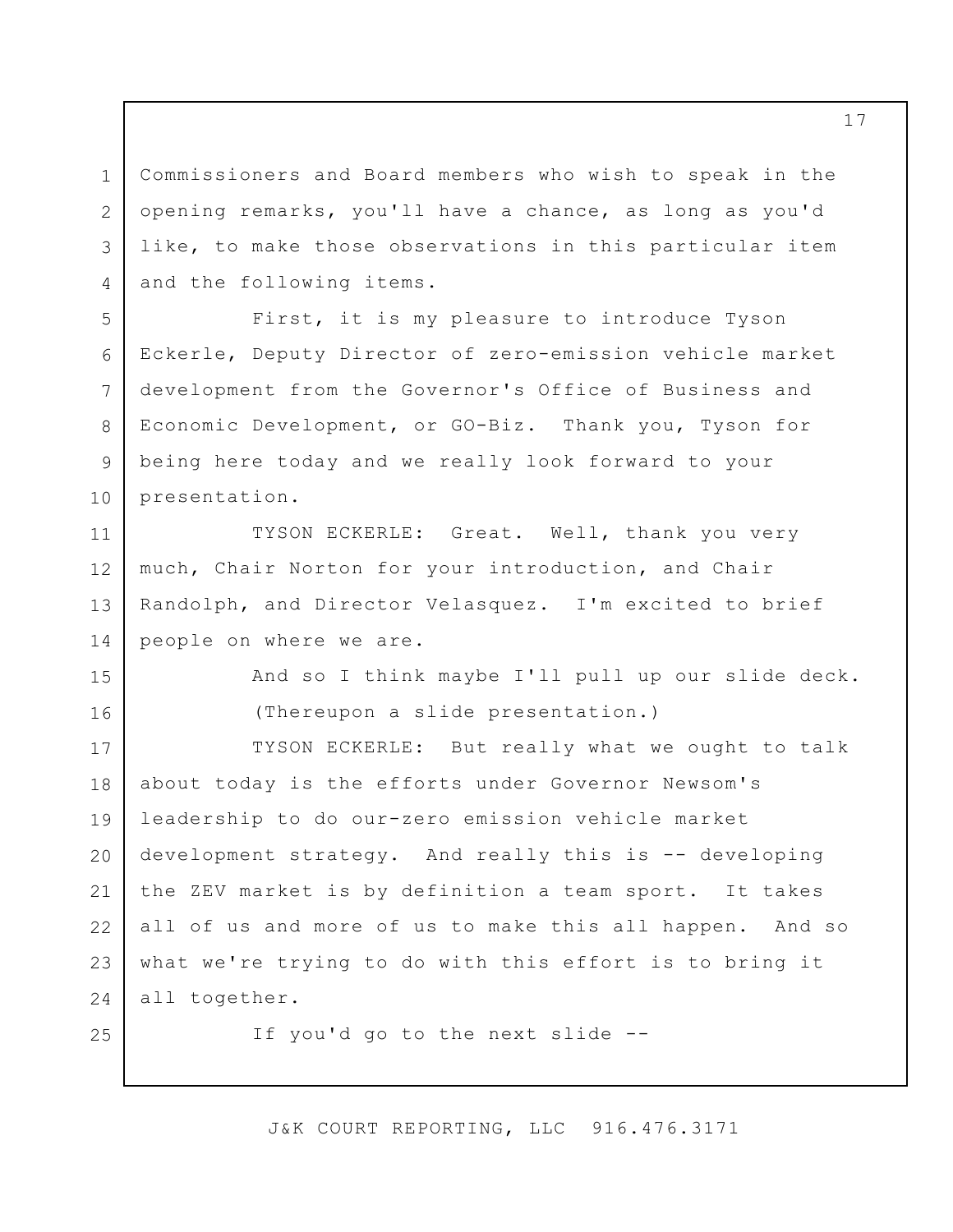1 2 3 4 5 6 7 8 9  $--000--$ TYSON ECKERLE: -- this one I think we're all very familiar with the Executive Order targets, but that's why we're here. And this was in September, you know, the hundred percent targets that you see up on the slide. It feels like that was two years ago. I don't know if you guys feel the same way or not, but the -- this really set the direction. But within that Executive Order, Governor Newsom

10 11 12 was really focused on implementation and execution. And that's where the ZEV strategy direction came down to GO-Biz.

So if we go to the next slide --

13

14

 $--000--$ 

15 16 17 18 19 20 21 22 23 24 25 TYSON ECKERLE: -- I wanted to talk a little bit -- so this -- the whole zero-emission vehicle market development strategy, the way we're thinking about it, we're really trying to achieve, you know, five things at the top levels. It's articulating the core principles for, you know, collective action, like what are we really focused on. It's clearly identifying the metrics and targets. Like what can we measure ourselves against in the, you know, agreed upon measurements that -- so we can check in and everybody can quickly assess the health of the market and keep moving things forward. The third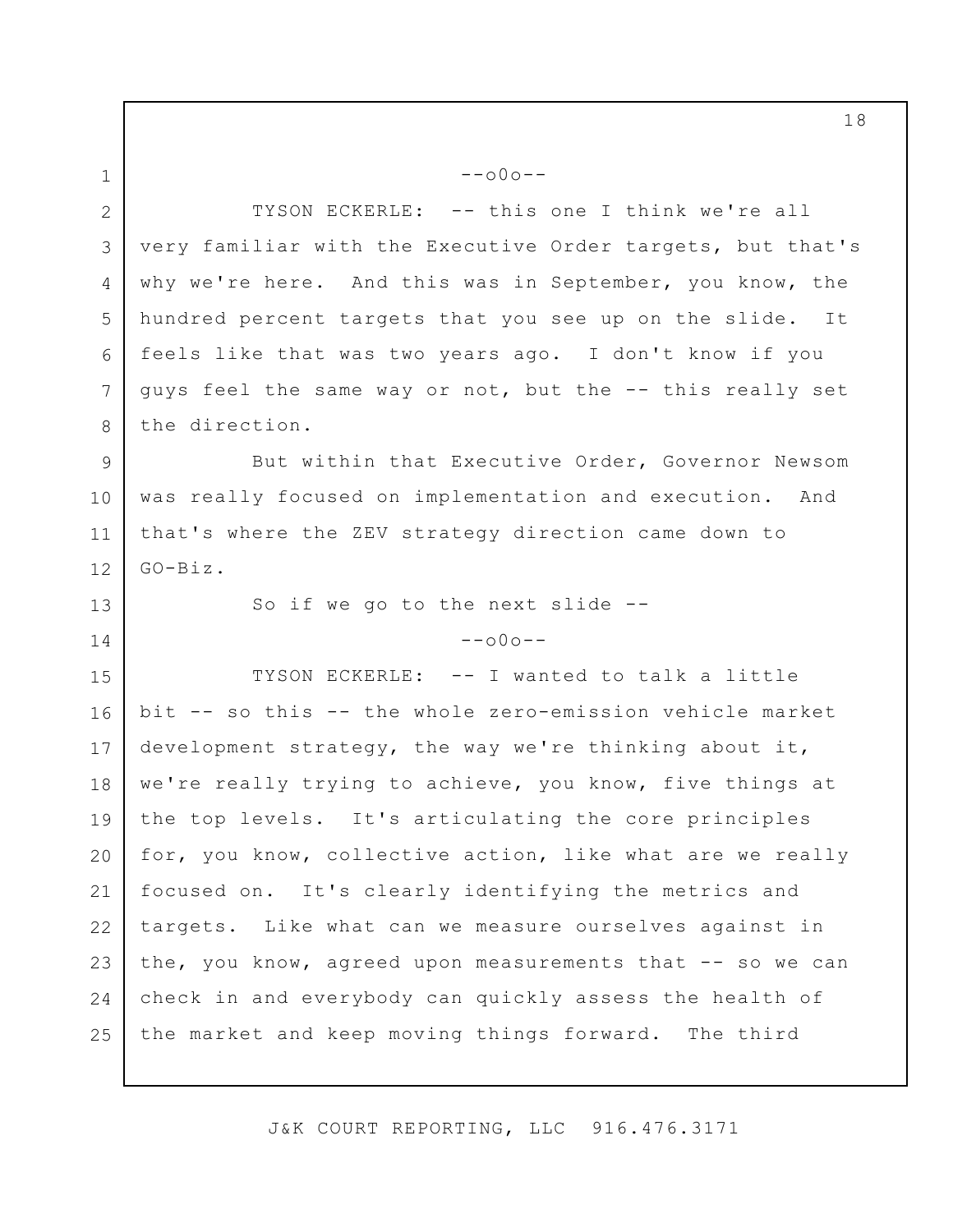thing is really establishing clear roles and objectives for each agency, and major stakeholder group, because we all have a big role to play in this. And then it's all about collective problem solving, right?

1

2

3

4

22

23

5 6 7 8 9 10 11 12 13 14 15 It's bringing people together to solve these problems. No one -- no one group has all the answers or all the solution sets. And so that's part of the -- I think we're trying to develop a real -- an ecosystem of action. And then the fifth one is just ensuring that we -- the lessons learned are accessible and incorporated going forward. And ideally, we're trying to take the action and decision-making and put it as close to the ground as possible, as close to the people who have the most information, and really empower the actors in the market to exceed expectations.

16 17 18 19 20 21 And it's already happening. You've seen some of the announcements, even just from Governor Newsom's Executive Order, which seems -- which is very ambitious in September and now all of a sudden you're seeing, you know, automakers stepping up and backing that up as well. So it's happening quickly.

If you go to the next slide --

 $--\cap 0 \cap --$ 

24 25 TYSON ECKERLE: -- this is kind of an anchoring view of what we're thinking about for the market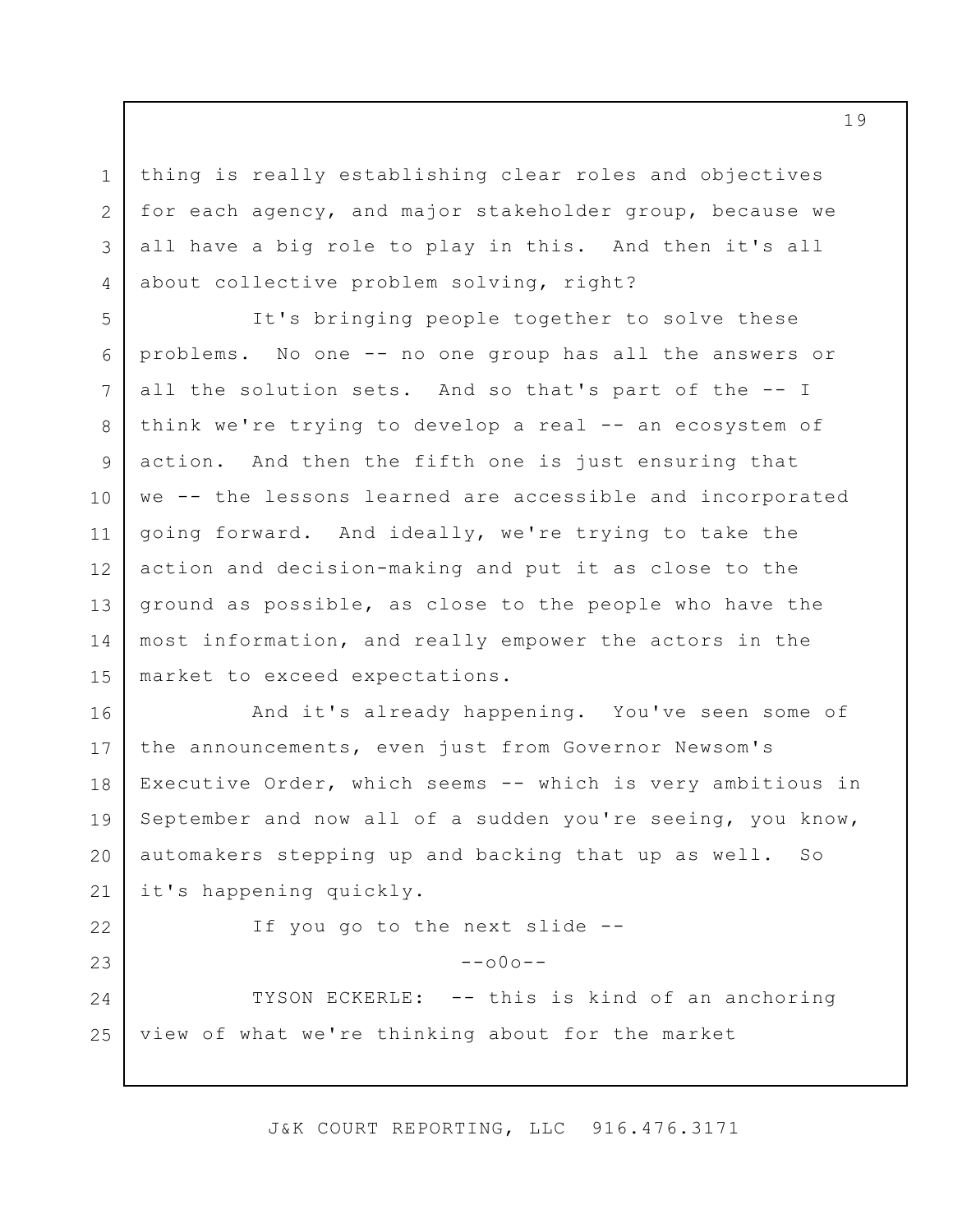development strategy. So we're organizing around the four core market development pillars, that's vehicles, it's infrastructure, the end users, and workforce. And the idea being these pillars each have to be in balance to move the market forward. If one falls out of whack, we slow down.

1

2

3

4

5

6

7 8 9 10 11 12 13 14 So it's built on a foundation of our core principles. And you know, Chair Randolph, everybody I think on this dais -- or the artificial dais, hinted at equity, right? And so we're really being intentional about getting equity into every decision. And so that's something we're continually challenging ourselves, everything that we do, making sure that we are keeping our priority communities in mind.

15 16 17 18 19 20 21 22 23 It's the idea of embracing all ZEV pathways. You know, that's battery electric, it's fuel cell electric, it's high-speed rail, it's -- you know, all those tools that we have that are zero emission. The idea of collective problem solving, which I talked about. Also public, you know, complementing private. You know, the public policy it can help increase certainty, but we need private capital to really scale the market, you know, to get from where we are to where we need to be.

24 25 And then we have real opportunities to design - to design for resilience and adaptation. You'll hear a

J&K COURT REPORTING, LLC 916.476.3171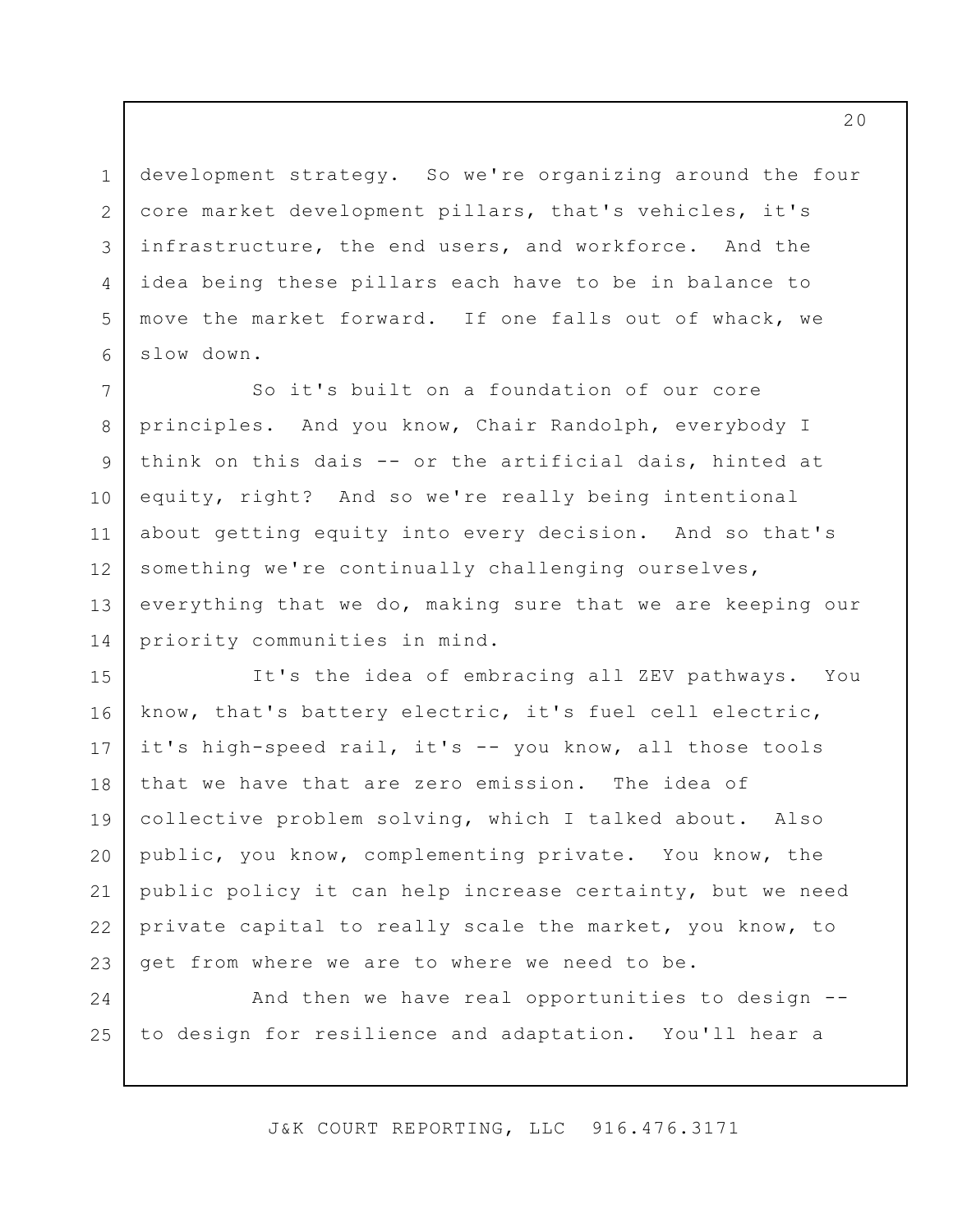1 2 3 4 5 6 7 8 9 10 11 12 13 14 15 16 17 18 19 20 21 22 23 24 25 little bit more from CPUC later today. But you know, it's a -- it's not just a challenge, but it's also an opportunity to make our energy system more resilient. And then, you know, these pillars feed up into the core outcomes that we're looking for, you know, air quality, reduced greenhouse gas emissions, mobility access, which is a big part I think of what we're talking about today, and then economic development and jobs, you know, with the ultimate goal of large-scale equitable market development. And so if we go to the next slide --  $--000--$ TYSON ECKERLE: -- you know, there's one of - the ZEV strategy website we've built out is really kind of our anchoring point. So this is the public website. You know, it has our targets. It will be built out through time. It has the latest information, you know, the documents. We're going to add a metrics portal that's - you know, a lot of this is in development. If you go to the next slide.  $--000--$ TYSON ECKERLE: So housed in that website, you can get to the ZEV strategy document. And I put this table -- I'm not going to go through the table, but it's just a snapshot of stuff that's in the document. And it -- right here, we have -- this is from NGOs, right?

J&K COURT REPORTING, LLC 916.476.3171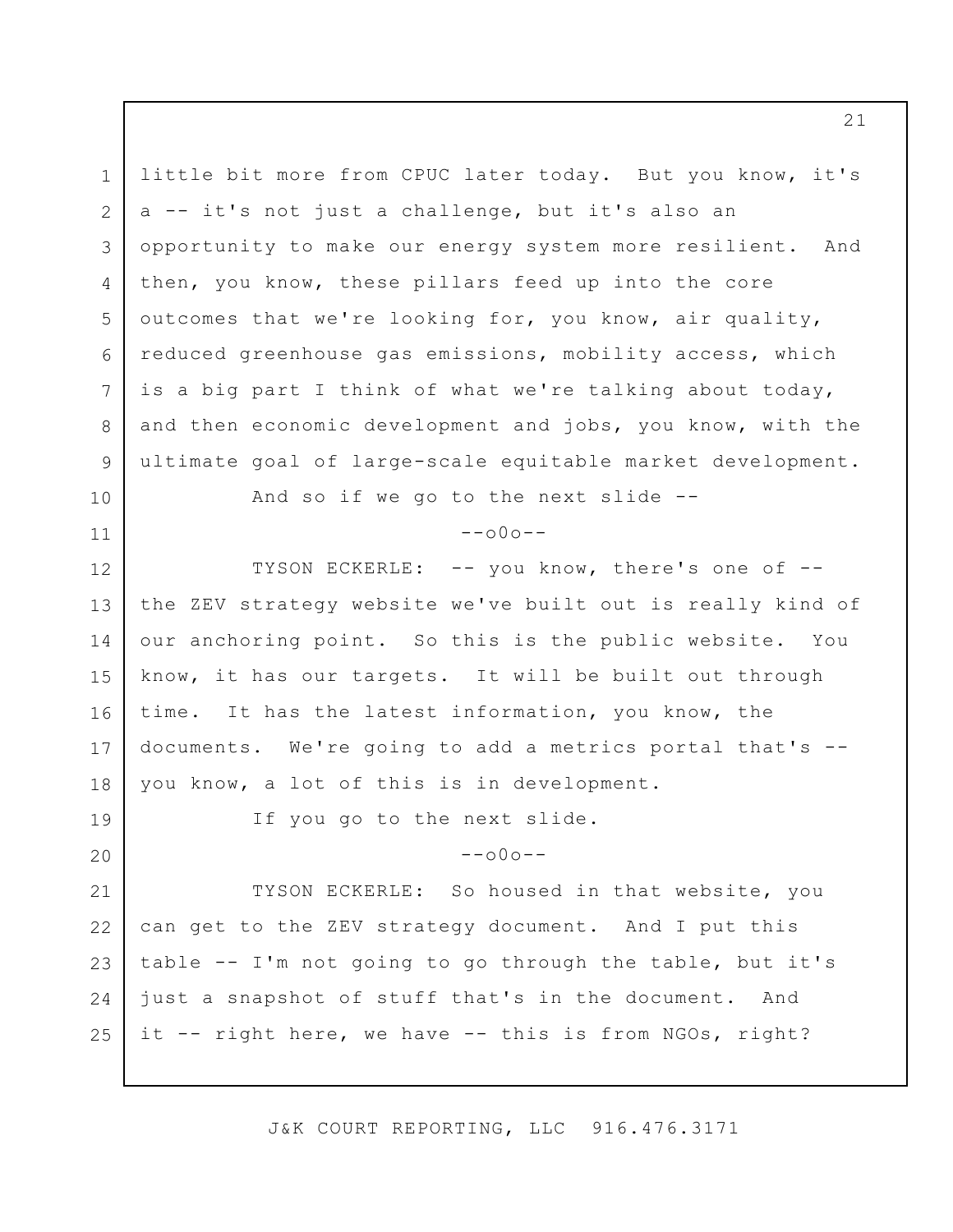1 2 3 4 5 And I Bring that up, because we have objectives for 12 stakeholder groups. You know, one of those stakeholder groups is agencies. State agencies have the most detail. But we're not losing sight of these core, you know, NGOs, private industry.

6

7

8

9

10

11

12

13

What we've done within each of those groups, we try to identify a clear lead for each of the pillars, if there -- if one exists. And then, there's -- you can see a lot of supporting roles as well. But this document, the idea is to update it every three years and kind of set - use it as a North Star document.

And so if you go to the next slide --

 $--000--$ 

14 15 16 17 18 19 20 21 TYSON ECKERLE: -- still kind of looking at the ZEV strategy document, this is an ex -- we use GO-Biz as an example just 'cause, you know, we can expose ourselves that way. But the -- we set out clear objectives for each of the agencies. And these are the things that, you know, over the course of these three years each State agency would be focusing in on, the ZEV strategy being one of them, you know, if you look at the top graphic.

22 23 24 25 And then also the key documents. And it was, you know, some of the lists, like you look at CARB, for example, there's a lot of -- there are a lot of key documents that are pivotal to market understanding. We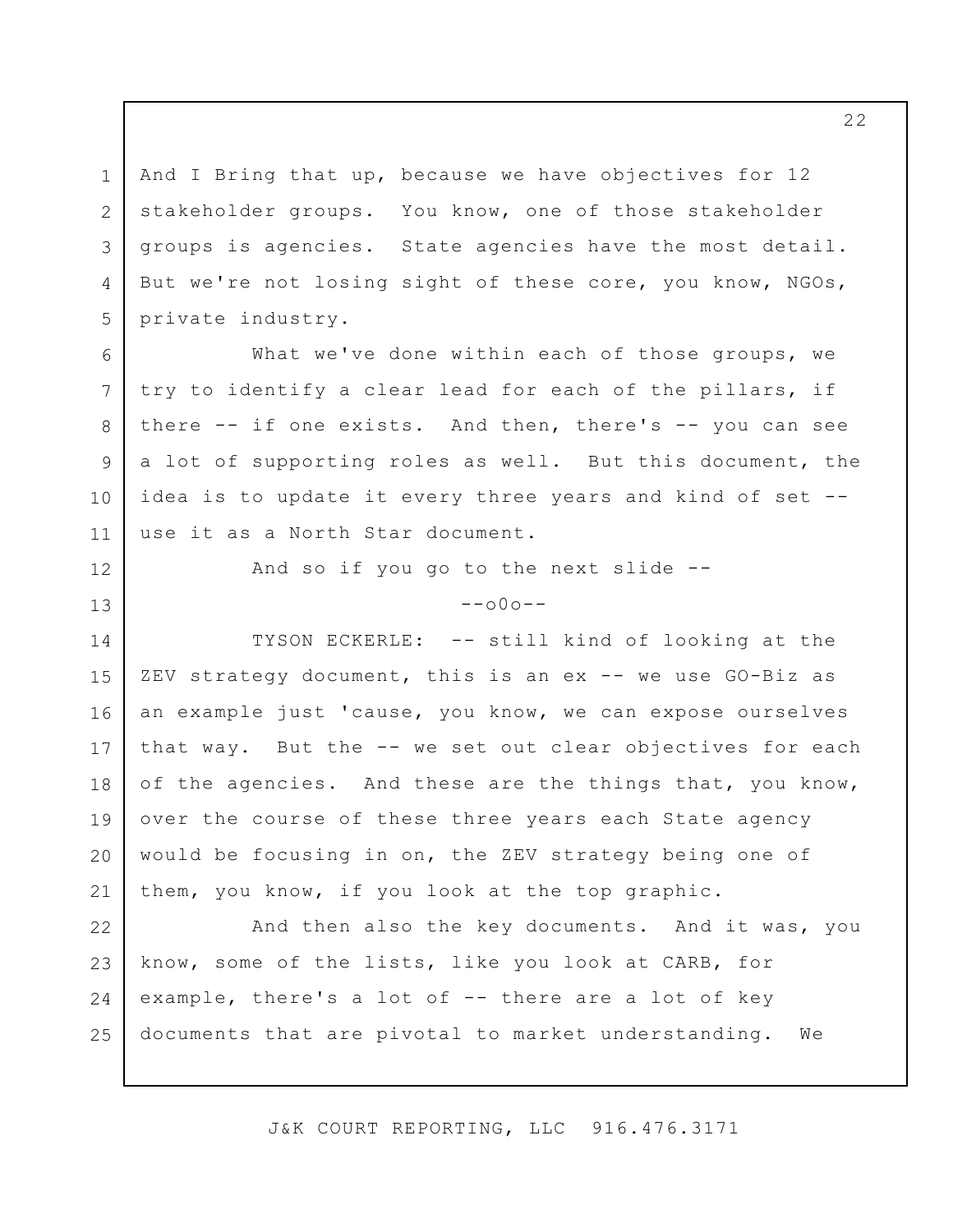1 2 3 want to get those all in one place, so people understand where the decisions are being made, where the analysis is being done.

> Then to go to the next slide, we want to  $-$ - $--000--$

13 TYSON ECKERLE: It's one thing to set objectives, but -- and, you know, I heard a good quote recently, it's, you know, strategy is easy, execution is hard. These State agency action plans are really about execution. So it's taking those objectives and then identifying the key results and actions that we want each agent -- that each agency has identified to help move those objectives forward.

14 15 16 17 18 19 20 21 22 23 24 And this is really where we're going to be focused on collect -- collecting the lessons learned. So the -- these are annual plans. We just published them on our website. You can look. You can click on the logos of each of the agencies and see what they're up to. And then at the end of the year, we'll go back. Okay, what did we achieve, what did we fall short of, why -- you know, why did we fall short or why did -- what did we -- why were we successful, and then apply that for the next action plan going forward. And so we'll kind of have this cadence of annual plans to keep pushing things.

25

4

5

6

7

8

9

10

11

12

And I'd encourage you to take a look. And

J&K COURT REPORTING, LLC 916.476.3171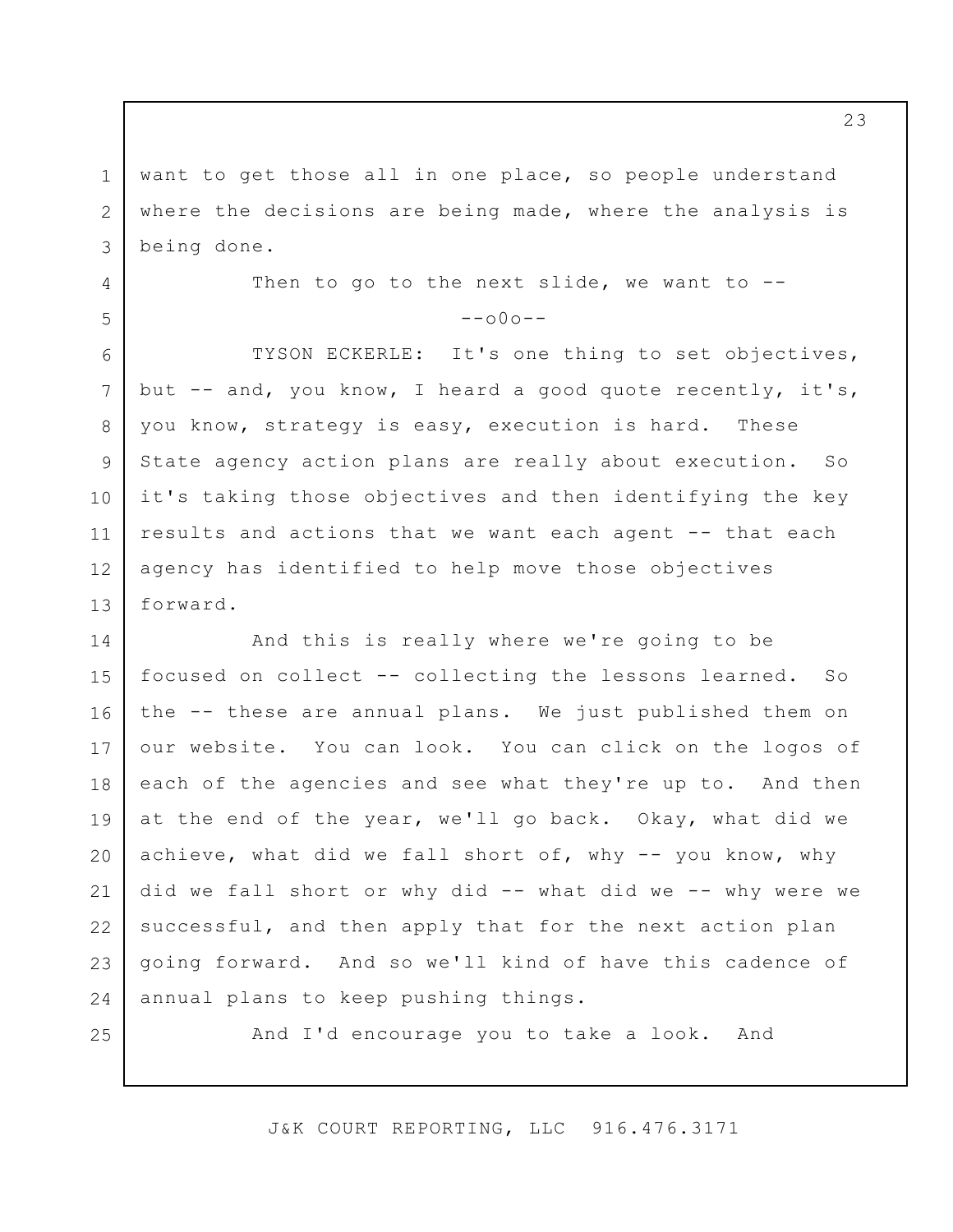1 2 3 4 5 6 7 8 9 10 11 12 13 14 15 16 17 18 19 20 21 22 23 24 25 there's some -- you know, some agencies you might not have thought of that have  $a$  -- have a pretty important role to play. There's 29 agencies in all that are captured here. If you go to the next slide --  $--000--$ TYSON ECKERLE: -- You know I wanted to focus in on today, you know, kind of -- so there's lots of different ways you can skin -- or skin the cat. That's not -- I don't feel like that's a good analogy, but it came to my head. So sorry to --(Laughter.) TYSON ECKERLE: -- it went down that road. But, you know, the three agencies we're talking about today -- and you could do this for any number of the 29 agencies. But really, if you kind of pull them all together, it's really investing and planning to get people out of cars, and if -- or if they're in cars in -- or freight is in -- you know, or into zero-emission vehicles. And so what I've done here in my handwriting - and sorry, I've really enjoyed the Surface pen, but that I've just put a very quick summary of the objectives of each of the agencies. And so if you look at the, you know, Air Resources Board, Air Resources Board is kind of the heart and soul of the ZEV market. You know, they set the pace, it's health, it's greenhouse gases, driving

J&K COURT REPORTING, LLC 916.476.3171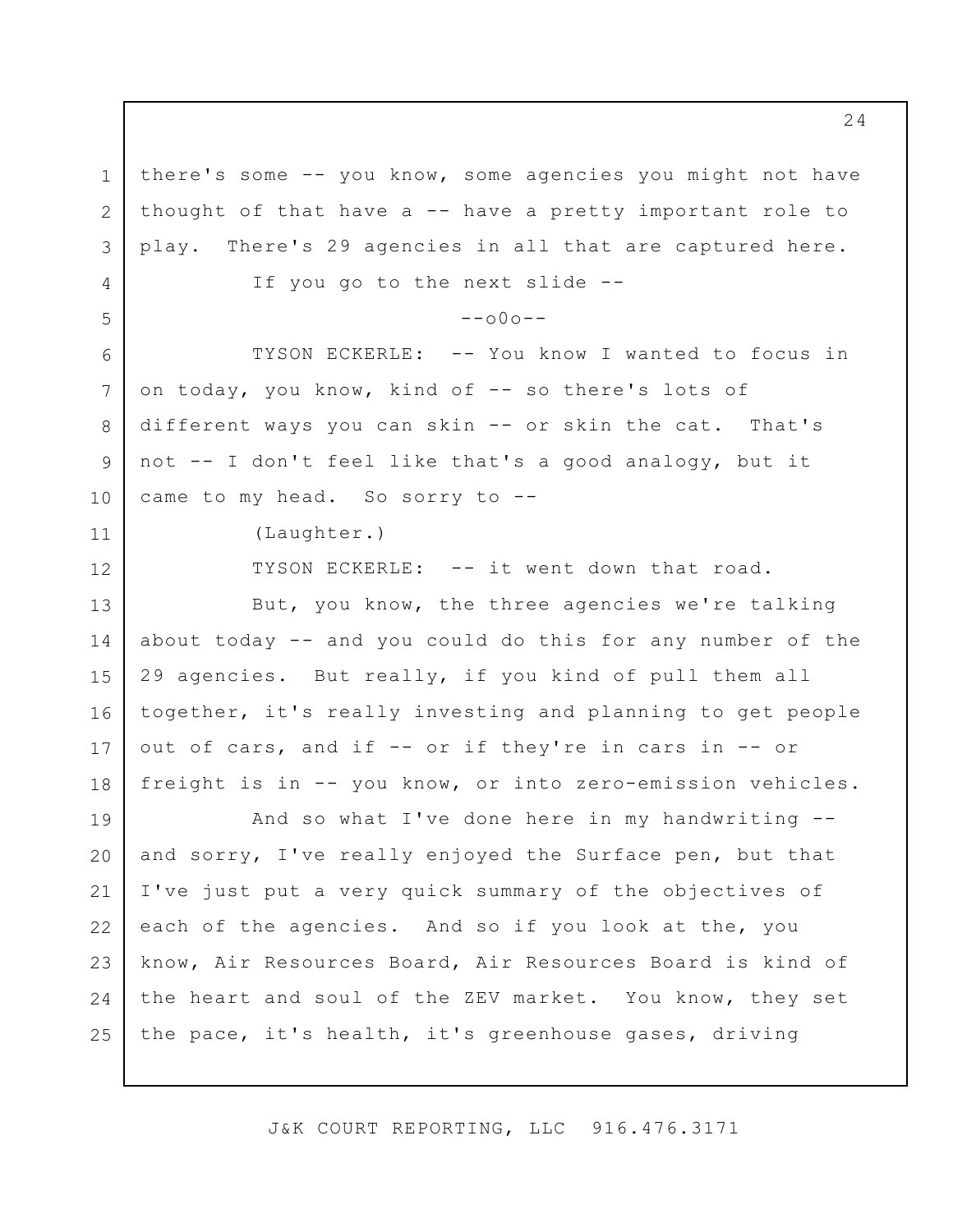forward.

1

2

3

4

5

6

7

24

25

But underlining -- you know, so the -- they're responsible for analysis, for regulations, for incentives, I've underlined in green. Those are places where within the action plan CARB is actively called out collaboration with the California Transportation Commission, for example.

8 9 10 11 12 13 14 15 16 17 18 19 20 21 22 23 And then if you look at market expansion, that's an active collaboration with the -- with CH -- with the Housing  $--$  C  $--$  HCD, sorry. And so  $--$  and same thing for, you know, the California Transportation Commission, you know, regional planning calls out collaboration with the Air Resources Board. And so there's lots of opportune - and going through was kind of a fun exercise in preparation for this panel. There's probably more that we missed, you know. And so what we were challenging the agencies, you know -- not challenging, but what we gave direction for is really to focus in on where -- who do you need for the collaborate -- to collaboration with and what can you do to get equity into every decision, make sure we're taking care of priority communities. So that's kind of, you know, for today. And then if we go to the next slide --

 $--000--$ 

TYSON ECKERLE: -- the final piece that we're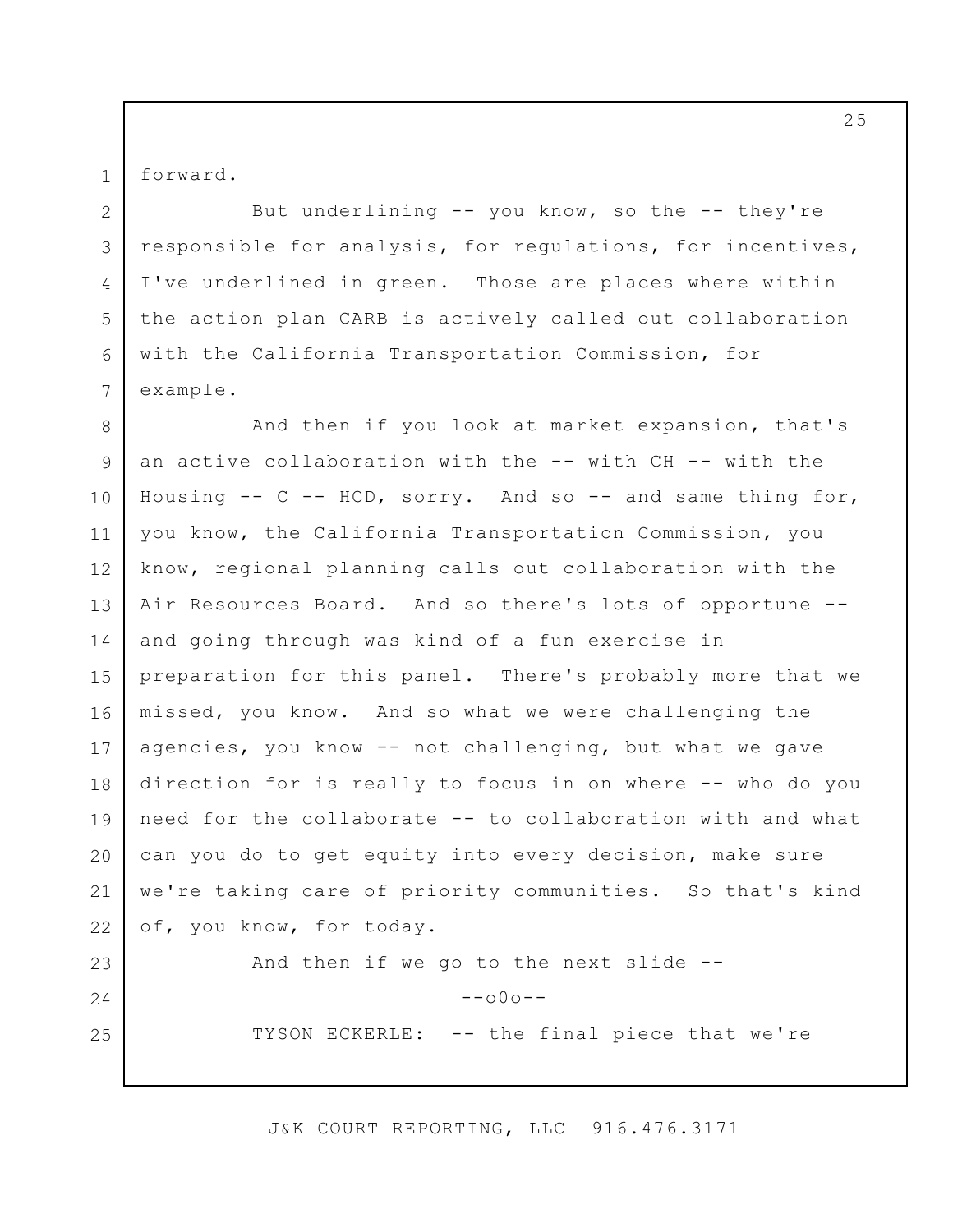3 5 6 12 working on, so after the agency action plans, is this idea of annual pillar priority action plans. I've already changed the organization of this. But what we're trying to do is bring everything together, because, you know, the market doesn't evolve in just these four siloed pillars. It's bringing everything together. And so this action plan will take into account in each of the pillars what do we need to do to help move the market forward? There's, you know, the idea of increasing shared understanding of progress within each of those pillars, you know, what's happening backbone policy development, and, you know, where's regional leadership.

1

2

4

7

8

9

10

11

13 14 15 16 17 18 19 But then if you roll it all up and you look, you know, from a holistic view, the things that really need to happen -- you know, we need infrastructure. It's a key enabler for the market. We need people to get off gas. We need them to say yes to zero emission, or yes to living without a car, or, you know, getting freight into cleaner -- cleaner freight options.

20 21 22 23 24 25 Once we have those two components, you know, if you're kind of working your way around the circle, we got to get scale and focus on increasing investor confidence and bringing private capital into the market. And then, of course, you know, being California and we have a great leg up, we have 34 manufacturers in California of

J&K COURT REPORTING, LLC 916.476.3171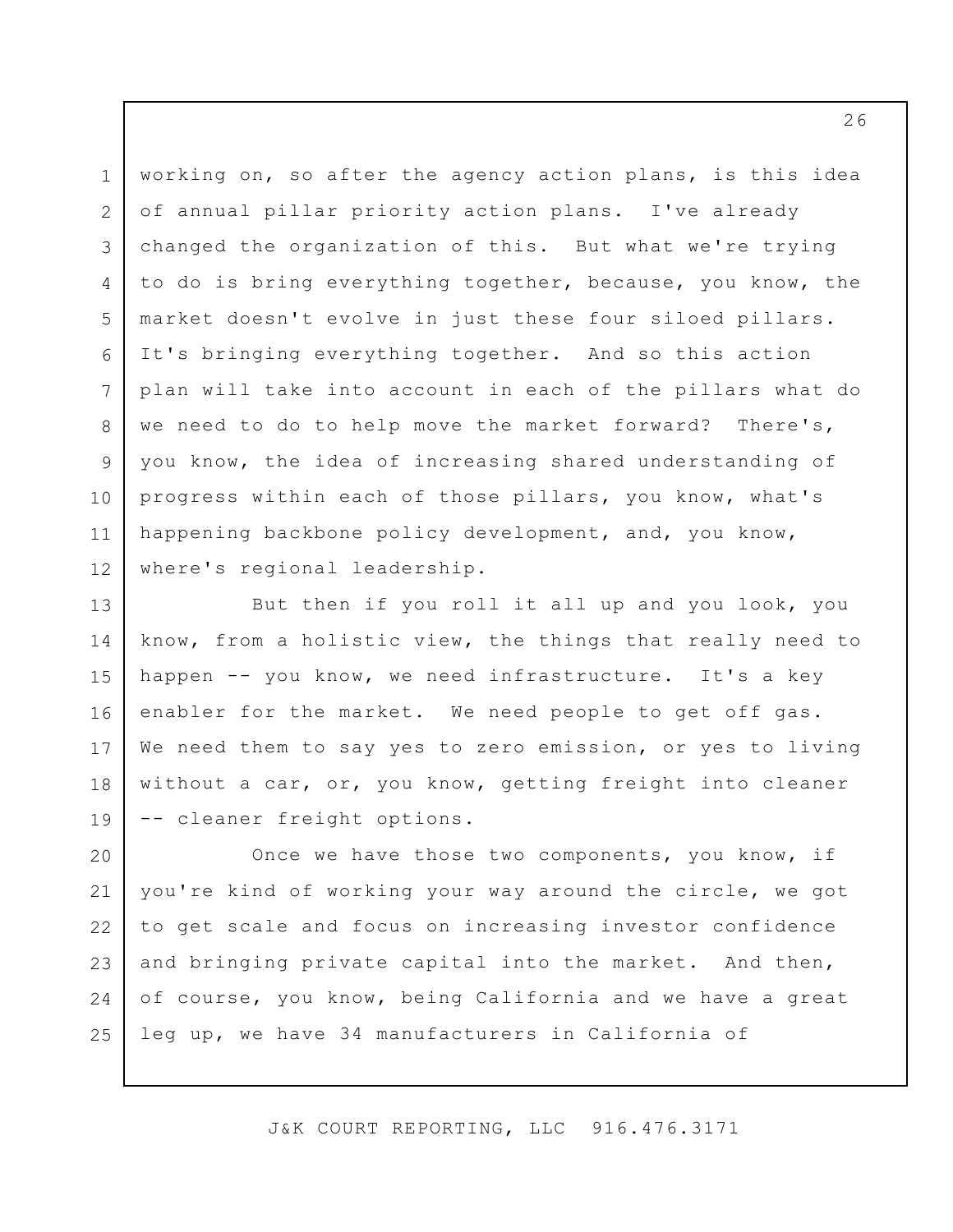1 2 3 4 5 zero-emission vehicles. It's really building the industry here, making sure we get those economic development opportunities. And then finally, it's about implementation and pulling this all together. So that would be one kind of the multi-pillar action plan.

6 7 8 9 10 11 12 13 14 15 We're also working on an equity engagement strategy closely with all the agencies who have their hands in equity. And really just if there's one word about that, it's listening, right? It's going out to the communities, making sure that we're hearing from communities, you know, and making sure that we all understand who is doing what, and how we can engage, and that we're not asking the same things of the same people in multiple agencies, but really having a unified approach going forward. So it's a really important piece.

And so if you go to the next slide --

16

17

 $--000--$ 

18 19 20 21 22 23 TYSON ECKERLE: -- this -- you know, on the website we have a sign-up link to stay engaged. We call it our roll-up-your-sleeves list. This is -- these are people who are willing to be emailed more frequently and get feedback. We're trying to create, you know, that sense of that team sports.

24 25 And then finally, I just wanted to introduce kind of the rest of the panel is the next slide.

J&K COURT REPORTING, LLC 916.476.3171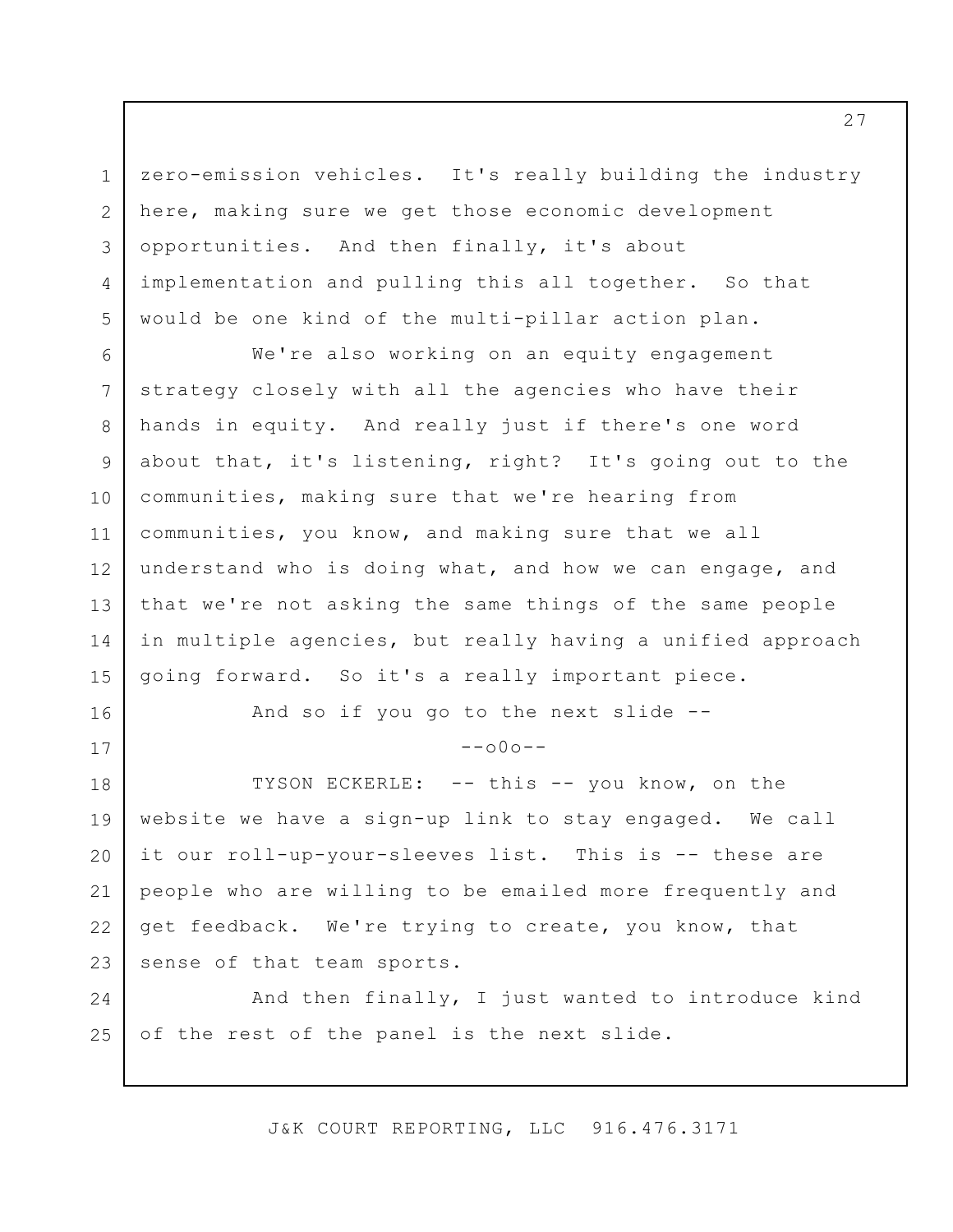$--000--$ 

1

2

3

4

5

6

7

8

TYSON ECKERLE: You know, just the connection, right. If you look at HCD, it's the multi-family building standards, which, you know, really is crucial and enabling easier ZEV adoption. And then you'll hear from CPUC, it's about grid resilience and vehicle grid integration. You know, how do we create that robust energy system that is dependable through time.

9 10 11 12 13 14 15 16 17 And then Access Clean California with GRID Alternatives. I think, you know, it showcases and highlights how important NGO partnership is, its success, especially as we work to advance equity. And I just want to keep mind, you know, there are 24 other agencies that aren't -- we aren't directly talking about here who have a hand in the market and multiple stakeholders who have pivotal roles to play. And so we're just trying to pull that all together and create that ecosystem of success.

18 19 20 And so with that, I'll hand it over. Thank you very much for your attention. And look forward to the questions later.

21 22 23 24 25 CTC CHAIR NORTON: Thank you very, very much, Tyson. And it was very, very helpful to see how you see all of our agencies and we'll have more discussion about that later. We really appreciate your robust presentation today.

J&K COURT REPORTING, LLC 916.476.3171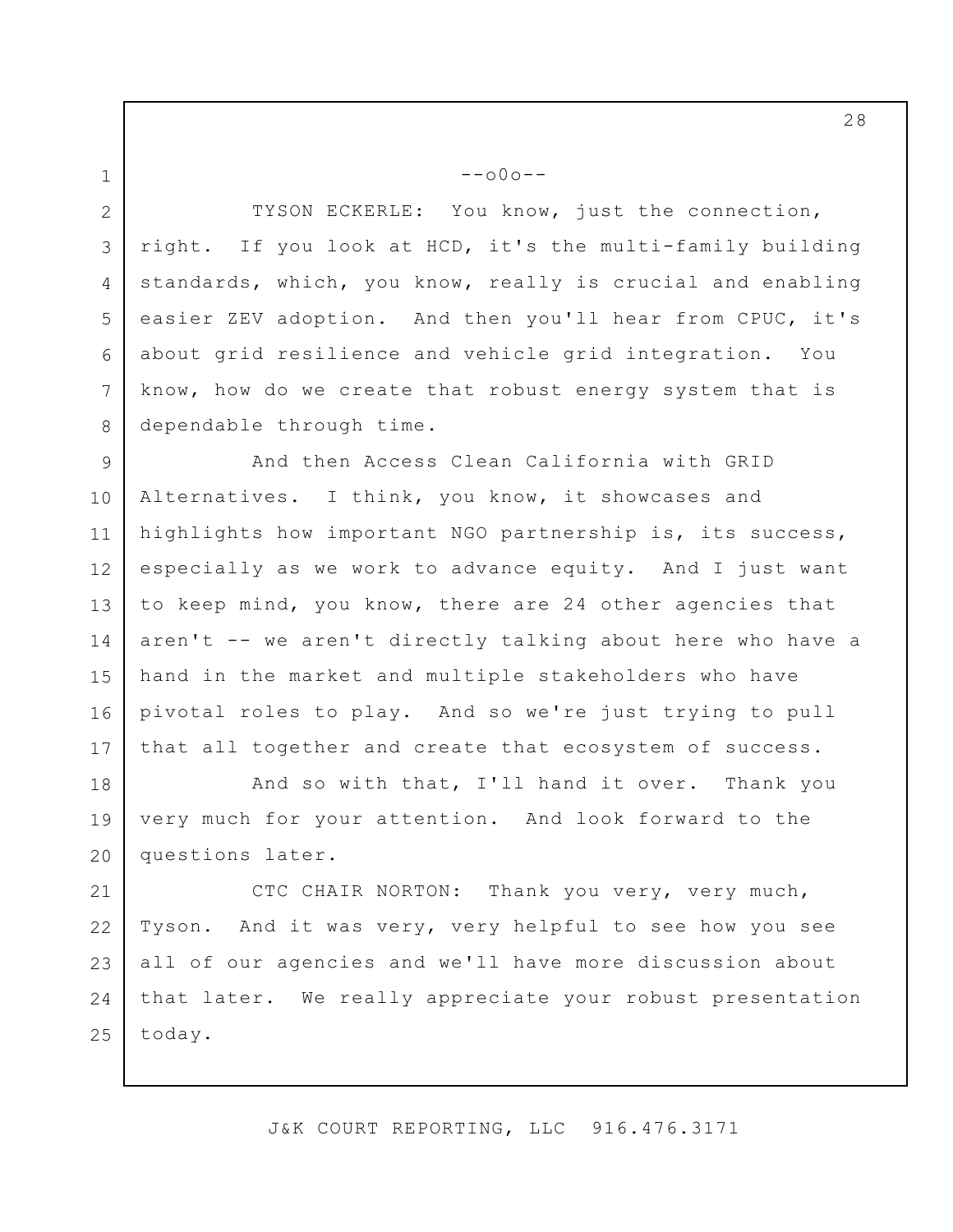Our second presentation will be provided by Kyle Krause who works in Codes and Standards at the California Department of Housing and Community Development.

Kyle.

1

2

3

4

5

6

7

KYLE KRAUSE: Yes. Good morning, Madam Chair Norton and good morning, Madam Chair Randolph.

(Thereupon a slide presentation.)

8 9 10 11 12 13 KYLE KRAUSE: I'm super excited. And on behalf of Director Velasquez and the Department of Housing and Community Development, I'm really happy to present to you an update on HCD's proposed changes to the CALGreen code. This will be the 2022 CALGreen code that will be effective January 1st of 2023.

14 15 16 17 18 19 20 21 22 23 I can also thank Director Velasquez for updating our mission statement at HCD. The new mission statement is to promote safe, affordable homes and vibrant inclusive sustainable communities for all Californians. I mention this because we really rely on this mission as we endeavor to strike the balance between housing affordability and ensuring that we are addressing climate change and safety of Californians. So that's really an exciting change that I think really recognizes the issues that we're all facing.

24 25 I want to also take the opportunity to thank our partners in this work. Tyson mentioned that we really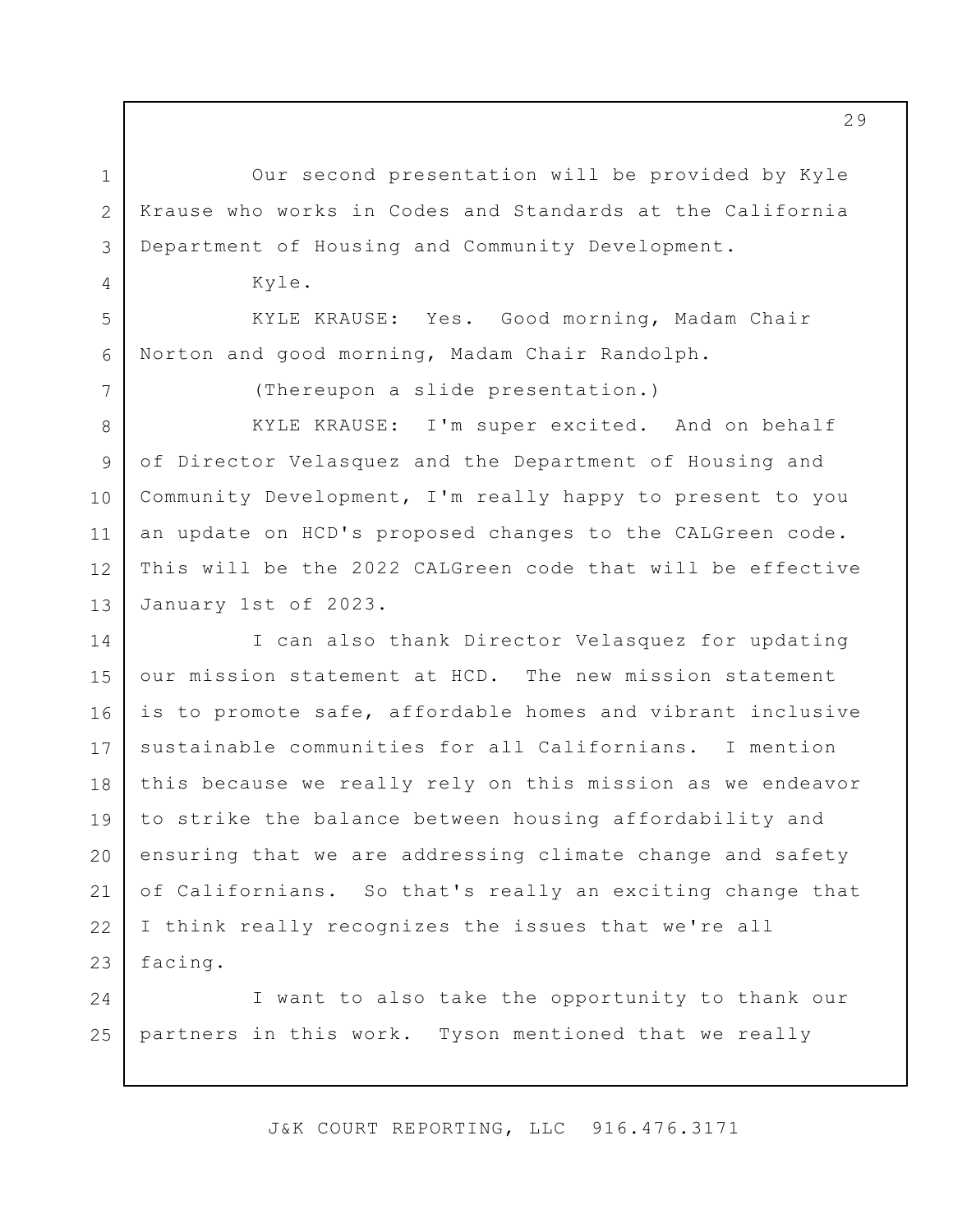1 2 3 4 5 6 7 8 9 10 11 12 rolled up our sleeves. We absolutely rolled up our sleeves in this work. So I want to thank CARB, instrumental in working with HCD on this; GO-Biz, Tyson and Hannah, the Governor's Office; the Building Standards Commission, I want to recognize them also; the Legislature; building industry was key in this discussion and our many EV charging advocates and coalitions for their valuable input, as we developed the proposal. Special thanks to Emily Withers on my State housing law program team. She is not able to join me this morning, because she's very busy continuing the development of our building standards packages for submittal.

If we could go to the next slide, please.

13

14

 $--000--$ 

15 16 17 18 19 20 21 22 23 24 25 KYLE KRAUSE: This work in HCD, its authority is really important. And I want to mention that we do rely on our authority in the Health and Safety Code, specifically the State housing law and building standards law. This is what guides us and tells us what we should do as we propose adoption of building standards. It also sets barriers. Building standards law contains nine point criteria and that tells us that our proposals cannot conflict with State law. So building standards is a very important tool to move forward as we address climate change and health and safety. And I just wanted to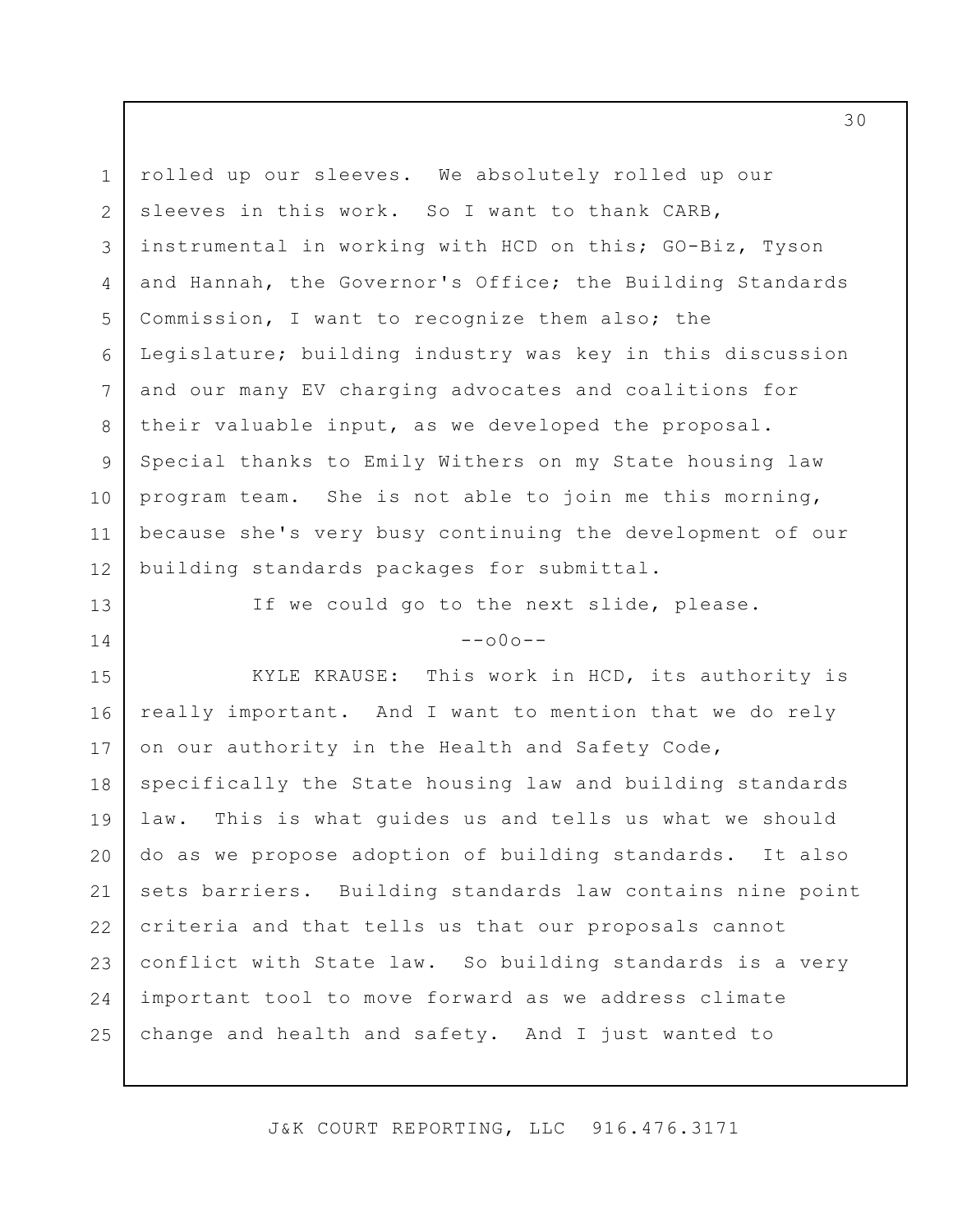3 mention that, because I think oft -- I think often there is either a lack of fully understanding our limitations by some of our stakeholders and it's important that we do rely on that guiding statute.

Next slide, please.

 $-000-$ 

7 8 9 10 11 12 13 KYLE KRAUSE: So electric vehicle charging has really moved forward. When we adopted the initial provisions in CALGreen, it really included EV charging capability. So we go back to Executive Orders by Governor Brown and Governor Newsom that really give us our guiding light as we move forward looking at proposing new building standards. The terminology -- next slide please --

 $--000--$ 

15 16 17 18 19 20 21 22 23 24 KYLE KRAUSE: -- that's important to recognize, as I mentioned, we have EV charging capability. That's now transitioning to actual EV charging access. So these terminology are important when we talk about what an EV charging space is or EV charging station, what is an EV capable space, or an EV ready space, and then what is level 2 EV Supply Equipment. These definitions have been proposed for modification to the CALGreen code to provide more details as we get into the details of the actual requirements.

25

1

2

4

5

6

14

So next slide, please. I'll talk more about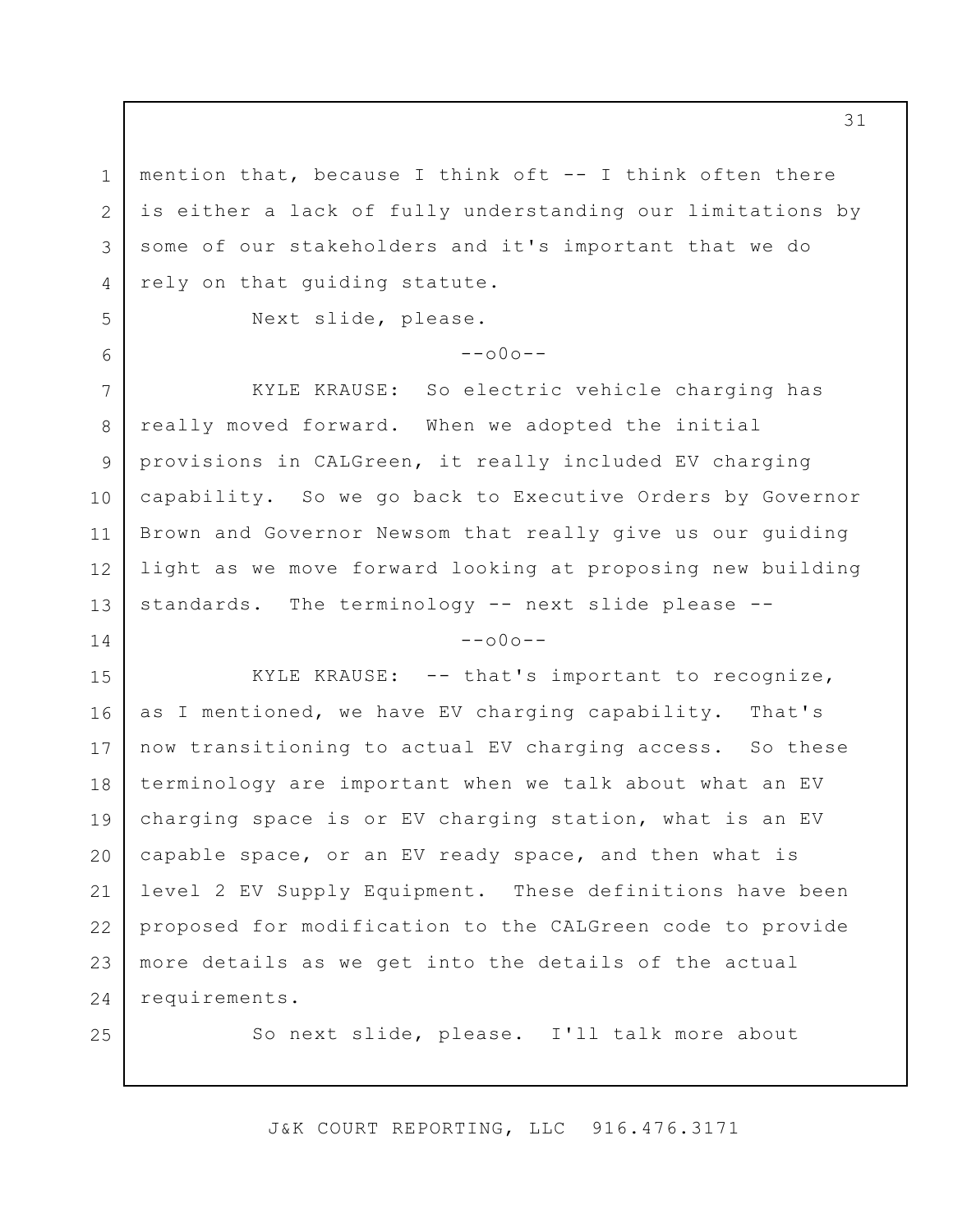these as we go.

1

2

 $--000--$ 

3 4 5 6 7 8 9 10 11 12 13 14 15 KYLE KRAUSE: So in 2019, as I mentioned a minute ago, we started with EV capable. And this was really applicable to new single family and townhouses with attached garages. So this is a panel capacity in the electrical panel, a raceway, and capability of installing conductors and receptacles or chargers. We've continued this forward. It's really the right target for single-family homes and duplexes. It allows the resident or owner of these buildings to install the right conductors, the right overcurrent protection for the specific charger that they want to use. So we've carried that forward because that was right mark for a detached single family next.

16

17

Next slide, please.

 $--000--$ 

18 19 20 21 22 23 24 25 KYLE KRAUSE: As we move into our really aggressive changes, we're continuing to bring forward for multi-family dwellings ten percent of the parking spaces are going to be EV capable. And this is really to ensure that we can always install more chargers in the future that are the high power level 2 charging that provides the quickest charge when installed. In 2019, there was no chargers that were required. This was just capability.

J&K COURT REPORTING, LLC 916.476.3171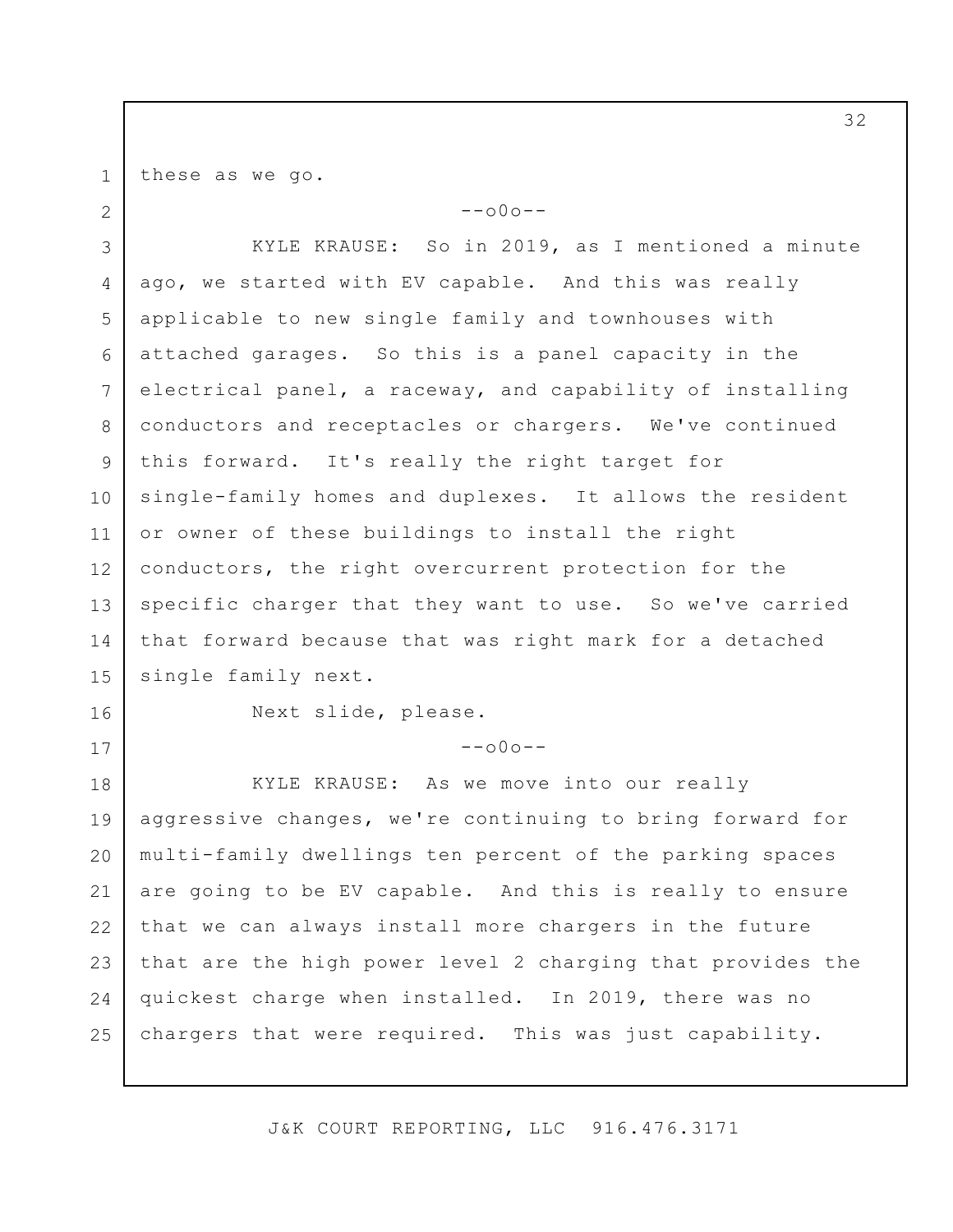1 2 3 4 5 6 7 8 9 10 11 12 13 14 15 16 17 18 19 20 21 22 23 24 And if we can go to the next slide --  $--000--$ KYLE KRAUSE: -- this is where we're really pivoting to requiring additional charging. So again, for new hotels and motels we've increased the amount of EV capable from six percent to ten percent of the parking spaces. And then we'll go to the next slide.  $--000--$ KYLE KRAUSE: And when we get into the changes for 2022 where EV charging access becomes available, now our proposal that's been submitted to the Building Standards Commission really for the first time we're requiring level 2 charging receptacles. So this would be 240 volt receptacles where an EV owner can use the cord set that comes with their vehicle and plug into a receptacle in the parking area and charge their vehicle at low power level 2. And I'll talk more about that in a little bit. And then in addition to those 25 percent of the parking spaces, five percent of the parking spaces in new multi-family dwellings, hotels, and motels will be required to have level 2 chargers. This is a really significant step. We are -- with our work with our stakeholders have arrived at this balance to provide EV

J&K COURT REPORTING, LLC 916.476.3171

charging access for many residents that want to purchase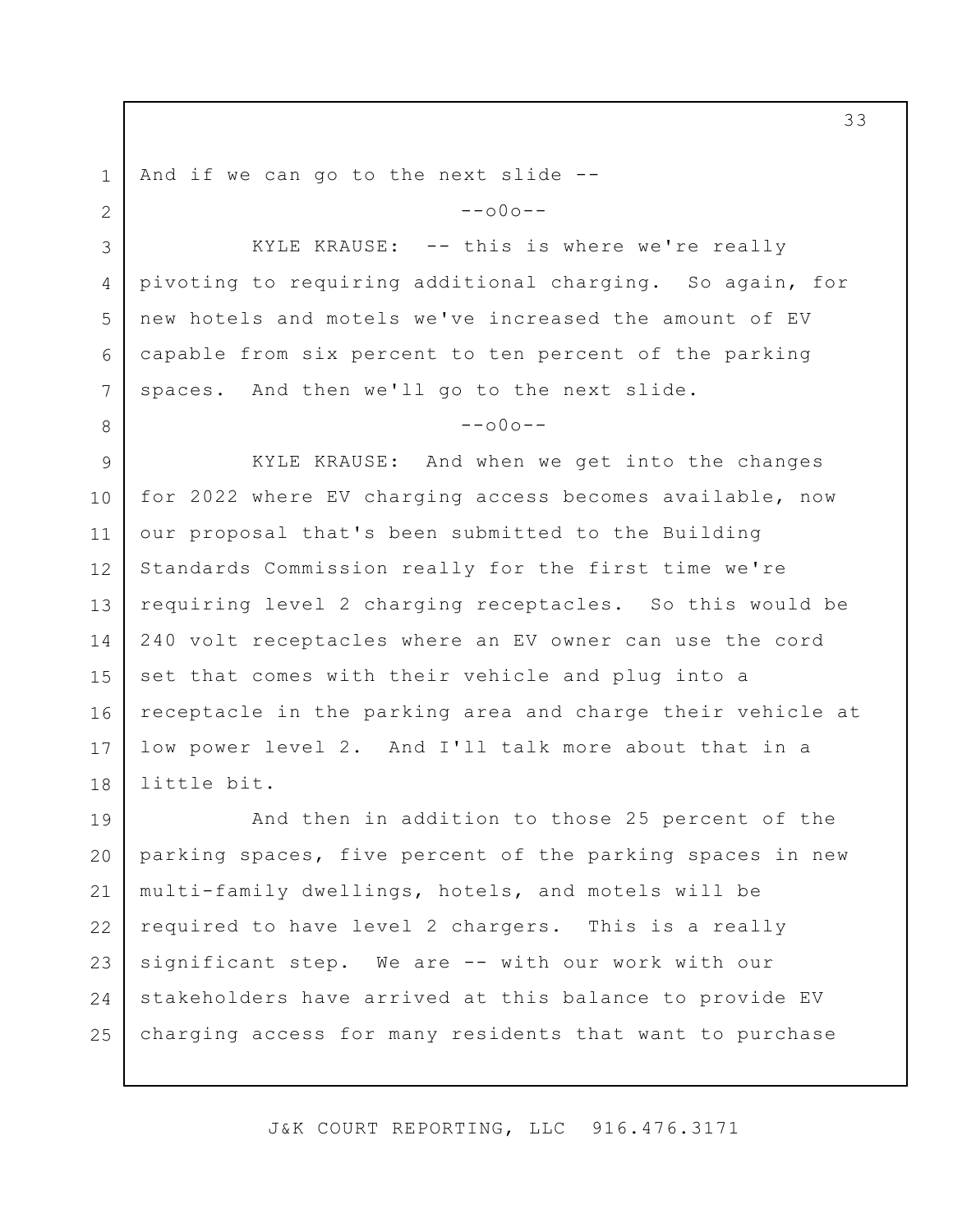or already own electric vehicles and need a place to charge. And charging at their place of residence is fundamental in allowing people to make that step to purchase and own an electric vehicle.

Next slide, please.

1

2

3

4

5

6

7

8

9

10

11

 $-000-$ 

KYLE KRAUSE: Again, when we're talking about existing buildings, there was legislation back in 2019, AB 684, that tasked HCD with proposing requirements for existing buildings to -- existing multi-famiy buildings to have EV charging capabilities.

12 13 14 15 16 17 18 19 20 21 22 So in the 2019 code, the current code, there are no requirements for existing buildings to provide any type of EV access. We are proposing for the first time some requirements for existing buildings that are undergoing additions of new parking facilities, or alterations of existing parking facilities, such as installation of a solar array over the parking area, solar shade structure many call it. Where if those permitted alterations are taking place, that we would require in the code ten percent of those new parking spaces, or altered spaces, to have EV charging capability. This is really significant.

23 24 25 I want to mention back to our authority. Generally, HCD's authority is for newly constructed buildings. However, there's a narrow channel that we have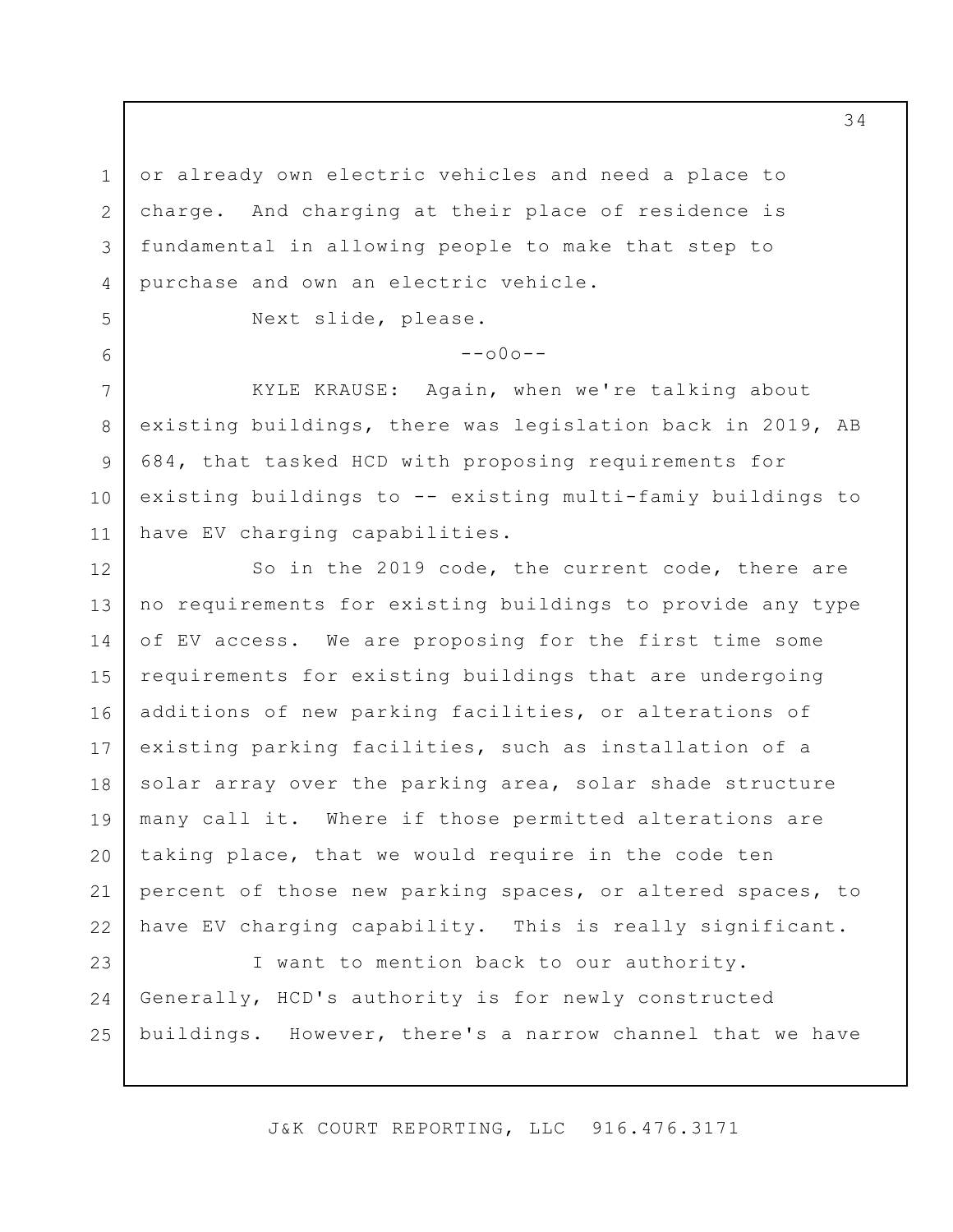in our authority, especially within CALGreen, to propose requirements to additions or alterations of certain triggers. So we're carefully threading that needle using our authority that the Legislature has granted us to try to find the right spot to -- for the first time address existing buildings.

Next slide, please.

 $--000--$ 

9 10 11 12 13 14 15 16 17 KYLE KRAUSE: Now, so the voluntary measures - if any of you aren't aware, CALGreen has mandatory measures and voluntary measures. CALGreen Tier 1 and Tier 2 are more aggressive voluntary tiers that can be adopted by local government to enhance the green building requirements. So these tiers for 2022 CALGreen have been increased from the baseline mandatory requirements for EV capable spaces, and that helps local governments provide that more aggressive requirement based on local needs.

18

19

1

2

3

4

5

6

7

8

Next slide, please.

 $--000--$ 

20 21 22 23 24 25 KYLE KRAUSE: So this shows what we're talking about. When I say low power level 2 receptacle, this is what we're talking about. This is a place that you can plug in your cord set that comes with your car. So the cord set is shown in the left picture here coming from the vehicle up to the receptacle that's on the wall. This

J&K COURT REPORTING, LLC 916.476.3171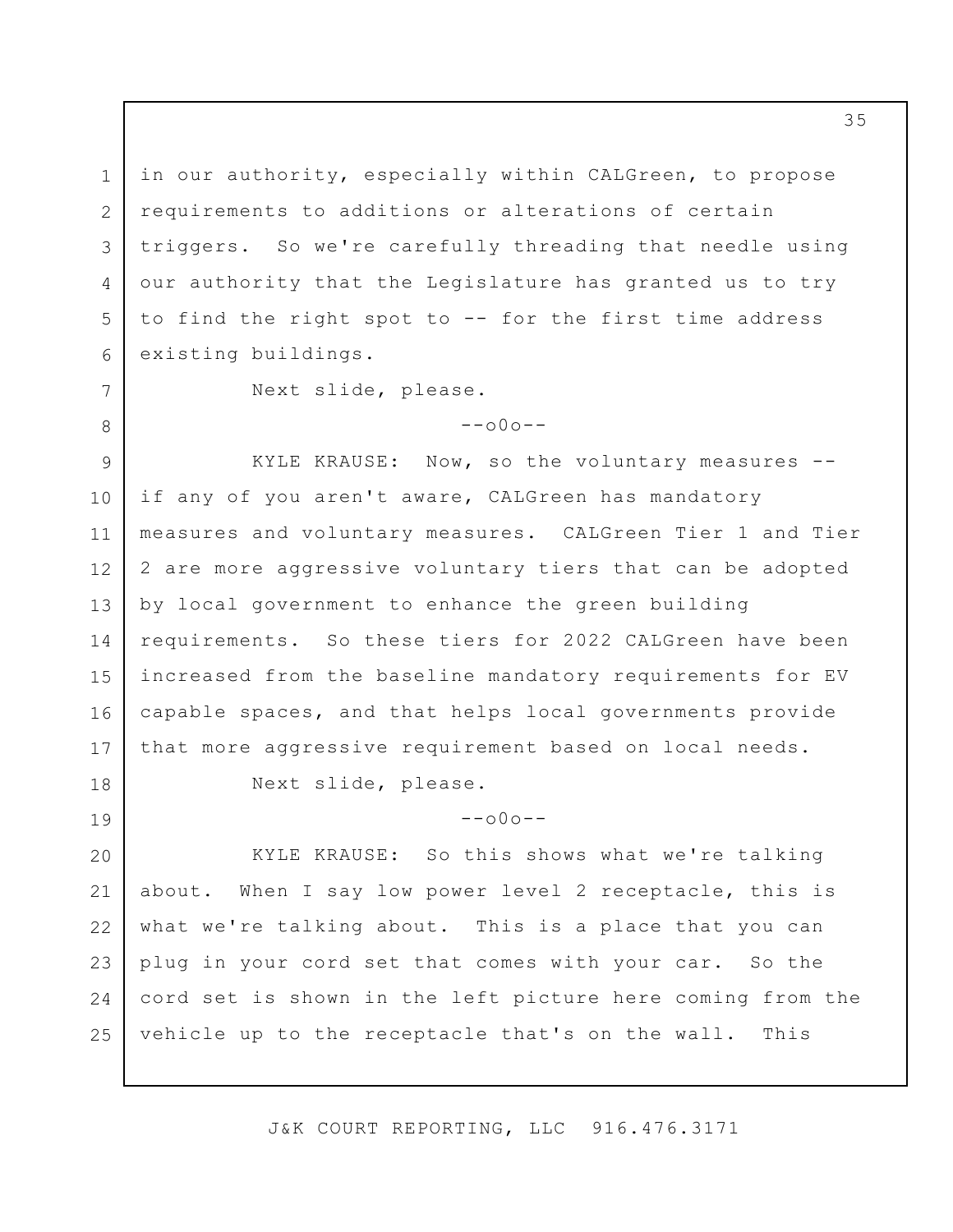1 2 3 4 also shows a portable level 2 charger, which is an adapter that can allow the vehicle to plug in from the vehicle directly to the charging port into this low power level 2 receptacle.

5 6 7 8 9 10 11 12 13 14 This is something that we worked with stakeholders on. There was an initial ask for level 1 charging at our second focus group meeting. There was really a realization that level 1 charging was just going to take too long for many people with longer drive times -- or longer drive distances and they really had a need for a faster charging. So the low power level 2, 240 volt, 16 amp was the result of that collaboration and agreement. So that's the starting point for the receptacles what are low power level 2 receptacles.

Next slide, please.

15

16

 $--000--$ 

17 18 19 20 21 22 23 KYLE KRAUSE: And then this here is a level 2 charger that can be installed. So this is the one that would be installed in five percent of the multi-family parking spaces in hotels and motels. This provides a faster charge. This is level 2 charging at 240 volts, 40 amp, which provides 32 amps of power into the vehicle and really shortens the charge time.

24 25 So for people that have larger batteries and longer drive times, greater distance, this provides a much

J&K COURT REPORTING, LLC 916.476.3171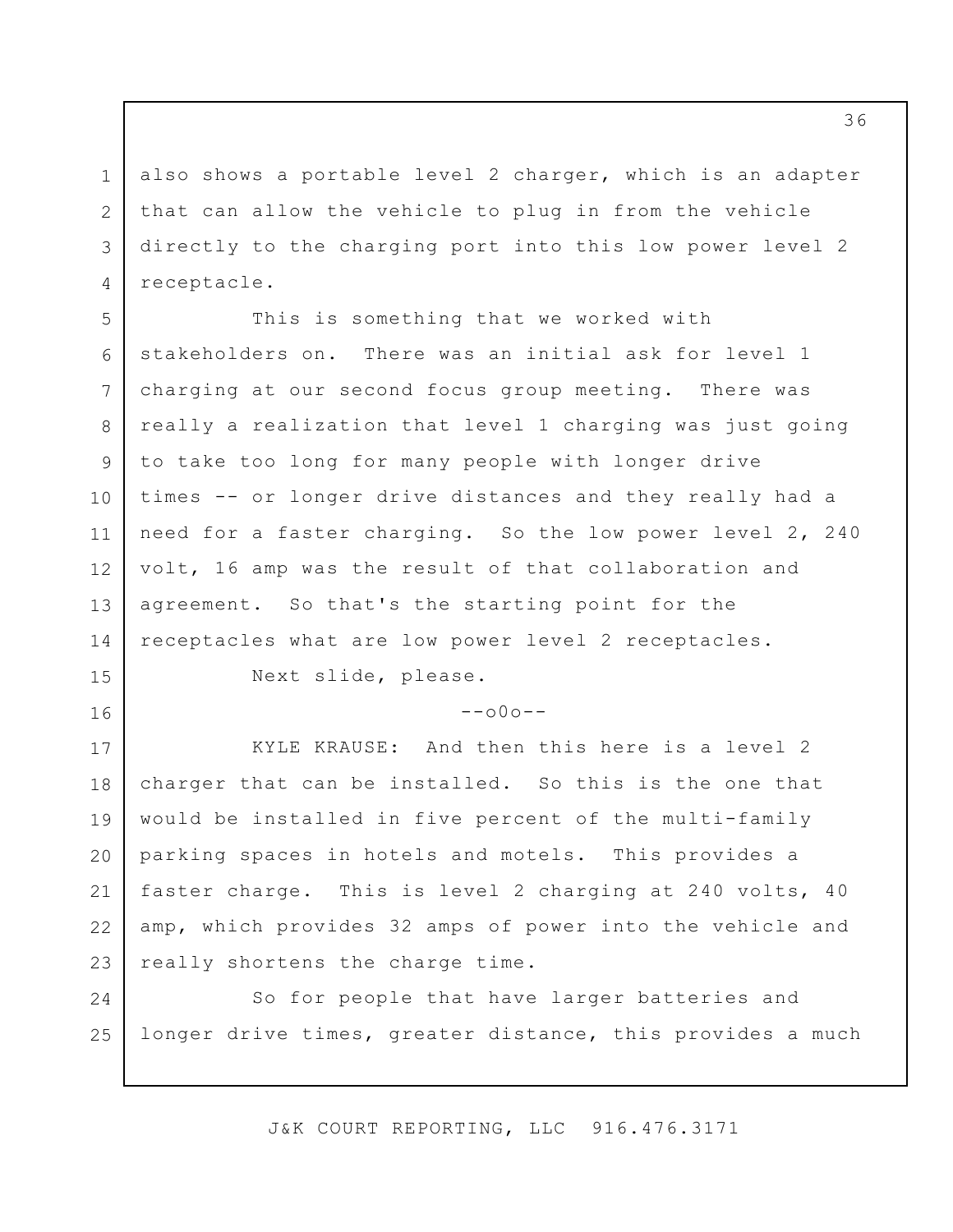1 faster method of charging.

2

3

And next slide, please.

 $--000--$ 

4 5 6 7 8 9 10 KYLE KRAUSE: Some of the costs that go into this, CARB staff was very helpful in researching and providing economic and fiscal impact, another requirement for submittal to the Building Standards Commission. So the low power level 2 receptacles range from about \$780 to little over \$1,400 each, whereas the level 2 chargers are significantly more. They range from \$2,300 to \$3,700.

11 12 13 14 15 16 17 18 Sometimes when we're increasing electrical -- or loads, it requires additional transformers. So the electrical infrastructure on the site can also be increased by this proposal. So the addition of extra transformers or larger transformers will range from \$1,900 to almost \$2,300. The statewide impact over three years of this proposal is very significant, from 104 million to 182 million over the life cycle of this code proposal.

19 20 21 22 23 24 25 I want to talk a little bit about the three year proposal. So every three years, we do a triennial adoption. That's our current cycle. There's also 18-month intervening code adoption cycles. And it's really important that as these mandatory and voluntary measures hit the road and take effect, that we continue to develop the next iteration of CALGreen changes. It will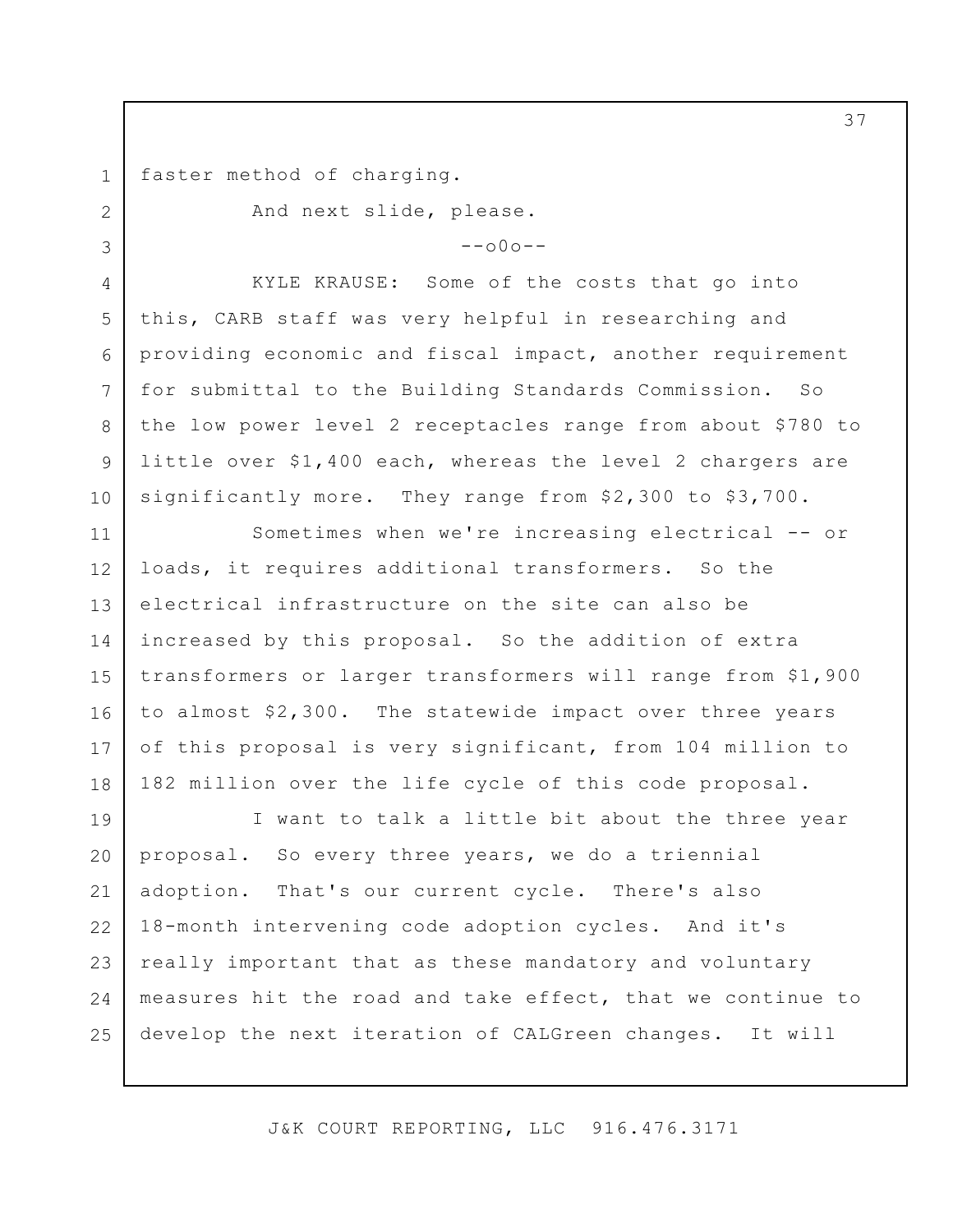1 2 3 4 5 6 7 8 9 10 11 12 13 14 15 16 17 18 19 20 21 22 23 24 25 be very important to monitor and get feedback from building industry and building owners, as these requirements are put into play out on construction sites, where we're building these, installing these, people are using these. We're getting that feedback, so that we can then, in the intervening cycle and next triennial cycle, accelerate these to move these forward and put more people in electric vehicles. Next slide, please --  $--000--$ KYLE KRAUSE: -- which is the final slide. So I would like to open it up to any questions for HCD and I'm happy to take those now. CTC CHAIR NORTON: Thank you. We're going to take all questions at the end of all the presentations, so I appreciate you being available. We will be referring to your presentation. And this was a very helpful -- and I know a lot of us have questions about this. We're going to go through the -- all presentations, so we can do that first, and then we really appreciate you being ready for questions and answers after. Thank you so much. KYLE KRAUSE: Certainly. Thank you, Madam Chair. CTC CHAIR NORTON: Yes. And our next

J&K COURT REPORTING, LLC 916.476.3171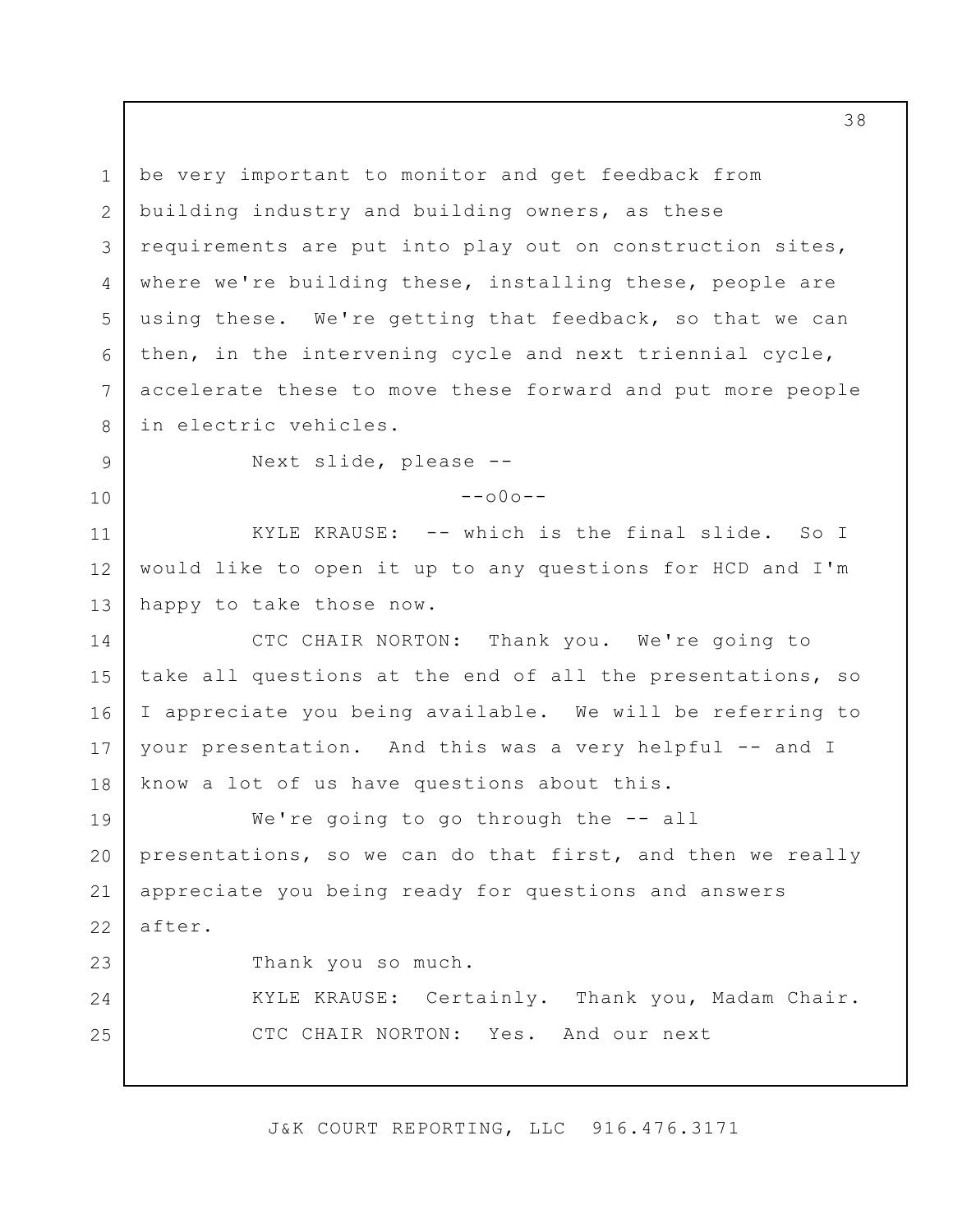1 2 3 4 5 6 7 8 9 10 11 12 13 14 15 16 17 18 19 20 21 22 23 24 25 presentation, our third presentation for today, is going to be given by Yuliya Shmidt, advisor to Commissioner Rechtshaffen of the California Public Utilities Commission. Yuliya. YULIYA SHMIDT: Good morning. Thank you for having me here. (Thereupon a slide presentation.) YULIYA SHMIDT: And thank you for bringing up my slides. I was asked to speak in a little more focused way regarding specifically grid resilience and ZEVs. And so I'll touch primarily on that. If you could forward the slide, please.  $--000--$ YULIYA SHMIDT: Thank you. Just a quick outline. I'll be focusing on resilience, which I agree with Tyson represents both challenge and an opportunity for ZEVs as they become a bigger and bigger part of our fleets. So if you could please go on to the next slide.  $--000--$ YULIYA SHMIDT: So I think we all understand this pretty well, but I just wanted to give a little bit of a sense of scale, in terms of how quickly the fleets will start to rollover, both the light-duty, and the medium-, and heavy-duty. I know these seem like dates that are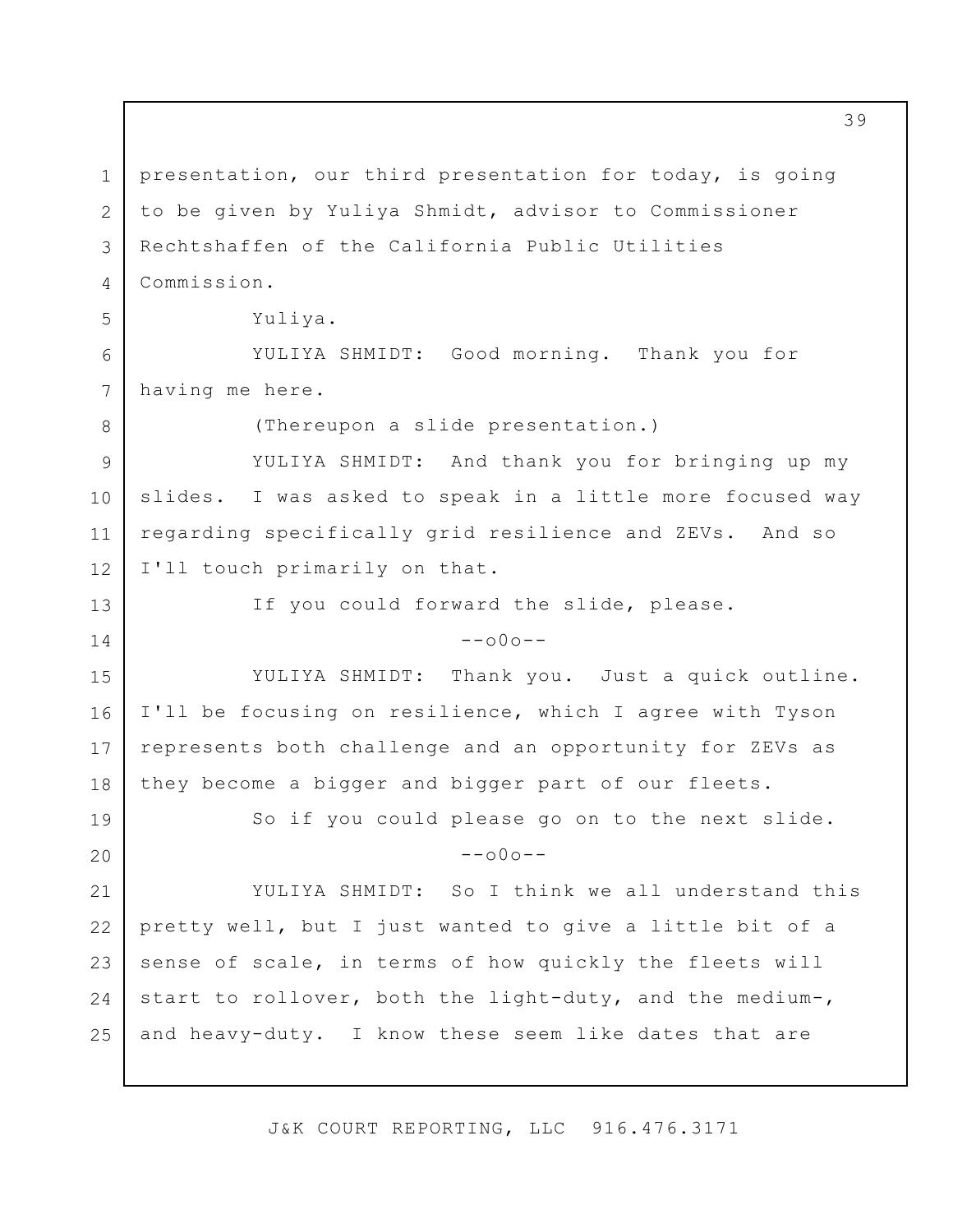1 2 3 4 5 6 7 pretty far away. But in the world of major infrastructure, ten years is really just around the corner. So we are definitely thinking very hard about the numbers of cars -- and, you know, that includes buses and medium- and heavy-duty vehicles that we'll be plugging in very, very soon. And the type of infrastructure that they will need to meet that load.

8 9 10 11 So I won't go through this exhaustive list. But the point is merely that we are expecting just massive numbers of cars to start to become electric, and therefore plug into the electric grid.

12

13

Next slide, please.

 $--000--$ 

14 15 16 17 18 19 20 21 22 YULIYA SHMIDT: So for those of you who don't know us, we at the California Public Utilities Commission regulate the electric utilities, that is primarily the three large electric utilities, PG&E, Southern California Edison, and San Diego Gas and Electric. There are three smaller ones as well. And altogether, they provide about 75 percent of the electric infrastructure of the state, the other quarter being provided by municipal or publicly owned utilities, such as SMUD and LADWP.

23 24 25 So when we think about electric vehicle infrastructure, we first and foremost think about the distribution grid, which is going to need to be almost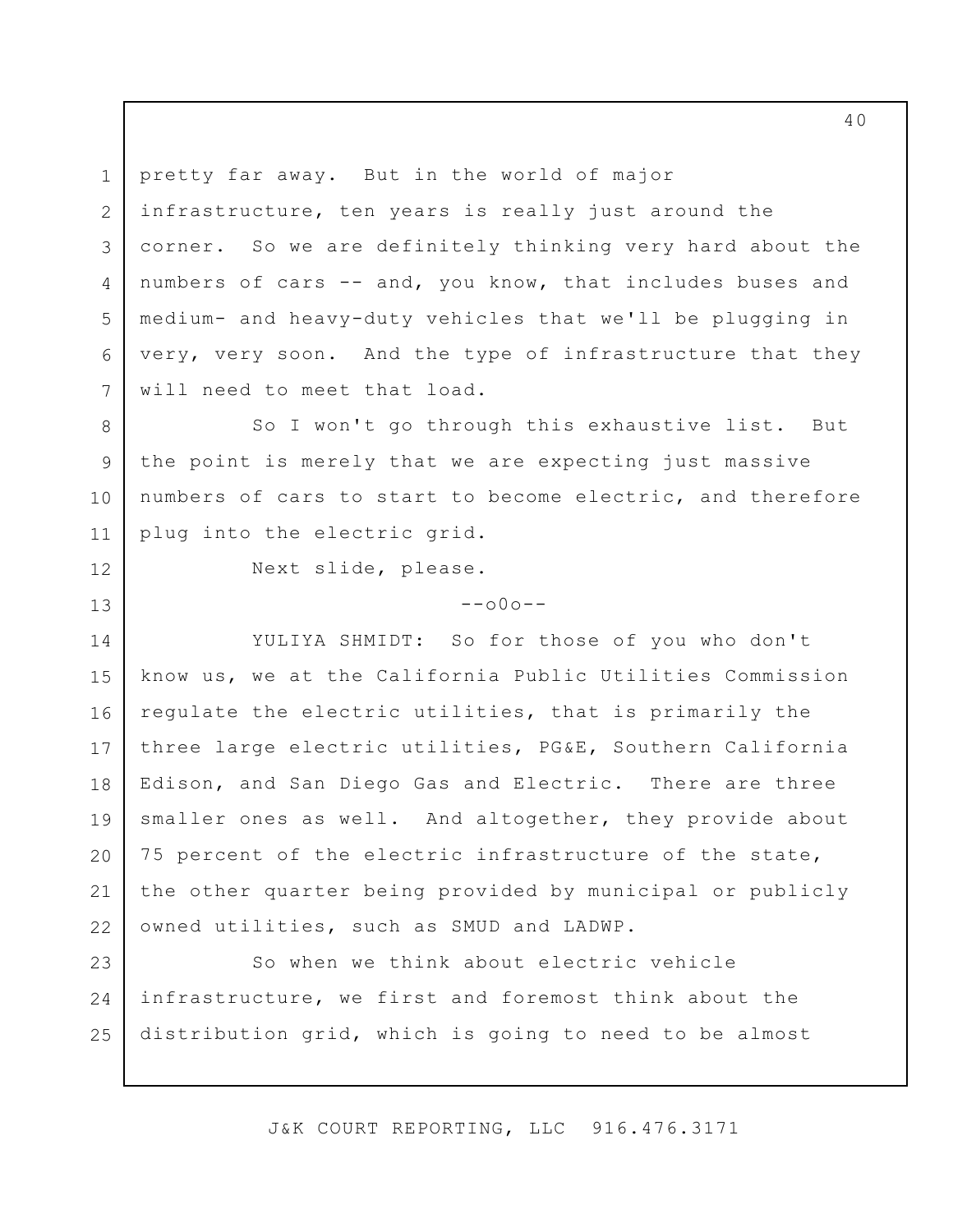certainly expanded to support this new electric load. And then we think about make-ready infrastructure. And that's a little bit of a wonky term, but it essentially describes what kind of infrastructure is needed to charge EV - support electric charging after that service drop. So every customer, be it a house or a business, has a wire that's dedicated that goes to them. And after that, you start thinking about the make-ready infrastructure.

9 10 11 12 13 14 15 16 17 So the meter is sort of the dividing line in our world between utility side of the grid and the customer side of the -- you know, their side of the grid. And make-ready infrastructure on the utility side could include more wiring, conduit, trenching. And on the customer side, we think about also additional wiring, but also possibly a panel upgrade, and then that EV charger itself. So that's all the kind of aspects of infrastructure needed to charge electric vehicles.

18 19 20 21 22 And then in the kind of less physical sense, we think about behavioral aspects of EV charging that also impact the grid, that includes when and where vehicles are plugged in. And I'll definitely delve into vehicle grid integration that Tyson mentioned as well.

23

24

25

1

2

3

4

5

6

7

8

So next slide, please.

 $--000--$ 

YULIYA SHMIDT: So again, just to give a sense of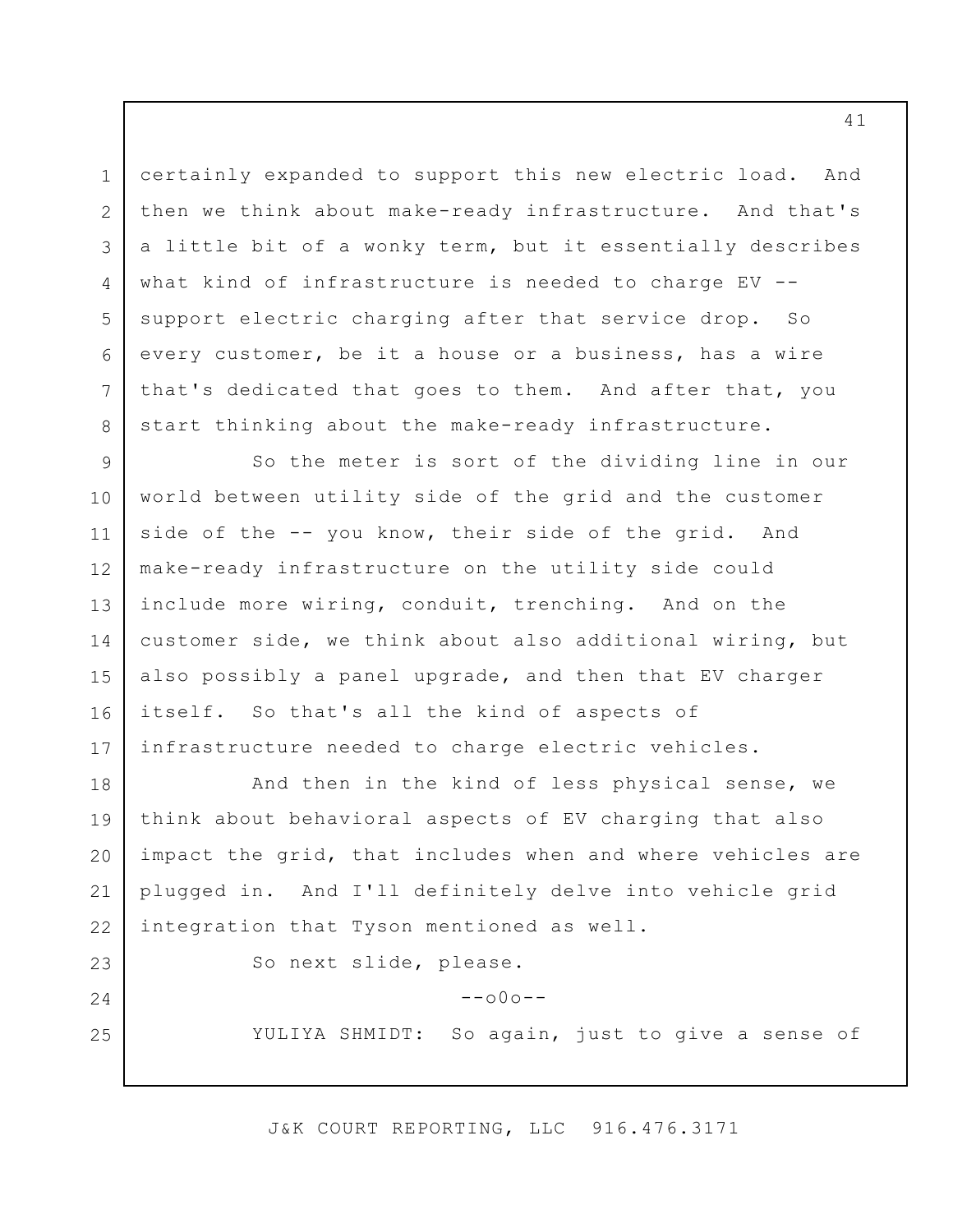1 2 3 4 5 6 7 8 9 10 11 scale. I won't delve into a lot of details, but the PUC has already authorized substantial investment in TE infrastructure. And by the way,  $I$  -- I'm focused a lot on electric vehicles, but, of course, ZEVs includes a wider range of vehicles. And we are starting to think about, for example, hydrogen fueled vehicles as well, but we've done a lot more thinking on the ZEV -- on the EV side. And we've authorized over one and a half billion dollars for those three major utilities that I mentioned, about half and half between medium- and heavy-duty, and light-duty vehicles.

12 13 14 15 16 17 18 19 20 21 22 23 24 Light-duty vehicle infrastructure generally that we fund at the utilities have major programs in includes public charging and workplace charging. And public could be EV stations grocery stores and other destination centers. We don't do a lot of utility investment in single-family homes. There's a pretty well-developed private market there and folks tend to buy their own charger or use other incentives that are not utility specific for that, although we do have a few programs there. So next slide, please.  $--000--$ YULIYA SHMIDT: So as we've done this sort of

25 massive investment in transportation electrification and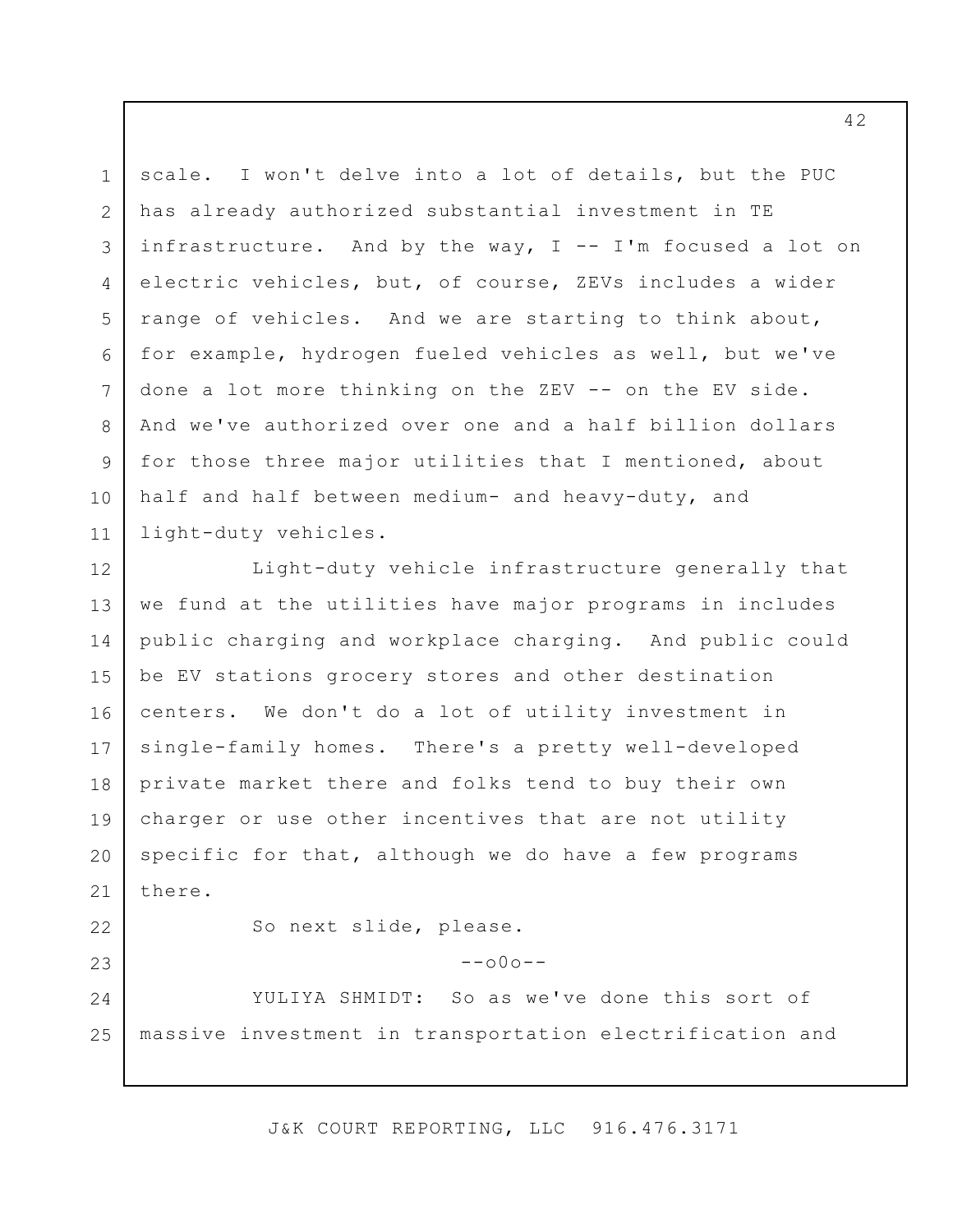as we think about, you know, substantially more certainly, we've realized that we probably need a more organized approach to utility proposals. What we have done in these last four or five years is as utilities propose programs be it for, let's say, forklift electrification, or public charging, or honestly dozens of programs, we've kind of taken them on one by one. We have a substantial stakeholder process that is a legal -- legalistic process that involves evidentiary hearings and testimony.

1

2

3

4

5

6

7

8

9

10 11 12 13 14 15 16 17 18 19 20 And so it's been, well, frankly somewhat slow to approve all of these individual proposals. So just last year, we issued a policy that we hope will streamline future approvals, called the Transportation Electrification Framework. It's available there on the website. It's a pretty massive document and I won't go into all the sections, but I will touch on the resilience section, because I know that there's been some concern among the agencies here, both how vehicles will charge in times of outages and also how they can help grid needs to prevent outages or to prevent stress times for the grid.

21 22 23 24 25 So we touch on the subjects of communication with customers regarding upcoming outages, build-out of backup power resources for times when outages are occurring, so the vehicle can charge. Availability of public charging, which is a good alternative, if customers cannot charge at

J&K COURT REPORTING, LLC 916.476.3171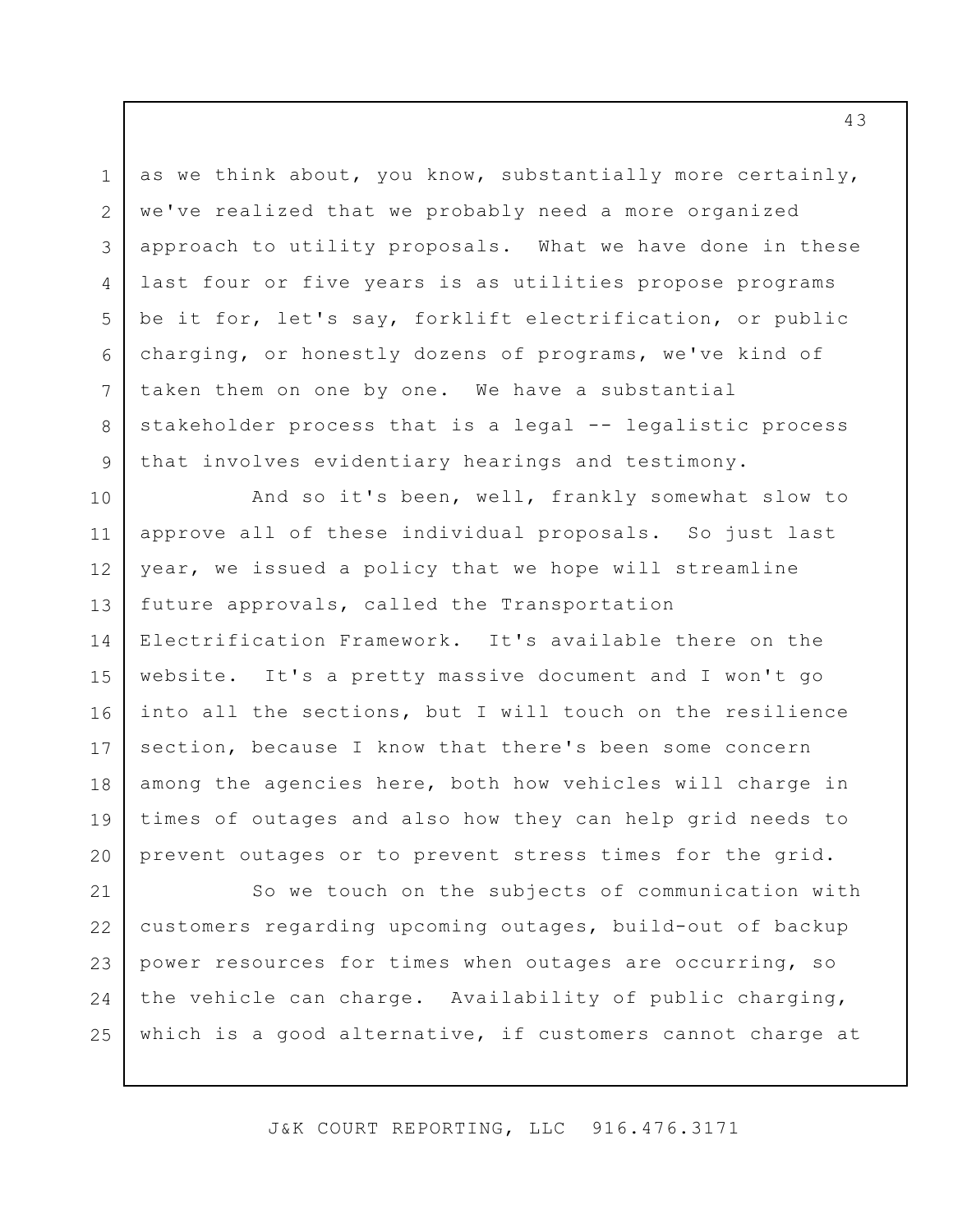1 2 3 4 home during an outage. And finally, repairing utility infrastructure after a natural disaster, such as wildfires, for example, so that EVs can continue to charge.

5

6

7

8

9

10

11

14

So if you can please go to the next slide.  $--000--$ 

12 13 YULIYA SHMIDT: So the type of outage that I think they're most concerned about is -- it's called a Public Safety Power Shutoff. If you've read the papers, you know what that is. And I should back up and say, outages that we've all experienced over the past decades are often in kind of the regular course of business for utility. There can be distribution lines that go down, and so on and so forth, and those are relatively rare.

15 16 17 18 But a new type of outage that we started to think about just in the last few years is one that the utility proactively undertakes because of wildfire threats or the concern that its infrastructure may spark wildfires.

19 20 21 22 23 24 25 So the CPUC has authorized the use of this type of outage, the PSPS, but it has issued some very detailed rules about how it can be used. And -- oh, sorry. I thought there was a question. The first and foremost that we think about with regard to EVs is the communication component. So utilities are required to give notice of two to three days to customers before performing a PSPS.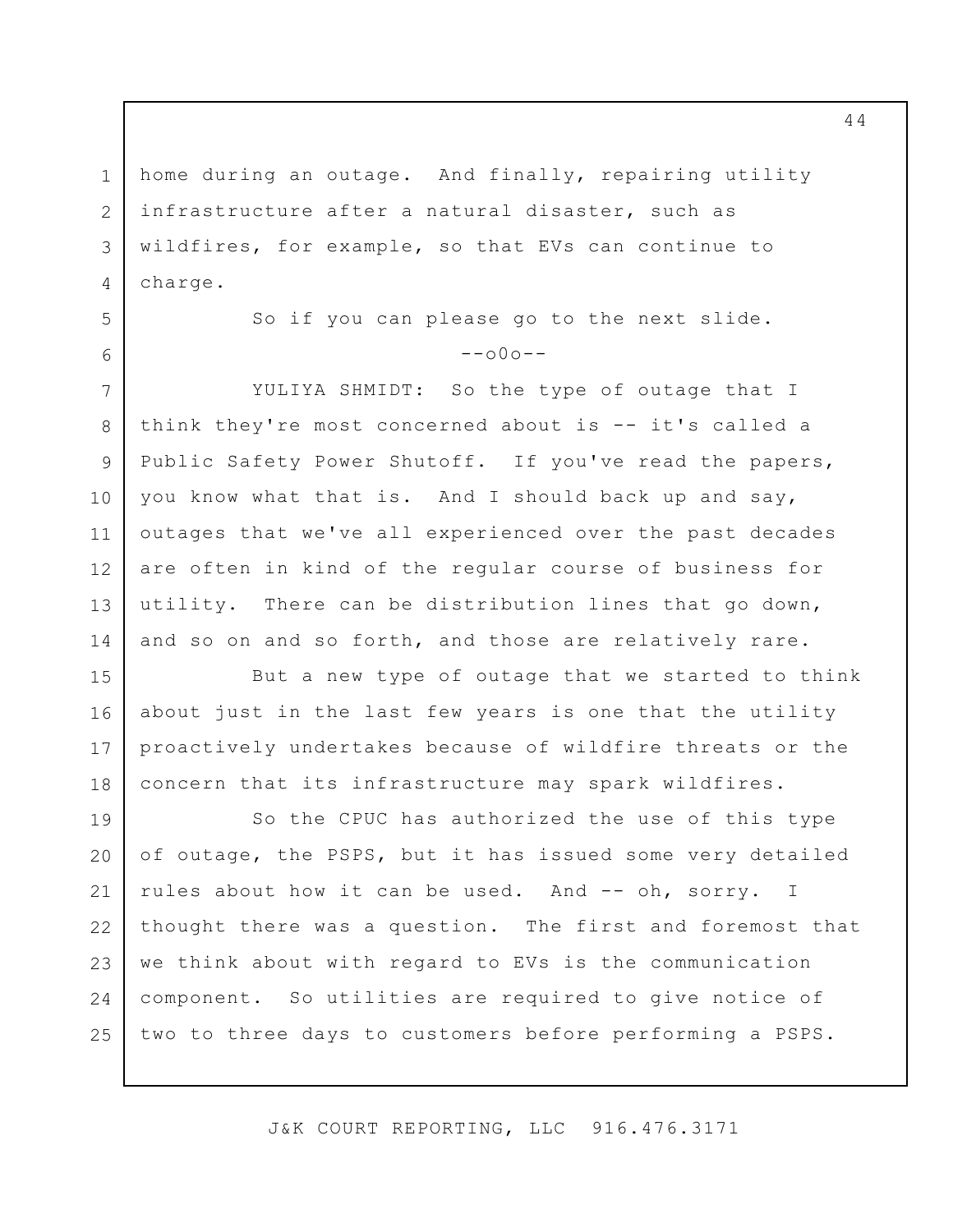3 4 And the number one thing we hope they do, in addition to preparing their home or whatever else they need to do, is charge up their EV to the maximum, so that they're able to leave the area, if it's necessary.

We are also having utilities conduct a detailed assessment of the effect of PSPS on various components of transportation, not just EVs, but as I list here, bridges, and tunnels, and so on, but EVs are among them.

And if you could go to the next slide, please.

 $--000--$ 

YULIYA SHMIDT: Thank you.

1

2

5

6

7

8

9

10

11

12 13 14 15 16 17 18 19 And we are also highlighting technologies that utilities need to explore and start to fund that we think will alleviate some of these concerns. One is mobile EV fast charging. And I am no expert on the engineering side, but I think it looks largely like a battery that is on a vehicle, back of a truck or so on so forth, that can drive around to areas that are affected by an outage and folks can plug in.

20 21 22 23 24 25 We are emphasizing the communication components of letting customers know where public charging is available, especially fast charging, that's level 3 down here, but also level 2. So that if customers experience an outage in their home, they cannot charge their EV, there is somewhere they can go, hopefully nearby, where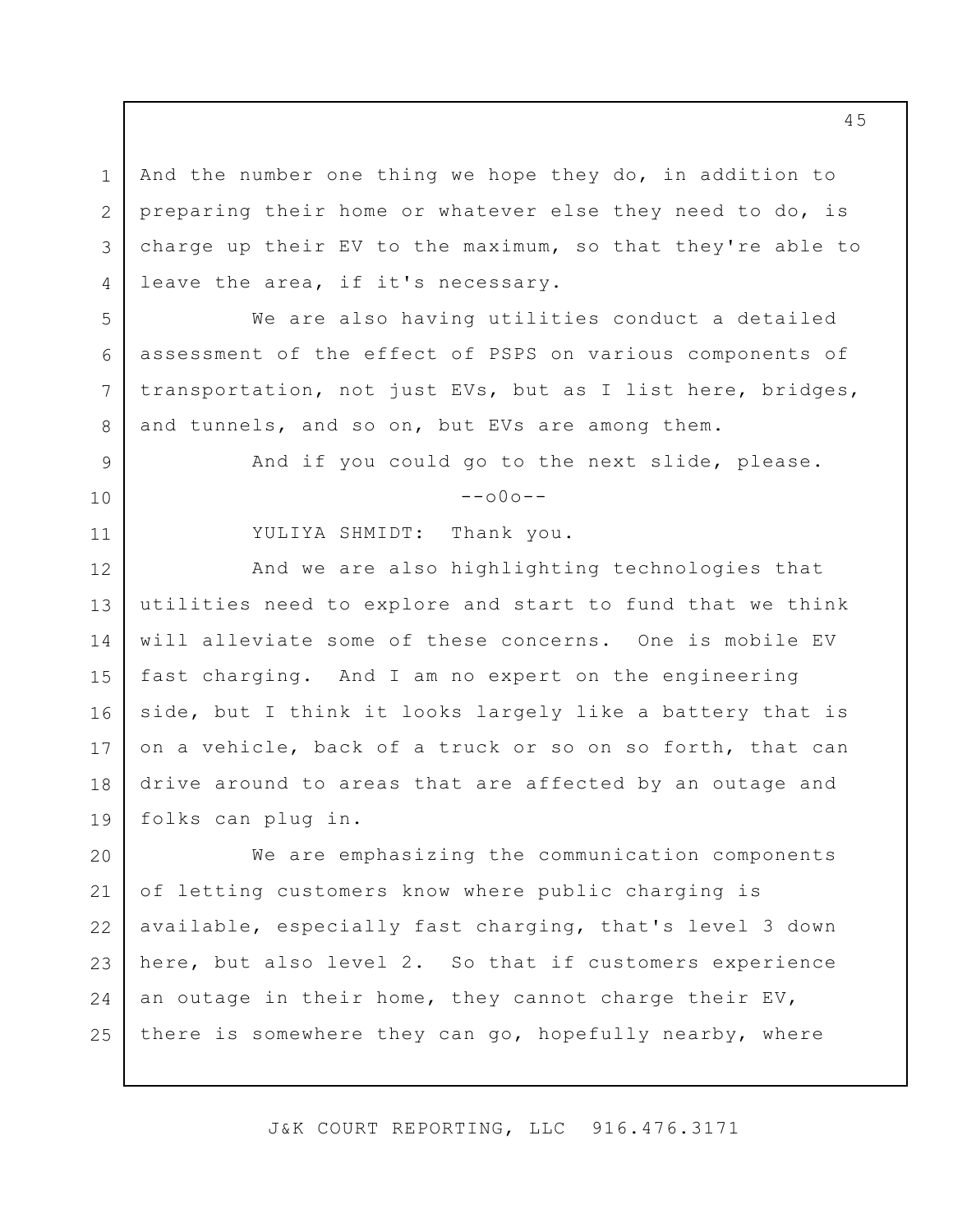they can charge.

1

2

3

4

24

25

And finally, we're having the utilities consider and fund backup generation at certain key sites, so that again EV charging can go on.

5 6 7 8 9 10 11 12 13 And I didn't want to start to exhaustively list other Commission decisions here, but I will note that funding for a lot of these items is -- has been authorized, for example, in our December decision, from four months ago on the Low Carbon Fuel Standard, where we authorized the utilities to use one-third of the LCFS funds for equity and resilience projects. And those resilience projects that we highlight are essentially these categories.

14 15 16 17 18 19 20 21 We also have funding bill available for similar projects under our microgrids proceeding. And even in our decisions that we'll be looking to approve the transportation electrification framework I've highlighted earlier, one of the nearest term priority areas for investment that we've already pointed out is resilience. And again, that's going to be projects in these categories.

22 23 So I think that -- so I want to highlight that we are taking this issue very seriously.

> $--000--$ YULIYA SHMIDT: Yes, thank you.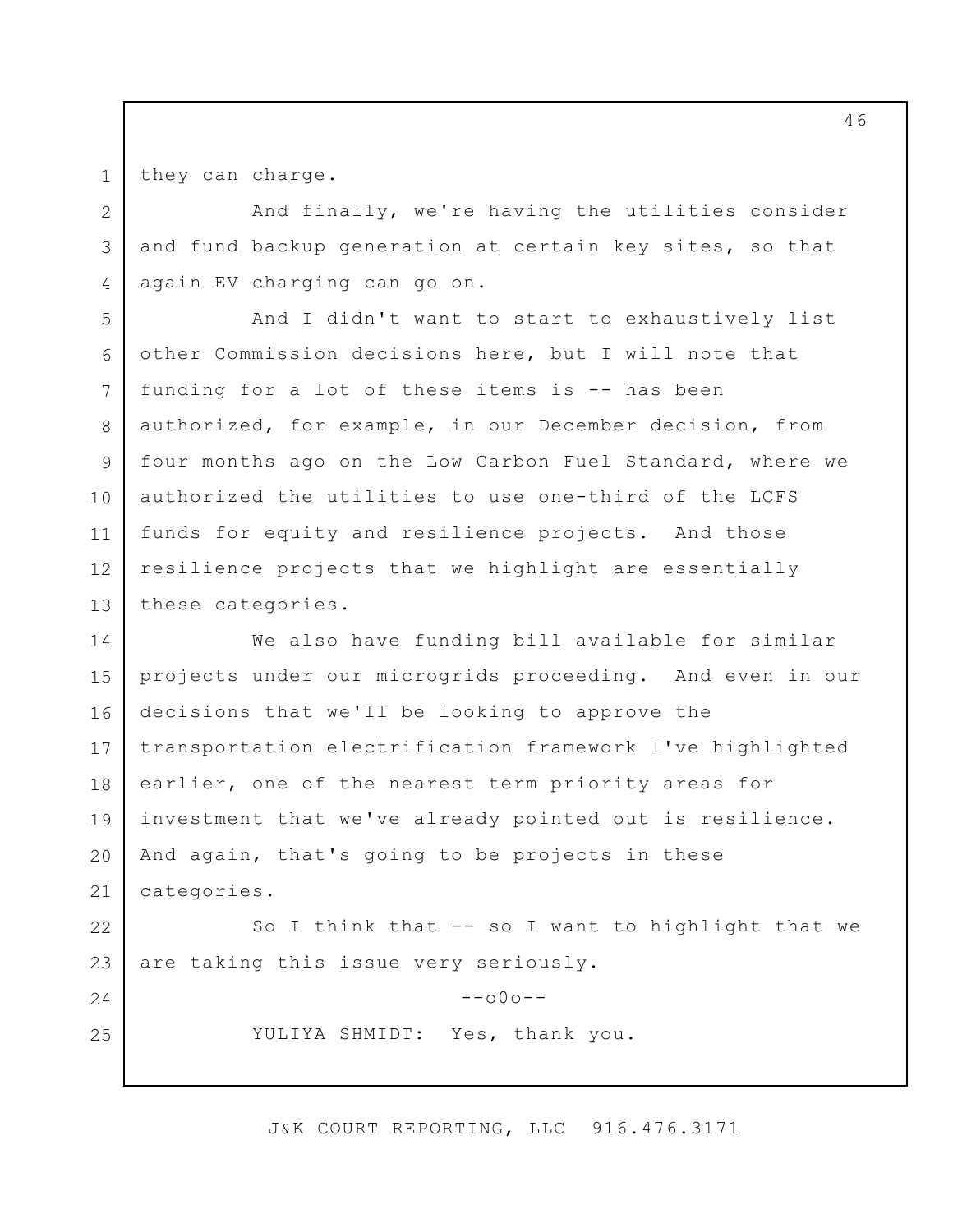1 2

3

4

5

8

9

10

11

No. No. Please go on to the next slide.

But we are thinking very hard about what happens to customers as they are more and more dependent on electricity for their mobility during times of outages.

6 7 12 So, we've gone over the challenge component of resilience, and -- but I also do want to say there is some exciting opportunities there as well. So one emerging area is called vehicle-grid integration. And it's a little bit of a confusing term, because it covers a lot of sort of different behaviors and software and hardware. But the essential idea is we would like to optimize how vehicles interact with the grid as they charge.

13 14 15 16 17 18 19 20 21 22 So the very kind of basic level is VGI that I have there. And that is something we call smart charging or managed charging. And that's the idea that the time where -- that a vehicle chooses to charge - and this could be your own vehicle. It could be also a large vehicle, like a bus - really matters to the grid. And we are building some pretty strong price signals to communicate that to customers. We now have time-of-use or even special EV time-of-use rates available, both to residential and large customers.

23 24 25 And those essentially communicate that if you plug in in the middle of the day, that can be very stressful to the grid. As a matter of fact, that can

J&K COURT REPORTING, LLC 916.476.3171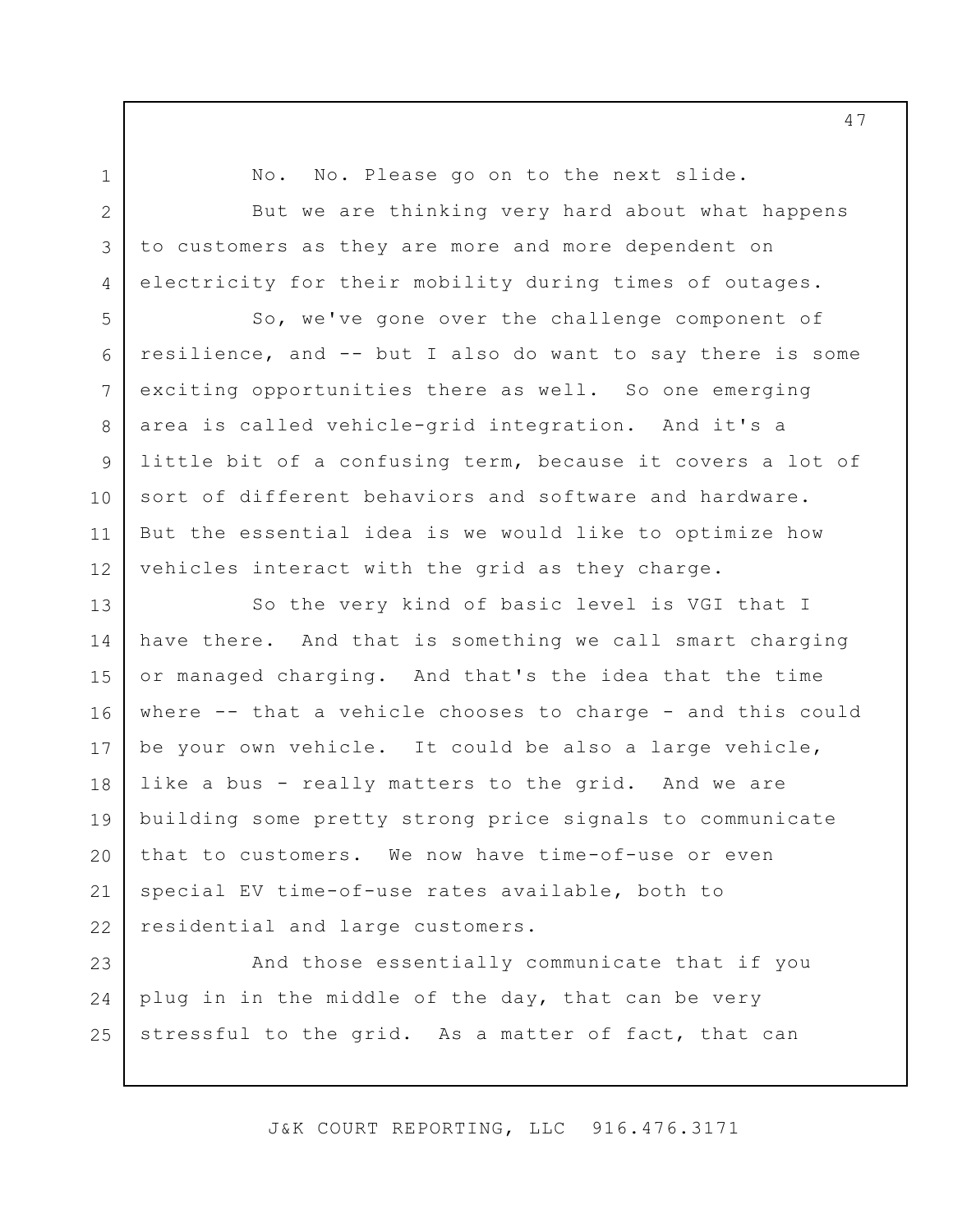really start to diminish the available capacity we have to serve customers, and so it's very expensive.

3 4 5 6 7 8 9 10 Whereas, plugging in in the middle of night, for example, is quite cheap. We do see customers being quite responsive to that, because it really affects the cost of fueling. And as time goes on, we will build more and more sophisticated ways to communicate that price signal, including dynamic rates that will hopefully start to show. For example, as we bring more renewables onto the grid, we expect to have some overgeneration in the middle of day.

11 12 13 14 15 For example, in spring, when it's not very hot, so our electric load is not very high, but we do have really substantial solar generation. That could be a great time for EVs to plug in and we'll have price signals to communicate that and encourage folks to do so.

16 17 18 19 20 21 22 23 24 Then V2G is sort of the level 2.0 of VGI. And that is the ability of vehicles to actually feed power back to the grid. And that's really exciting for us, because that can save us from potentially a need to keep more power plants online just for those few stressed hours of the year. If we could have the sort of mobile but responsive fleet of batteries out around the state that can plug in and provide just that little bit of power we need at really key times.

25

1

2

We are already overcoming some of the technology

J&K COURT REPORTING, LLC 916.476.3171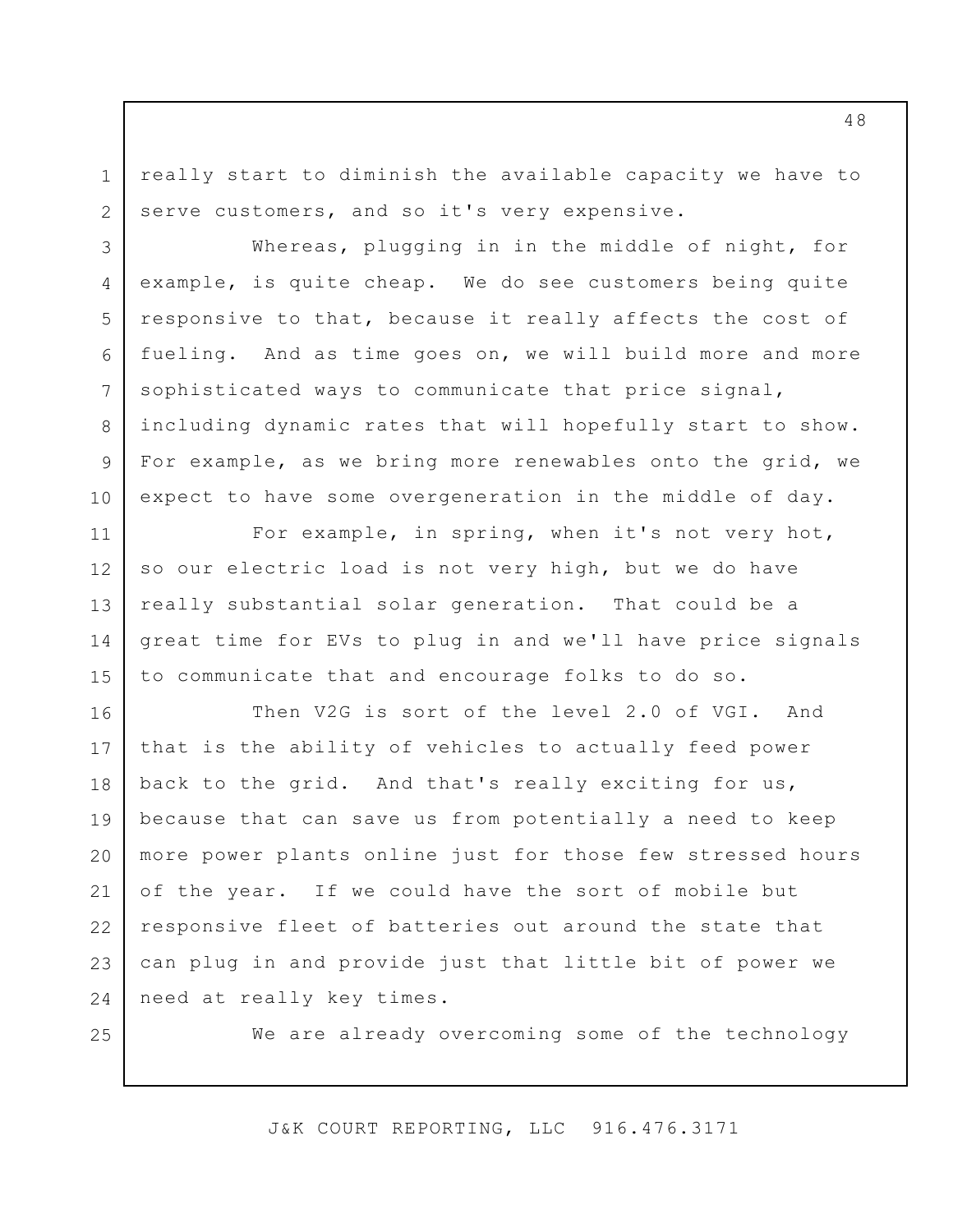barriers to that. We have actually bidirectional vehicles out on the roads today, including some passenger vehicles. We have some regulatory barriers, including figuring how to pay customers for those services. But we're optimistic that we will overcome that within a few years.

And then finally, the last bullet point has to do with vehicles that can at least power the home, or perhaps the emergency response center, or the community rec center that needs power during an outage. And that again is just around the corner I hope. We have the technological ability and we're working on the regulatory aspects.

Next slide, please.

1

2

3

4

5

6

7

8

9

10

11

12

13

## $--000--$

14 15 16 17 18 19 20 21 22 23 24 25 YULIYA SHMIDT: This is my final slide. I think we've gone over it pretty well. We understand the top two benefits of VGI, but I do want to highlight the bottom two benefits, which is it's not just good for the grid. We're hoping that it's good for the customer. We actually would like to see the ability to provide services back to the grid and be compensated for it, lower the cost of ownership for, for example, low income customers, who may not yet be able to afford an EV, and certainly to lower the overall cost of charging for everyone, to the extent that they're able to charge during those low cost times. So next slide I think is just my contact

J&K COURT REPORTING, LLC 916.476.3171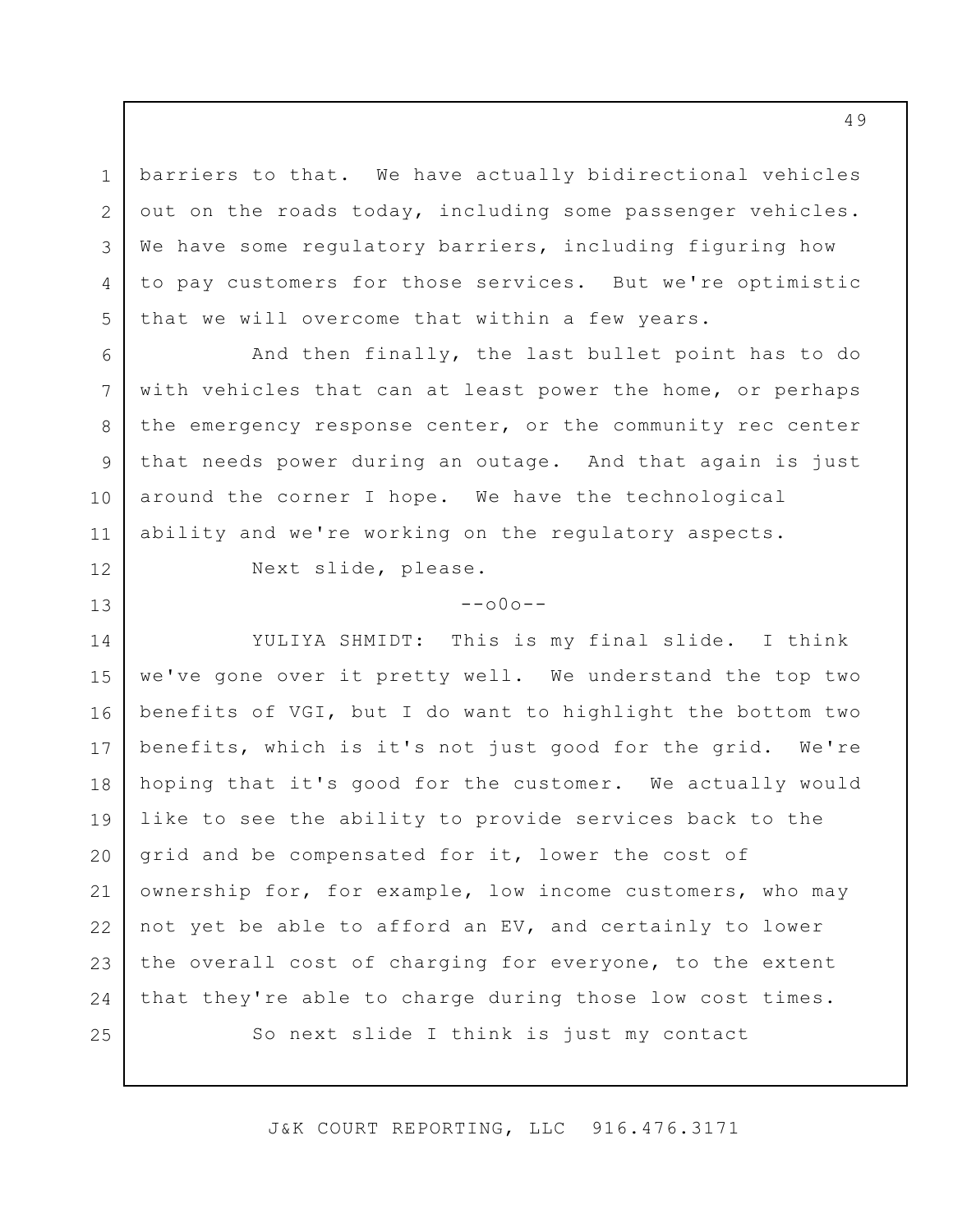1 2 3 4 5 6 7 8 9 10 11 12 13 14 15 16 17 18 19 20 21 22 23  $24$ 25 information.  $--000--$ YULIYA SHMIDT: Feel free to reach out and I'm here for questions after the presentations. HCD DIRECTOR VELASQUEZ: Madam Chair, you're on mute. CTC CHAIR NORTON: Thank you. Thank you so much. Thank very much Ms. Shmidt. And I wanted to thank you for your enlightening presentation. And now, we're going to move to our final presentation by Terea Macomber who is the Electric Vehicle Director and Project Director for Clean California -- Access for Clean California, and GRID Alternatives. Ms. Macomber. (Thereupon a slide presentation.) CTC CHAIR NORTON: Thank you. Can you test your volume. TEREA MACOMBER: Yeah, can you hear me okay? CTC CHAIR NORTON: We can. Thank you. Unlike me, who was on mute. Thanks so much. TEREA MACOMBER: I almost did the same thing. No worries. I'm actually using my laptop webcam, so let me just adjust my notes, so I don't always -- I'm not always looking at the left. I can look at you all.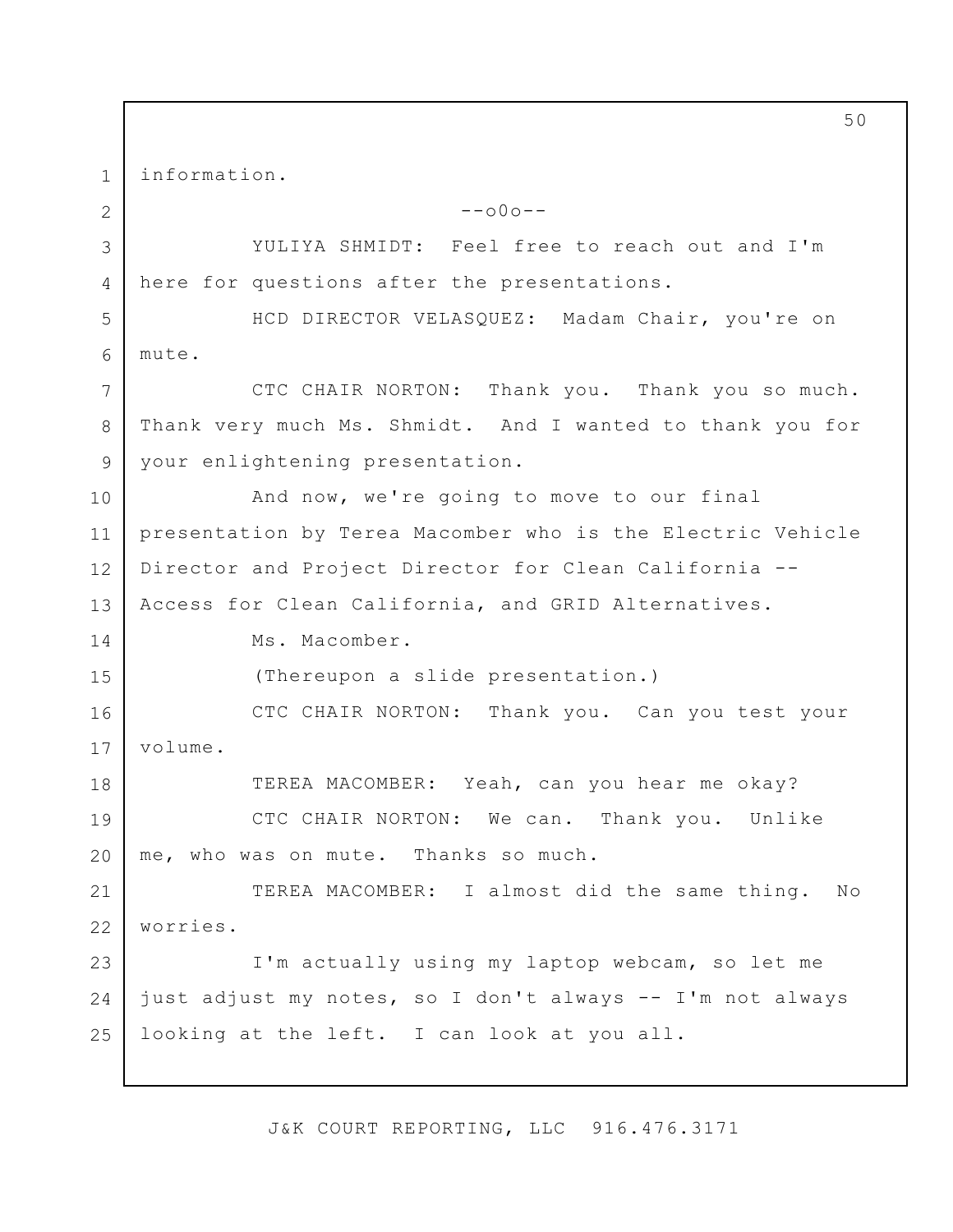Hi. I'm Terea Macomber. I use she/her pronouns. And as Hilary said, I am Project Director of Access Clean California.

Today, I am giving this presentation from Western Shoshone, Southern Paiute land in Las Vegas actually.

So next slide.

1

2

3

4

5

6

7

 $--000--$ 

8 9 10 11 12 13 14 TEREA MACOMBER: So I wanted to start with this slide, because 2021 marks the 402 year that African men, women, and children were first brought to this country as slaves. Captured people began their journey sometimes walking as far as 300 miles to the coast before boarding a ship for their 5,000 mile journey across the Atlantic to the United States.

15 16 17 18 Clean quote/unquote mobility in the form of sail ships, harnessing the wind for fuel, transported 10 to 12 million people as non-humans over the course of 350 years around the world.

19 20 21 22 23 24 25 I start my presentations with this history really no matter the audience, because it is important for me to share that me and my ancestors have an intimate connection with clean mobility and that transportation equity is not a choice for me, and not to speak on behalf of communities, but for the communities that Access Clean California serves, it's not a choice for them neither.

J&K COURT REPORTING, LLC 916.476.3171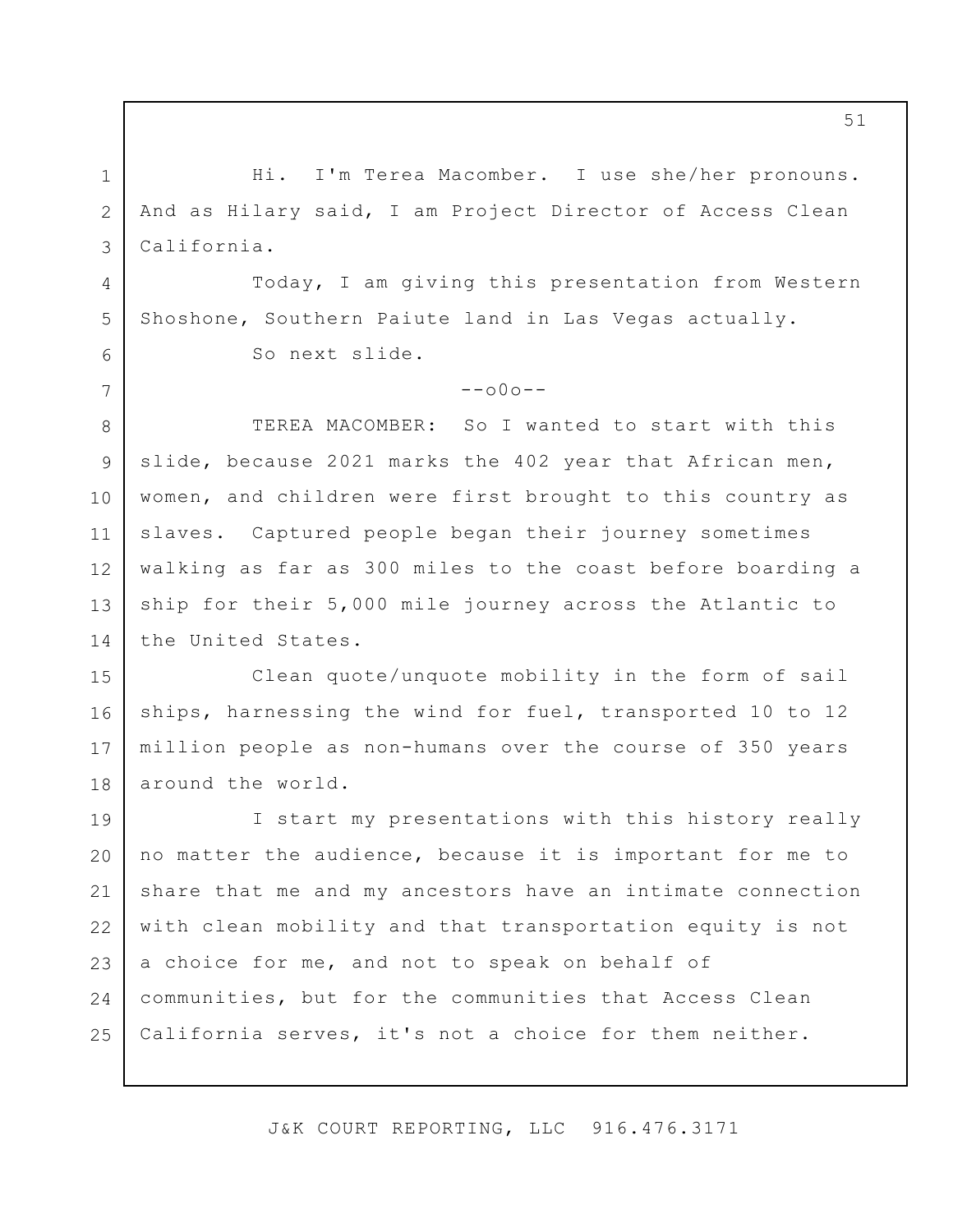1 2 3 4 5 6 7 8 9 10 11 12 13 14 15 16 17 18 19 20 21 22 23 24 25 As I lead the development of Access Clean California, I embody equity in every aspect of my decision-making, as I want to make sure that we continue to surface how we might leverage this inflection point of transitioning to clean transportation, to also recognize how we can make mobility and movement safe and inclusive for everyone by recognizing history, such as this. Next slide, please.  $--000--$ TEREA MACOMBER: So today, I plan to give you a quick overview of our project, Access Clean California. We were asked to share what communities need to reach those goals that Tyson went over earlier and just a path forward. And I think I'm the last presentation, so I will open to questions for all the presentations I believe. Next slide.  $--000--$ TEREA MACOMBER: So Access Clean California is formerly known as the One Stop Shop Pilot Project. And we're a three-year pilot starting at -- that started in 2018. And really we want to create an easy and comprehensive way for our communities that have the greatest barriers to access, to accessing California's transportation equity, and related clean energy programs. So we are funded currently out of CARB, so we

J&K COURT REPORTING, LLC 916.476.3171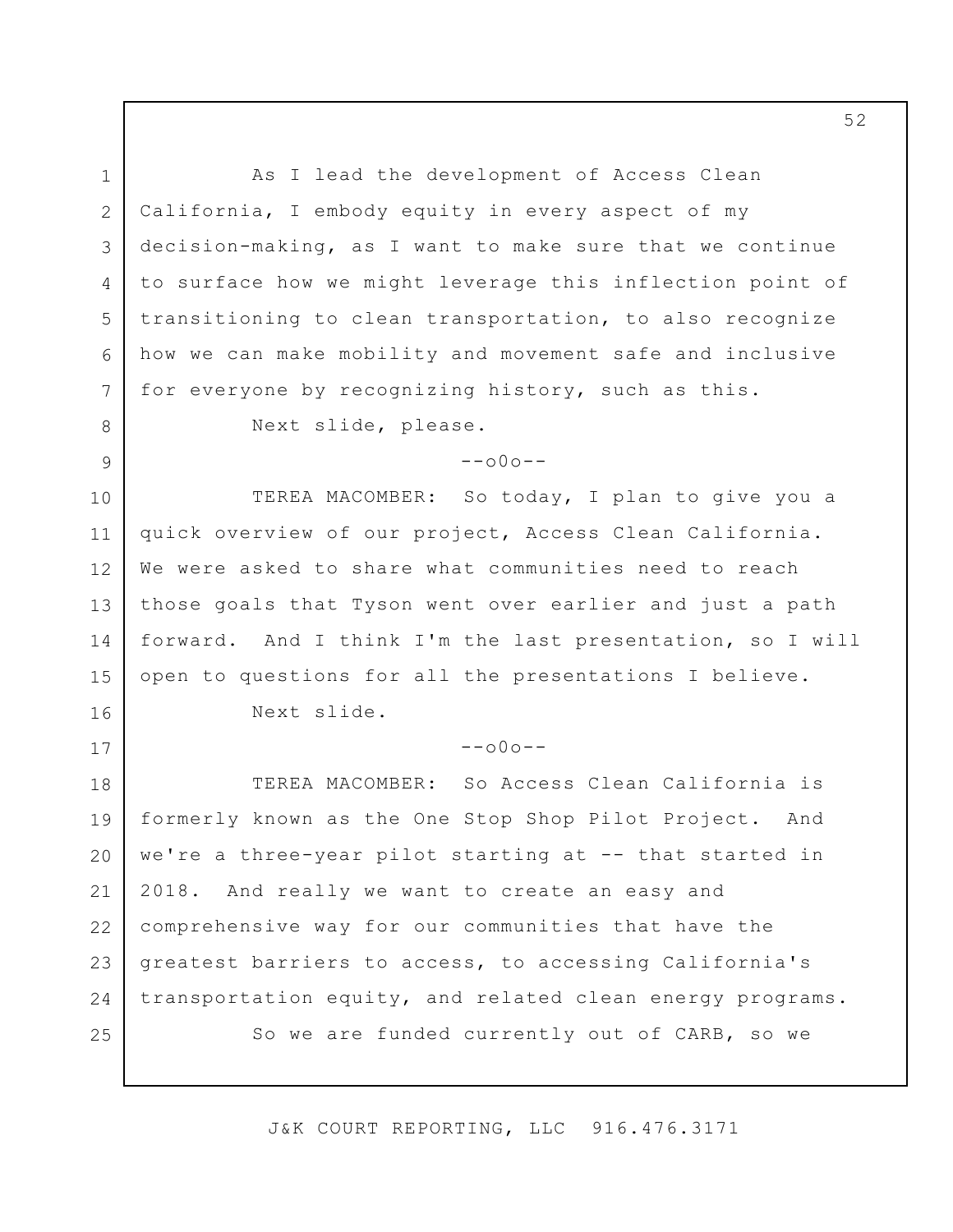1 2 3 4 5 6 7 8 9 10 11 12 13 14 15 16 17 18 19 20 21 22 23 24 25 obviously started with the low carbon transportation equity programs. But because we're GRID alternatives, we are able to easily already bring into conversations and into our strategies how do we continue to create great access to CPUC's DAC-SASH and SASH programs. So it was charging infrastructure transit vouchers that many of these incentive programs give. There's amazing shared mobility programs that are already online. And I just mentioned solar. Next slide.  $--000--$ TEREA MACOMBER: So this -- oh, my -- I don't know if it's my screen. I hope everyone can see the full screen, but we come out of the SB 3[SIC] barriers studies. So Part A was done by CEC and Part B was done by CARB. And they both mention the One Stop Shop would really create greater access for all these programs that have existed and that are coming online this year, next year, and for a few years to come to -- for us to reach these really progressive goals. Next slide, please.  $--000--$ TEREA MACOMBER: So Access Clean California takes two strategies. So the first one, and the one that's many times focused on, is the streamlined user-centered

J&K COURT REPORTING, LLC 916.476.3171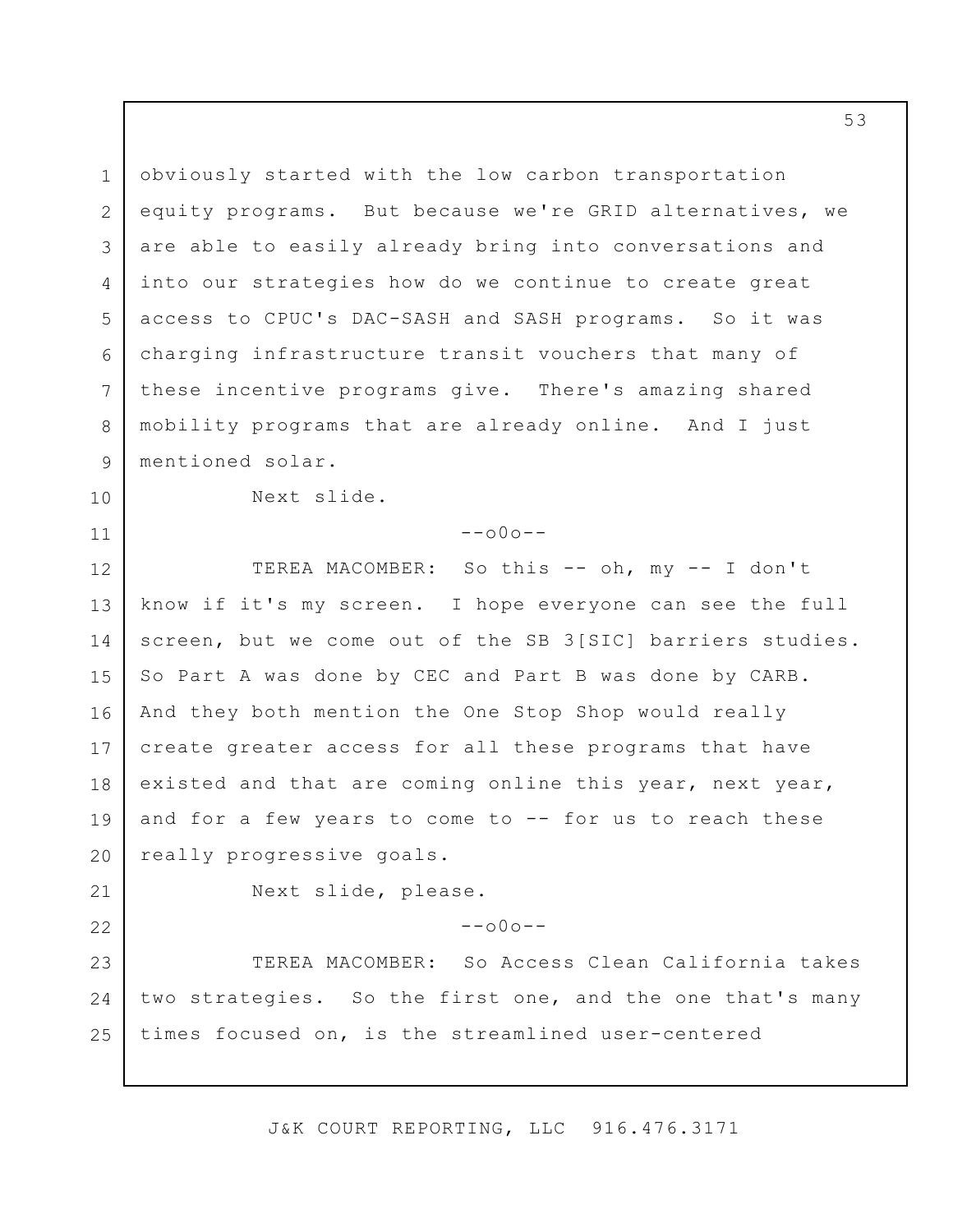application process. So this is the -- what we call the benefits finder on our website, but it also includes our case management processes that we're starting to build, and as much as we can, the two-way feedback that we give to CARB and that CARB continues to give to outreach partners for us to continue to build and to build strong programs that our communities can reach.

8 9 10 11 12 13 14 The second strategy is coordinated outreach for equity programs. So there's amazing outreach partners NGOs, CBOs, all those acronyms, community based organizations that have trust already and they are doing -- they exist because they are doing a really great job of bringing resources, education, and awareness to all programs that can support their community.

15 16 17 18 So how do we continue to leverage these standing pillars and communities to give this education and awareness in both  $a$  -- both a culturally reflective way, as well as an inclusive way.

19

20

1

2

3

4

5

6

7

Next slide, please.

 $--000--$ 

21 22 23 24 25 TEREA MACOMBER: So I believe that the organizers can show this quick demo video. It's a quick animation that just shows exactly what the benefits finder does versus you all trying to visualize it yourselves. So I'm -- I hope that that video is pulled up. And I'll take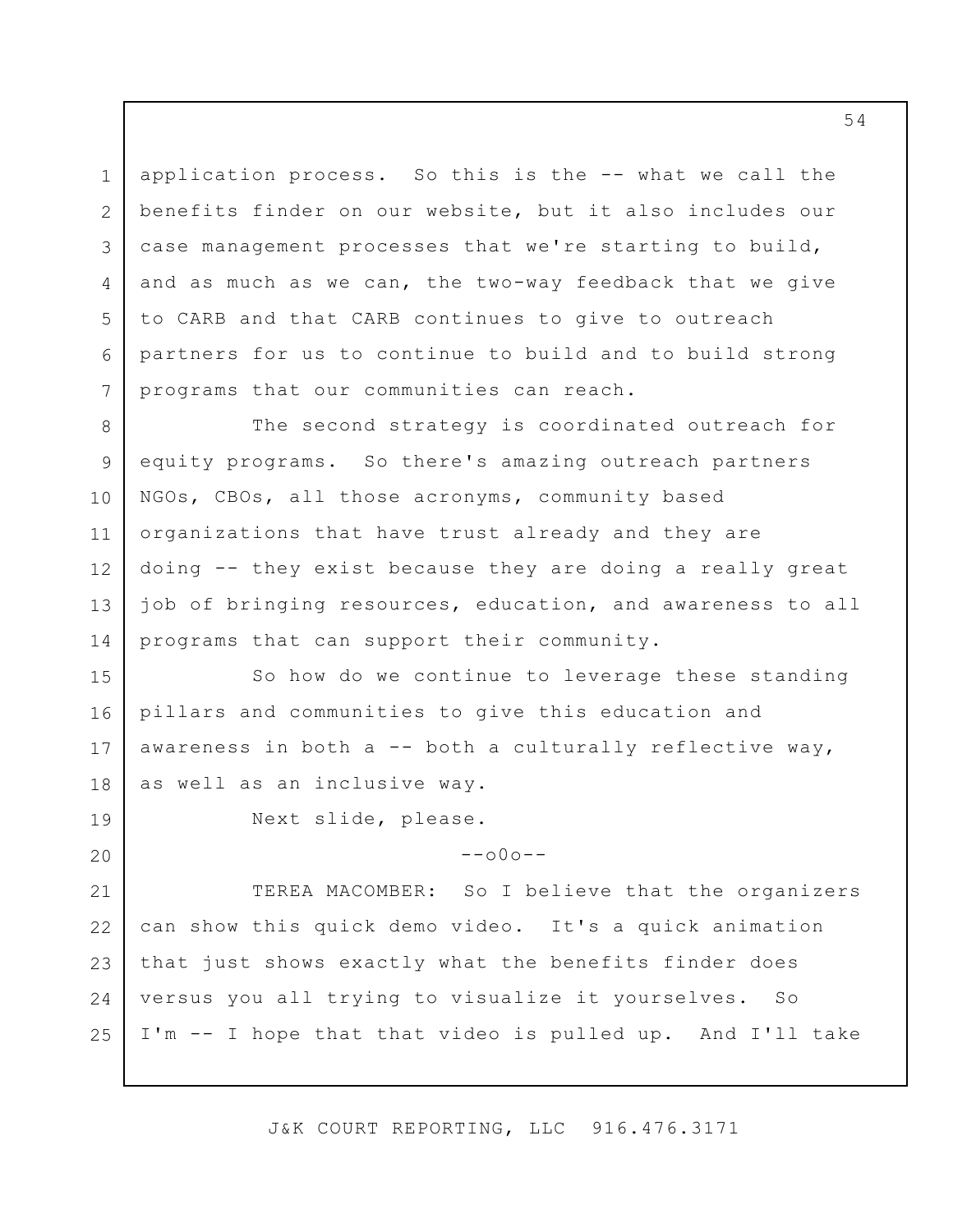the chance to drink a little bit of tea.

1

2

3

4

5

6

7

8

(Thereupon a video was played.) TEREA MACOMBER: So thank you for showing that. Next slide.

 $--000--$ 

TEREA MACOMBER: So apologies that -- I hope you can't hear the leaf blower right now. Apologies about that.

9 10 11 12 13 14 15 16 17 So what that video shows is just we've built a benefits finder to make it really easy for our community members that are ready to get a new car, that need a new vehicle and also want to take advantage of solar now, or shared mobility programs, that they can easily understand what they're eligible for, but then also apply to it. So as of April 1st, we actually started to -- we did a pilot of a pilot to test out how income verification could work from a centralized tool.

18 19 20 21 22 23 24 The benefits finder was built using a human center design process. So throughout this project, we've tried to build things pretty quickly and then put it in the community's hands to iterate a client for them to give us feedback, and then say this works, this doesn't work, this -- the way you're explaining this doesn't make any sense to us.

25

And their fingerprints -- our outreach partners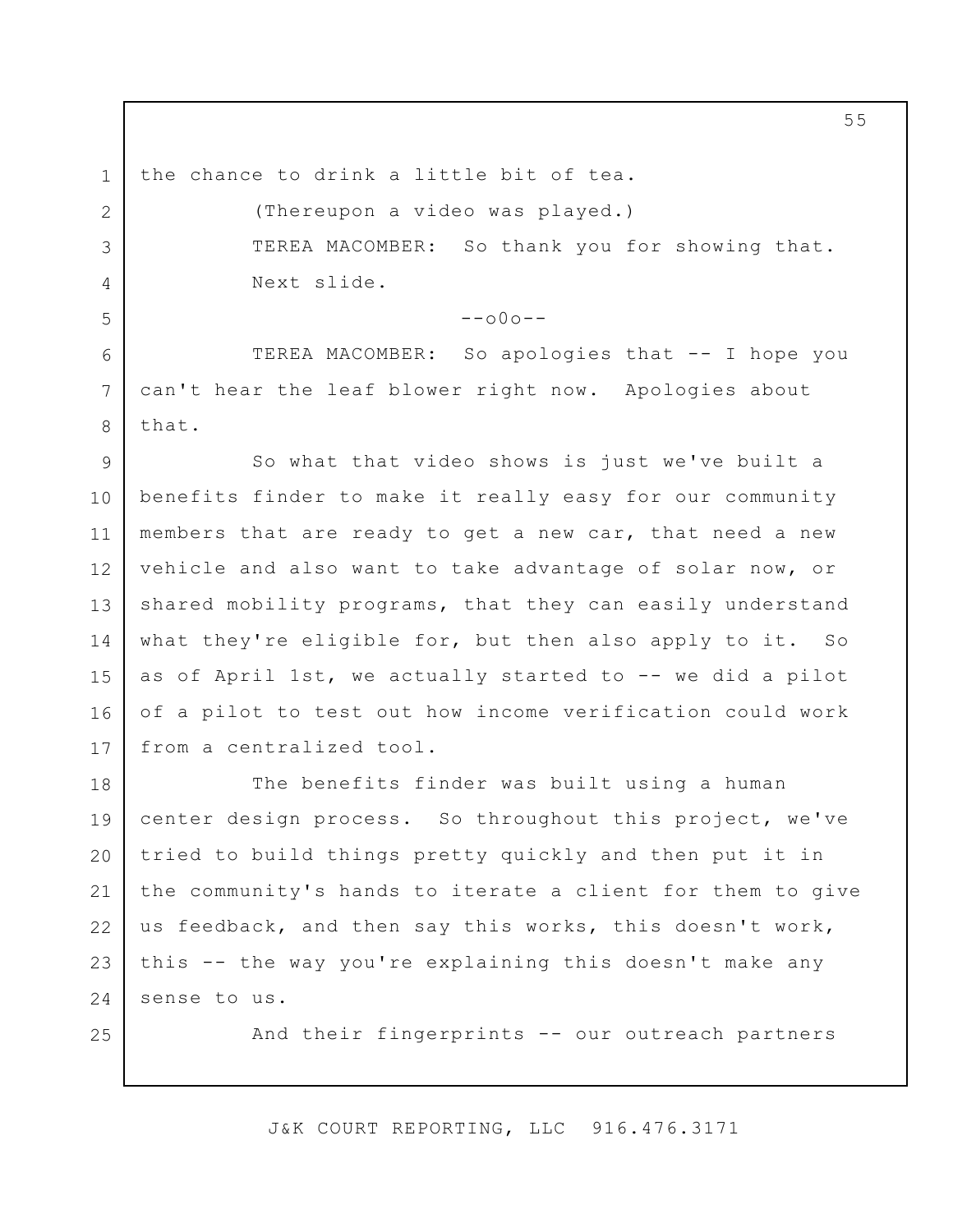and all of our community's fingerprints are really all over this benefits finder. And really the website, the way that we explain charging for example is completely informed by what our community said is the easiest way for folks to understand those technologies.

6 7 8 9 10 11 12 13 14 So these are the programs that are currently part of the benefits finder. And obviously, we are always thinking about other programs that we can put on the benefits finder. And our communities are very vocal about the additional programs that they want as part of the benefits finder. So we're doing our best to work within our pilot timeline, as well as our pilot funding to get some additional programs on here as soon as possible. And I think one of them is going to be Empower EV.

15

16

1

2

3

4

5

Next slide, please.

 $--000--$ 

17 18 19 20 21 22 23 24 25 TEREA MACOMBER: I will not go through this. really put this slide in here for folks that are downloading the presentations and using them as just pieces of information. So this is the full journey for applicants that are using the benefits finder from, you know, starting with our outreach partners having an event. Now, those events are mostly virtual and much more -- much smaller, or if someone just finds their website on their own, and then goes through the benefits finder, I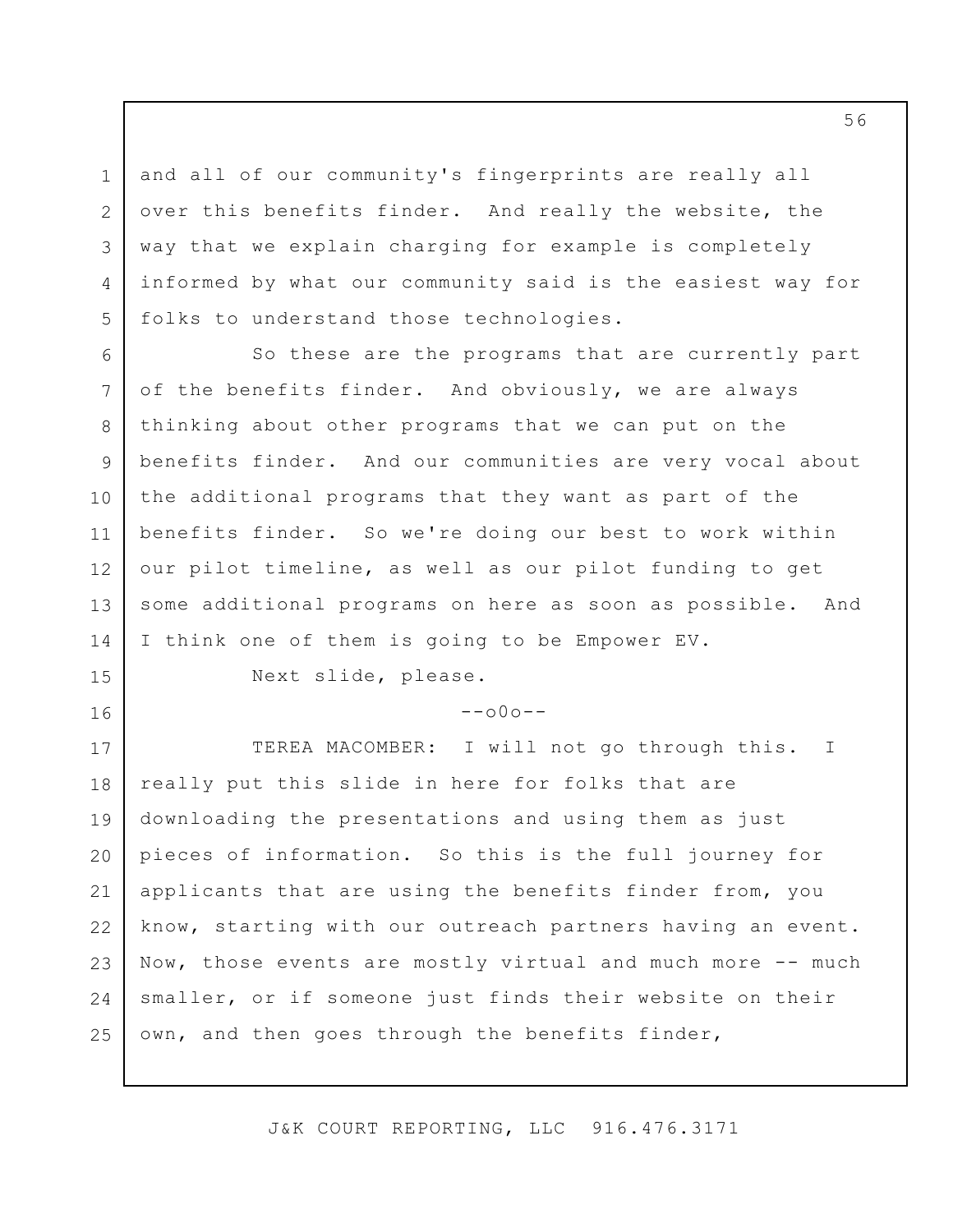1 2 3 4 5 6 7 8 9 10 11 12 13 14 15 16 17 18 19 20 21 22 23 24 25 understands what they're eligible for, applies to that program, and actually gets into the clean mobility that they need. And actually, our next slide is going to show you --  $--000--$ TEREA MACOMBER: -- going to show you Erica's journey and how she not only received an electric vehicle, but then she was able to leverage getting solar, so she's able to charge her vehicle at home. So let's watch that video really quickly. It's a much more beautiful explanation of our community's journey. (Thereupon a video was played.) TEREA MACOMBER: So that's Erica's story. And Erica is amazing. And we have a few other videos that - that we've finished and that we're also creating to really be able to tell this story, not just to communities, but also to -- to all of us that are on this meeting today that this is completely plausible and it's happening right now and folks are stacking on their own. So Erica didn't necessarily use our benefits finder, but she was able to navigate this with a GRID Los Angeles to be able to get all the benefits that she was eligible for. So we're able to stack those programs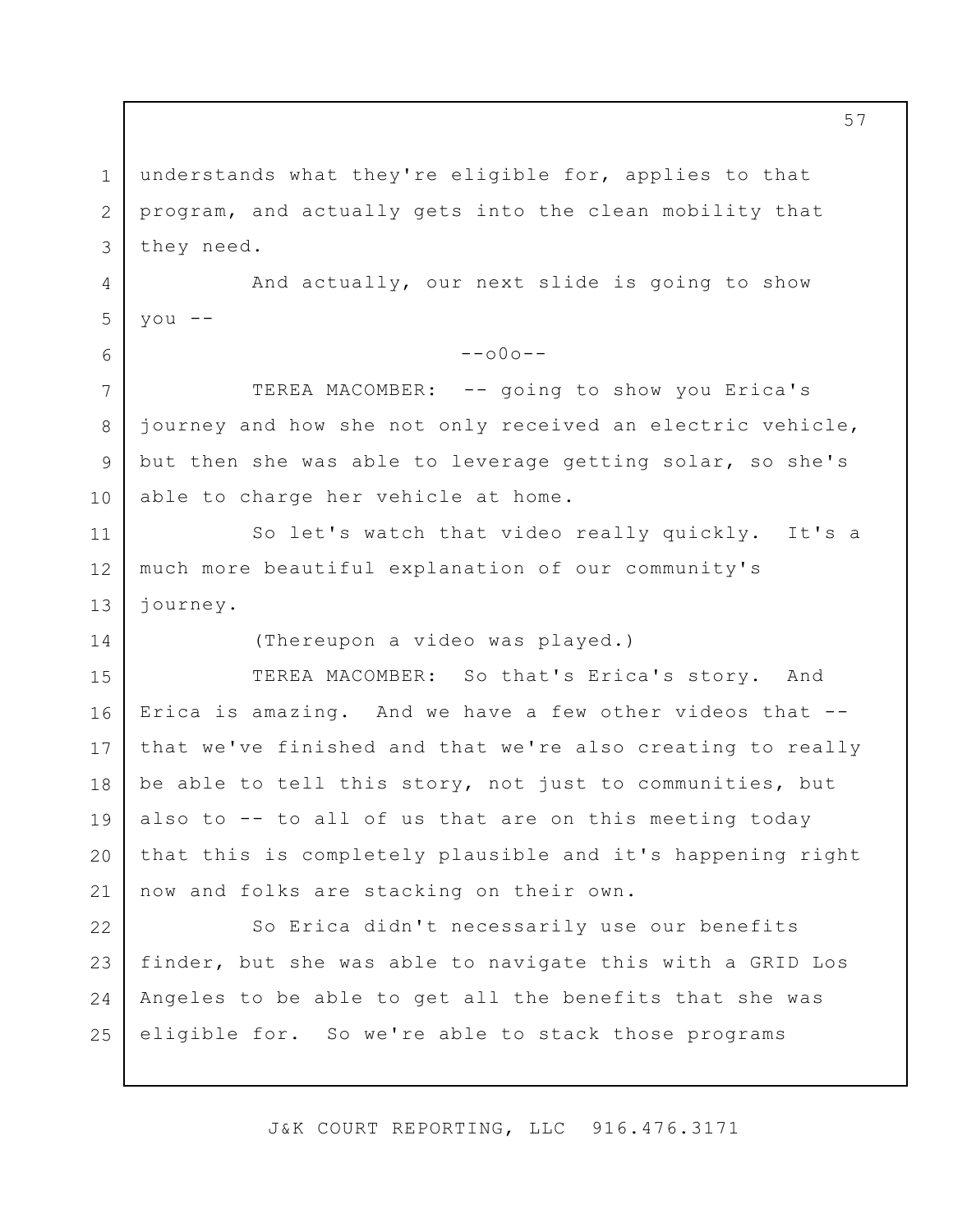together to really give her a holistic kind of climate -- I like to say climate resiliency package in the form of clean mobility as well as solar.

Next slide, please.

1

2

3

4

5

23

24

25

## $--000--$

6 7 8 9 10 11 12 TEREA MACOMBER: So the second strategy is really the most important strategy, even though a lot of folks are excited about the benefits finder and the website. The statewide outreach network that we are building has -is the only way we've actually gotten to having a benefits finder and having stories to share like Erica's and a few others that we're finishing recording now.

13 14 15 16 17 18 19 We knew from the very beginning of this project, even in our application that we needed to leverage trusted community based organizations and just community pillars to be able to bring these programs to their community, but also to -- for them to be able to give us feedback on what is the best way for them to be able to access these benefits.

20 21 22 So we kind of bucket them into four buckets of our climate justice and equity partners -- actually, let's go to the next slide, because this is just a visual.

 $--\cap 0 \cap --$ 

TEREA MACOMBER: We have them all written down. So our climate justice and equity partners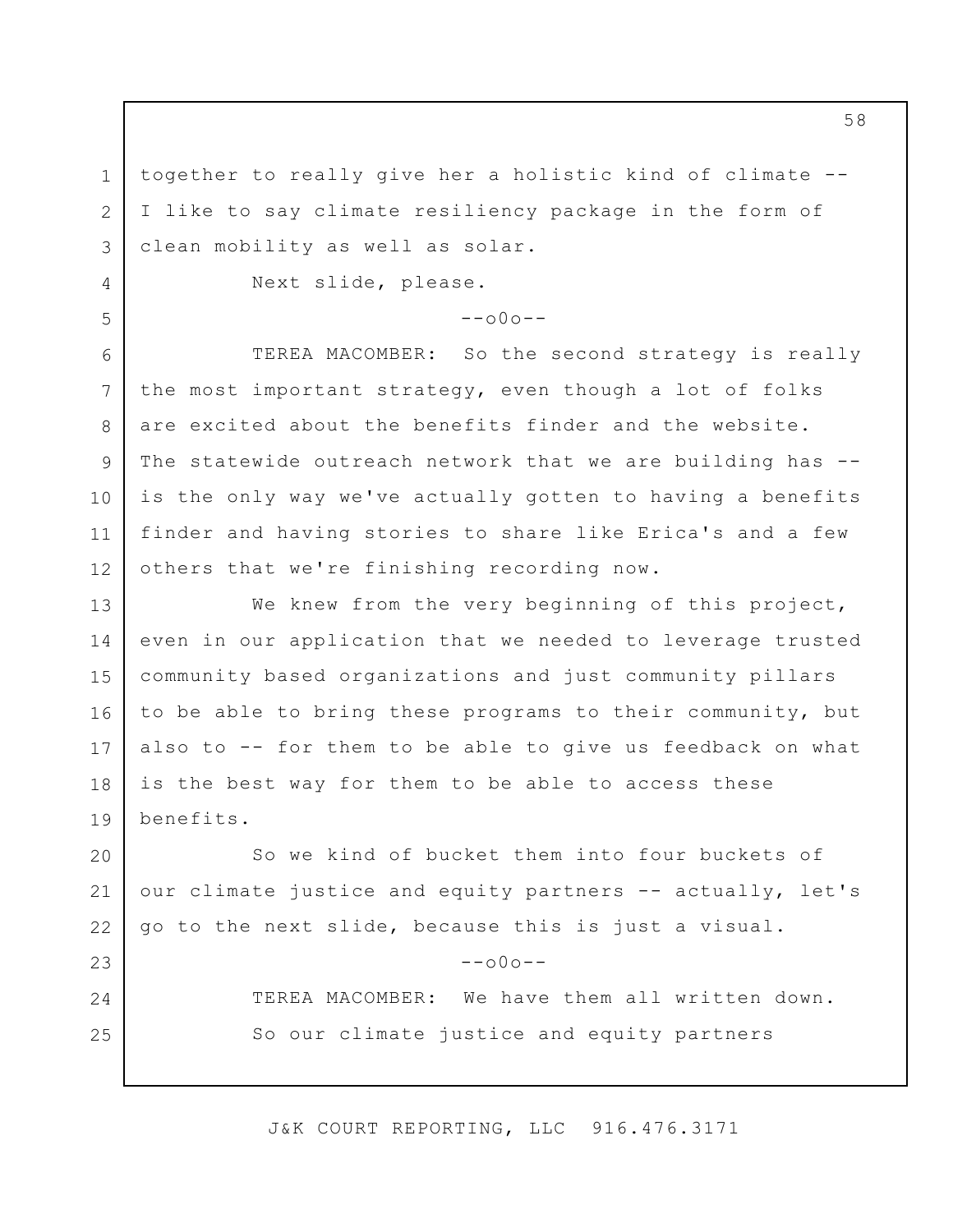includes GRID Seven California affiliates that are, you know, their own nonprofits with their own boards that reflects the communities that they're serving. We have our new outreach partner Ecology Action and Community Housing Development Corporation. And EVNoire have also been really supportive in getting us to this third year of our pilot and being as successful as we have.

1

2

3

4

5

6

7

8

9

10

11

12

Trusted CBOs like CCAC that joined us this year with their nine Central Valley based CBOs. Incredible as well, Liberty Hill has been on this project since the very beginning. Ben is one of the first people I met from our outreach partner network that we had started to build.

13 14 15 16 17 18 19 20 21 22 23 24 25 And then this year, we're really excited that we were able to launch, what we are calling, a technical assistance and capacity building pilot with six community based organizations that really don't have necessarily the capacity just yet to be able to apply to support some of these programs on their own. So we built this year-long curriculum, as well as brought them into this statewide outreach that we've built -- outreach network that we've built, which includes a web-based resource hub that includes a whole bunch of materials for them to leverage, including marketing materials, videos like the ones you saw for Erica, training materials, as well as a lot of materials translated in not just Spanish but several other

J&K COURT REPORTING, LLC 916.476.3171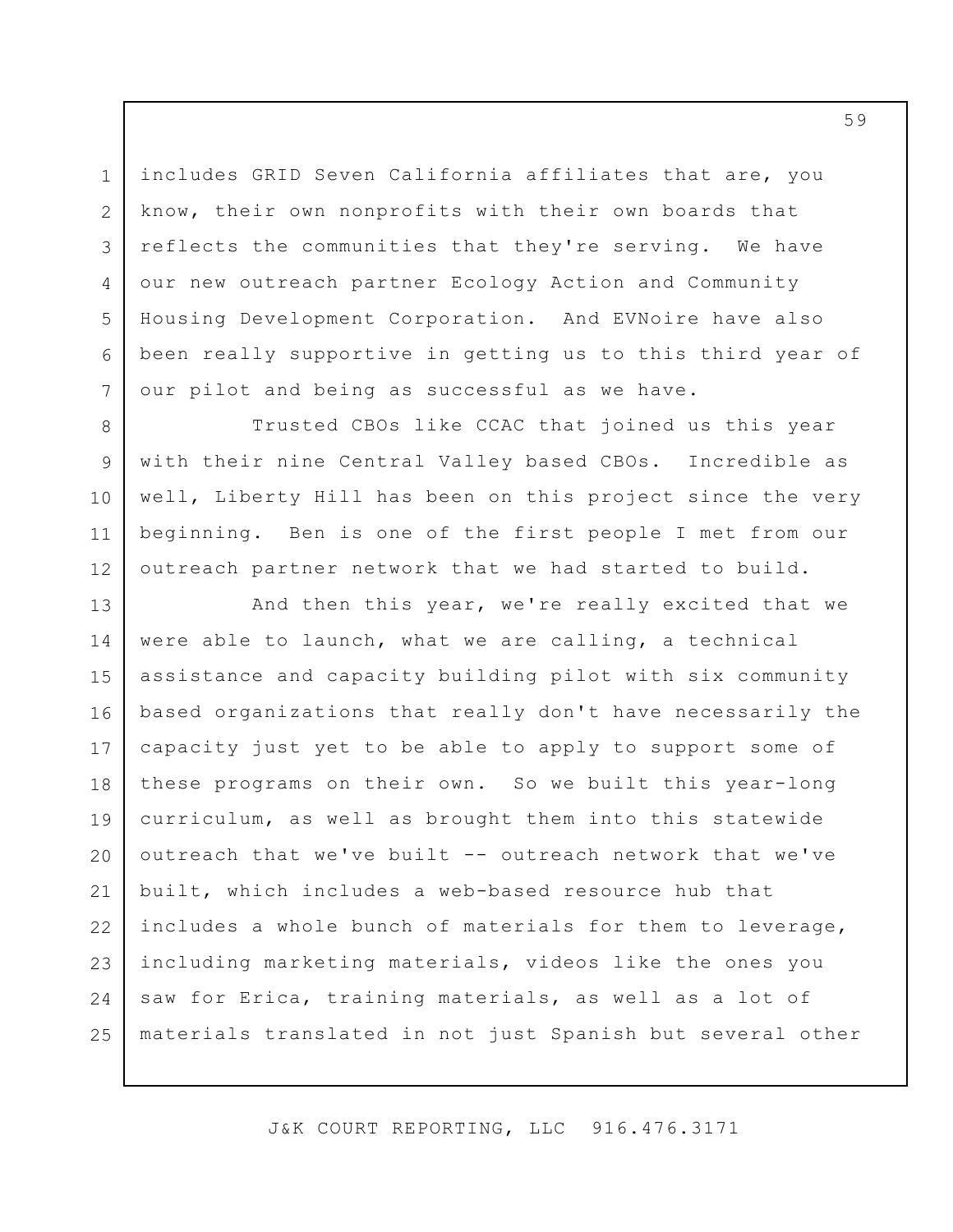languages for them to leverage within their community. So we're really excited to get feedback from the pilot of a pilot again to see how we can continue to create opportunities for CBOs to be supportive directly, without having to even kind of go through what is Access Clean California.

7 8 9 10 11 12 13 14 And the last two, and the ones that I'm still kind of blown by is the fact that we're able to work with Native American organizations and sovereign nations and really bringing -- they bring so much knowledge and wisdom about the experience of what it means to live in rural California, as well as just the Native experience in not such rural parts of the state. So we feel honored that they're working with us.

15 16 17 18 19 20 21 22 23 And then leveraging the largest labor union in the state California, California SEIU. All of our house -- home workers, home care workers, and education workers, and all of our service employees, how we leverage our labor unions to also do education awareness for folks that rely on transportation to get to their jobs and continue to be the essential workers that really have allowed this -- allowed a lot of us to survive during this pandemic.

24

25

1

2

3

4

5

6

So next slide --

 $--$ o $0$ o $--$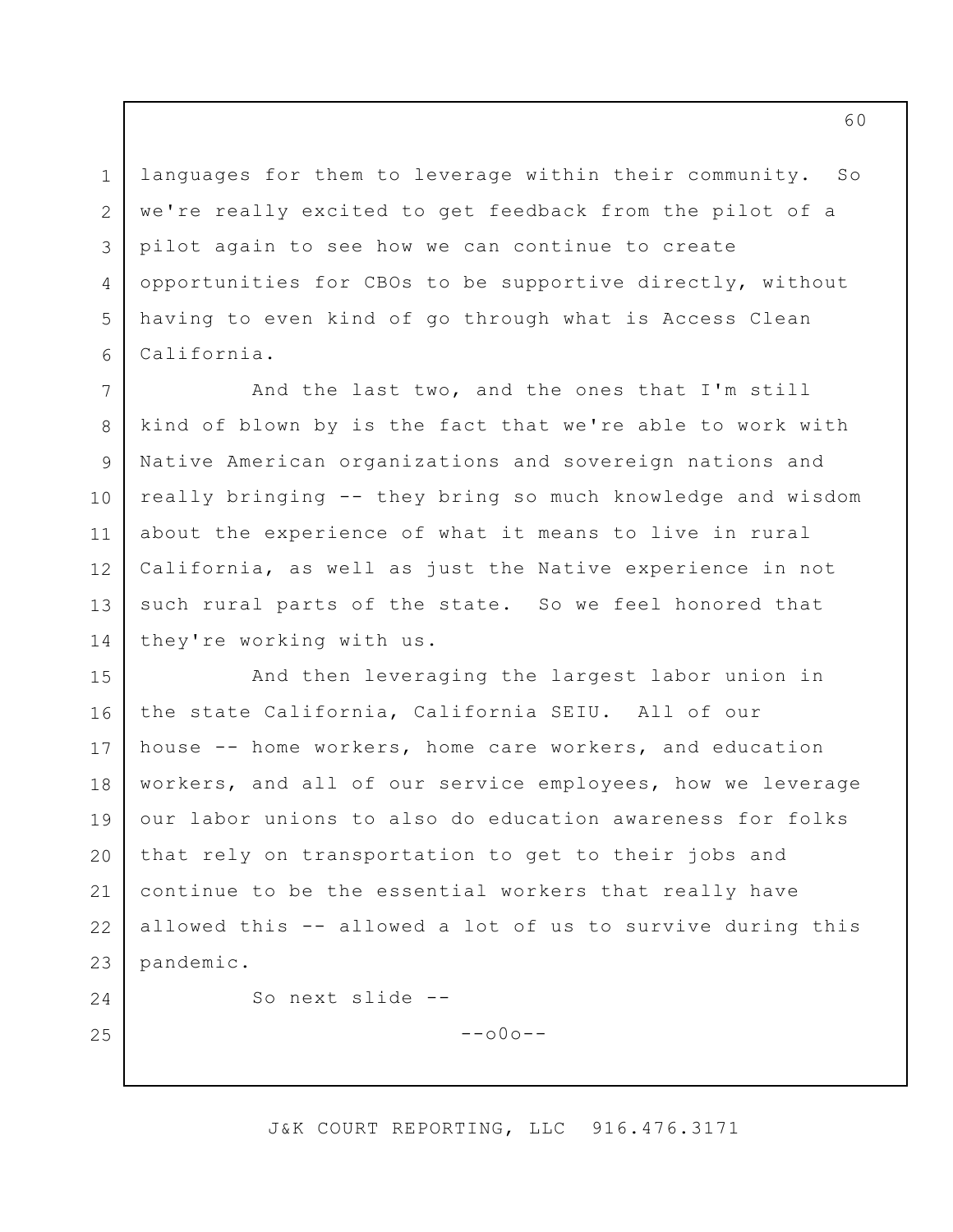1 2 3 4 TEREA MACOMBER: -- is just a title slide. And so let's get into what we have been hearing from our communities and from this outreach network for this -- for the past two, two and a half years from '18.

5

## $--000--$

6 7 8 9 10 11 12 13 14 15 16 17 18 TEREA MACOMBER: So the biggest thing, and we've spoken about it many times today, is the program alignment and coordination and really specifically around a qualification, so the requirements of the programs and the income verification process of the program. That's honesty why we build a pilot of a pilot, an income verification pilot, is to test out what does centralized income verification look like? Why do we ask some of our communities members that are clearly needing of assistance to prove that they are poor over, and over, and over again? So how do we centralize that, and streamline it, and coordinate some categorical income -- categorical income verification across many programs?

19 20 21 22 23 24 25 And then we continuously hear from our outreach partners to have some more data and reporting in a way that they can actually leverage to do more focused and targeted outreach on their end. They're hoping that they're reaching everyone. But they would love to know more information on how they can target their outreach even more to reach the communities that they might not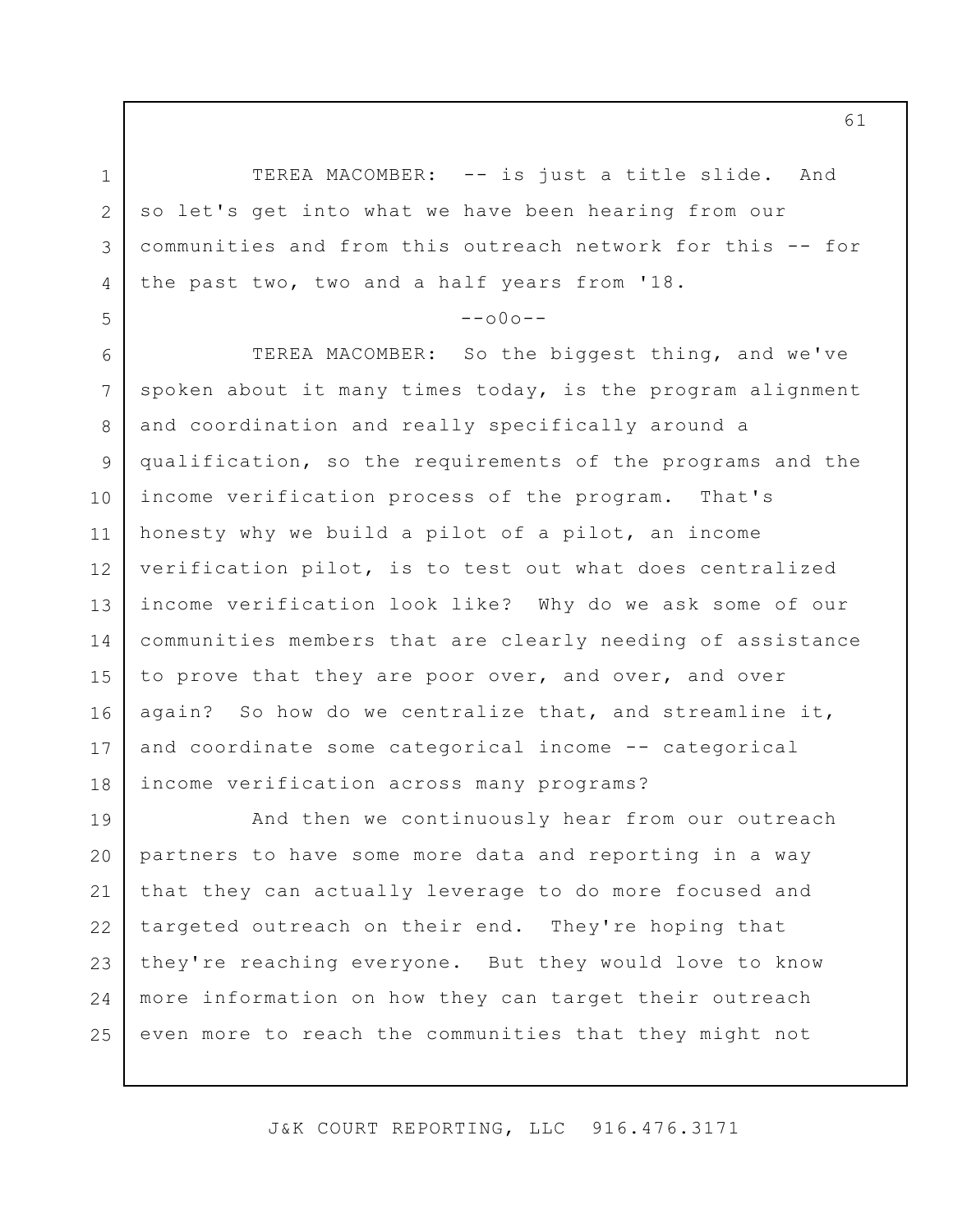1

even know that they're not reaching.

2 3 4 5 6 7 8 9 10 11 12 13 14 15 16 They've also said coordinated, and streamlined, and funded outreach, so that's something we're trying to do with the outreach network is create this resource hub for everyone to pull from. We also have a dashboard that shows where outreach is being done by the outreach network, so folks can partner, and coordinate, and say, hey, we're also thinking of having an event. Let's partner on this and bring these communities together to talk about the same thing. We might be talking about housing, but let's talk about transportation too. Let's streamline and coordinate these conversations, because many of our community members know all of this is interconnected and they don't really have the opportunity or the option to talk about their lives in silos of transportation, housing, charging, so on and so forth.

17 18 19 20 21 22 I'll skip a couple. I think the most important is the last two as well, which is financial education and consumer protection. Some programs are giving incredible incentives, but then they're also issuing 1099s, which means that our community members have to report that as income.

23 24 25 So for some folks, Jill from -- the ED of the Native American Environmental Protection Coalition has shared that some of the community members that she works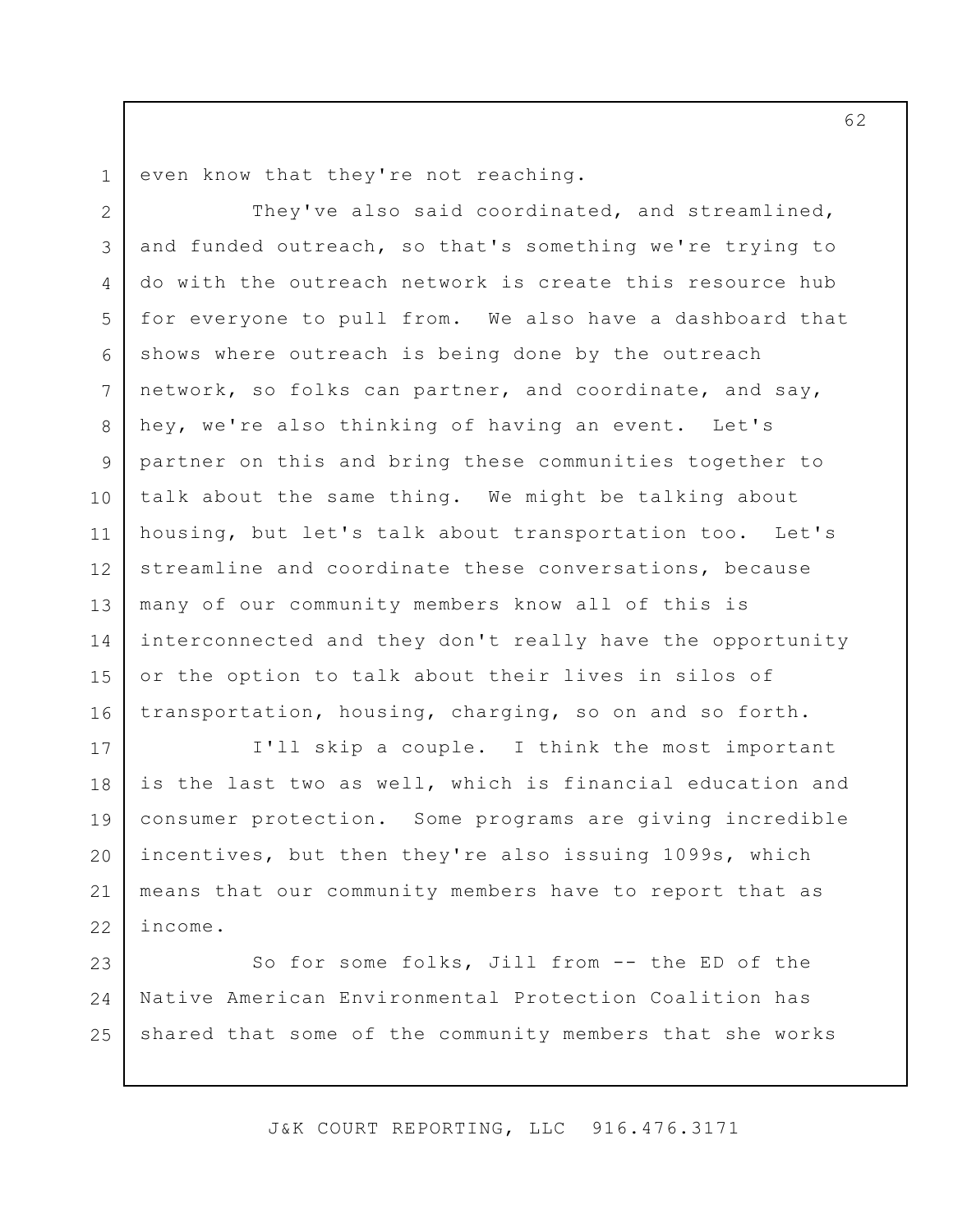1 2 3 4 5 6 7 8 9 10 11 12 13 with make less than \$10,000 a year. So if they're receiving an incentive for -- you know, scrap and replace can give up to \$12,000, that is a significant jump in income. So we don't want to transition folks into clean mobility and sacrifice possibly their government benefits like CalFresh. So coordinating with additional governor -- government benefits, such as CalFresh, Medi-Cal, housing subsidies to really make sure that going back to not having folks have to continuously talk about the fact that they need support, we can leverage all of the work that we're already doing and really become efficient in getting folks transitioning to clean mobility and clean energy.

14 15 So this last slide --

## $--$ o $0$ o $--$

16 17 18 19 20 21 22 23 24 25 TEREA MACOMBER: -- really is just kind of showing - I'm just going to pull up my notes here - the different ways that our communities are communicating what they need. So, as I've mentioned many times, we really need to continue to leverage trusted community based organizations. You know, some -- some of the challenges that we saw with vaccine distribution is that folks didn't know that vaccines were in their community or if they were, they weren't able to access them, because they didn't really know how to use the technology, Internet,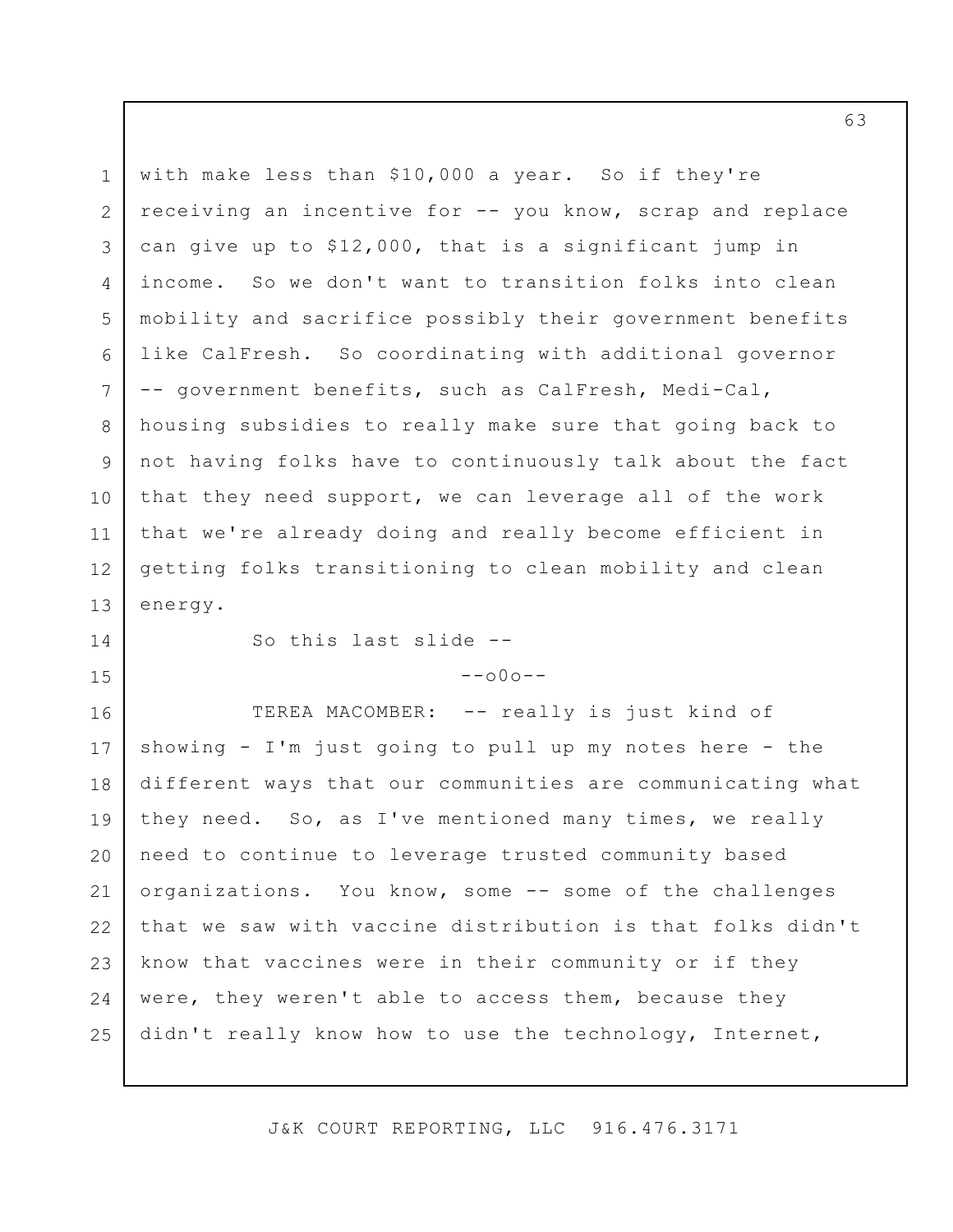needed to sign up for an appointment. So really leveraging the folks that are giving resources and are trusted in communities already, let's fund them to do this education and awareness.

1

2

3

4

5

6

7

8

9

10

11

12

Let's ensure that our communities are being spoken to and being -- brought these programs in a culturally relevant and reflective way. You know, electric vehicles are transportation. And something I've heard before is that your car can denote who you voted for. Our cars are very personal to us. My uncle will not be driving a Prius any time soon. He is a Cadillac man to the end.

13 14 15 16 17 18 19 20 21 22 Additionally, you know, standardizing quantitative and qualitative data collection to evaluate the effectiveness of these programs is really important and really making sure that we're staying nimble and agile enough to respond to what communities need. We heard at the beginning of the pandemic that no one was thinking about buying a car. So we had to adjust outreach strategies very quickly, because a lot of these outreach partners were the community's resource around COVID-19 education.

23 24 25 And then lastly, we need to make it mandatory for programs to coordinate with each other. There are so many opportunities for effectiveness and efficiency in the just

J&K COURT REPORTING, LLC 916.476.3171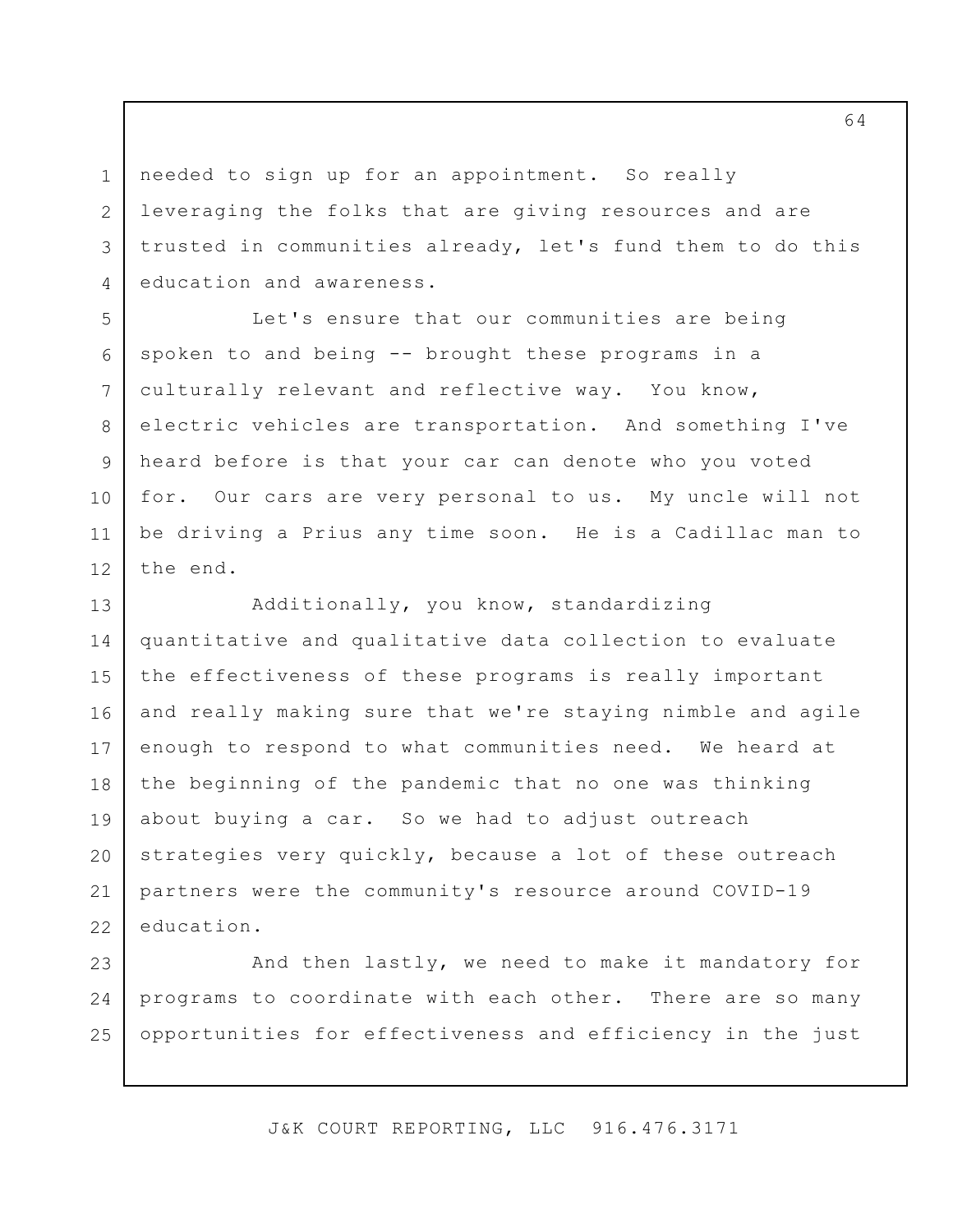transition to this cleaner future that we can -- we can attain, if we coordinate and work together on the program level as well.

1

2

3

4

5

6

7

So that's all I have for you today. Everyone has access to this presentation. Please visit us at [accesscleancalifornia.org](https://accesscleancalifornia.org). And I look forward to any questions or thoughts. Thank you.

8 9 10 11 12 13 14 15 16 17 CTC CHAIR NORTON: Thank you so much for your very in-depth and thorough presentation. I know people have lots of questions, and input, and are really interested to hear a little bit more about the participants and how this program has gone. I'm excited to ask that the public be sure to raise your hands and get into the queue to speak before -- we are going to start with our Commissioners and Board members, but we welcome public comment. And there's a lot to go through. Four very significant presentations.

18 19 And so the first video turned on that I see is my Vice Chair Bob Alvarado.

20 21 22 23 24 25 CTC VICE CHAIR ALVARADO: Thank you, Madam Chair. Terea, you're a breath of fresh air. I mean I've been talking for the last three or four meetings that poor and middle class people commute. They're being priced out of the urban core. They have to drive to where they either can afford the rent or if they're lucky enough to qualify

J&K COURT REPORTING, LLC 916.476.3171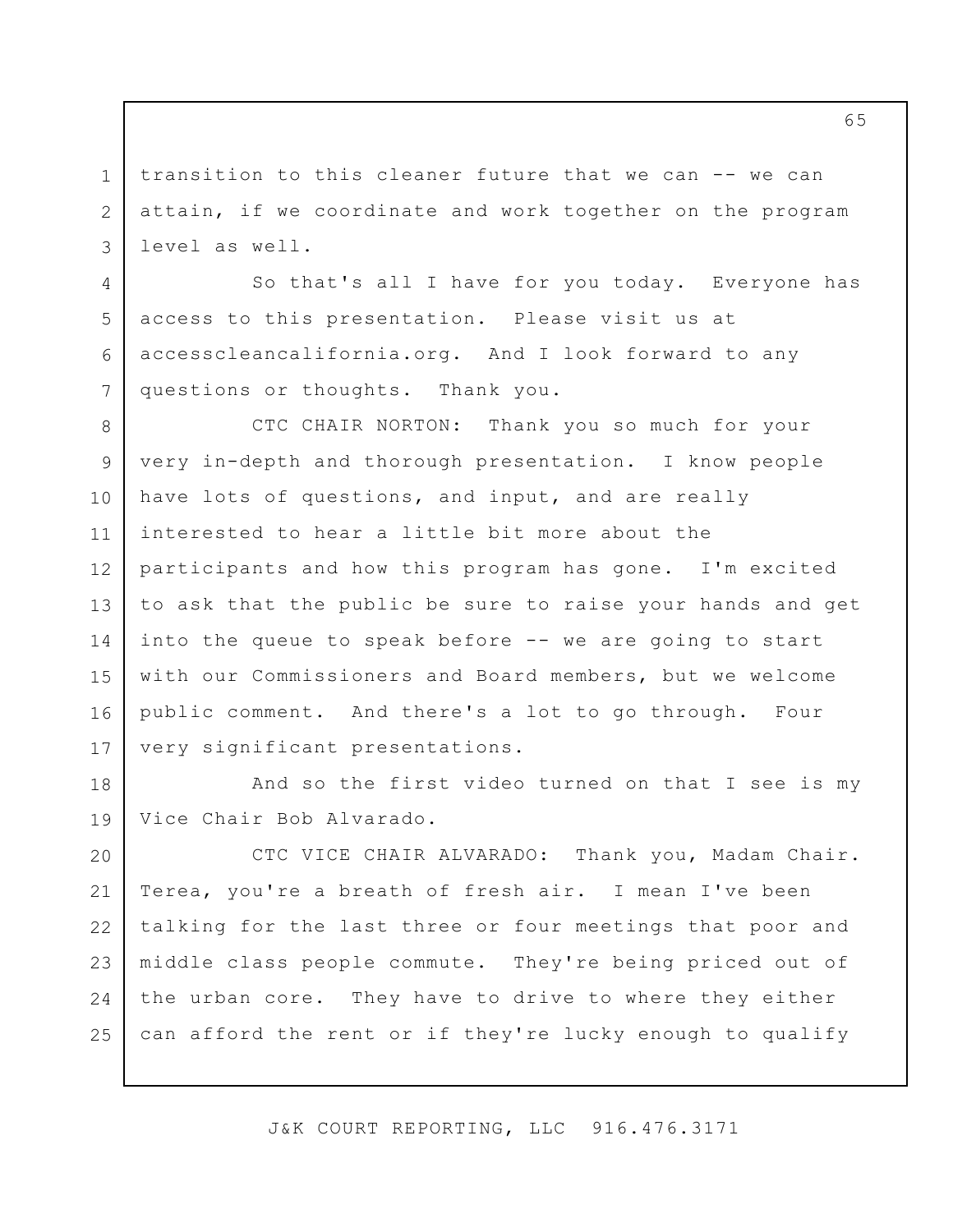1

for a loan, where they can afford to buy.

2 3 4 5 6 7 8 9 10 11 12 13 I There's an article this morning about a \$50 billion race to save America's renters from eviction. mean, that's what we're facing right now. And a lot of that is because, you know, there's some folks, they just can't afford that urban core any more. What I'm -- again, what I'm a little distressed about, this whole presentation is we have not, that I've seen, reached out to the business community about moving jobs to where people live. We keep talking about infill, high-density housing. And you've seen when people were allowed to work from home, they fled that inner urban core. They ran out to the suburbs. That's a reality.

14 15 16 17 So we've got to find a way to sit down with the business community and move those jobs to where people can afford to live. I think that's just one of the most important things that we can do.

18 19 20 21 22 Terea, I'm going to reach out to you. There's a lot of construction workers that commute. I'm really glad to see that you're working with SEIU. Those are the folks that represent hotel workers, and janitors, and those low income and some middle income folks. So it's a big step.

23 24 25 One last thing, and I noticed in a couple of the slides, where there were a couple of different chargers. One of the things that infuriates me about our cell

J&K COURT REPORTING, LLC 916.476.3171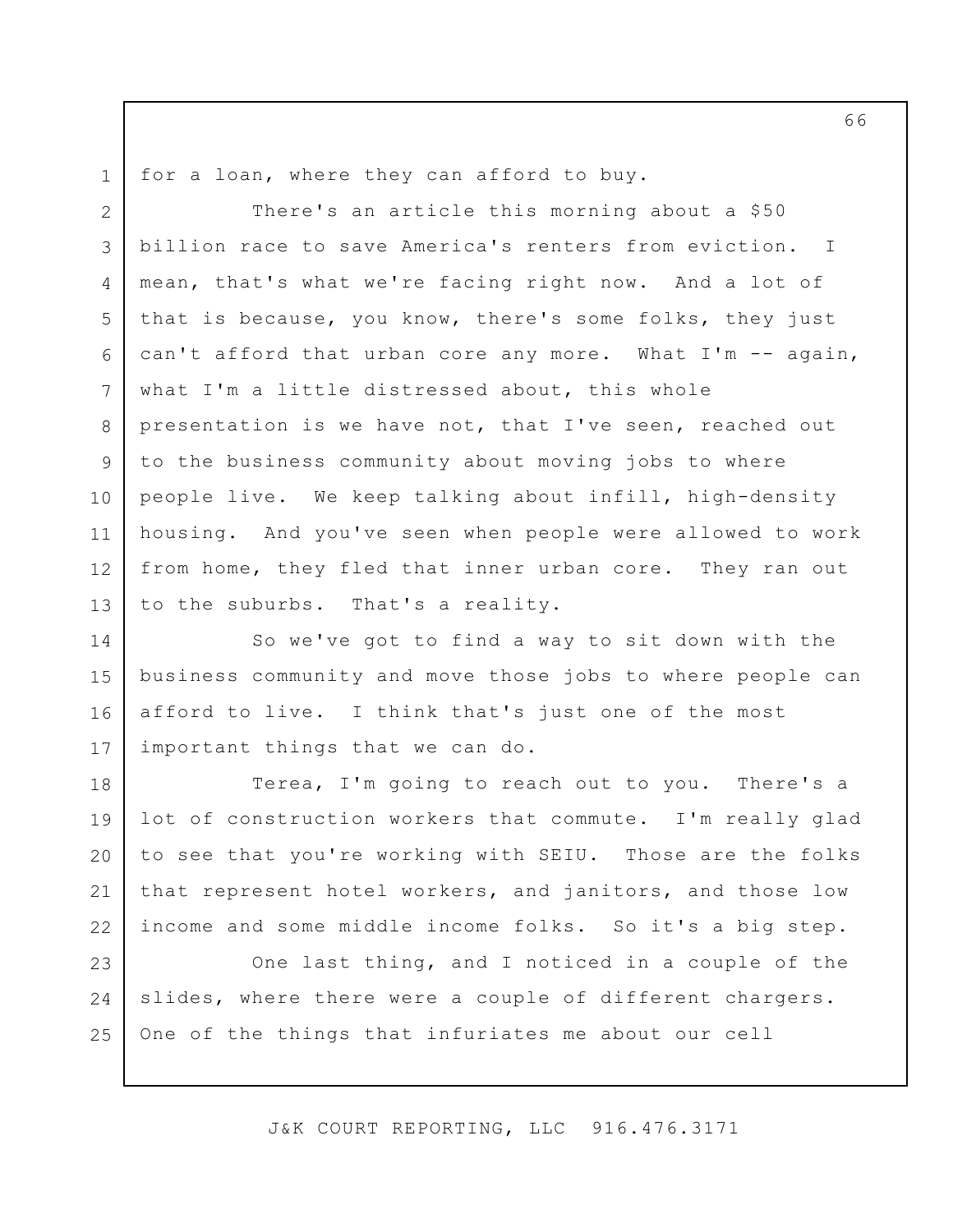1 2 3 4 5 6 7 8 9 service is we have 10, or 12, or 14 different systems hanging on a telephone pole, hanging on a -- on a -- on poles by the side of the road. If we could -- I see that you're working on the plugs, but we need to work on the software, because you're going to have 12 different charging stations and three different companies with three different accounts, with three different softwares, and you're going to pull up and not be able to plug into any of them.

10 11 12 13 14 We should have a standardized software, so when you pull up to a charging station, you should be able to plug into it. And the software, instead of locking you out, you should be able to plug in and the software should figure out how to bill you after that.

16 17 We've got to find a way that when you have ten chargers, you should have everybody have access to every single one of them. Thank you.

18

15

CTC CHAIR NORTON: Thank you.

19 20 21 22 23 And I was wondering if Mr. Eckerle or Ms. Shmidt would like to respond to the vision about how the array of chargers and companies that are going to be handling those chargers, how you see those working within your PUC and GO-Biz EV management systems.

24 25 TYSON ECKERLE: Yuliya, I was going -- Yuliya, I was going to see if you wanted to start off on the -- you

J&K COURT REPORTING, LLC 916.476.3171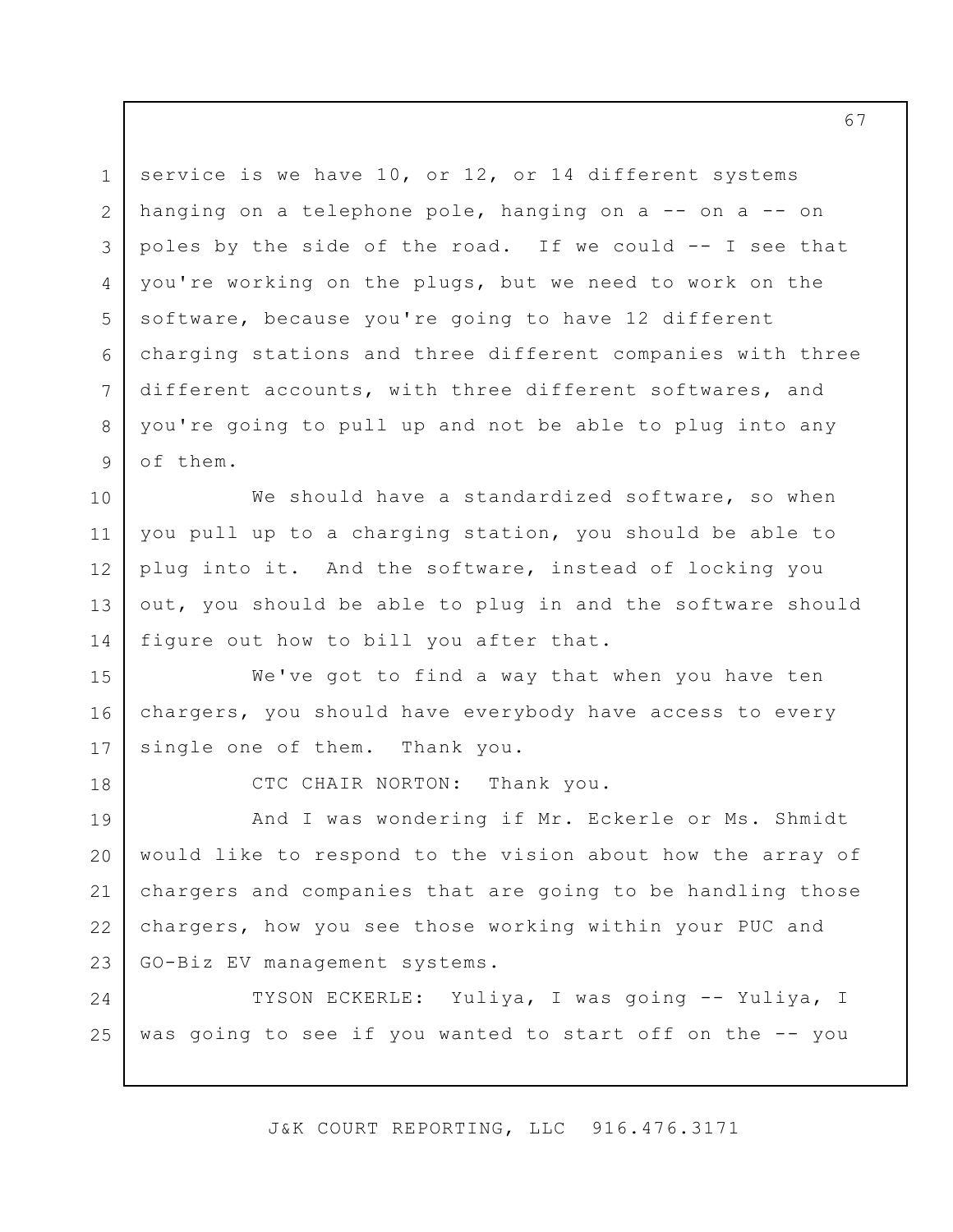know, the integration of all the chargers across and then I'd be happy to fill in after.

1

2

3

4

5

6

7

8

9

10

12

11 YULIYA SHMIDT: Yeah. This is definitely a very relevant concern right now. There's a lot of work being done in the industry to standardize communication protocols and also the actual chargers, so that regardless of whether you drive up to a -- well, Tesla is going to be a different example. But regardless of whether you drive up to a ChargePoint or another kind of charger, you can plug in whatever car it is you're driving. And we are down to just two major types of chargers. At some point, we'll be down to one probably.

13 14 15 16 17 18 19 What we see our role, as the sort of government agency, is not to pick winners and losers. We don't know which of these technologies will end up winning, but we do mandate that utilities utilize the most open protocol as possible, so that they are not themselves funding and installing the types of charging that some customers can't use and the same goes for communication protocols.

20 21 CTC CHAIR NORTON: Did you want to add anything to that, Tyson?

22 23 24 25 TYSON ECKERLE: No, I think that's -- that's right. I mean -- or that's absolutely right. And one of the things that, you know, CARB had a regulation recently about open access standards. And they -- requiring the

J&K COURT REPORTING, LLC 916.476.3171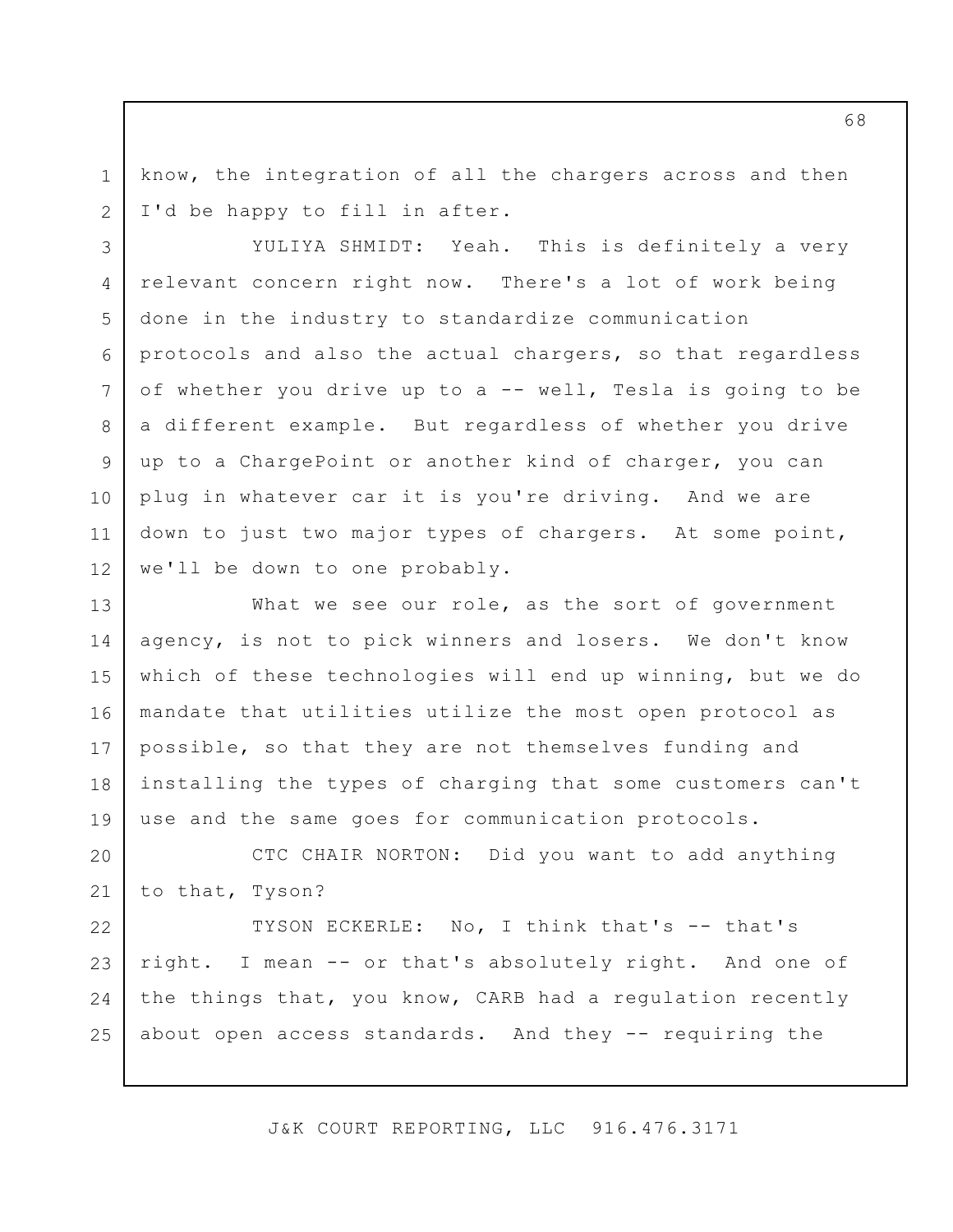credit card readers on each of the charging stations, so if you don't have the RFID card, you can show up and use your credit card. I think that also -- and through the process of that regulatory engagement, a lot of the companies created bilateral agreements, so if you're an EVgo customer, that EVgo card will work at a ChargePoint station or an Electrify America station.

1

2

3

4

5

6

7

8 9 10 11 12 13 14 15 16 17 18 19 20 And so the -- there's a lot of work within the industry, but also, you know, we have the regulatory thing to go, but I think we're all very much -- you want to make sure, especially in the fast charging environment, it's seamless, you show up. There's also movement on a standard that is plug-in charge. So kind of similar to the Tesla experience, but for all the other vehicles where you just plug in and the billing would take care of under the vehicle. There's still a bit of work to do on that one. It's -- Electrify America is offering it. I think there's two cars that have it right now, but -- you know, so this is evolving rapidly. But I think everybody is focused on making it easy for the end user.

21 22 23 24 25 CTC CHAIR NORTON: Great. Well, let me ask you both to stay here on camera, because I'm going to open this now to Chair Randolph and then ask the other Commissioners and Board members if they'd like to speak after I then call on Director Velasquez.

J&K COURT REPORTING, LLC 916.476.3171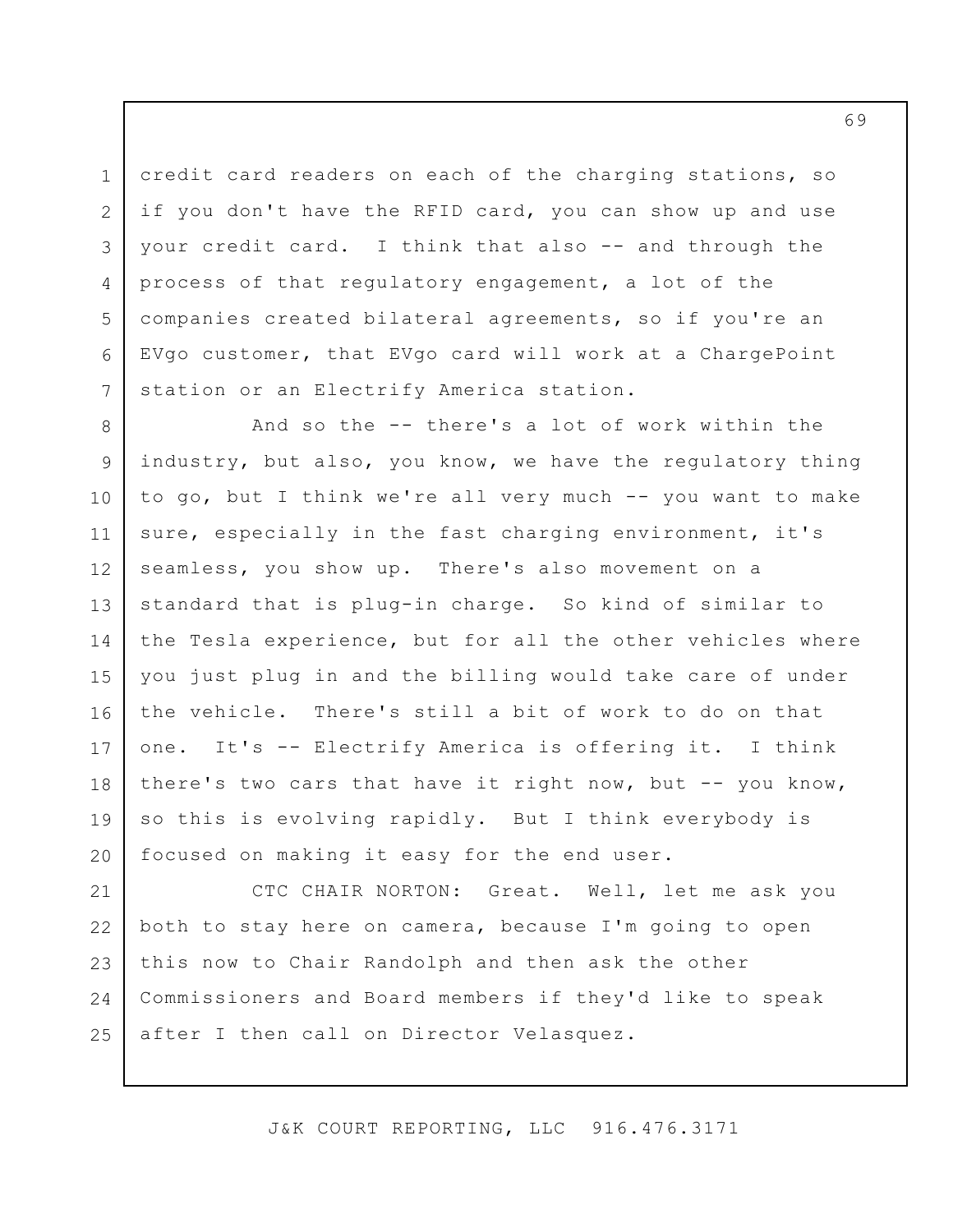1

Chair Randolph.

2 3 4 5 6 7 8 9 10 11 12 CARB CHAIR RANDOLPH: Thank you. Those were all really good presentations. I guess one question -- it's really not a question for one of the panelists, but it's just -- the -- we've had conversations about the importance -- opportunities for coordinating with the federal government. And I'm wondering if one of those opportunities might be an opportunity to take care of the tax implications, right? Like, can we -- you know, can we have rules about whether or not these types of incentives would require a 1099. So that might be something that we think about exploring.

13 14 But that was all I had for now. I'm not sure if any of my other Board members would like to speak up.

15 16 17 18 19 20 21 22 23 24 25 I mean, the other thing I would note briefly is that on the issue of resilience and sort of -- I'm really pleased to see the PSPS standards looking at things like making charging available. But I think it's also important to note that, you know, gas stations go down when the electricity goes down as well. So I think it's really important that those of us who live in California sort of need to remember that as those of you in LA the last few days know, you know, earthquakes can happen any time. And so we need to be thinking about always being prepared for emergency situations. I think that's really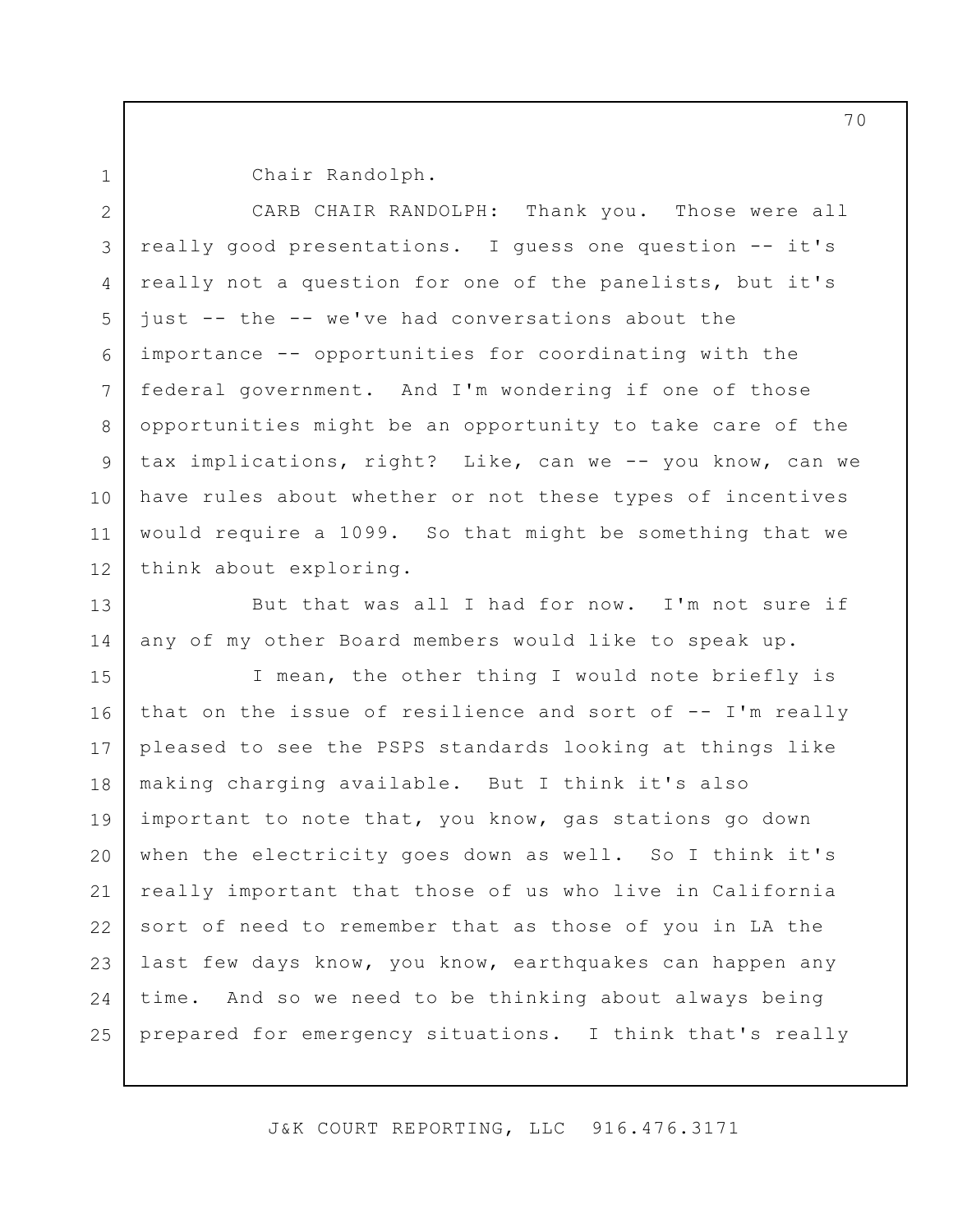important.

1

2

3

4

5

22

23

24

25

CTC CHAIR NORTON: That's great. Thank you very much, Chair Randolph.

I'm going to call on Director Velasquez next, then Board Member Sperling, then Commissioner Guardino.

6 7 8 9 10 11 12 13 14 15 16 17 18 HCD DIRECTOR VELASQUEZ: Thank you, Madam Chair. No, likewise, I think the presentations were terrific. I very much appreciate Ms. Macomber's presentation. You know, we talked a lot about the implications of cost, people get overwhelmed. When -- every time I'm in a low income community, they're overwhelmed about the notion of the economic transition to clean vehicles. There's the perception that this is, you know, way, way out of reach. And I think the opportunity to share with these communities that there are possibilities, there are incentives, really understanding that in a linguistically and culturally competent manner is going to be so important in the years to come.

19 20 21 And so I really appreciate that this organization is already having an extensive network of partners in the communities that can amplify this message.

Thank you.

CTC CHAIR NORTON: Thank you very much. Board Member Sperling. You're muted.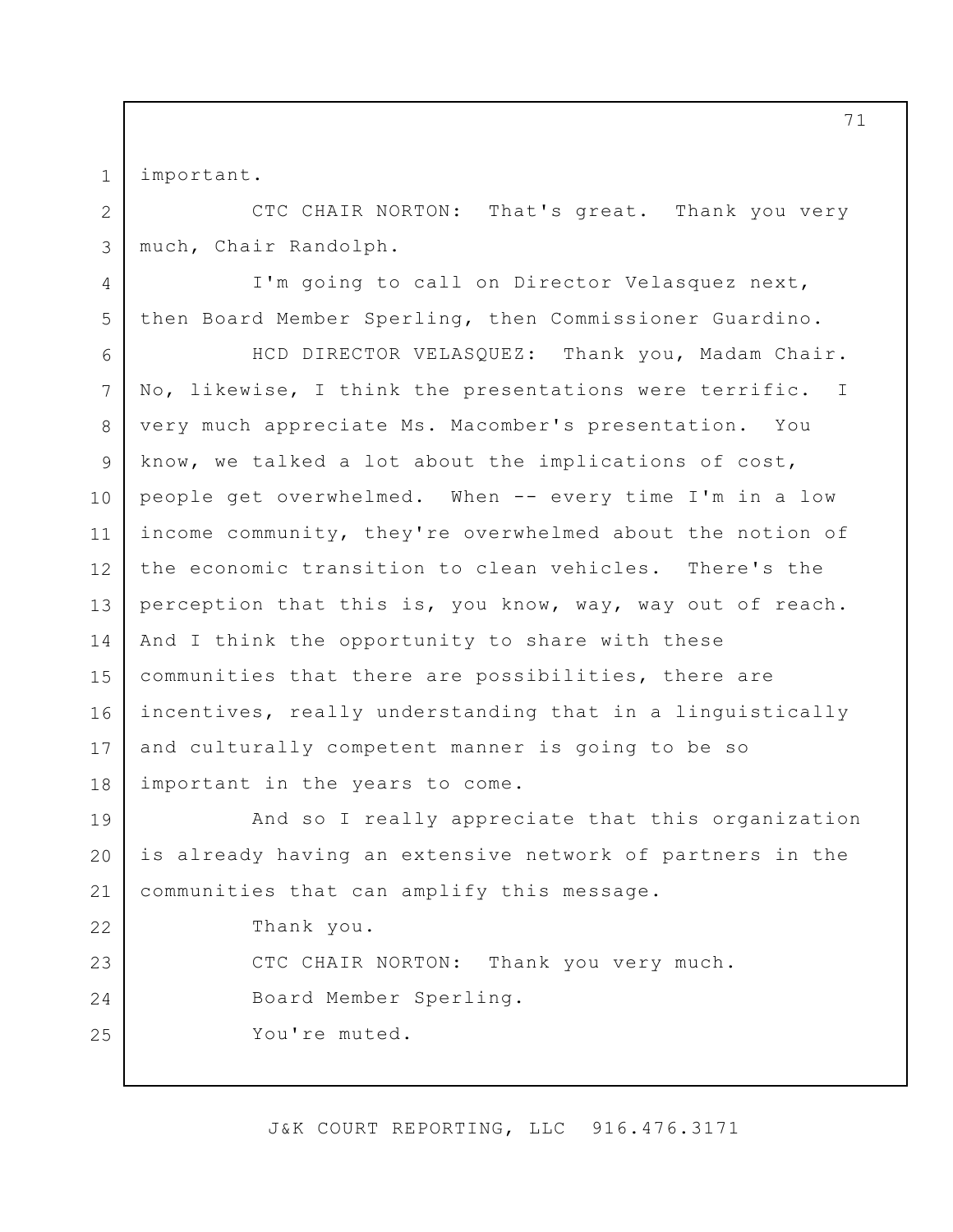1

2

3

4

5

6

7

8

9

You need to unmute you.

CARB BOARD MEMBER SPERLING: Oh, okay. CTC CHAIR NORTON: There you go. CARB BOARD MEMBER SPERLING: There I go. Okay. So it was a great set of presentations. All, you know, different aspects of the challenges. So I have one overarching comment I want to make that's relevant to all of these and then I have a few short questions.

10 11 12 13 14 15 16 17 18 So the overarching comment is that the research in the last few years is overwhelming and unanimous in saying that the introduction of electric vehicles is going to lead to economic savings to the economy, that it will take a few years, the analyses that are being done, say that in five to ten years the total cost of ownership for an electric vehicle will be less than a gasoline vehicle and also for trucks as well. So this is both cars and most of the trucks.

19 20 21 22 23 And so when we talk about electrification here, we should be thinking about this, that this is going to be a really strong benefit to the economy. Never mind the climate benefits, the health benefits, that's all, you know, gravy, icing on top of the cake.

24 25 And so as we think about putting in chargers in housing for instance, it's -- you know, given that these

J&K COURT REPORTING, LLC 916.476.3171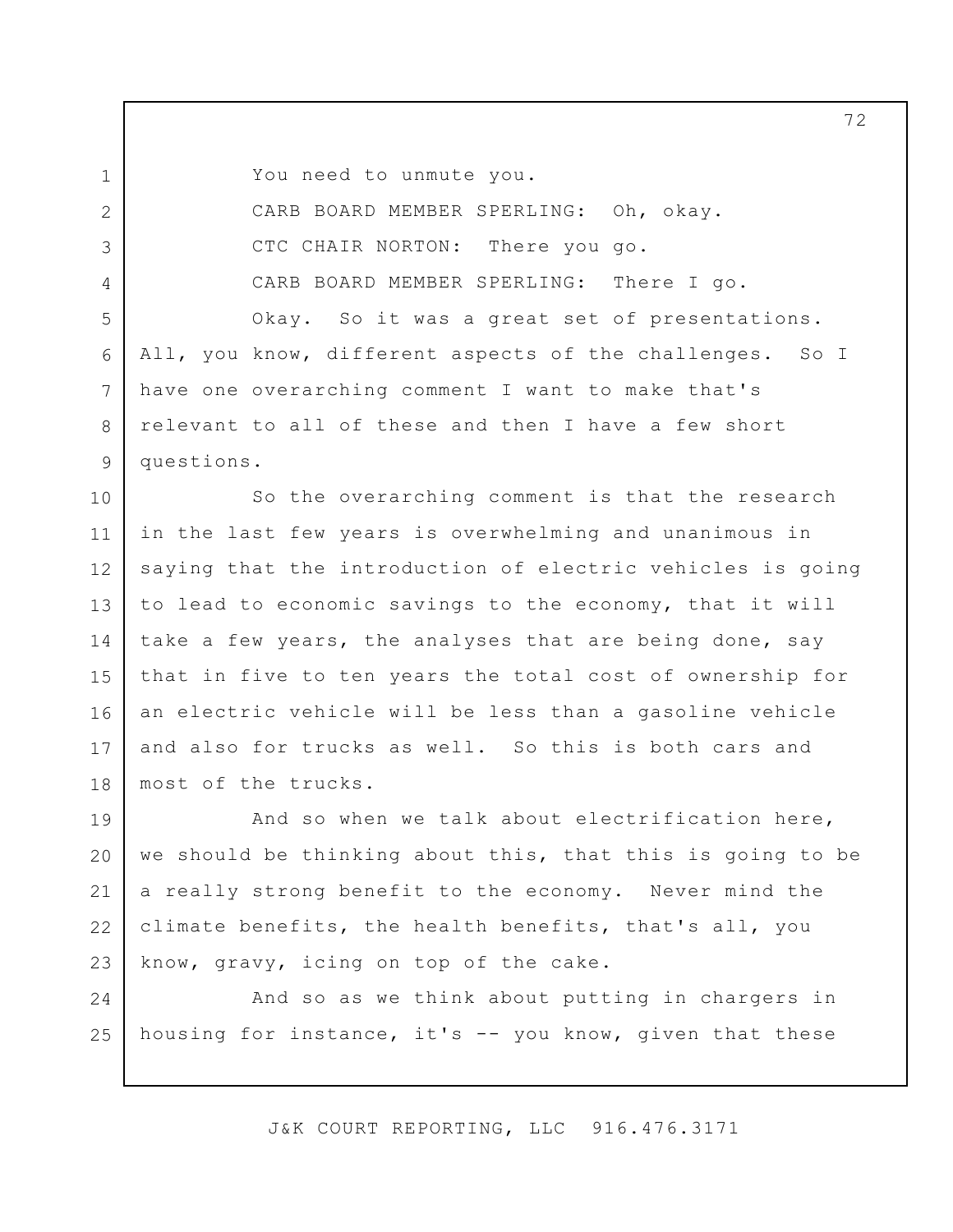1 2 3 4 5 6 7 8 9 10 rules take a number of years any way, it seems like -- it seems like we should -- could be even possibly doing it even faster than what we were hearing that HCD is requiring. Given that it now looks like -- you know, when we have regulations, the industry looks at regulations and they say, okay, maybe we -- maybe they won't really happen or they'll be slower. But this is a case where it's becoming clearer that electrification is so compelling, so it's not only important for decarbonization, but it's now going to increasingly be important -- what's that?

11 12 So it's -- so it's increasingly important also just for the economy as well.

13 14 So you know, I don't know if HCD folks want to comment, but that's one thought.

15 16 17 18 19 20 21 22 23 24 25 The other is that the vehicle-to-grid issue, the vehicle -- the VGI initiatives, and this would be for Yuliya Shmidt. You know, we're putting a lot of - starting to put money into school bus -- electric school buses. And in some ways it's the worst application from a cost effectiveness perspective. It's a great one in terms of, you know, the political optics of it. But it becomes a great option if we use it for bidirectional charging, because these buses are unused at peak times in the summertime. And it seems like that's a number one strategy both to learn how to do it well, as well as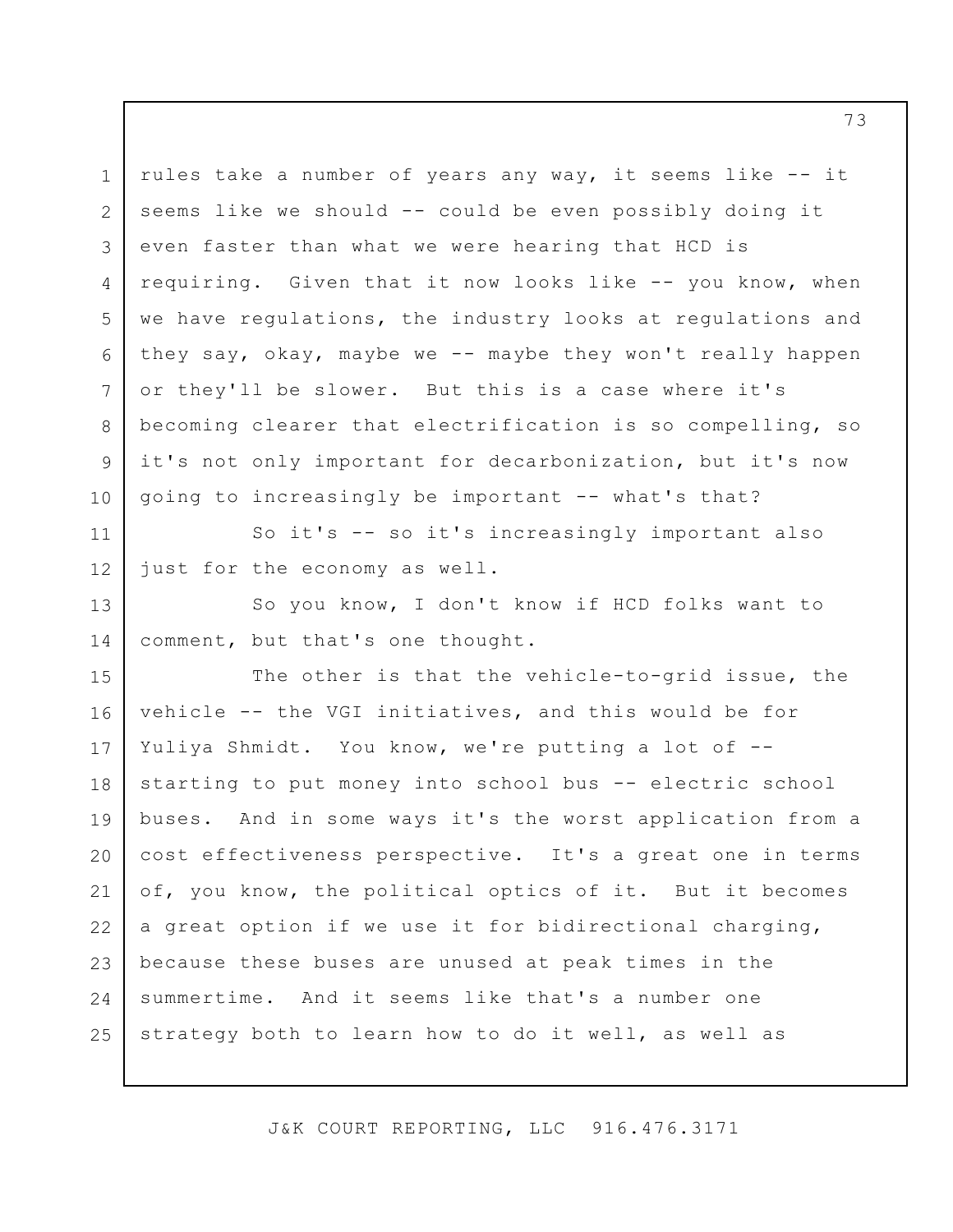actually to get true large benefits. And I'm -- I wonder if there's a focus on that and what progress. I know there's some places around the country that are already doing that, Montgomery County in Maryland is one of the pioneers.

And the last question is for Terea Macomber -- Macomber. And part of what -- I mean, it's great what your group is doing GRID Alternatives. You know, I'm familiar with some of it. It's really impressive.

10 11 12 13 14 15 16 17 18 19 A question I have though is part of what you're relay -- involved with are these pilot projects with car sharing -- using electric vehicles for car sharing for ride-hailing. And I've had a concern that these fund - those programs are not sustainable. In other words, there's funding for a short period of time and then that funding disappears. Are they going to just disappear? What is the thinking that you might have from your perspective about making these projects not only more sustainable, but scalable.

Thank you.

1

2

3

4

5

6

7

8

9

20

21 22 23 24 25 CTC CHAIR NORTON: Well, you asked a lot of questions in there. Ms. Macomber, I hope you can come back on screen to answer some of them, but -- did any of you want to talk about the vision about electrification and the economic boost that that would make?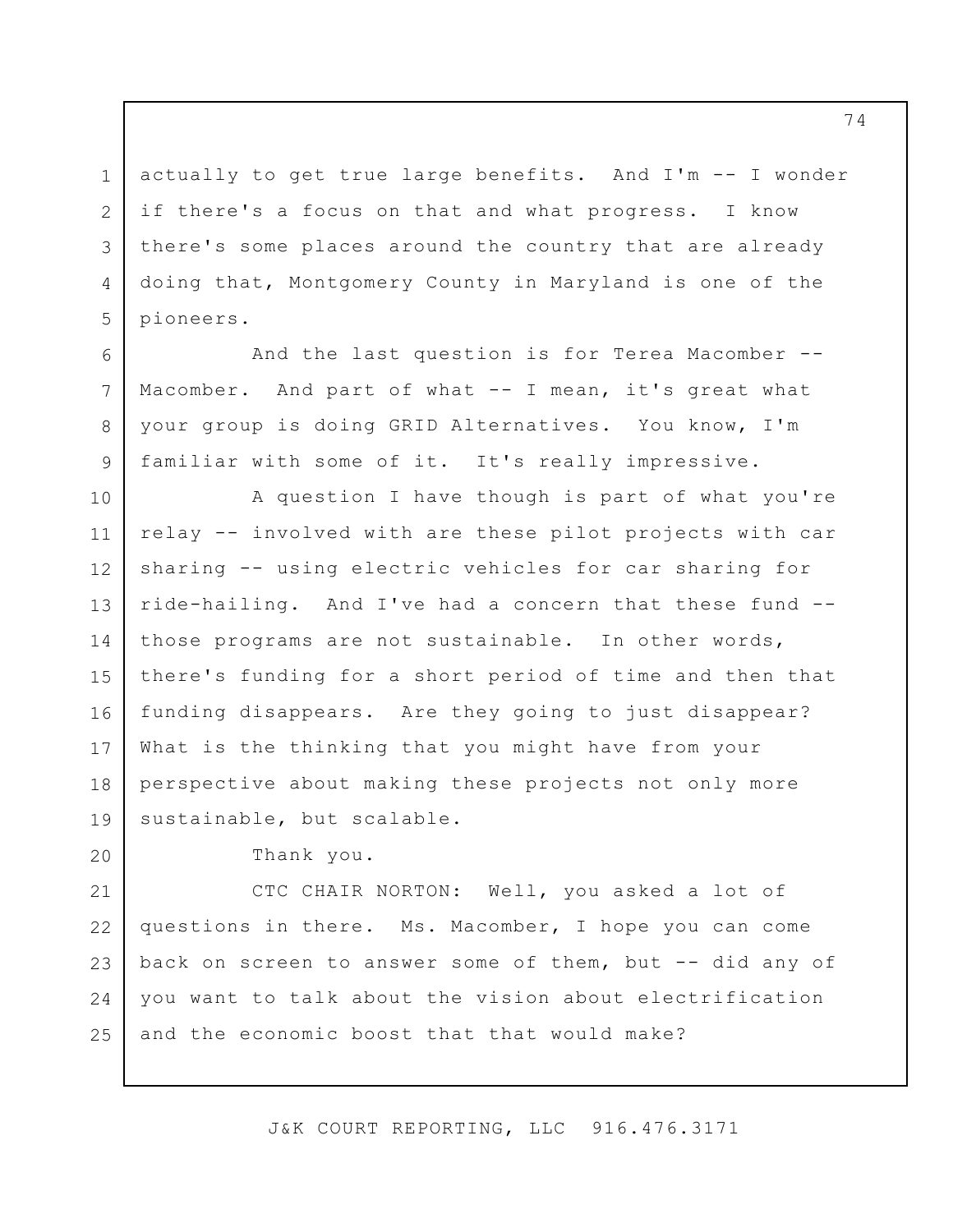1

 $0$ kay  $-$ 

2 3 4 5 6 7 8 9 10 11 12 13 14 15 16 17 18 19 20 21 22 23 24 25 TYSON ECKERLE: Just big agreement there. It's a -- yeah, it's a very -- it's a huge opportunity. You know, but it's cost savings, but also if you look at California, their manufacturing footprint and then our - you know, you throw in Lithium Valley as an example. I mean, there's a lot of really unique opportunities that California has, and a leg up with great university systems, like UC Davis. (Laughter.) CTC CHAIR NORTON: Thank you so much. Ms. Macomber, do you want to talk a little bit about the resiliency of these plans and grant opportunities? That was a very good question. TEREA MACOMBER: Yes. It's a great question. I'm glad you surfaced it. It's definitely a question that I don't know if I can fully answer. But that is something that we hear from outreach partners, even with our project, is Access Clean California going to continue after 2020 -- 2021? And so it's something that our communities are really focused on. It's like if you're going to bring this program into our program, especially -- not that -- not all programs are -- all communities are speaking about it, but I -- we do definitely hear it a lot from our native communities and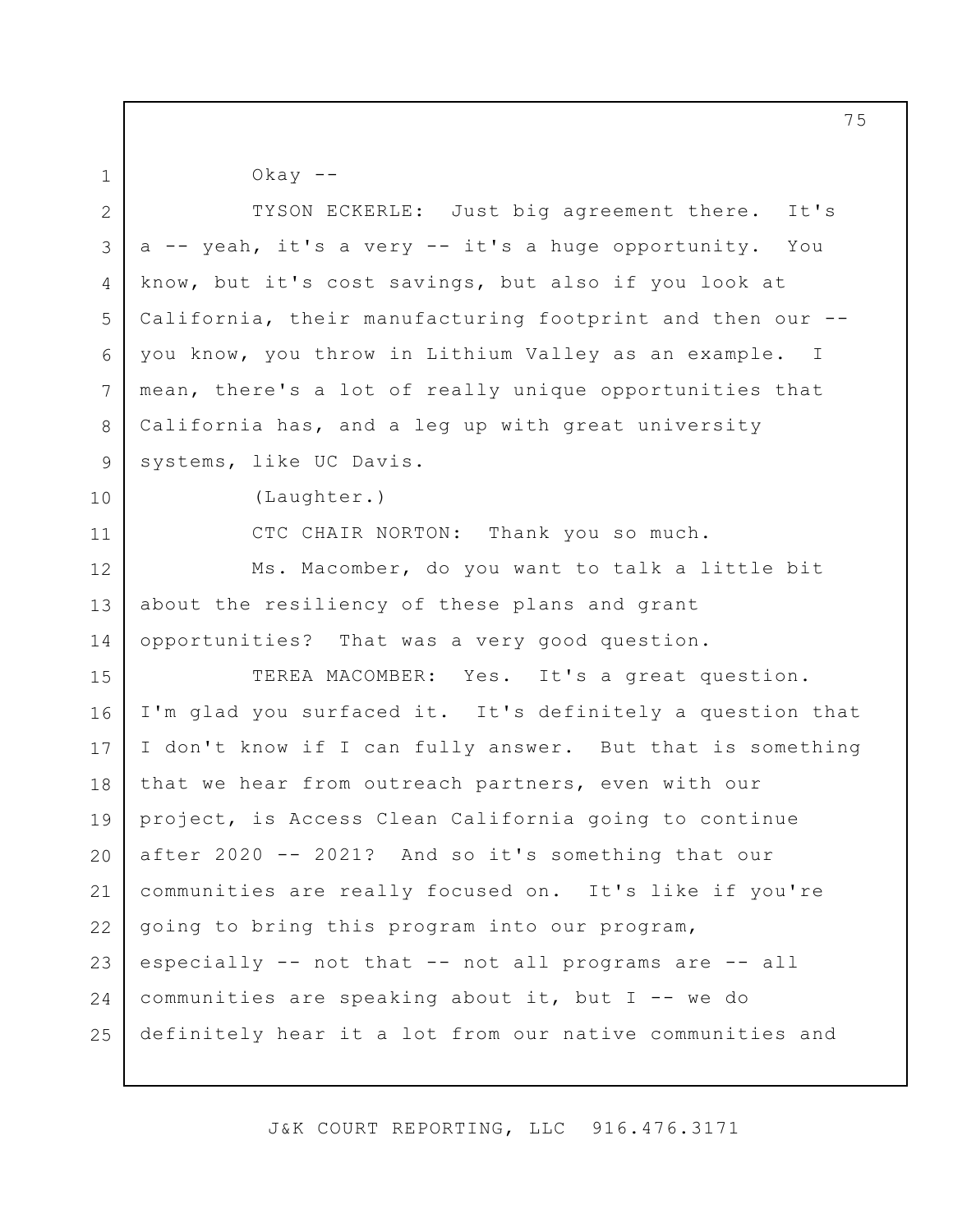our sovereign nations. It's like can we make sure that if you do create a program, that it's something that is going to last for more than a year or even three years.

1

2

3

4

5

6

7

8

9

And so it's something that's being surfaced. It's something that is -- I am a grantee of CARB, so it's something that I can't necessarily answer, but I believe some of my staff leads and my managers are on the line, so I'm sure they'll -- they can reach out to answer your question.

10 11 12 13 14 15 I will say that scalability is an incredible word, because I think when we think scalability, we think large and big. And from our project's perspective, I actually have a sticky right here that says how do integrate, organizing, and movement building into the project?

16 17 18 19 20 21 22 And when I think of scalability, I think of scaling and building out our outreach network to be a subsidiary of like many outreach networks that are all working and coordinated together. So sort of thinking of scalability as like this one centralized place, I think of scalability through the thought of everything being distributed.

23 24 25 So many people doing a lot of things that are coordinated and reflective of the communities that they're serving. We're a state of so many people. Over 50

J&K COURT REPORTING, LLC 916.476.3171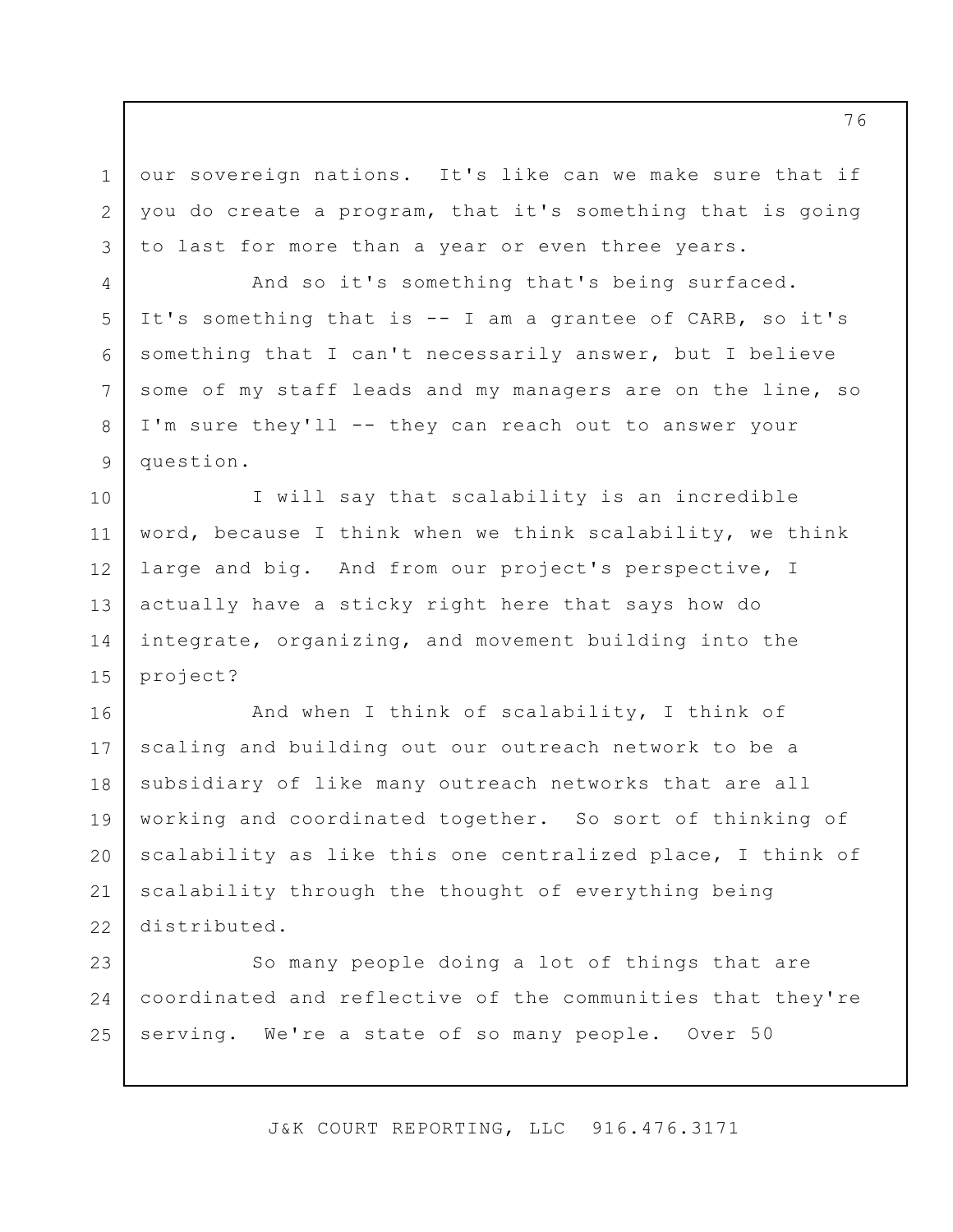1 2 3 4 5 6 7 8 9 10 11 12 13 14 15 16 17 18 19 20 21 22 23 24 25 languages I think are spoken in this state, over 40 million people. There's just no way for us to do this from one place. So how do we support and build capacity within all of these community based and trusted community pillars to do that work. Not do it for us, but do it - do it in a way that is going to be the most effective and efficient. Sorry, I didn't answer specifically your question. CTC CHAIR NORTON: No, that was -- that was wonderful actually. Thank you so much. I'm going to call on Commissioner Guardino, then Board Member Pacheco-Werner, then Board Member Hurt. And we have -- I'm aware that we have seven public comments and three written comments. So we will get to others of them in the future. Commissioner Guardino. CTC COMMISSIONER GUARDINO: Thank you, Chair Norton and President Randolph. This has been so educational and inspiring already this morning. So I want to thank all of our panelists and our staff for putting together such a timely and compelling conversation. Let me start with full transparency. I always feel this is important, because we're talking about electric vehicles, and electric vehicle infrastructure,

J&K COURT REPORTING, LLC 916.476.3171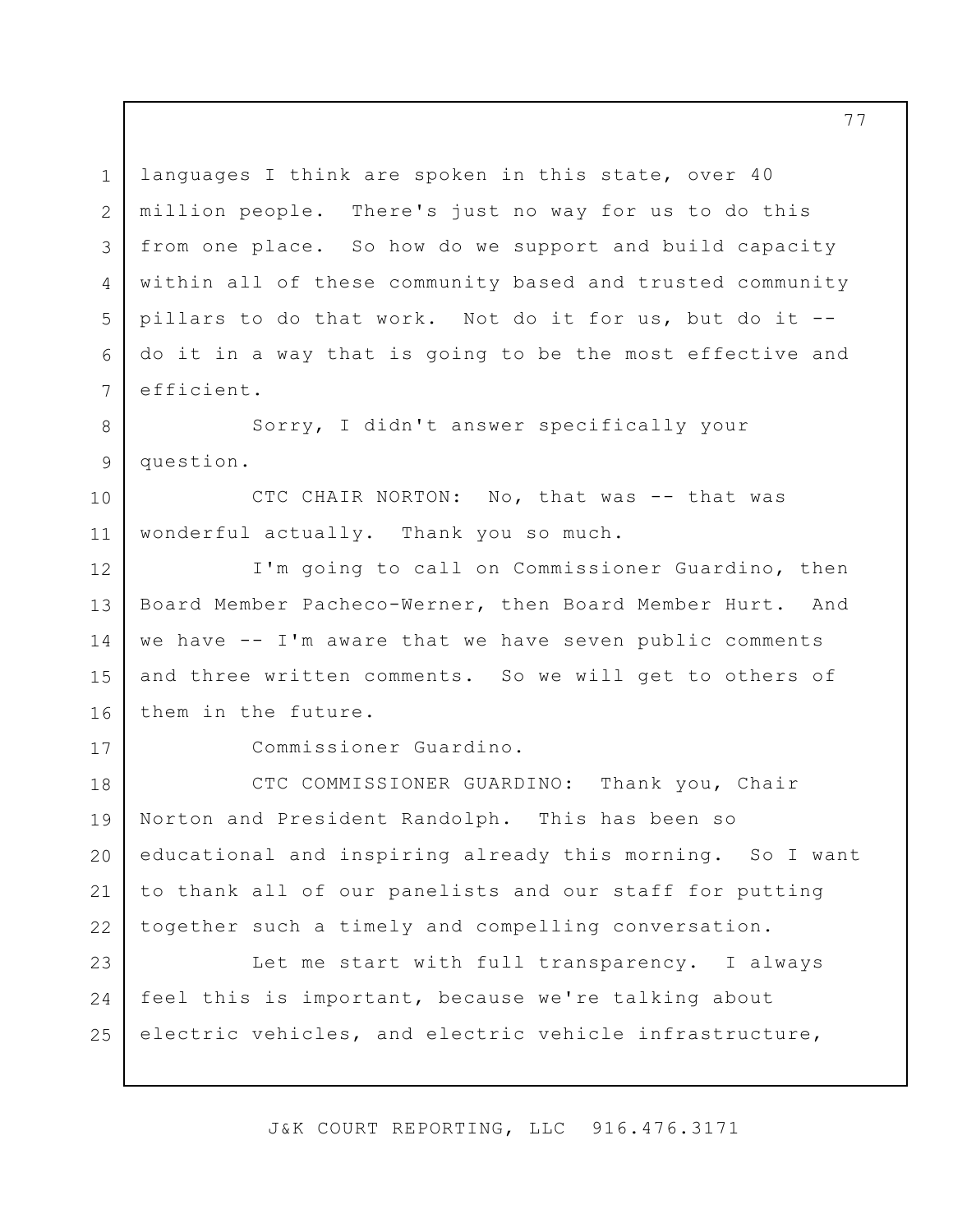and the resiliency of our energy sources, and the grid.

1

2 3 4 5 6 7 8 9 10 So transparency, three data points. I was on the original board of directors of ChargePoint, and until last month, served as a special advisor to the CEO of Proterra, the all electric bus company that's now, as you just heard from Dan Sperling, is moving into the space of all electric school buses as well. And my day job is Executive Vice President at Bloom Energy, and we're a key leader in microgrids to strengthen clean energy resilience.

11 12 So those three items to be transparent, as we move forward.

13 14 15 16 17 18 19 20 But first, President Randolph's comments about vehicles, and infrastructure, and end users really resonated. And I want to thank her for taking on this incredibly critical role as the new leader at CARB. Thanks for your service, Liane. And as we look into this, some specific just questions I wanted to ask all for the presenters. Tyson, Kyle, Yuliya, Terea, excellent, excellent information. Deeply appreciated.

21 22 23 24 25 I want to, if Yuliya can take herself off of mute, I'd love to follow up with you on the side, so I don't take too much time this morning. But your comments around grid resilience for EVs, I would love to go much deeper on how we accomplish that in California. Kudos to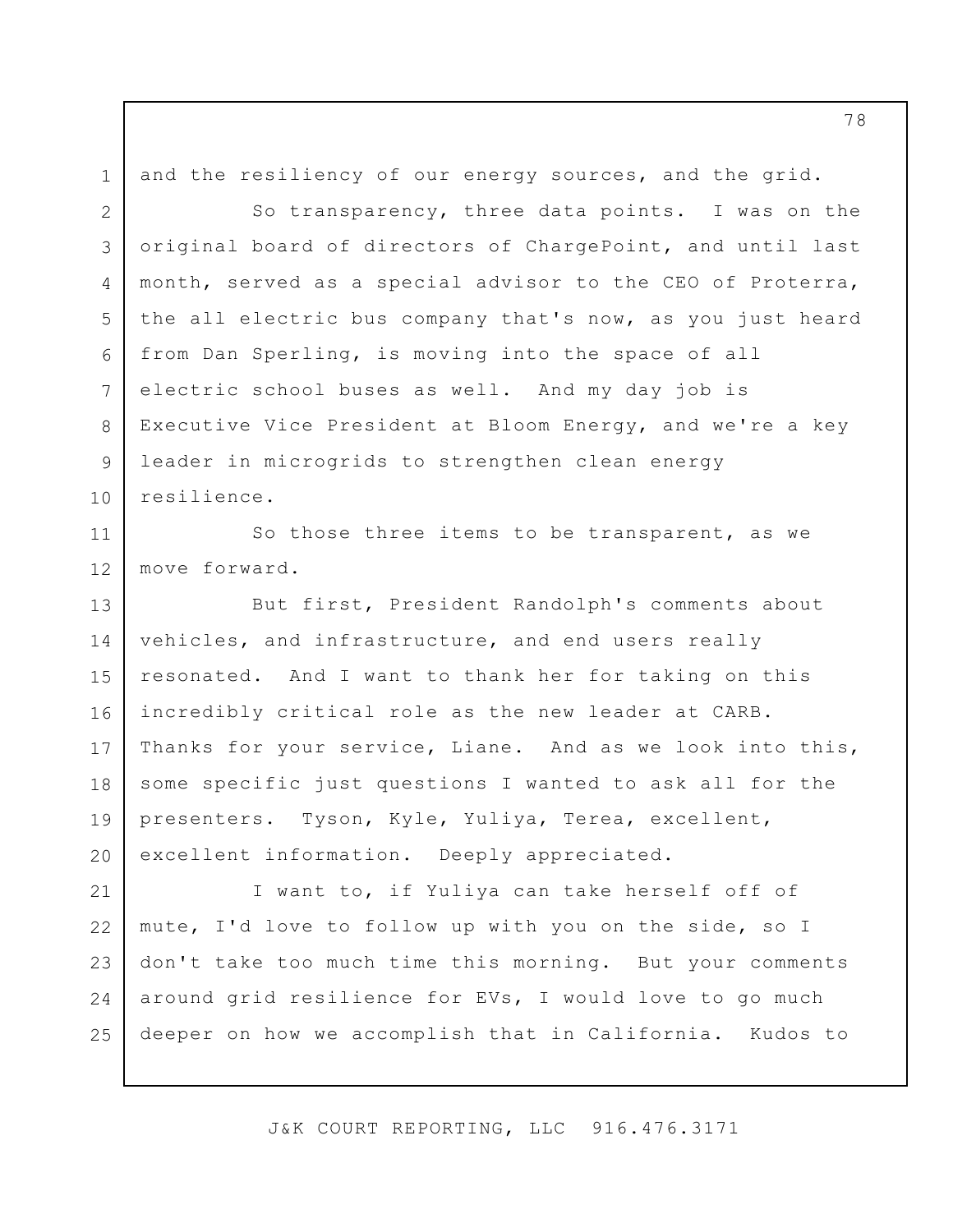3 6 the Commission for its ongoing efforts to prepare our state and all of our communities around the upcoming wildfires season, which everything that we know and read continues to emphasize that wildfires are only growing in terms of their intensity, their duration, and its impact on all of us through the direct damage of wildfires, as well as the direct impact of PSPS events, and rolling blackouts.

1

2

4

5

7

8

9 10 11 12 So if you want to build on that at all real time, would love to hear it in a moment or to have a side-bar conversation with you and your colleagues at the Commission.

13 14 15 16 17 18 19 20 21 And Terea, thank you for your emphasis on a holistic approach. I don't see your picture still on the screen, so I hope you're still there, but -- oh, there you are. Great. Wonderful. I love -- I love your holistic approach and your emphasis on clean air. I bet many of us on this call read with great concern the study by Harvard that came out just four or five weeks ago that one of every five deaths on the planet is now directly attributed to air quality. One of every five deaths.

22 23 24 25 And we know in California that it -- that it is disproportionately falling on our most underserved communities. And we need solutions on air quality as CARB has always emphasized and led the way on that -- that

J&K COURT REPORTING, LLC 916.476.3171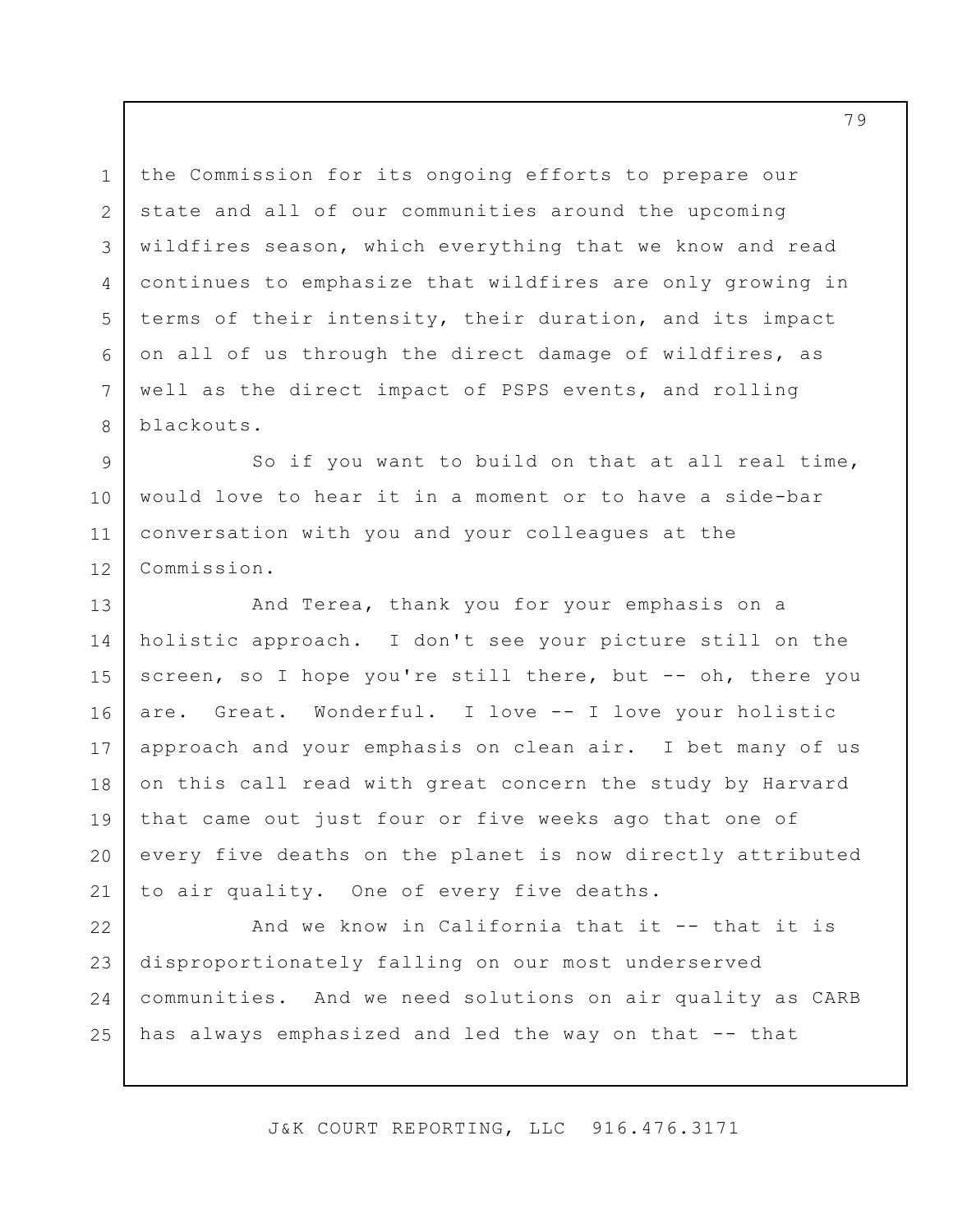3 makes sure that our underserved communities are listened to and addressed in terms of meeting the air quality needs, in terms of localized air pollutants. So, again, if you have more to add, I'd love to hear it now or to neighbor with you off of line with you and your team.

1

2

4

5

23

6 7 8 9 10 11 12 13 14 15 16 17 18 19 20 But I would like to make a suggestion. And I never make a suggestion without offering to be a part of the solution. So the suggestion, your holistic approach of already engaging in such a wonderful way a network that includes our climate justice communities, our CBOs, our Native American communities, and our labor community is fantastic. If I can be of help, and if you would find value to adding a fifth leg to that table of our employer communities. The innovation economy companies often founded and driven right here in California to be a part of the those conversations as well, whether that's EV producers, or EV charging station producers, or any part of that food chain that makes this possible, Terea, you have me at hello. Just let me know if I can help in that way.

21 22 CTC CHAIR NORTON: That's wonderful. Appreciate it. Thank you very much.

And Board Member Pacheco-Werner.

24 25 CARB BOARD MEMBER PACHECO-WERNER: Thank you so much. And I'm so excited to be part of this conversation.

J&K COURT REPORTING, LLC 916.476.3171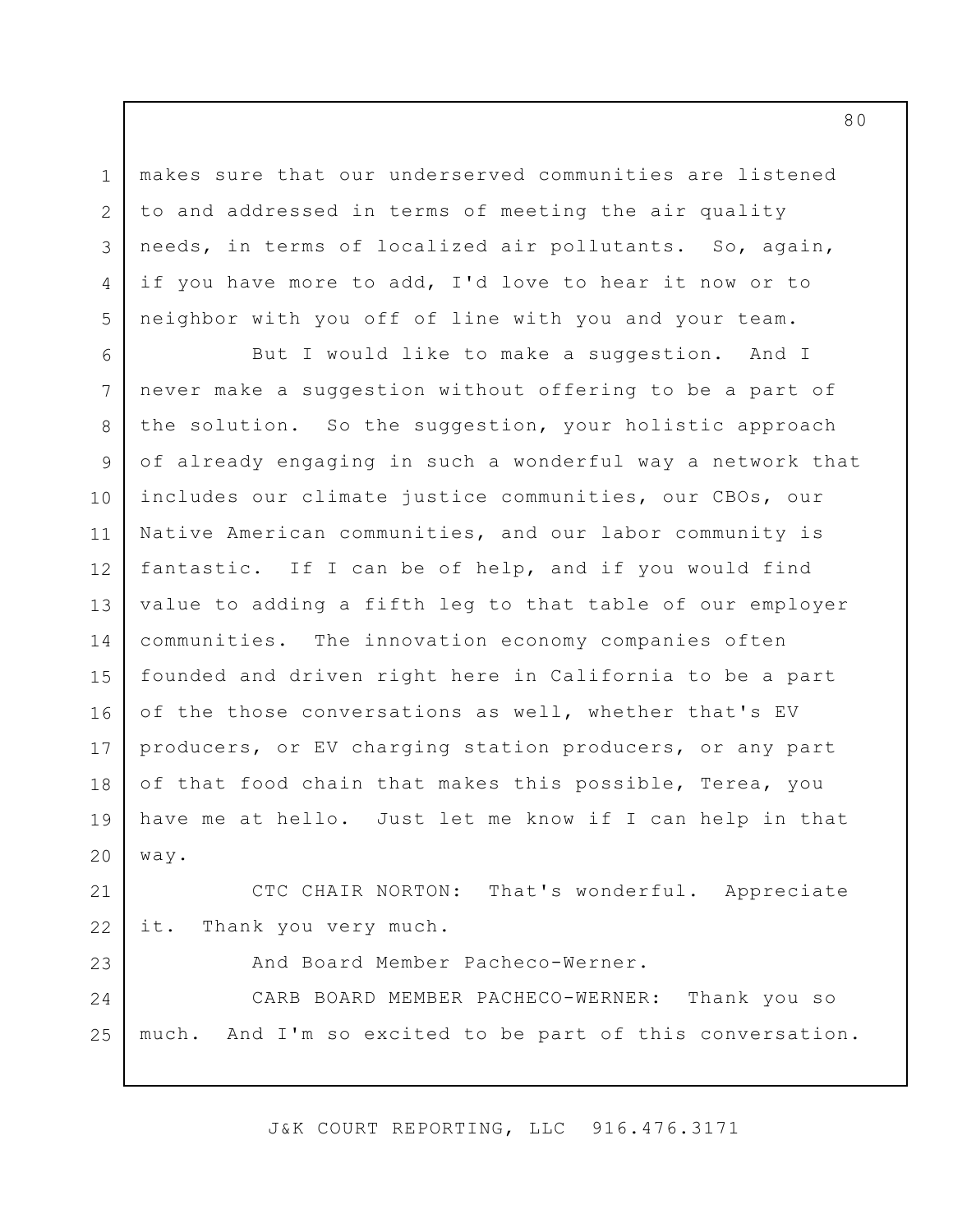Thank you to all the agencies involved and those not present whose action plans will provide important pieces of the puzzle to this.

1

2

3

4

7

8

9

10

11

5 6 Two questions. The first one is for the housing team. For the impact on housing, I wanted to see if there are any studies or plans to study the impact of the 2019 requirements on the cost of housing, how has it been impacted? I think this is a unique opportunity to really begin studying the aspects of zero-emission vehicles that present the most challenges to housing costs or to even see if there are myths that need to be dispelled.

12 13 14 15 16 17 18 19 20 21 My second question is for anyone on the panel, but maybe GO-Biz. I've really been interested in how this infrastructure can really also be an influx in jobs, particularly as we think about how we're transitioning industries. Is there a jobs training component to this strategy? How can we make sure there's an equity lens, in terms of the jobs that will be created as a result of this transition, both to make sure that those in disadvantaged communities are not just consumers, but makers, and installers, and maintenance workers.

22 23 24 25 I guess a second part to this question is also how do we integrate our education system so that young people, particularly in those communities that have been traditionally left behind, can have some level of training

J&K COURT REPORTING, LLC 916.476.3171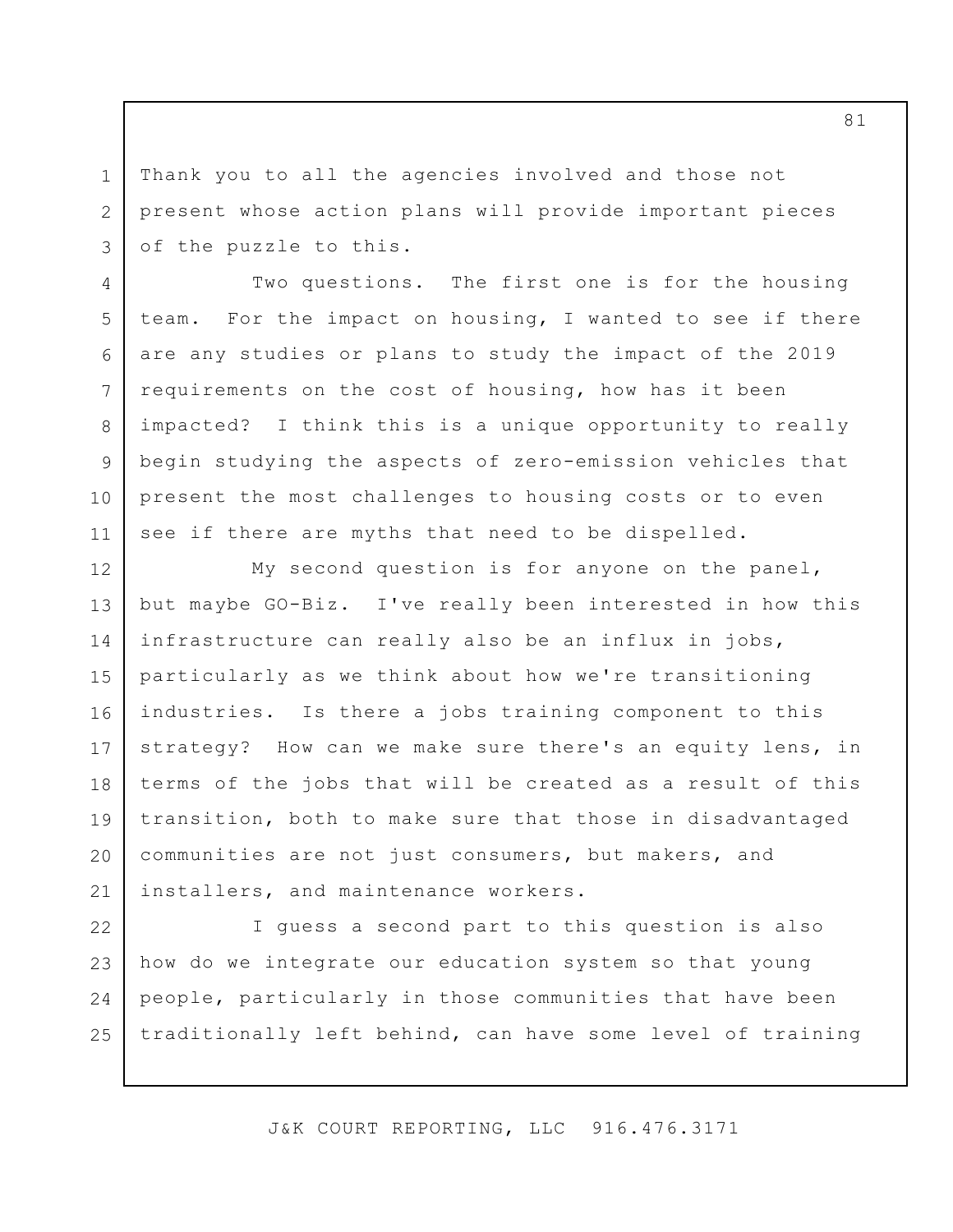3 to be able to attain these jobs, and really have -- be prepared again to think about this next level of how our economy works, and how do we make sure if we're really committed to equity how to make sure we don't leave those communities further behind on the actual, you know, income drawing aspect to this.

Thank you.

8 9 10 11 12 13 14 15 16 17 18 19 KYLE KRAUSE: Yeah. This is Kyle Krause from HCD. Regarding the question, Member Pacheco, on the cost impacts of the 2019 code requirements, which were EV capable, as we know, so single-family homes, to have the ability to install EV chargers in their parking either, in garage or parking area, and then also the capability in multi-family at ten percent of the parking spaces, we know that working with building industry, that there was a cost increase associated with providing that capability for conduits, raceways, panel capacity, not nearly as significant as the proposal that we've submitted to provide actual EV charging access.

20 21 22 23 24 So we've always worked with building industry side by side and then submitted the requisite economic and fiscal impact associated with any code change proposal. And we monitor and rely on feedback from building industry to support these proposals.

25

1

2

4

5

6

7

I'm not aware of any look back at how the 2019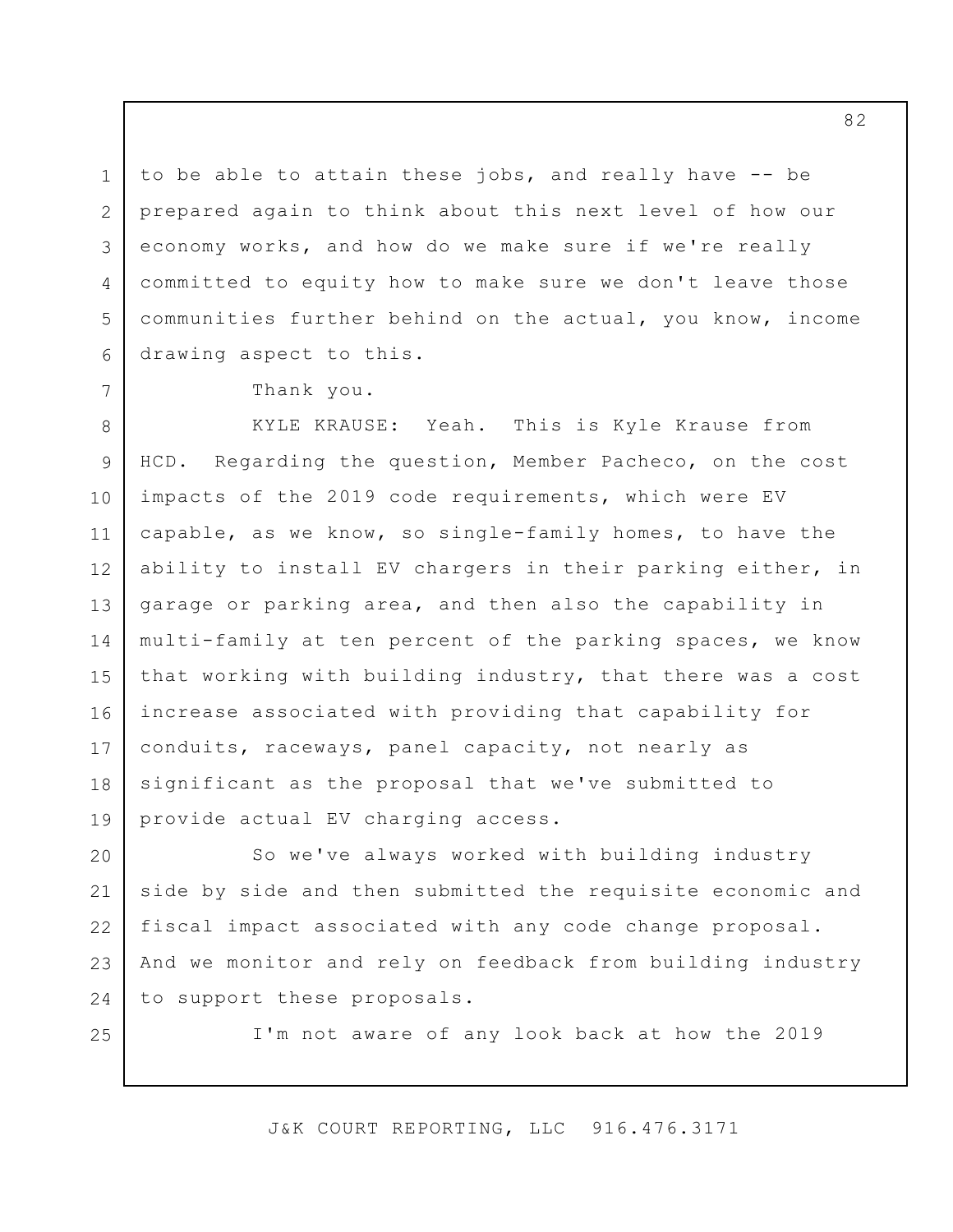CALGreen code requirements actually impacted versus our estimated fiscal impact. So we're happy to coordinate with building industry and building owners to try to solicit some information and data on the actual cost impacts.

1

2

3

4

5

6

7

8

9

CTC CHAIR NORTON: Thank you so much. Did you also want to talk about the job component? Was that something Tyson you were going to talk about? That was a good question from Board Member Pacheco-Werner.

10 11 12 13 14 15 16 17 18 19 TYSON ECKERLE: Yeah. No, I think that's a great question. And it's one of the, you know, pillars of the strategy is workforce. And so the lead agencies there are the California Workforce Development Board, a couple with the Office of -- the Governor's Office of Planning and Research. And this summer, in July, they have a Just Transition Roadmap that will be coming out. And it's really about, you know, how do we transition our economy away from fossil fuels to, you know, zero emissions in a -- you know, in a just way with the angle of workforce.

20 21 22 23 24 25 One of the things we're being careful not to do is promise a one-for-one replacement. It's -- you know, it's how do you make sure that people have a good place to land wherever it is in whatever industry that it ends up being. So I think there's a lot of great work there, a lot of partnerships with the community colleges and stuff.

J&K COURT REPORTING, LLC 916.476.3171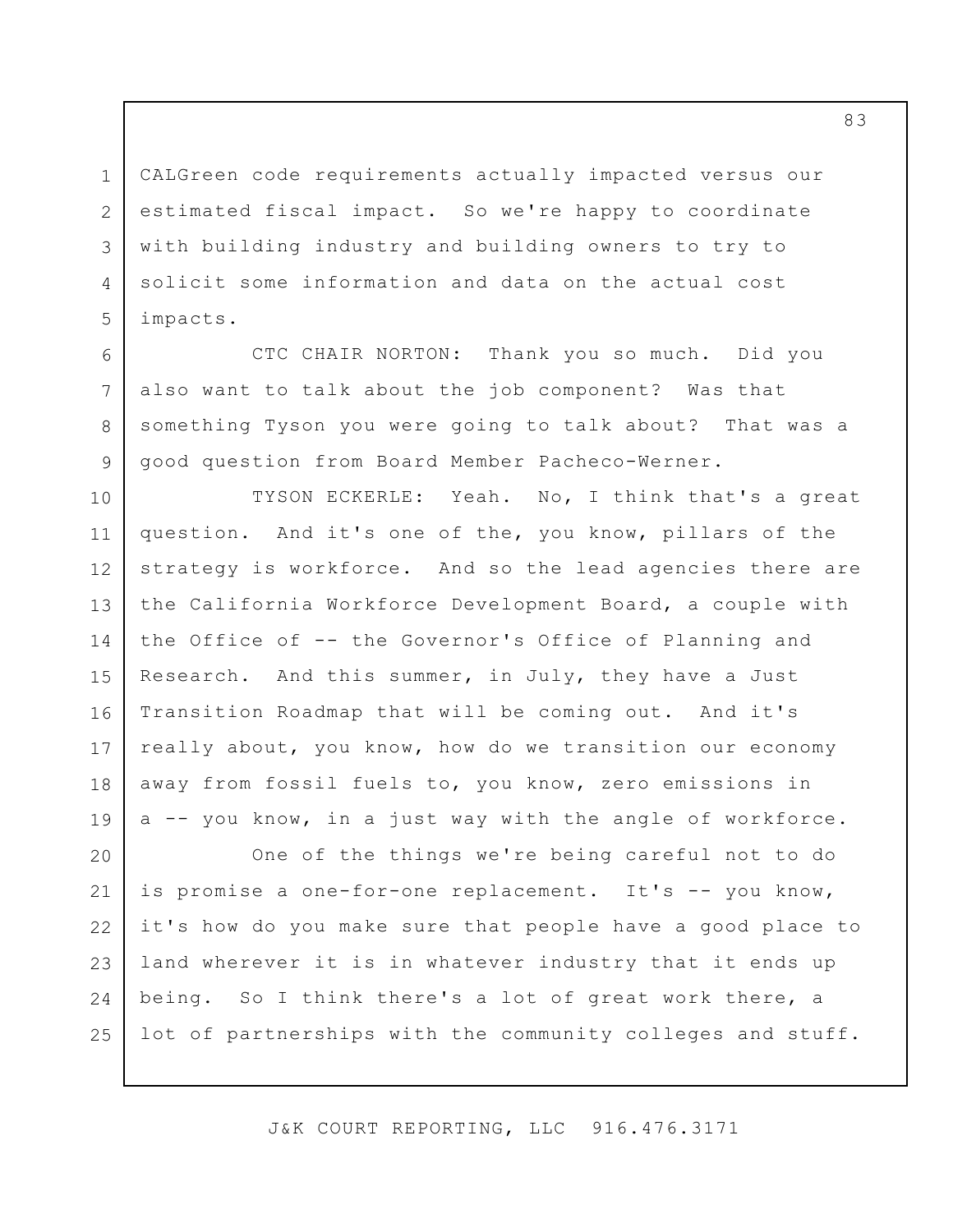But there's also kind of things that we don't - that -- you know, in going through the agency action plan process, and I think it will improve each year, but there's other agencies that are stepping up, like the Bureau of Automotive Repair trying to make sure that, you know, technicians have access to, you know, ZEV-related training, and making sure that they're doing -- going the extra mile to bring in priority communities.

1

2

3

4

5

6

7

8

9 10 11 12 13 14 15 16 17 18 19 20 The other one that jumped out that was interesting is the Contractors State License Board. They have a database of all like the C-10 contractors for example, electrical contractors throughout the state. We think we can get to a place where you can start to figure out are these jobs going to the contractors who are based in priority communities. We still have to work that out, but I think the -- a couple years ago, I got to do a tour in a key community we're trying to influence. And one of the things that really jumped out at me is that if you're not hiring workers from this community to do the work in the community, you're not looking hard enough, right?

21 22 23 24 25 And so I think that's really a challenge. And we have to keep working on it and making sure that the systems work. I mean, all of us have that intention. It's just to make sure the systems work. And so that's also looking at State contracting and making sure like

J&K COURT REPORTING, LLC 916.476.3171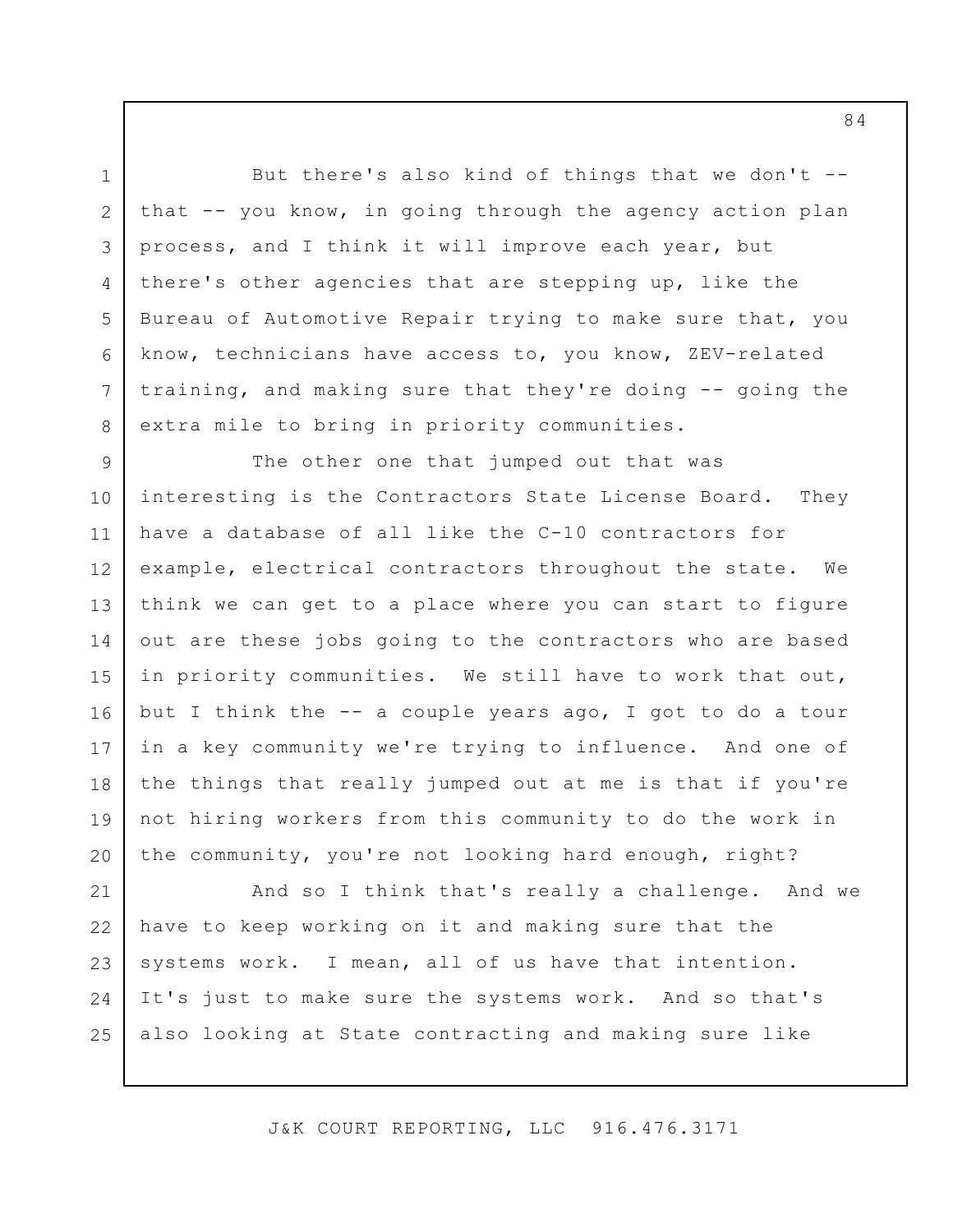even if they -- you know, whatever the component of that job is that we're creating those opportunities.

1

2

3 4 5 6 7 8 9 10 11 12 13 14 And then finally just that, you know, we want to make sure that we are measuring ourselves against it. And so that's kind of like the Contractors State License Board is -- and stuff. And so as we're developing out that ZEV strategy website and web portal, you know, we're working on workforce metrics and equity metrics. And it's a little bit challenging, especially on the equity lens, because a lot of it -- I mean, we can measure cars. We can measure things. It's like we're really trying to measure an improvement in life. And that's hard to put into a number sometimes, right? But the -- so we're working on that.

15 16 17 18 19 But I think it's absolutely a focus area and something we want to make sure that we're doing and going the extra mile to make sure that the investments and the job creation happens in the communities we want to influence the most in a positive way.

20 21 22 23 24 25 CTC CHAIR NORTON: Great. That's wonderful. Let's move to CARB Board Member Davina Hurt. CARB BOARD MEMBER HURT: Thank you, Chair. And thank you speakers. This has been a really informative presentation. And I want to uplift Ms. Macomber's start to her presentation. Very powerful and necessary.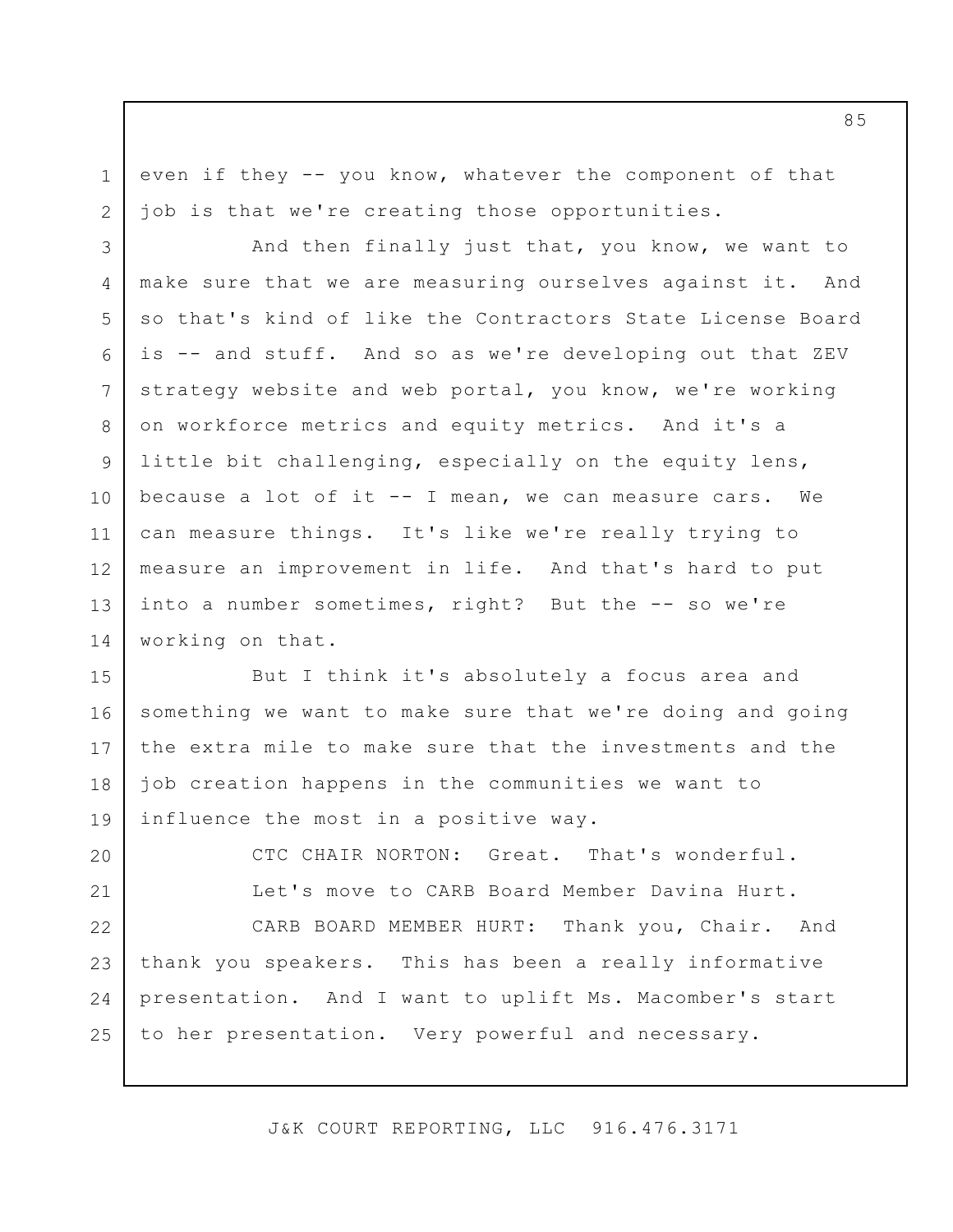1 2 You hear my cuckoo clock back here. Bad timing, sorry  $--$ 

(Laughter.)

3

4

CARB BOARD MEMBER HURT: -- at any rate.

5 6 7 8 9 10 11 12 13 14 15 16 So I have actually two questions. And I'm going to center them around -- a little bit first around charging standards and in particular the concern about charging standards and kind of the confusing structure of incentives and tax implications that are kind of reoccurring themes from some folks that we've heard from, in particular drayage trucker community. Are there plans for building standards for trucks at warehouses and stores? And will lessons from this Access Clean California help inform truck incentives, such as through CARB's Project 800 Initiative and the HVIP efforts? So that's one of my questions.

17 18 19 20 21 22 23 24 25 And then my other is there's been a lot of talk about universal basic income for some of the communities that really struggling. And when we talk more about a future with a changing economy, there are also people curious what's the likelihood and are there any discussions around universal basic ZEV strategy, kind of in that same vein, to really uplift and help communities that -- changing to all electric or changing to a ZEV option is just not first and foremost on their mind. It's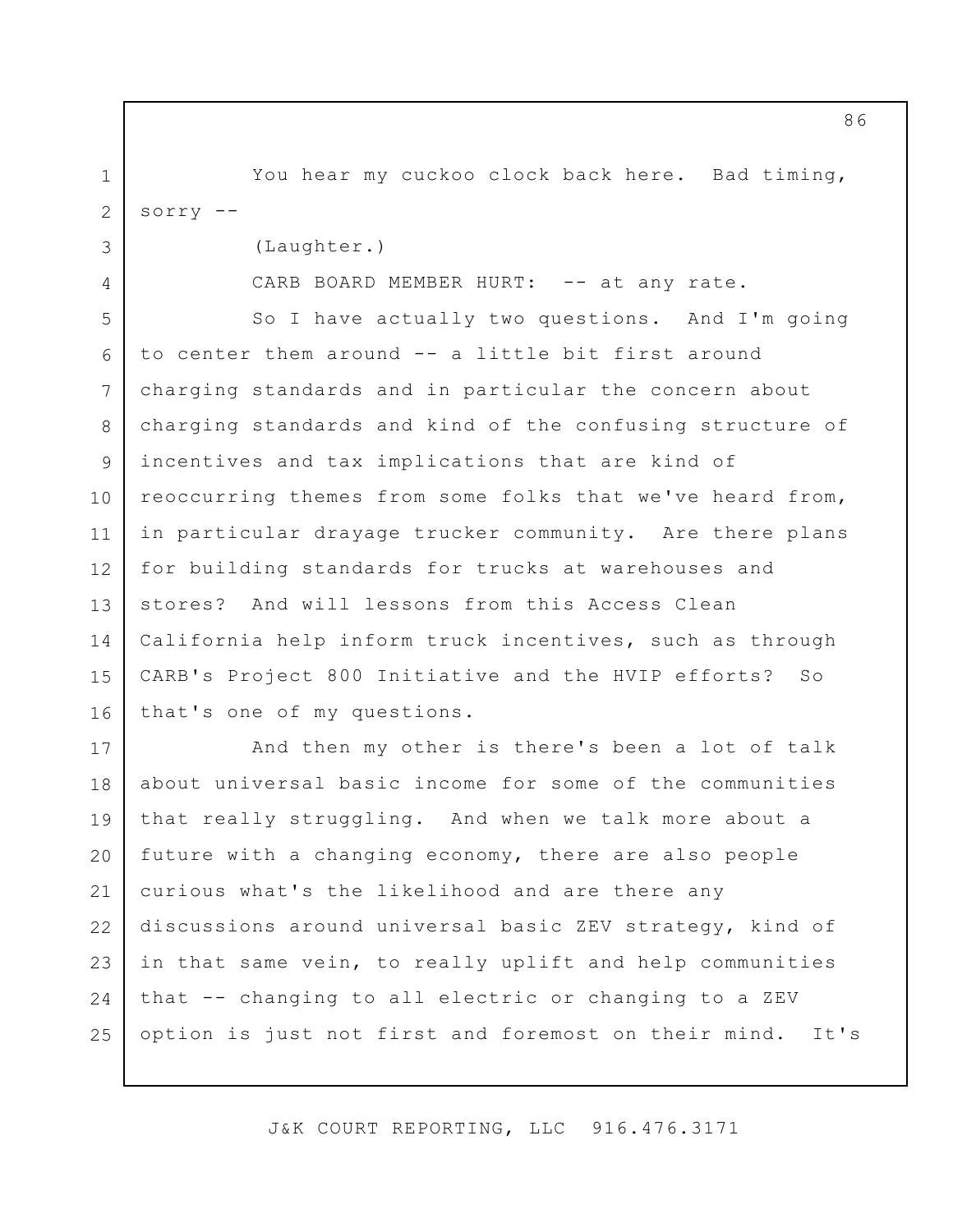not a priority.

1

2 3 4 5 6 7 8 9 10 11 12 13 14 15 16 17 18 19 20 21 22 23 24 25 So instead of circling just around incentives, which are very important and they're essential, but still not enough for folks and many families, are we thinking about a different  $--$  a different way to do this, meaning maybe not incentive, but passing on something universal and handing an electric car. Like Oprah said, you get a car, you get a car, you get a car. Thank you. CTC CHAIR NORTON: Thank you. Ms. Macomber. (Laughter.) TEREA MACOMBER: I -- we as -- we're still a pilot program, so we haven't been able to start the conversations around heavy-duty, yet. So thank you for the reminder, but also, you know, many of the folks that are, you know, driving trucks, if we're just centering around on that aspect of it, could leverage -- could leverage the programs that -- the light-duty programs for their families and also recognizing some of the questions that come up for me as I think about the transition of heavy-duty is just labor comes to mind and how do we ensure that these high, you know, capital costs of investment into electrified heavy-duty trucks and other heavy-duty vehicles impacts folks' incomes. So that's a question that just comes to mind as I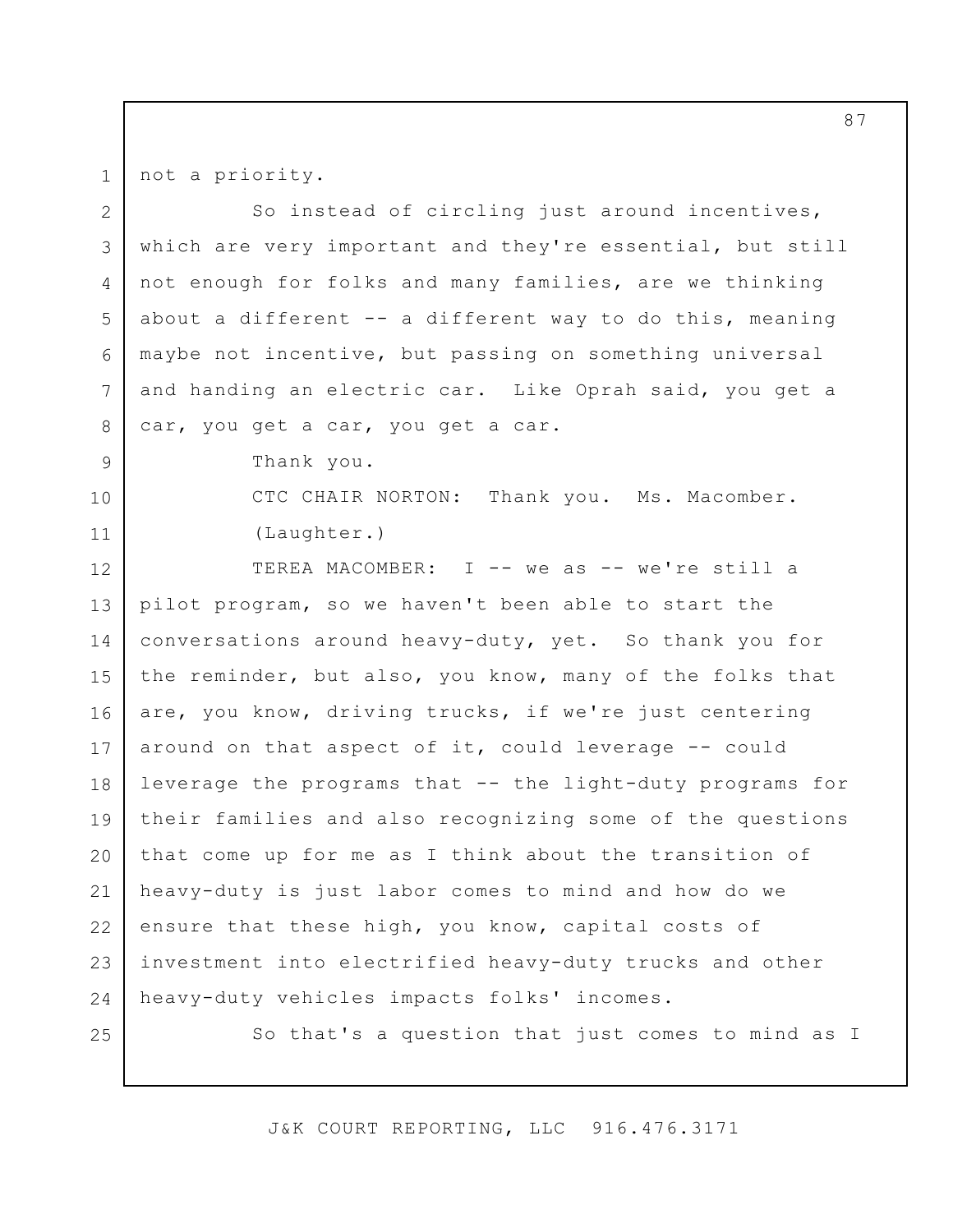think about that. But we -- if we are extended into a full program, I think we can definitely start to think about how we can leverage the outreach network that we have, build it, build it out to include the ability to do education and awareness for organizations and companies and for heavy-duty vehicles as well.

7 10 We stay -- I take an agile approach to the project where we try to stay as responsive as possible and as nimble as possible for our community, because things obviously can change so quickly in our world.

11 12 13 14 15 16 17 18 19 20 21 22 23 24 I mentioned in my -- in my presentation that I think about all of my work as how do we build the climate resiliency package for community members. So we're starting with vehicles charging and solar, making - giving the opportunity for folks to charge their vehicle with the sun. And at GRID, we're always thinking about, and we know that -- as I mentioned, communities can't just think about these things. They need to think about everything. So I love the idea of a universal basic ZEV strategy. I think that's incredible. I wrote it down as yes. We do need to take that approach. We take that approach as we built this entire project. We've taken the human-centered approach, but we've also taken a universal approach.

25

1

2

3

4

5

6

8

9

So if we know that we have built a process that

J&K COURT REPORTING, LLC 916.476.3171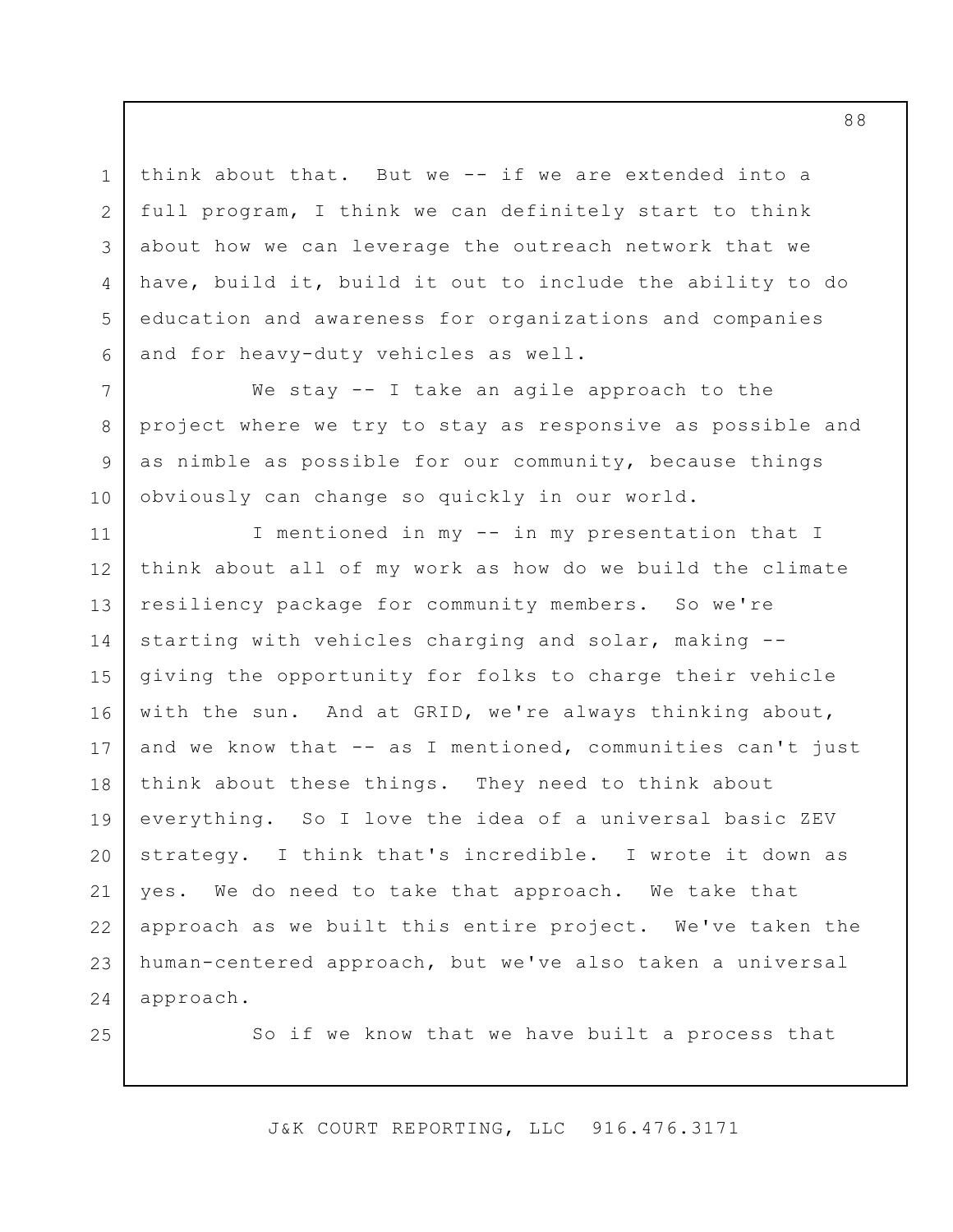1 2 3 4 5 6 7 8 9 10 11 12 folks have the greatest barriers to accessing these programs, they can access them, then we know folks, you know, even like Erica can access them. And even -- you know, if -- even if you're a over-income qualified, and you go to the benefits finder and you put in that you are a household of two that makes over \$150,000, there's still programs that are going to come up. CVRP is going to come up and then an asterisk that says definitely check out the federal tax rebate are going to come up. So we're really wanting to make sure that it's a -- it's a large tent that everyone can take advantage of and come and see what they can -- what they'll have fun at at the fair.

13 14 15 16 17 18 19 20 21 22 23 24 25 But when we get down to the nitty-gritty, we want to make sure that we're coordinating these programs enough where it is becoming a climate resiliency package. We're able to leverage the future of vehicle-to grid and grid-to-vehicle. If things shut down, especially our native communities, are they able to leverage their vehicle as a battery? Are they able to, you know, still have some electricity or some transportation if their vehicle is charged. So we're thinking about how do we continue to add things to this package, energy efficiency, electric -- you know, electric -- electric stoves, electric water heaters. How do we make sure the transition to all of these technologies and incentives is

J&K COURT REPORTING, LLC 916.476.3171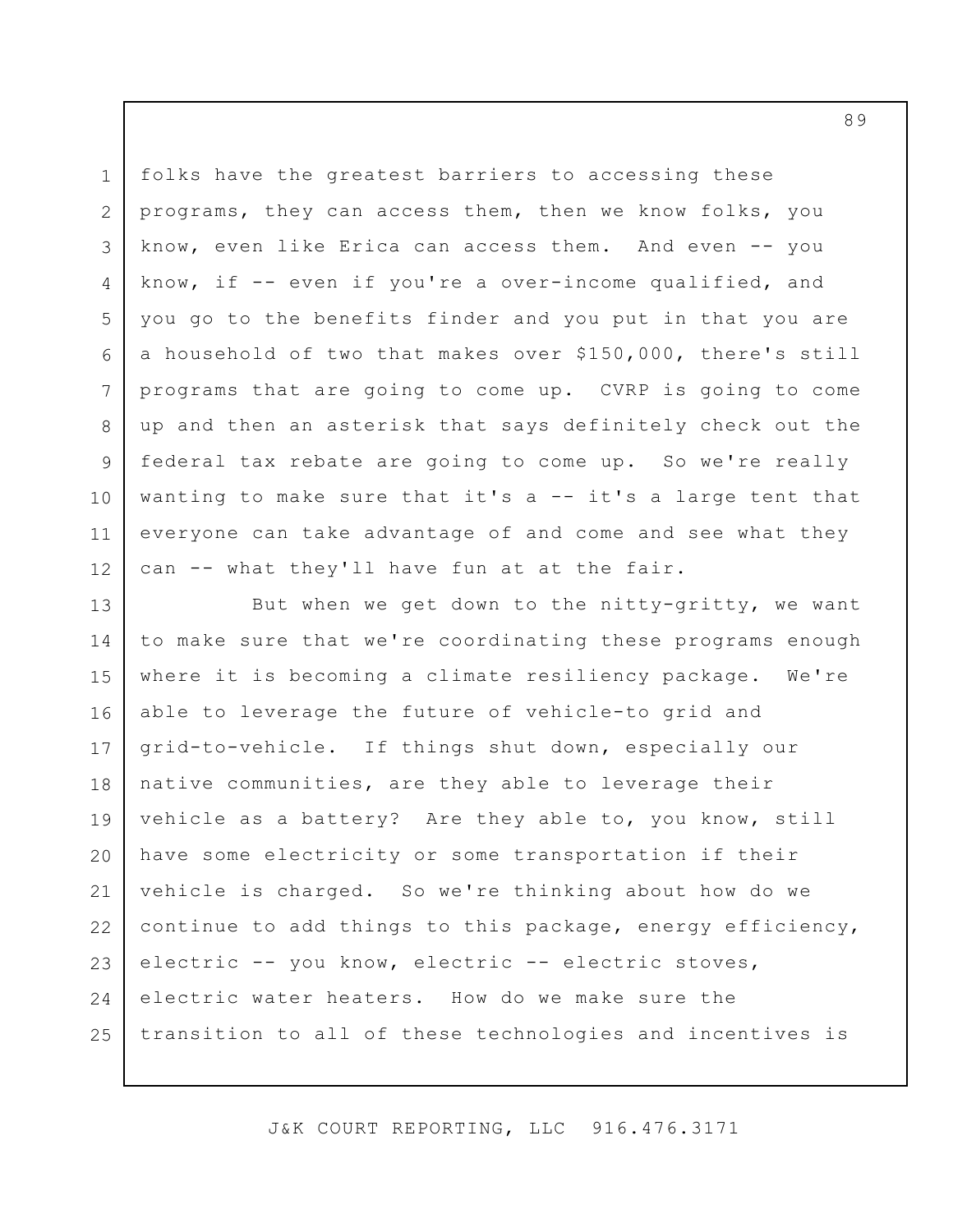one that it's not so piecemeal? That it's taking the communities that have the greatest impacts from climate change right now, and have had the greatest impacts of bad air for generations due to redlining are not just in line, but they're the first in line. They are the very first to be able to get take advantage of all these technologies to clean the air.

1

2

3

4

5

6

7

8 9 10 11 12 13 14 15 16 17 18 And last point is we did a lot of marketing research as we start to build this benefits finder specifically. And we actually found specifically the Black community did not really relate to messaging that was just around saving money. They understood that this is an environmental question. This is an environmental - we are trying to reduce carbon in the air. They actually wanted to hear more about the environmental impacts of their decisions. They feel -- we feel a special connection to the fact that we can and we have a responsibility to clean our air as well.

19 20 21 22 23 24 25 So when talking about this transition, we don't need to just talk about the savings and how we can reduce the financial impacts, but our communities are recognizing that this climate change battle is climate -- our approach to addressing climate change, we all have a stake in it and they want to have a stake in it, if given the ability to.

J&K COURT REPORTING, LLC 916.476.3171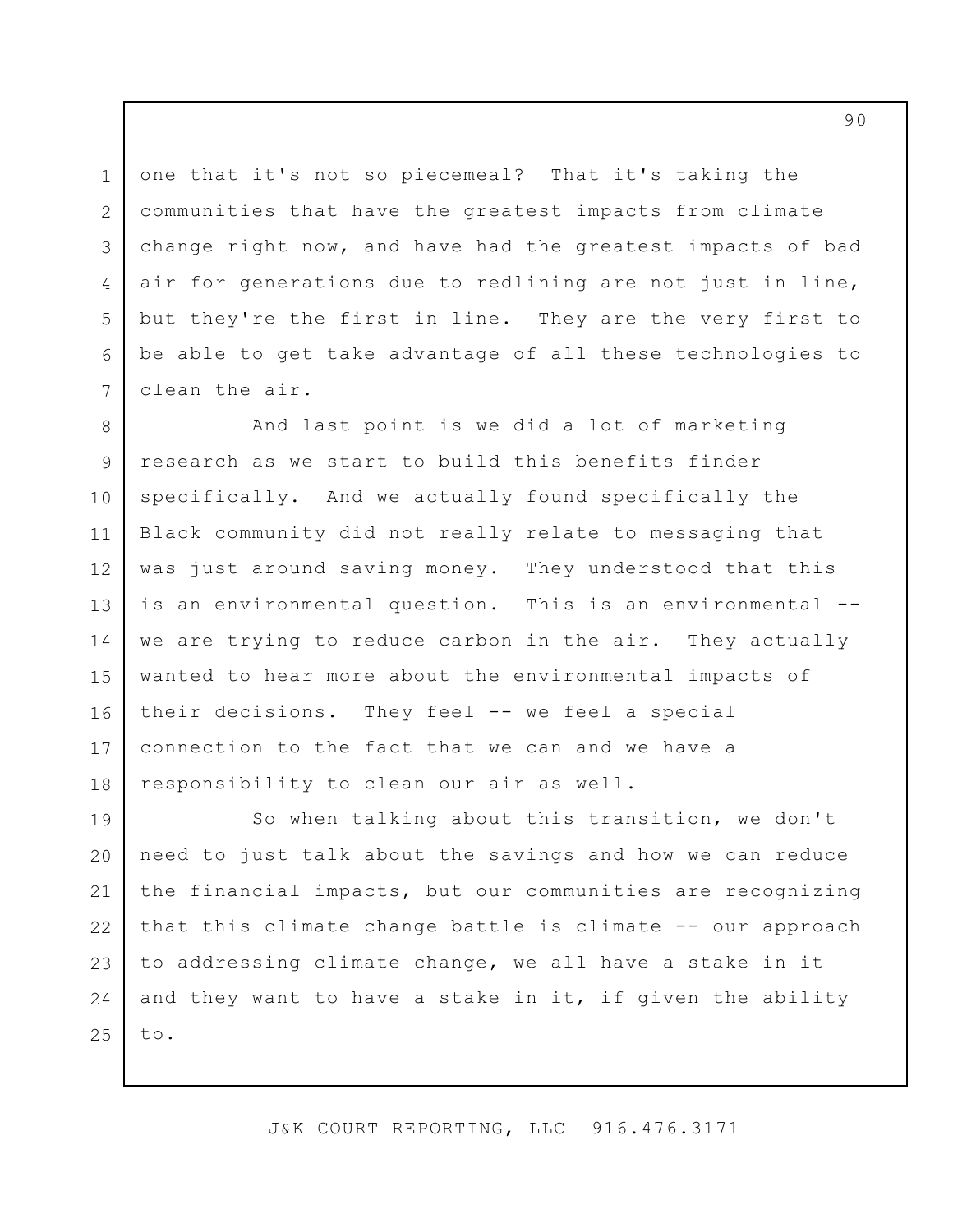CTC CHAIR NORTON: That's fantastic. We have a number of people waiting in the queue. So I'm so glad you're here to answer these questions.

1

2

3

4

5

I'd like to call on next CARB Board Member Diane Takvorian.

6 7 8 9 10 11 12 CARB BOARD MEMBER TAKVORIAN: Thank you. Thank you very much. Let me add my appreciation to all the presenters. I -- excuse me -- think it's really exciting to experience the integration of all of our State agencies, our critical State agencies, and as well as the community and equity climate and environmental justice approach that was represented by Terea.

13 14 15 16 17 18 19 20 21 22 23 There's a lot to comment on, but I just wanted to first underscore Commissioner Guardino's reference to the recent Harvard study related to deaths attributed to air quality and also remind us of the 2020 Harvard study that showed that residents of communities with significant air pollution are really much more susceptible to COVID infection and death. And then we saw that prediction borne out in disadvantaged communities. So the work is very important and it's very important to do as soon as possible, to reinforce Member Sperling's statement, to move more quickly.

24 25 So my questions are focused around that. First, I really wanted to focus on -- and I understand the

J&K COURT REPORTING, LLC 916.476.3171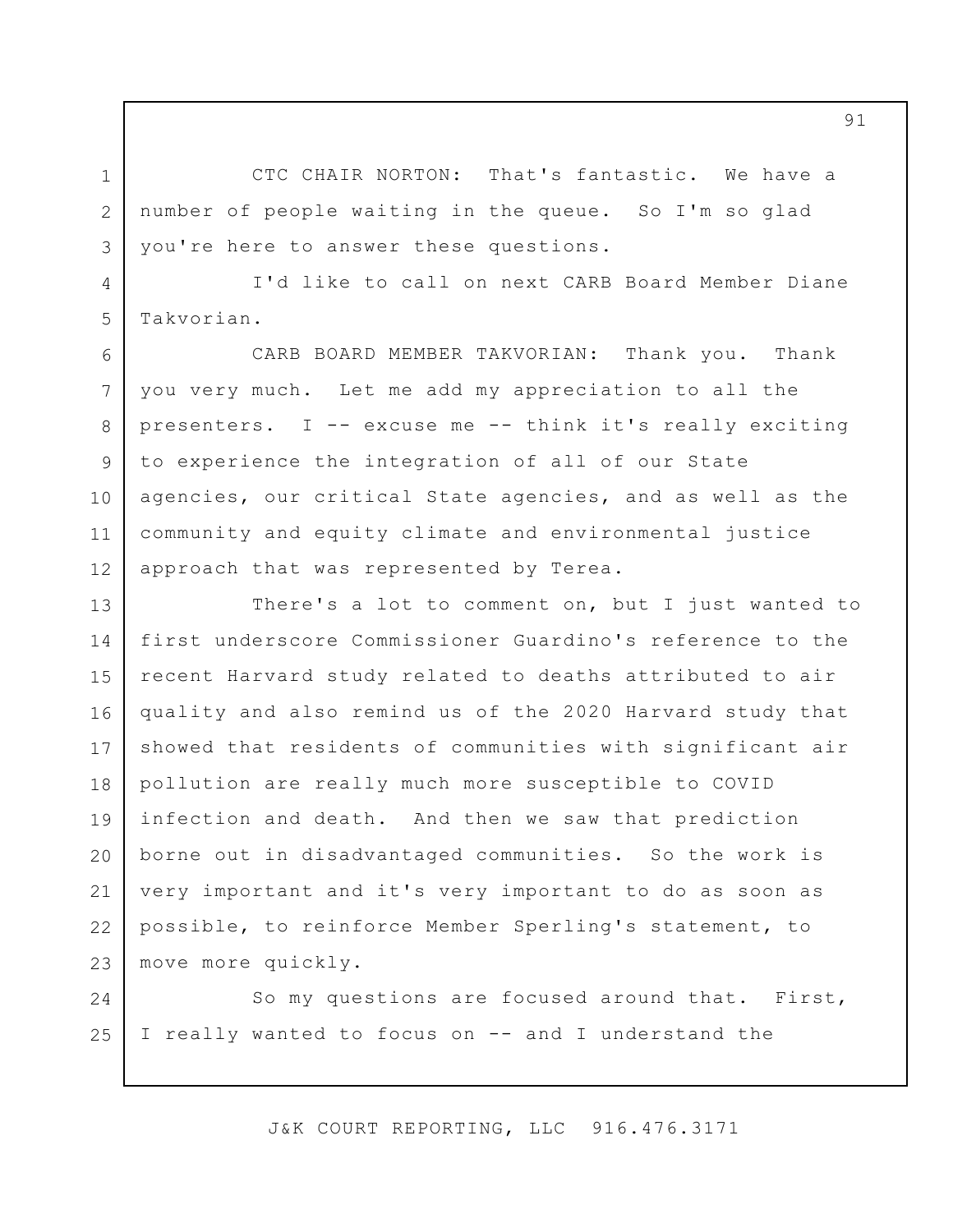2 3 4 5 6 7 8 9 limited ability of HCD to do this. But I think that ZEV charging infrastructure in existing multi-family affordable housing is really critically important. And I wonder if we couldn't get a comment about how it's being integrated with the SOMAH Program. I know GRID is involved in both, but I also know that SOMAH is very challenging for affordable housing projects to access, that the waiting list is long and difficult, so I wanted to hear more about that.

1

24

25

10 11 12 13 14 15 16 I also wanted to hear if anyone is thinking about ZEV charging infrastructure in communities where housing can't support it. We have public spaces where ZEV charging could occur for folks where housing is too old or it just wouldn't work for that charging infrastructure to be located actually in the residence or in the multi-family housing.

17 18 19 20 21 22 23 And my third question is how do we expedite heavy-duty charging to reduce the barriers to ZEV transition for ports and distribution centers? Many of these are in disadvantaged communities that are creating significant air pollution. And the lack of charging infrastructure is really being put forward as of a barrier for these areas, these centers to move forward.

> So those are my three questions. Thank you. CTC CHAIR NORTON: Tyson, could we have you talk

J&K COURT REPORTING, LLC 916.476.3171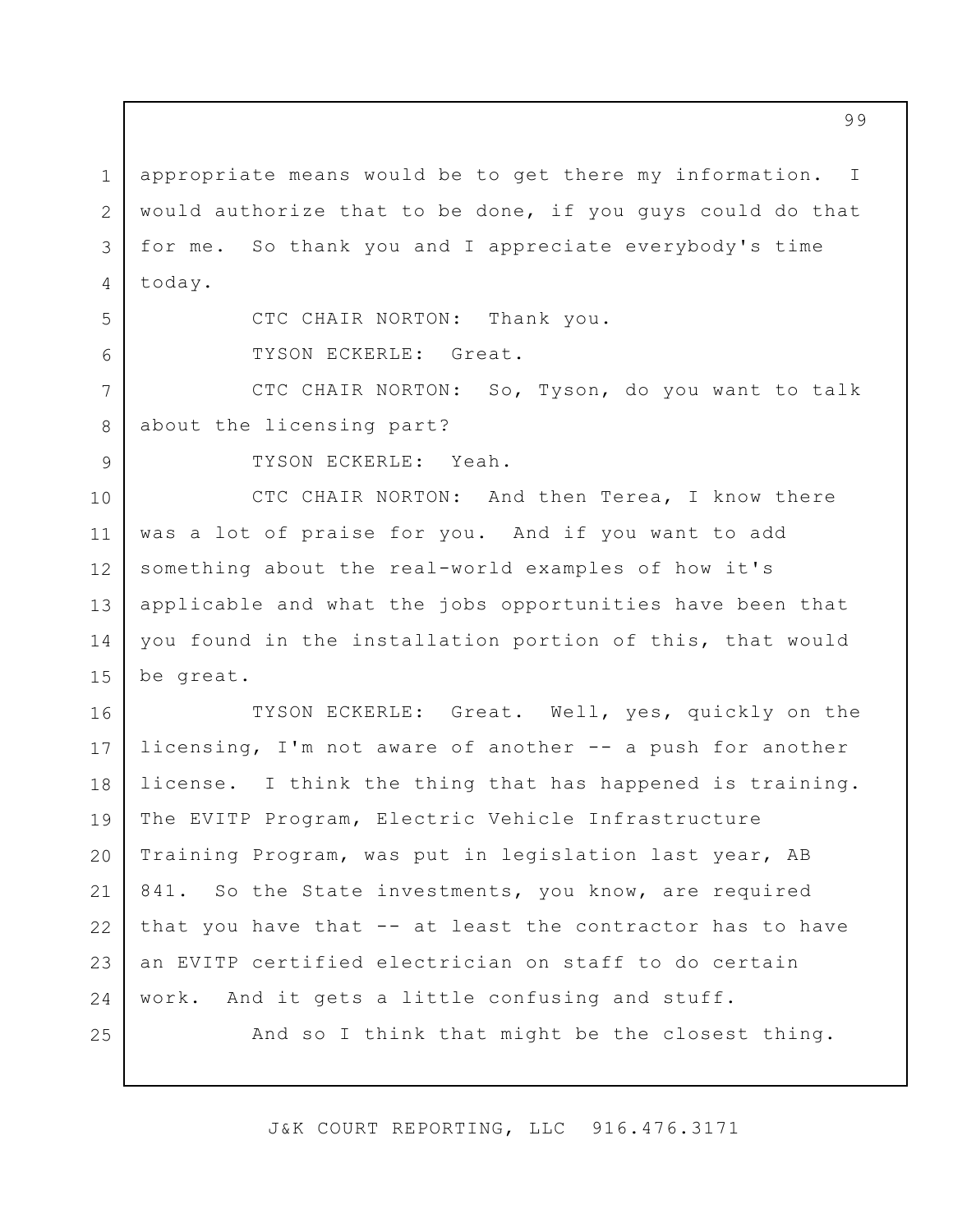transition to this cleaner future that we can -- we can attain, if we coordinate and work together on the program level as well.

 $\mathbf{1}$ 

2

3

4

5

6

7

So that's all I have for you today. Everyone has access to this presentation. Please visit us at accesscleancalifornia.org. And I look forward to any questions or thoughts. Thank you.

CTC CHAIR NORTON: Thank you so much for your 8 9 very in-depth and thorough presentation. I know people have lots of questions, and input, and are really 10 interested to hear a little bit more about the  $11$ participants and how this program has gone. I'm excited  $12$ to ask that the public be sure to raise your hands and get  $13$ into the queue to speak before -- we are going to start 14 with our Commissioners and Board members, but we welcome 15 16 public comment. And there's a lot to go through. Four very significant presentations.  $17$ 

And so the first video turned on that I see is my 18 Vice Chair Bob Alvarado. 19

CTC VICE CHAIR ALVARADO: Thank you, Madam Chair. 20 Terea, you're a breath of fresh air. I mean I've been  $21$ talking for the last three or four meetings that poor and 22 middle class people commute. They're being priced out of 23 the urban core. They have to drive to where they either  $24$ 25 can afford the rent or if they're lucky enough to qualify

J&K COURT REPORTING, LLC 916.476.3171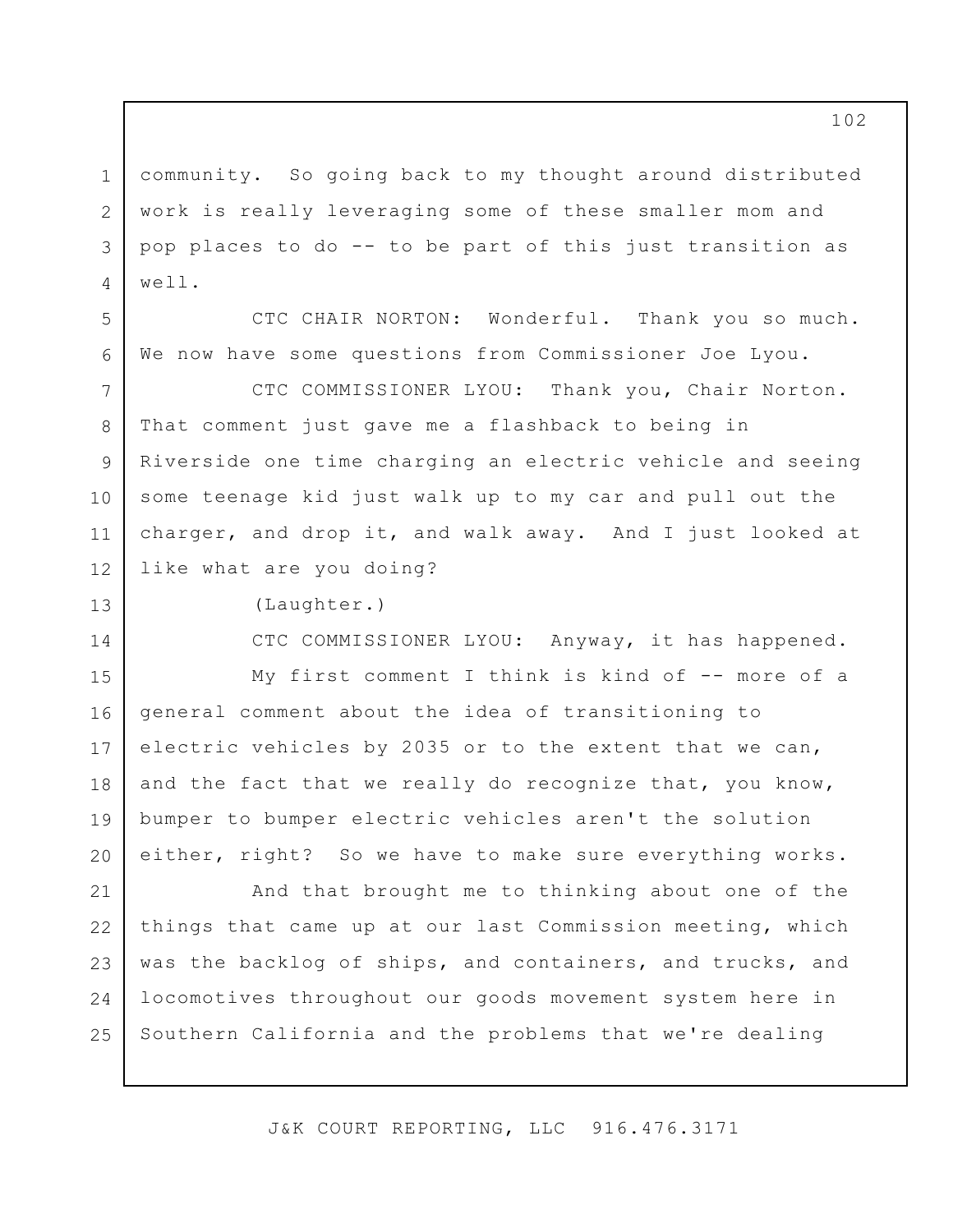with. And we assigned our Executive Director, Mitch Weiss, to basically fix the problem. So he's going to be doing some work on this.

(Laughter.)

1

2

3

4

25

5 6 7 8 9 10 11 12 13 14 15 CTC COMMISSIONER LYOU: And I think one of the things that would be very, very helpful from the Air Resources Board would be to put this into some perspective in terms of what the emissions impact has been from this backlog. In fact, this system of systems isn't working here, and to give us an idea of what the benefits will be when we get to zero emissions, but also the public health impacts. Because like Board Member Takvorian mentioned, I mean, these impacts are happening in predominantly low income communities of color. And I'm very, very concerned about that.

16 17 18 19 20 21 22 23 24 So if -- I would like to request the Air Resources Board's help in providing some estimate. It doesn't have to be perfect, but some estimate of what the emissions impact has been from the backlog of the freight system and what the public health impacts we could expect, back-of-the-envelope kind of calculations from those added emissions to give us that sense of urgency and perhaps help our Director with his report back to us in terms of context.

The second thing I wanted to mention also came up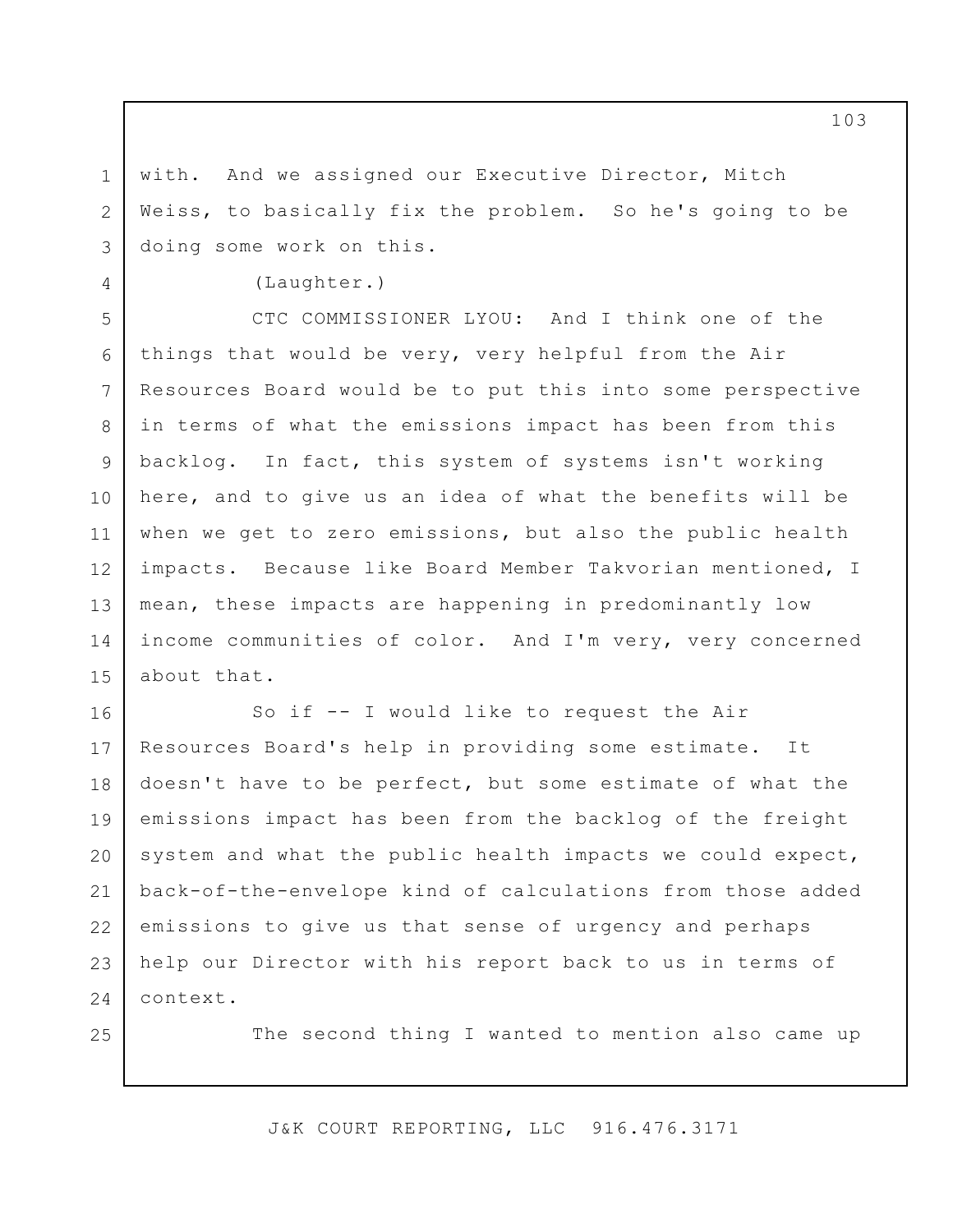1 2 3 4 5 6 7 8 9 at our last meeting -- Commission meeting, and that had to do with the AB 1236 EV charging permit streamlining. And Tyson, I think -- I mean, this is something that's in your ballpark. I mean, I know that you're using this -- this carrot approach of Olympics of recognizing those cities and counties that are streamlining their permits, but this was a legal requirement and the deadline has long passed. And there's a lot of cities out there that just aren't complying.

10 11 12 13 14 15 And I would really like to know, I mean, is there a stick a little bit that you can use to move them along, so that we get that EV charging streamlining in all those cities and counties, so that we don't have to have unreasonable delays, once people decide to move forward with that?

Thank you.

16

17

18

25

CTC CHAIR NORTON: Are these comments or would you like some people to respond to your questions?

19 20 21 22 23 24 CTC COMMISSIONER LYOU: Well, I'm hoping that ARB would embrace my request and send the data right over. If they're willing to commit to that, I'd be very happy. And Tyson, just if you have any ideas on how to make this EV permitting streamlining process work any better, I would love to hear that.

CTC CHAIR NORTON: Chair Randolph, we'll start

J&K COURT REPORTING, LLC 916.476.3171

104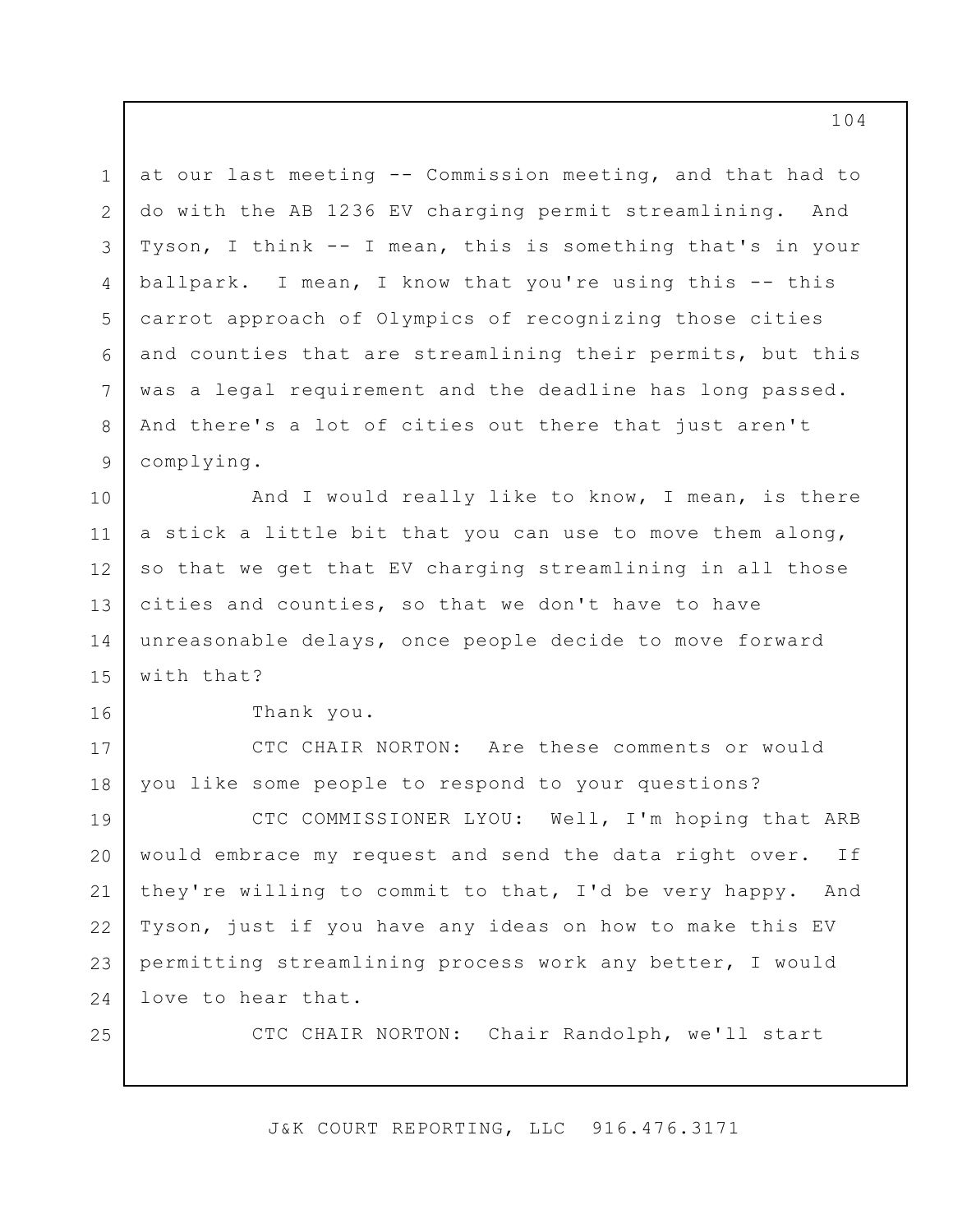with you.

1

2

3

4

5

6

CARB CHAIR RANDOLPH: I'll talk to staff about that. That sounds like a -- some really useful data that would be helpful.

CTC CHAIR NORTON: Okay. And thank you so much, Chair Randolph. And Tyson.

7 8 9 10 11 12 13 TYSON ECKERLE: Yeah, I think it is a problem. We have 540 jurisdictions in the state. A hundred and thirty of them are streamlined. So we still have a long way to go and the deadline has passed. It  $-$  it's been really effective in some ways, but it had no teeth, and so we're kind of begging, borrowing, and stealing everything we can to make it happen.

14 15 16 17 18 19 20 One of the tools that was successful that we find ways to use more is the Energy Commission's CALeVIP Incentive Program, which was county specific. And so all else being equal, the choice would be go to a county that's more streamlined. And so that really motivated some action for the ones who were on the list for the Energy Commission.

21 22 23 24 25 But other than that, it's just kind of slow and steady outreach. And the permit Olympics, yeah, we're to keep it going. We have four counties that have streamlined a hundred percent. I mean, LA is going - that's a really hard one. But the Alpine County was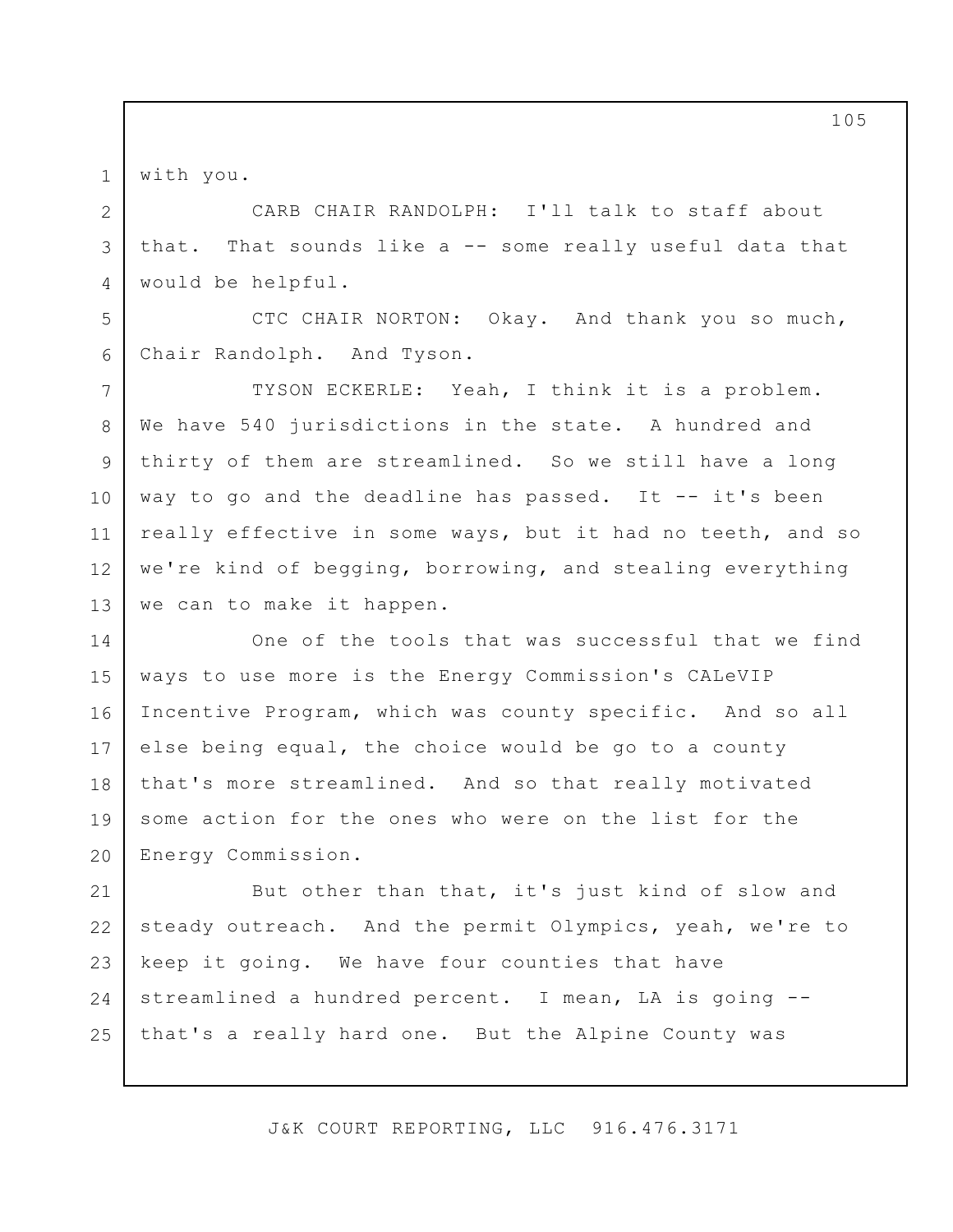1 2 3 4 5 6 7 8 9 10 11 12 13 14 15 16 17 18 19 20 21 22 23 24 25 really excited. They were the first gold medal, but they're just a county. There's no cities in it, you know. So -- so, yeah, I think there's more to be done there. There is no stick, but with carrots we're making slow and steady progress. And this -- the economic argument that more investments, you know, that - accelerating the adoption. I mean, I think people seem to get it. Part of the challenge has been, well, frankly COVID, and then also just lack of staffing resources at the local jurisdictions where they -- you know, they have a ton -- ten top priorities and we try to make this go to the top of the pile. CTC COMMISSIONER LYOU: Thank you. CTC CHAIR NORTON: Yeah, great. We want to call on next -- HCD DIRECTOR VELASQUEZ: Madam Chair? CTC CHAIR NORTON: Excuse me. We want to call on next Commissioner -- HCD DIRECTOR VELASQUEZ: Madam Chair, this is Gustavo. I just wanted to -- I know you're move -- you're going to move to hearing from the public, but there were just a few comments and questions on building calls that I just wanted briefly to touch on. Is that -- is that something I can do now? CTC CHAIR NORTON: And I did want to invite -- I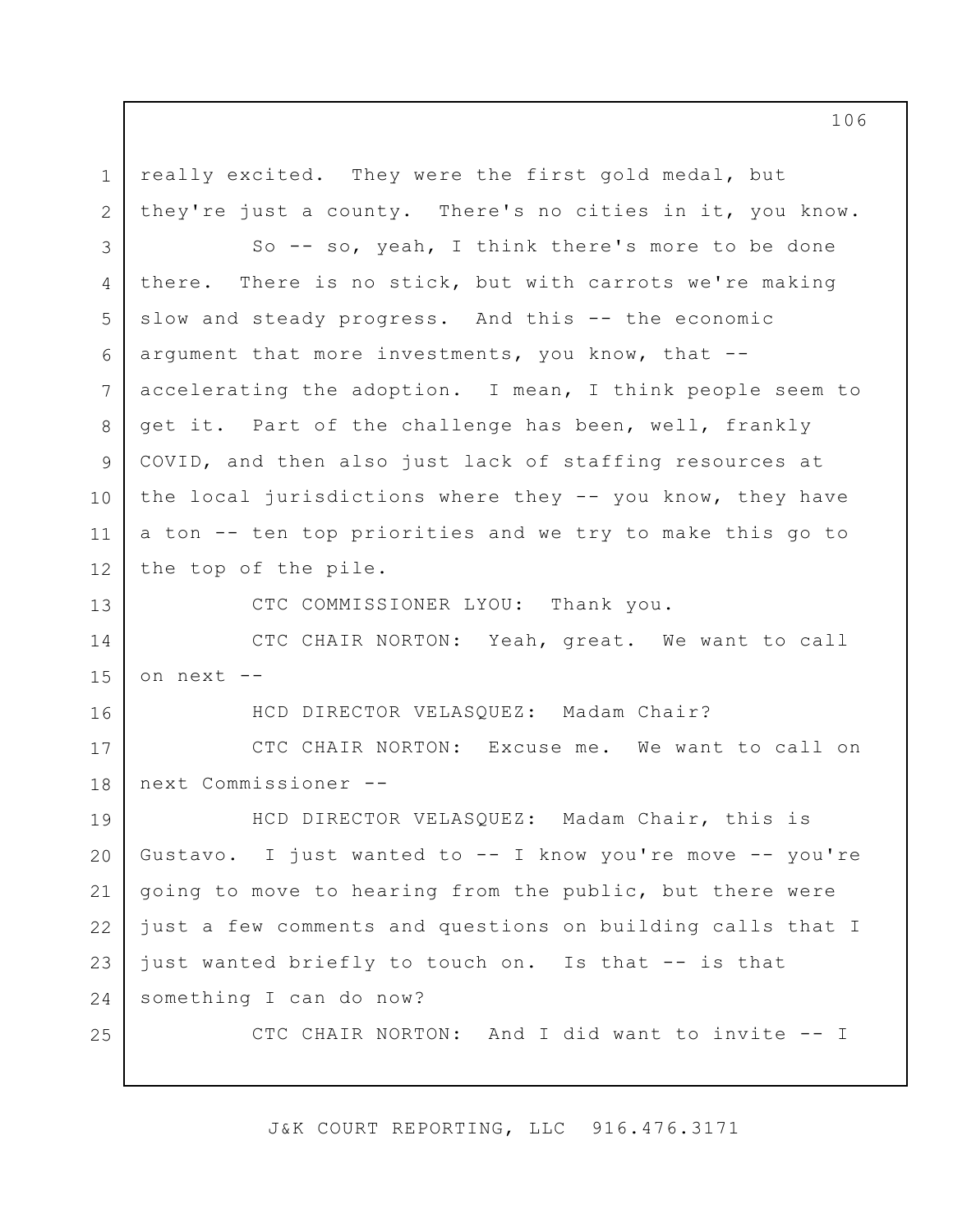1 2 did want CARB Board Member Balmes to know that he's in the queue.

HCD DIRECTOR VELASQUEZ: Okay.

3

4 5 CTC CHAIR NORTON: Please proceed, Director Velasquez.

6 7 8 9 10 11 12 HCD DIRECTOR VELASQUEZ: Okay. So no I -- I'm in and out of the meeting. It's a long meeting, but I'm trying my best to stay engaged. And I heard some questions, comments about sort of the pace of the changes, especially as we're going to additional changes in our multi-family dwelling standards and then the relationship between that and cost.

13 14 15 16 17 18 19 20 And, you know, just for context, I just wanted to say that I don't think it's anything new to all of you to say that we have a tremendous problem of supply of housing in our state. When you look at the last, you know, eight to 10 years, this state has permitting half of what it should have been producing. And of that half, the least amount being produced is housing that can accommodate low and very low income people.

21 22 23 24 25 That -- you know, the -- you know, the issues that we do confront as a state around homelessness, you know, can really tie very well to an issue of lack of supply to very low income people. And we can't buy ourselves out of this problem. I mean, there will be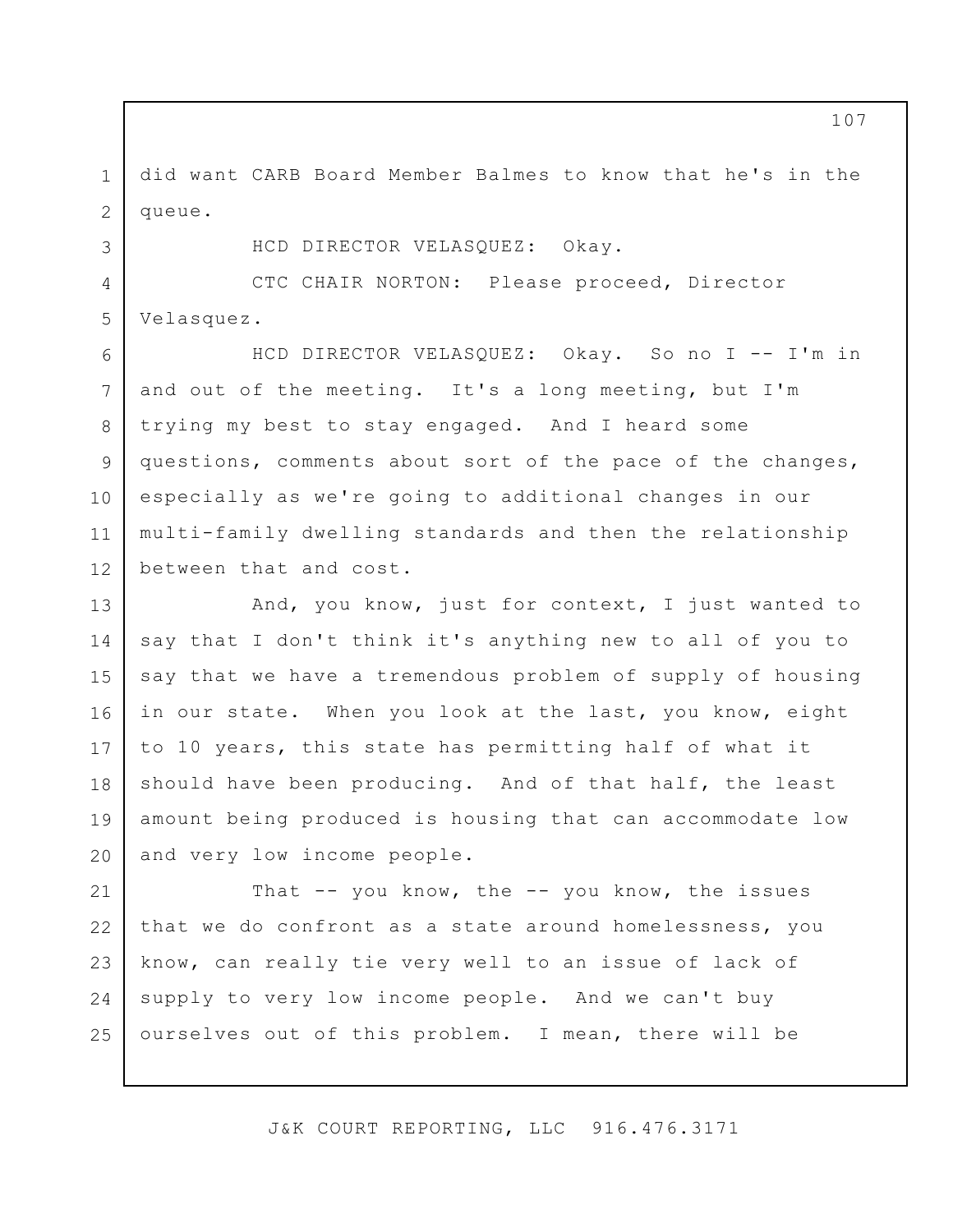never the amount of subsidy that we would -- public subsidy that we could put into creating what the need is.

1

2

3 4 5 6 7 8 9 10 11 12 And so we hear all the time, you know, from industry, an issue of, you know, cost, cost being, you know, the number one issue. So we are -- we continue to explore -- you know, there are a lot of innovations in the field, whether it's through materials, whether it's through standards. I heard someone comment before about the types of standards that we use, how we could modify that. That's always going to be, you know, negotiations with industry. We are, as HCD, required to follow certain standards, not others.

13 14 15 16 17 18 19 20 21 But that's just part of the puzzle, right. It's also, you know, material innovations in construction. just want to say, you know, we are looking at all the different possibilities to try to reduce cost, including working closely with local jurisdictions. Again, nothing new to -- for you to remind you that there are so many unnecessary barriers sometimes that local jurisdictions impose that delay construction, that impose so much cost before even you get to break ground on building a unit. I

22 23 24 25 And so it's an all-of-the-above approach that we're taking in order to reduce cost. And if we do so, then we can obviously do augmentations that can meet climate goals much quicker than how we are doing it now.

J&K COURT REPORTING, LLC 916.476.3171

108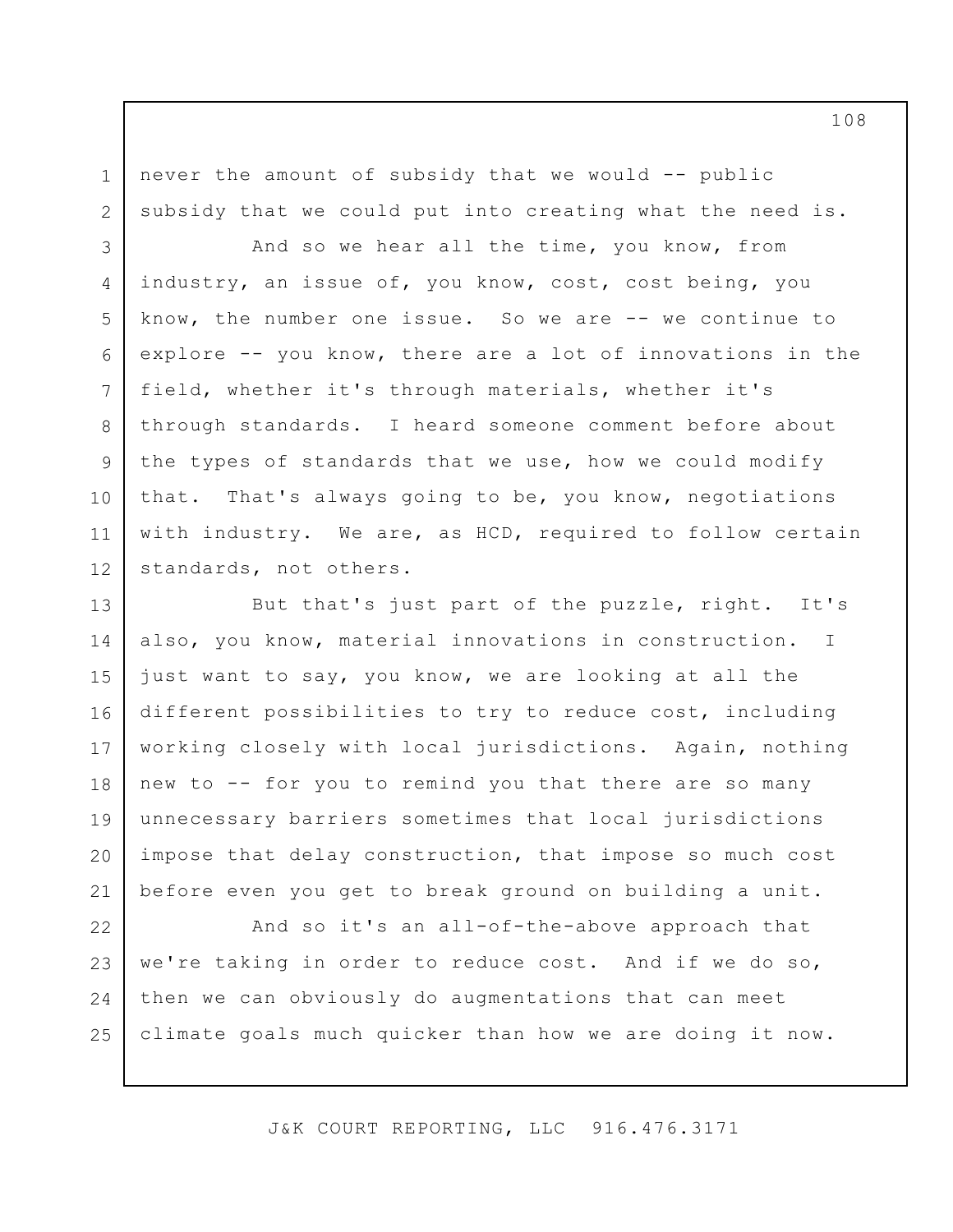But I just wanted you to know that we are mindful that all of the approaches matter and they are all on the table.

1

2

3

18

4 5 6 7 8 9 10 11 12 13 CTC CHAIR NORTON: Director Velasquez, you raise a really important point that I hope you will say again when we are talking about the CAPTI process in this afternoon, because this whole way of how we move to zero emissions and housing production together, and we look at cost impacts, and production impacts, this is exactly, to me, where we need to be putting it a all together in the CAPTI plan. So this is very important and I hope we get a chance to revisit it this afternoon. You're raising some really important issues for us all to address.

14 15 With that, I'd like to go to Director Balmes and then move to public comment.

16 17 CARB BOARD MEMBER BALMES: Thank you, Chair Norton. Can you all hear me?

CTC CHAIR NORTON: Yes, we can.

19 20 21 22 CARB BOARD MEMBER BALMES: I apologize for not being able to get my webcam to work on the GoTo platform. I suspect it's UCSF security issues, you know, because I have to deal with patients and patient information.

23 24 25 I want to say first that I tremendously appreciate the presentations and the dialogue that I've heard after the presentations. You know, I've been to a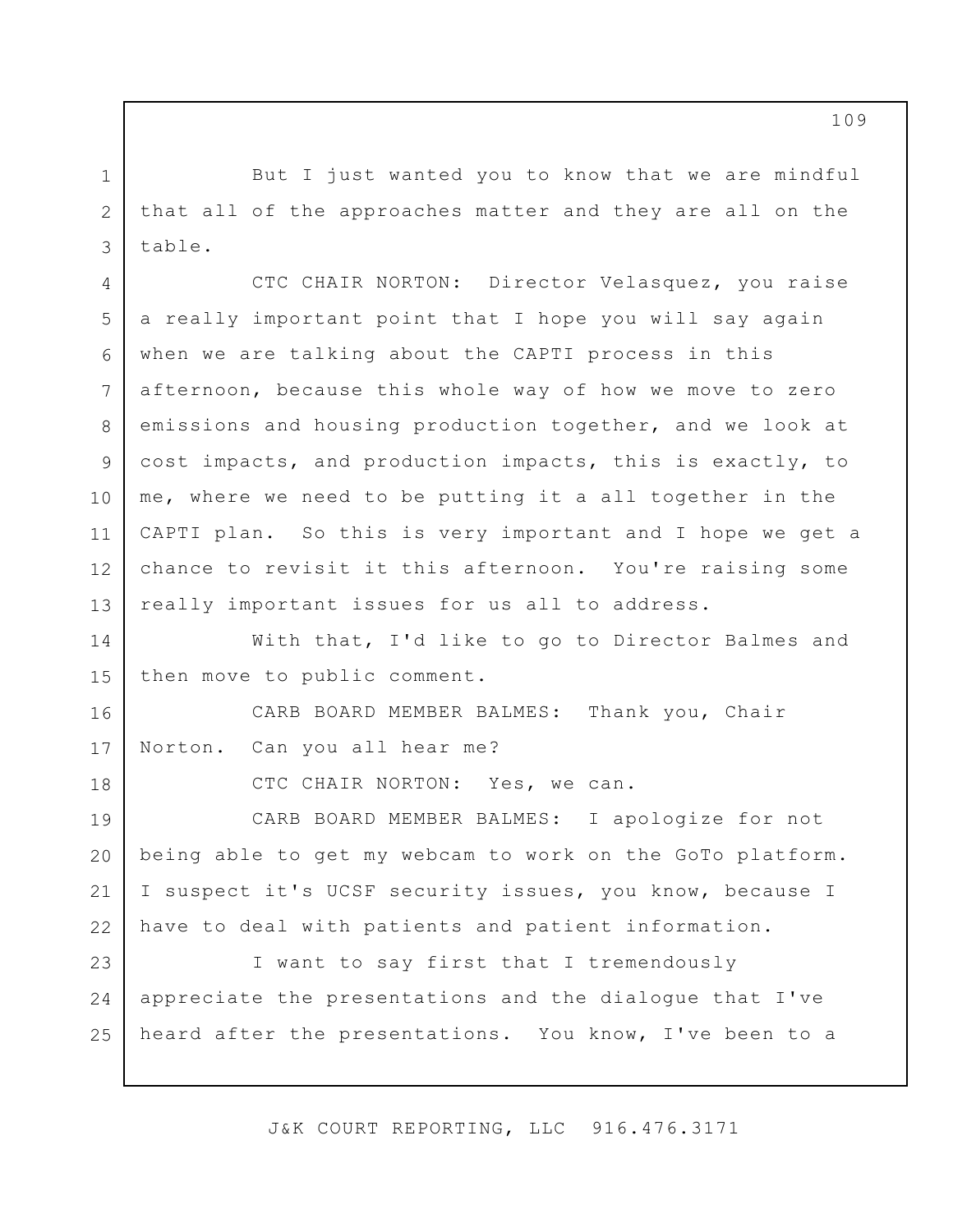1 2 3 number of these joint meetings. And, to me, this is the best one so far, in terms of really talking with each other.

CTC COMMISSIONER GUARDINO: (Thumbs up.)

CARB BOARD MEMBER BALMES: Yeah. Thank you, Carl. I agree with the thumbs up.

4

5

6

7 8 9 10 11 12 13 14 And then I also want to highlight I think an excellent suggestion of Joe Lyou -- I should say Commissioner Lyou, with regard to trying to quantify the health impacts of the service goods movement back up. And it's not just in Southern California. There are a number of cargo -- of container ships sitting in the -- in the San Francisco Bay for the same, you know, systemic problems as you outlined in Southern California.

15 16 17 18 19 And I think Chair Randolph that it wouldn't be that hard for our staff to do a sort of quick and dirty estimate of those health impacts. We could actually probably do a very careful one without too much effort, so I support that.

20 21 22 23 24 25 And then the actual comment that I wanted -- or the question that I wanted to ask was about -- well the context is actually somewhat following Board Member Hurt's, I think, very interesting suggestion about a zero emission car for all. But I think even very low income folks would have trouble unless, we gave a free car, even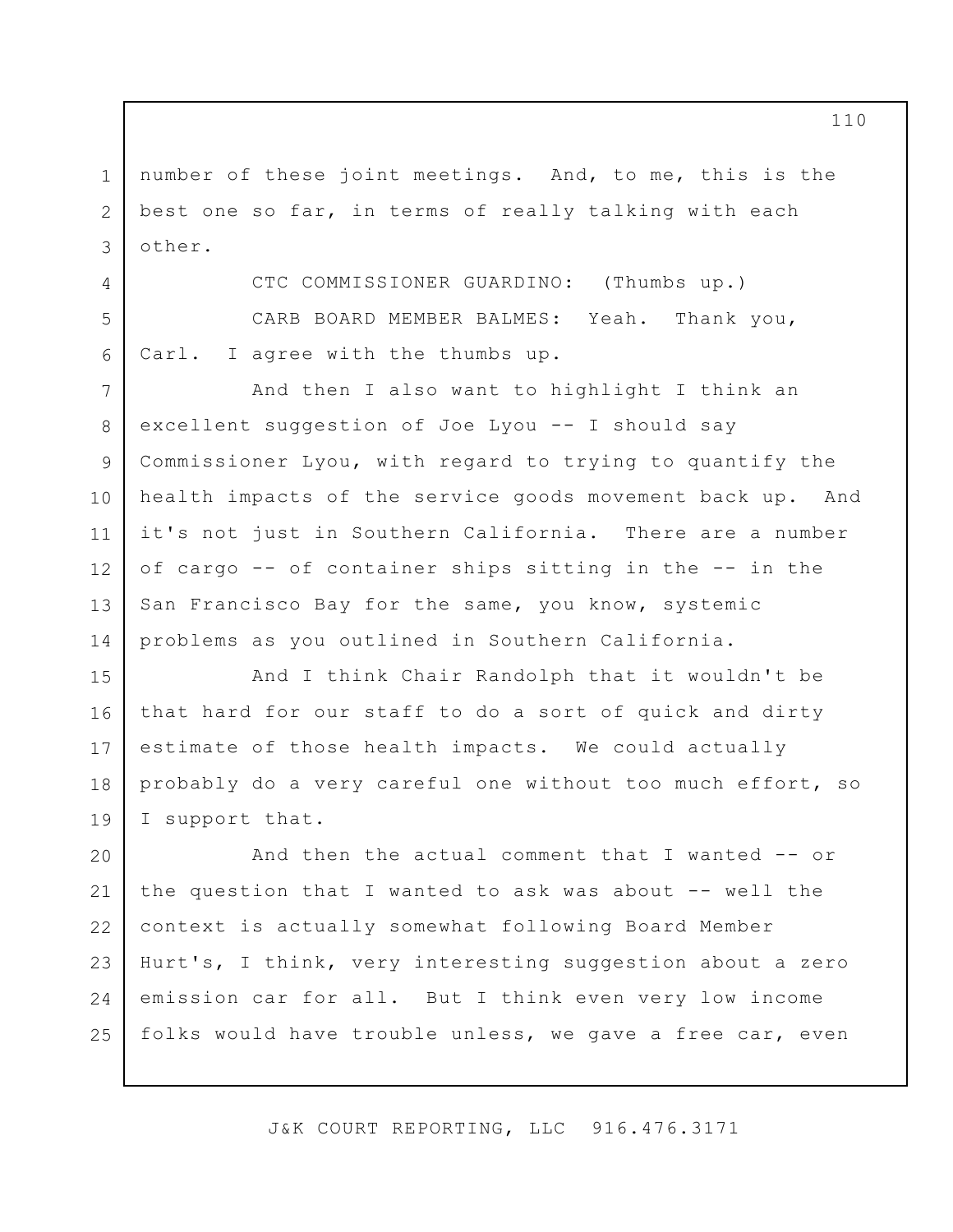with the subsidies that are provided and that Ms. Macomber is trying so hard to get to the people that need it. I still think zero emission vehicles are out of reach for very low income folks.

1

2

3

4

5

6

7

8

9

10

11

12

And I just want to have electric bikes in the conversation. You know, I haven't heard it today. Maybe I missed it and maybe it will come up later this afternoon. But I think that electric bikes are a way to go forward. And it -- it would be another way of not having bumper-to-bumper zero-emission cars. So I just want to make sure that we consider e-bikes as we move forward.

13 14 CTC CHAIR NORTON: Yes. Thank you so much. These are very important comments.

15 16 17 I'd like to move to Justin and the public comment. And then I have some closing questions and comments for us.

18 19 20 JUSTIN HALL: Thank you Chair Norton. I will begin by reading the written comments. We have five at this time.

21 22 23 24 25 The first comes from Steve Birdlebough. This came in during the Kyle Krause presentation. Steve writes, "If we want everyone to drive EVs, why don't we require every new parking space to recharge such vehicles"?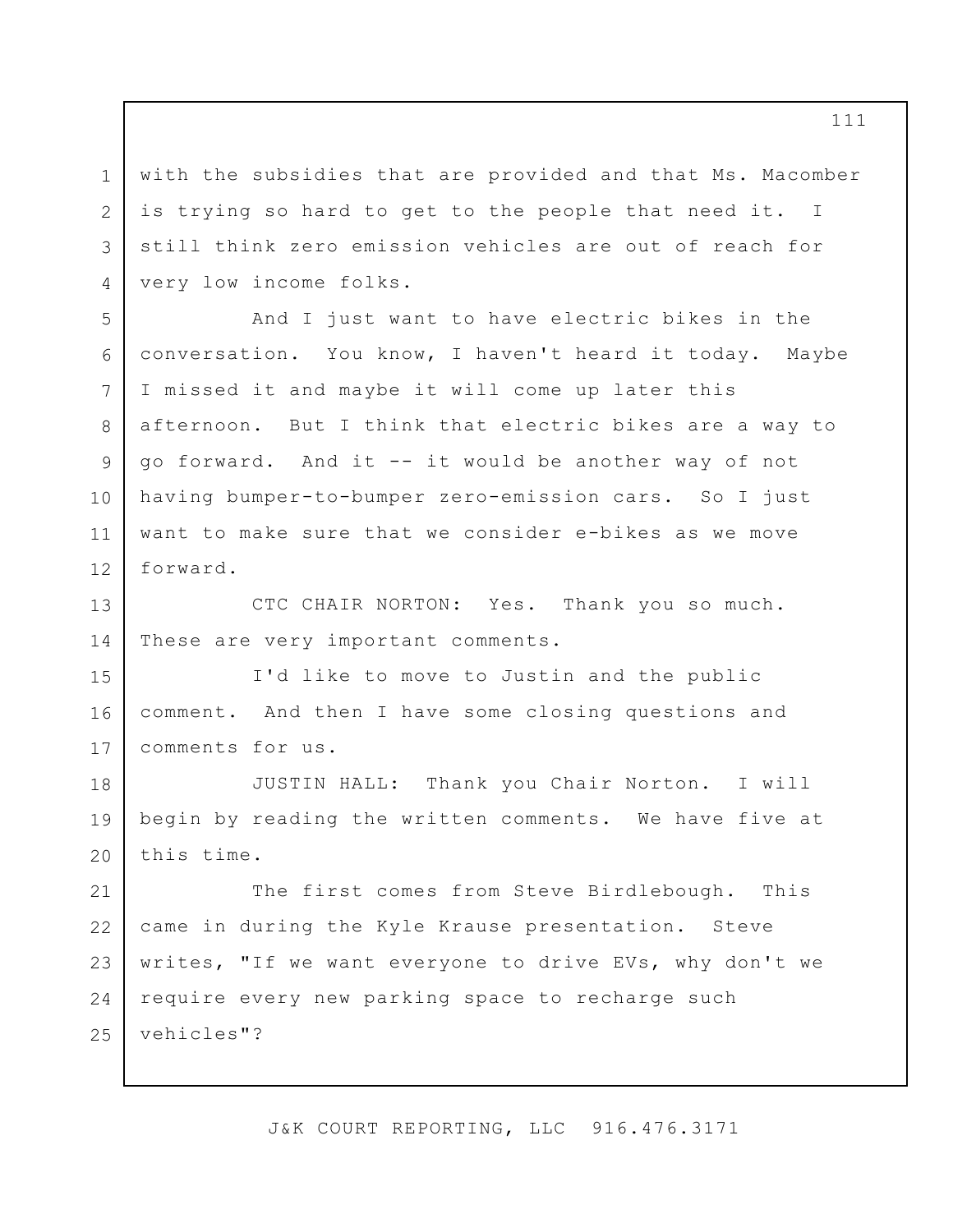Thank you.

CTC CHAIR NORTON: Does anyone want to take that? We'll make a note of that and follow up on this question.

1

2

3

4

6

7

8

9

10

11

Next public comment.

JUSTIN HALL: The next written comment came in from Nancy Ramirez. This came in during the Emily Withers presentation. She writes, "Will this plan provide for more electric filling stations for electric cars"?

Thank you.

TYSON ECKERLE: May I --

12 13 CTC CHAIR NORTON: Tyson, can you take that? Yeah.

14 15 16 17 18 19 20 21 22 23 24 25 TYSON ECKERLE: Yes. Yes. I think the Building Standards will, the -- you know, a hundred percent that's - also just for the previous question - is a great target to get to. Some communities are going there. It's just a matter. You know, you might not even need a hundred percent as -- you know, if the faster level 2 charging, you know, maybe its 50 percent of the spaces that actually might make more sense. So it's a balance of, you know, cost versus -- you know, it's a cost-benefit analysis. But the idea is to enable a hundred percent electrification, you know, plug-in and hydrogen. CTC CHAIR NORTON: Thank you.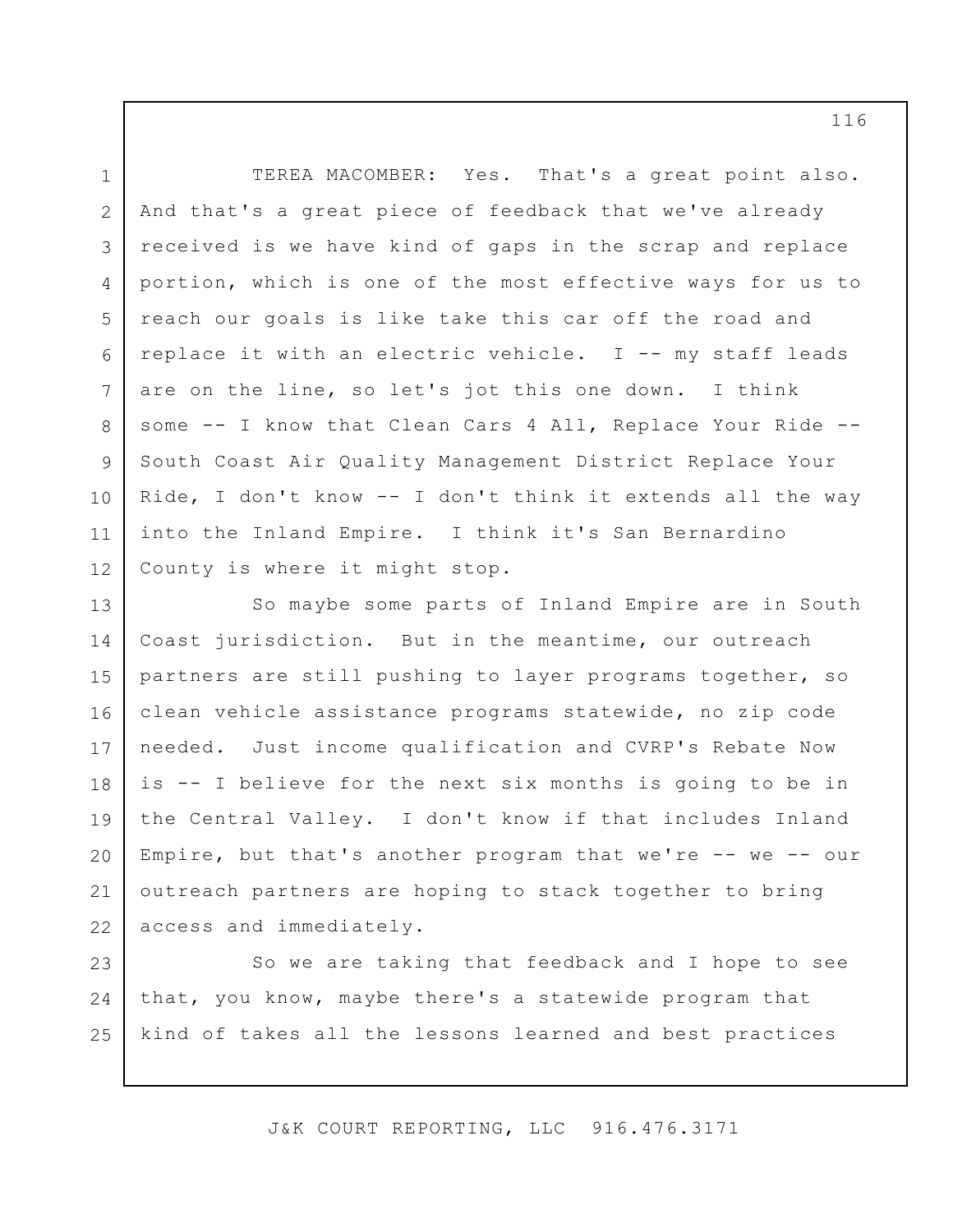1 2 3 4 5 6 7 8 9 10 11 12 13 14 15 16 17 18 19 20 21 22 23 24 25 from the regional Clean Cars 4 All and in -- you know, it won't be immediate, but in the future we do have a scrap and replace program that is similar to Clean Vehicle Assistance Program and it's statewide and we can continue to see that very faster transition to clean mobility for our communities, so... CTC CHAIR NORTON: Thank you. I'm going to give a bit of some wrap-up comments and a couple questions. And I know right after this, we're going go right into lunch. So first I wanted to ask -- CTC CLERK REMEDIOS: Madam Chair? CTC CHAIR NORTON: Yes. CTC CLERK REMEDIOS: We have one hand raised. CTC CHAIR NORTON: Okay. Sorry. Couldn't see it. Let's call on that hand raised. JUSTIN HALL: Thank you, Chair Norton. We have Will Barrett. Will, you are free to unmute yourself and make your comment. WILL BARRETT: Thank you very much. That is Will Barrett with the American Lung Association. I'll try to be brief knowing that the lunch is upon us. I really just wanted to say that really appreciated the cross-agency discussion today. Really think the collaborative approach to meeting the EV order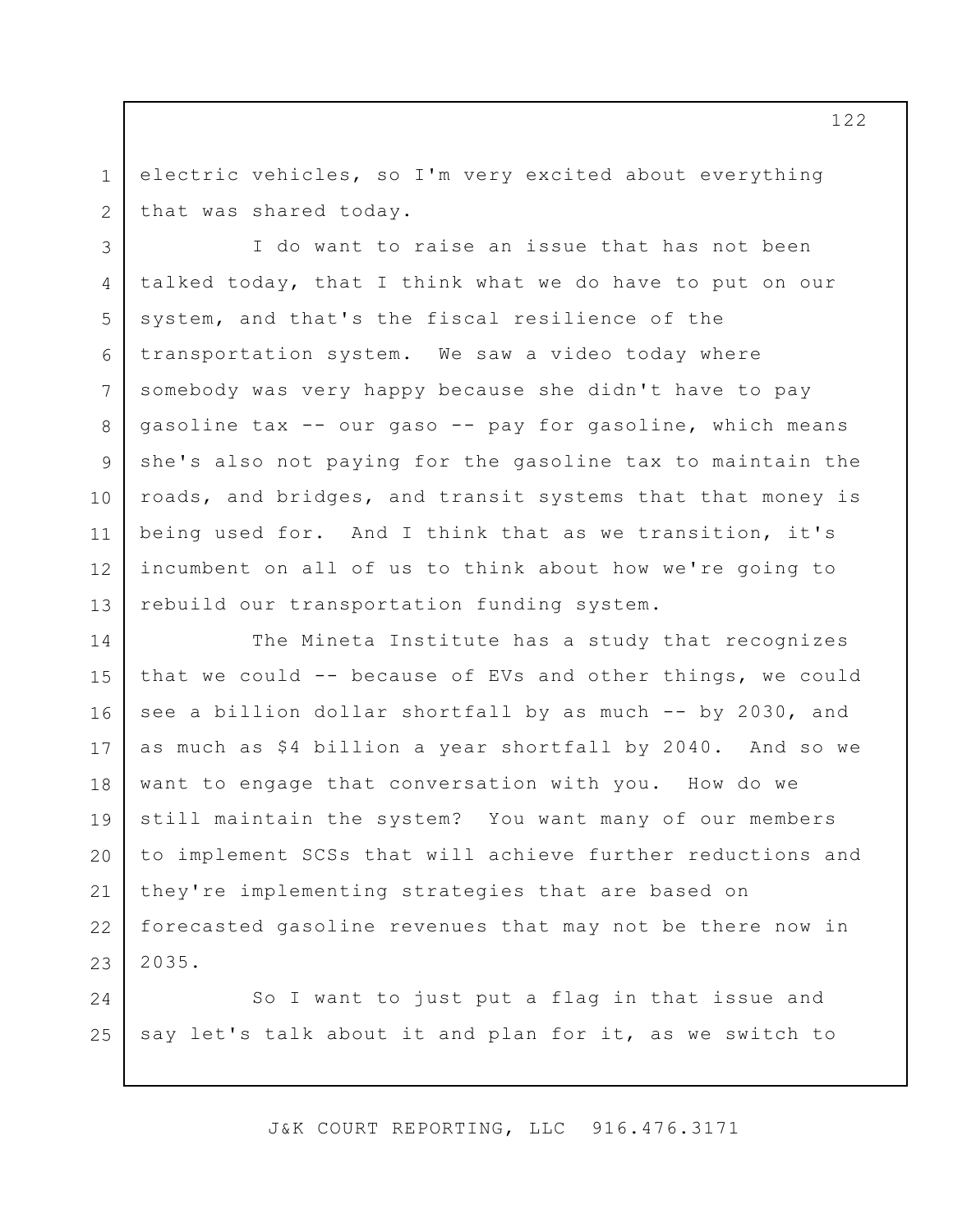1 2 electric vehicles and engage in this process. We also need to think about our funding resilience.

5

6

7

3 4 CTC COMMISSIONER GUARDINO: Madam Chair, can you hear me?

CTC CHAIR NORTON: Yes, we can, but we're in the middle of Tyson trying to respond to a tough question, which was one of mine, as he knows, so...

8 9 10 11 12 CTC COMMISSIONER GUARDINO: Great. And if I - depending on what Tyson said, if I can supplement that by what's in Senate Bill 1 relative to EV fees - may be not adequate, but at least it's in there - I'd be happy to. Otherwise, I'll put myself back on mute, Madam CHAIR.

13 14 CTC CHAIR NORTON: Thank you. I'll call on you after Tyson has an opportunity to respond.

15 16 17 18 19 20 TYSON ECKERLE: So, yeah, not a whole lot to add, except that we need to -- we do need to focus on this. We need to create a sustainable -- and economically sustainable system that includes the whole transportation infrastructure that enables all of us to do the things we want to do and get the goods that we want.

21 22 23 24 25 And so I think it's absolutely something that I think we're committed. Like in the -- if you look at the ZEV strategy, you know, it's called out in the -- well, the CTC's action plan, and I know Caltrans thinks about this, and CalSTA. And so like all the transportation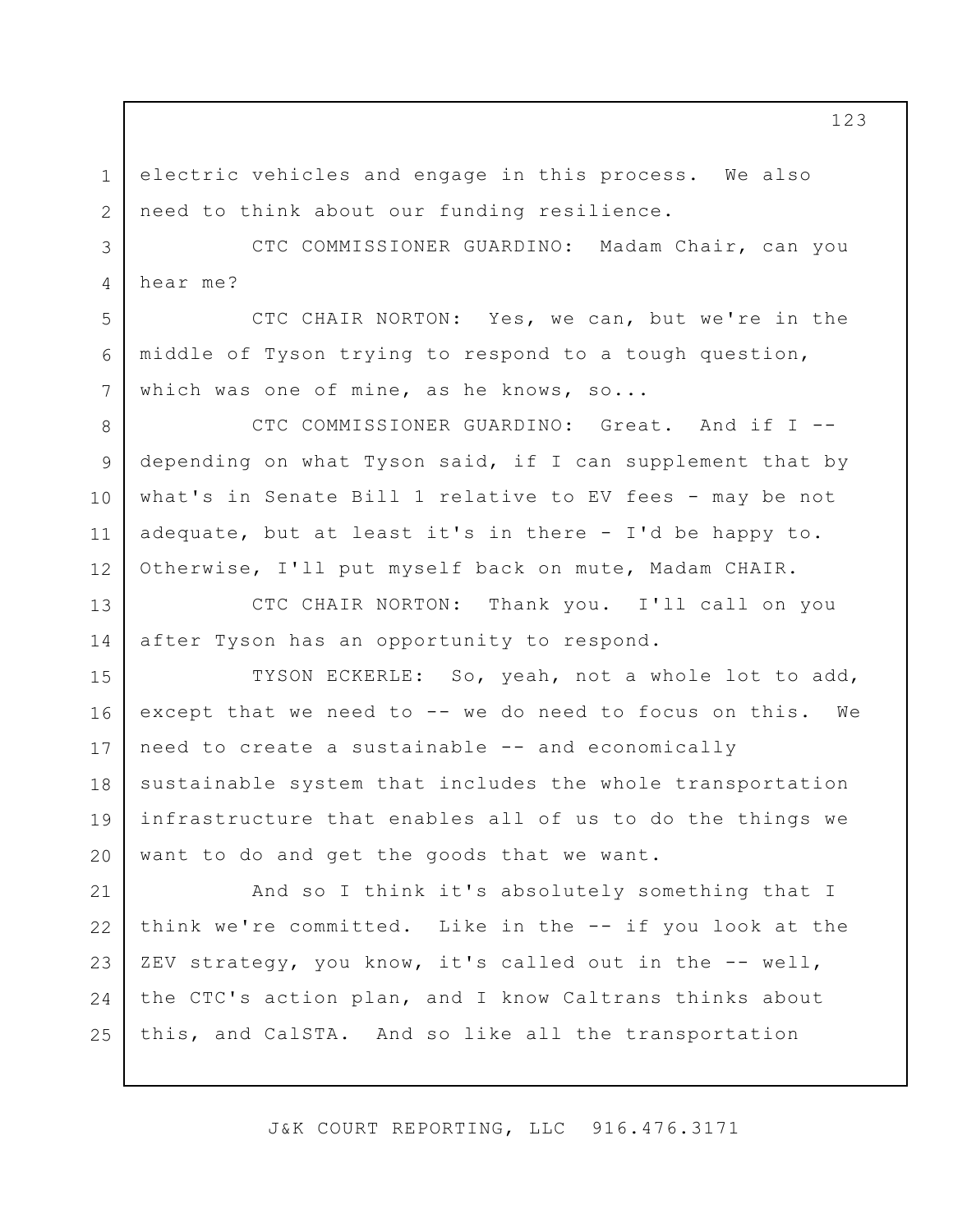1 agencies, yeah, it's absolutely an issue.

2 3 4 5 6 7 8 So I wish I had something more insightful to say, but, you know, like the -- looking at kind of what the road charge goes or, you know, VMT fees. You heard some interesting discussion today, you know, even just the impact on lower income communities or priority communities for like a VMT type of approach. And so it's -- this is definitely something we need to focus in on.

9 10 11 CTC CHAIR NORTON: Absolutely. And now -- thank you, Tyson. And now Commissioner Guardino, do you want to add some commentary to that?

12 13 14 15 16 17 18 19 20 21 CTC COMMISSIONER GUARDINO: Happy to do so. So let me just start by saying these speakers comments are spot on and it's something we have to address. Senate Bill 1 did address that to some extent. It's not quite enough, but I think it was roughly a hundred to a hundred and twenty dollars a year for electric vehicle owners to help continue to pay for these transportation systems that SB 1 is trying to fund. Tyson may know the exact amount. And again, it may not be quite the exact hand-off, but it was something in the bill.

22 23 24 BILL HIGGINS: I do know that the Mineta Institute took those fees into account when they identified their funding shortfall.

25

CTC COMMISSIONER GUARDINO: Great. Thank you for

J&K COURT REPORTING, LLC 916.476.3171

124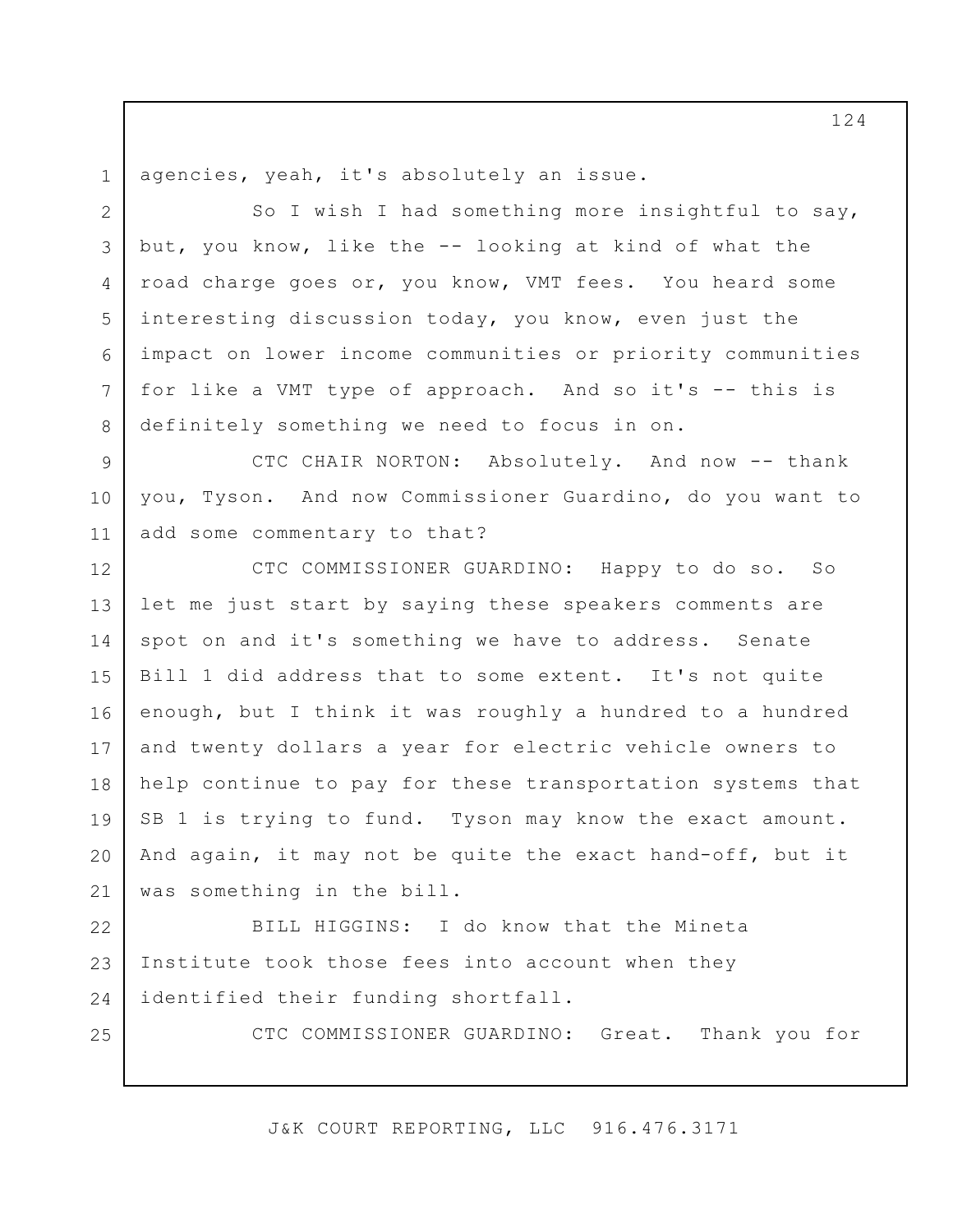that.

1

2

3

4

5

6

7

8

9

10

CTC CHAIR NORTON: Thank you. Could you possibly, Bill, link us up to the Mineta Institute report, so that we can make that available for those who are listening?

BILL HIGGINS: I will do that.

CTC CHAIR NORTON: Okay. Wonderful.

And Terea, I know that you have to leave at 12:30, so my comments were to you. So I want to catch you while you have ten minutes.

11 12 13 14 15 16 First, I want to say what a fantastic presentation you gave, and especially for slide two when you showed the slave ship. I think there's a difference between being silent and being speechless. And I think many of us were just speechless at the profound statement that you made in association with that slide.

17 18 19 20 21 22 23 24 25 And what I would like to ask on behalf of everybody who's going to be accessing your presentation without the benefit of your wise words, whether or not you would take the time to maybe write down in a paragraph what you would -- what you said in relation to that slide, so that people could take that time and be educated and really hear your wisdom in relation to the point you were making, because it was really a strong one, and I think it would be helpful to have. People have the benefit of your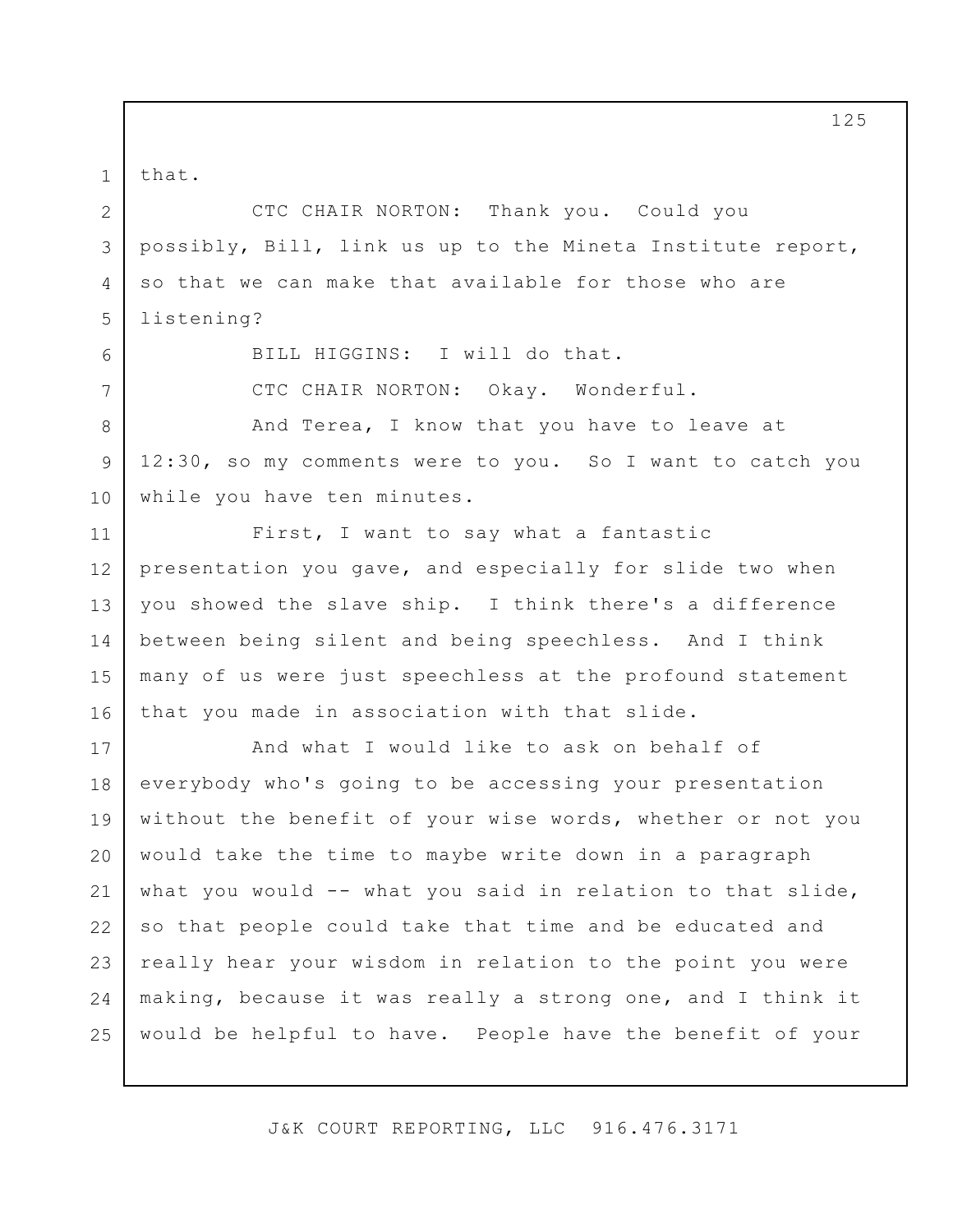1 words, as well as the slide itself.

2

3

4

5

6

TEREA MACOMBER: Sure. Yeah, I can -- I wrote out what I was going to say, so I can copy and paste that very easily. I think I'll just check in with Brigitte on how to give an updated set of slides with notes, because I know I had a lot of pictures and stuff too. So I can --

7 8 9 10 11 12 13 14 15 16 17 18 19 20 CTC CHAIR NORTON: Thank would be fantastic. And I wanted to ask you a question, because it's something that we're all exploring, and that is about access to EVs, and whether or not you're also exploring whether people want access in terms of ownership or there's the possibility of access in terms of being able to car-share an EV, or ride in an EV, especially as we're coming back from COVID and people are still trying to figure out how to pay the rent, and their mortgage, and everyone is fiscally constrained. Are you thinking about how to present a variety of access points to EVs? And then I wanted to also ask you about the after-market and how we should be looking at what the after-market could do to contribute to access to EVs?

21 22 23 24 25 TEREA MACOMBER: So for the first question, definitely, it's hard to balance, because especially in communities of color, car ownership is a form of wealth. So car ownership is really important for some families, because it's -- you know, we go back in history. It's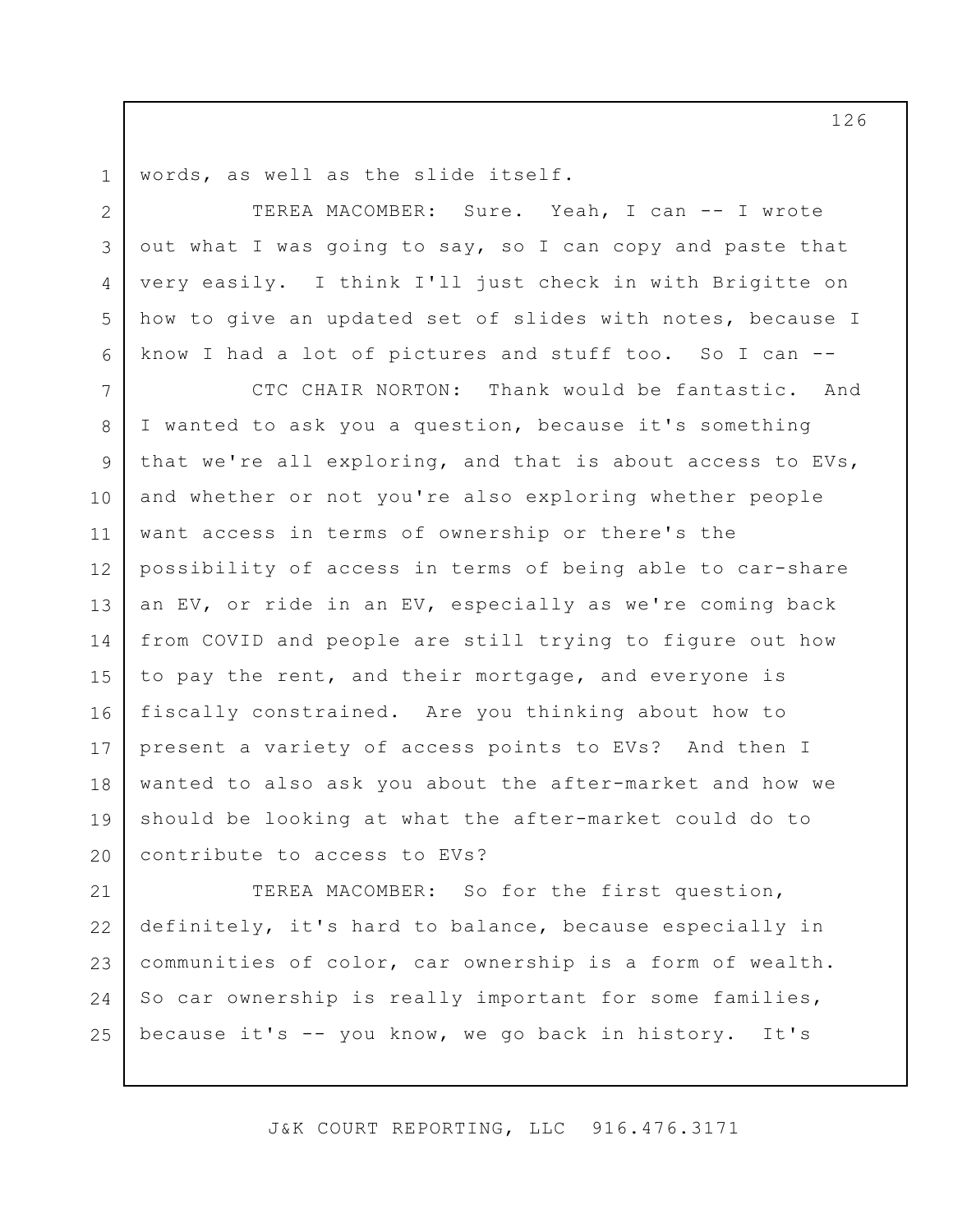1 2 3 4 kind of the only way that you could build wealth -- one of the only ways to build wealth, because of the lack of access to mortgages. So we're -- we have that history and somewhat present problem to contend with.

So -- but then on the flip side, we don't want folks to go into more debt just to get a vehicle. So if by after-market, you're talking about pre-owned vehicles --

9

5

6

7

8

CTC CHAIR NORTON: Um-hmm.

10 11 12 13 14 15 16 TEREA MACOMBER: -- correct me if I'm wrong, that is something -- that Is something that we are very excited about with all of the new vehicles that are coming online. So, in Erica's case saw she had the BMW i3, those are going for less -- I've seen some for \$8,000, you know, all the way up to brand new ones that are in the \$30,000 range.

17 18 19 20 21 22 23 24 So we have models that are definitely -- you know, their battery technology might be a little bit older, so their range might not be the best. But definitely, doing those somewhat intimate needs assessments with folks and say like are you driving the hundred miles a day or are you driving like 20 miles a day? Because this range is completely fine for you, if this is, you know, a 150-mile range vehicle.

25

So education around range anxiety to reduce range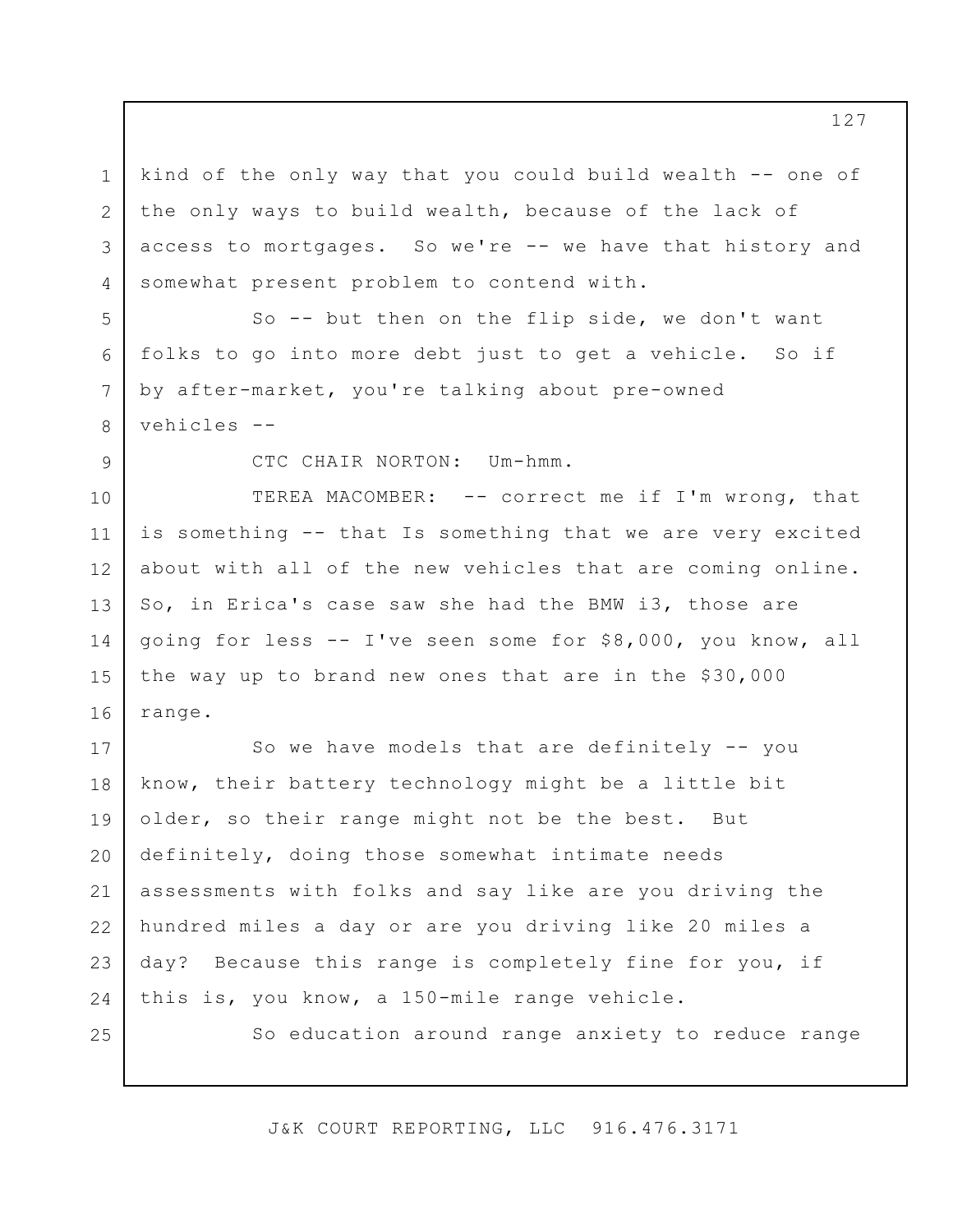1 2

3

4

5

6

7

8

9

10

11

anxiety is definitely important.

Shared mobility -- so car ownership is important for some families. Shared mobility, I think for folks that aren't familiar with Green Raiteros, this is an amazing version of how resilient communities -- we can leverage resiliency within communities and just fund that resiliency. Like they created a shared mobility program themselves and then were able to just fund what they had already created as of form of resiliency and really uplift that. As that's a program right there, why are we going to try to create another one?

12 13 14 15 16 17 18 19 20 21 22 23 24 25 So I'd love to see more programs like that come online, especially for communities that don't have incredible mayors, like Mayor Rey León. You know, we have communities that may not have such strong voices that can navigate -- you know, navigate State government and understand how to get into the correct meetings to receive funding. So how can we do that work from our side to recognize that there's a lot of people -- you know, just from my experience and my family, like they're living in multi-unit dwellings. There is that one person that has a car that will leverage it to pick up groceries for a grandma, take some kids to school, pick up kids from activities. So there's forms of resiliency that are already happening. How do we uplift those?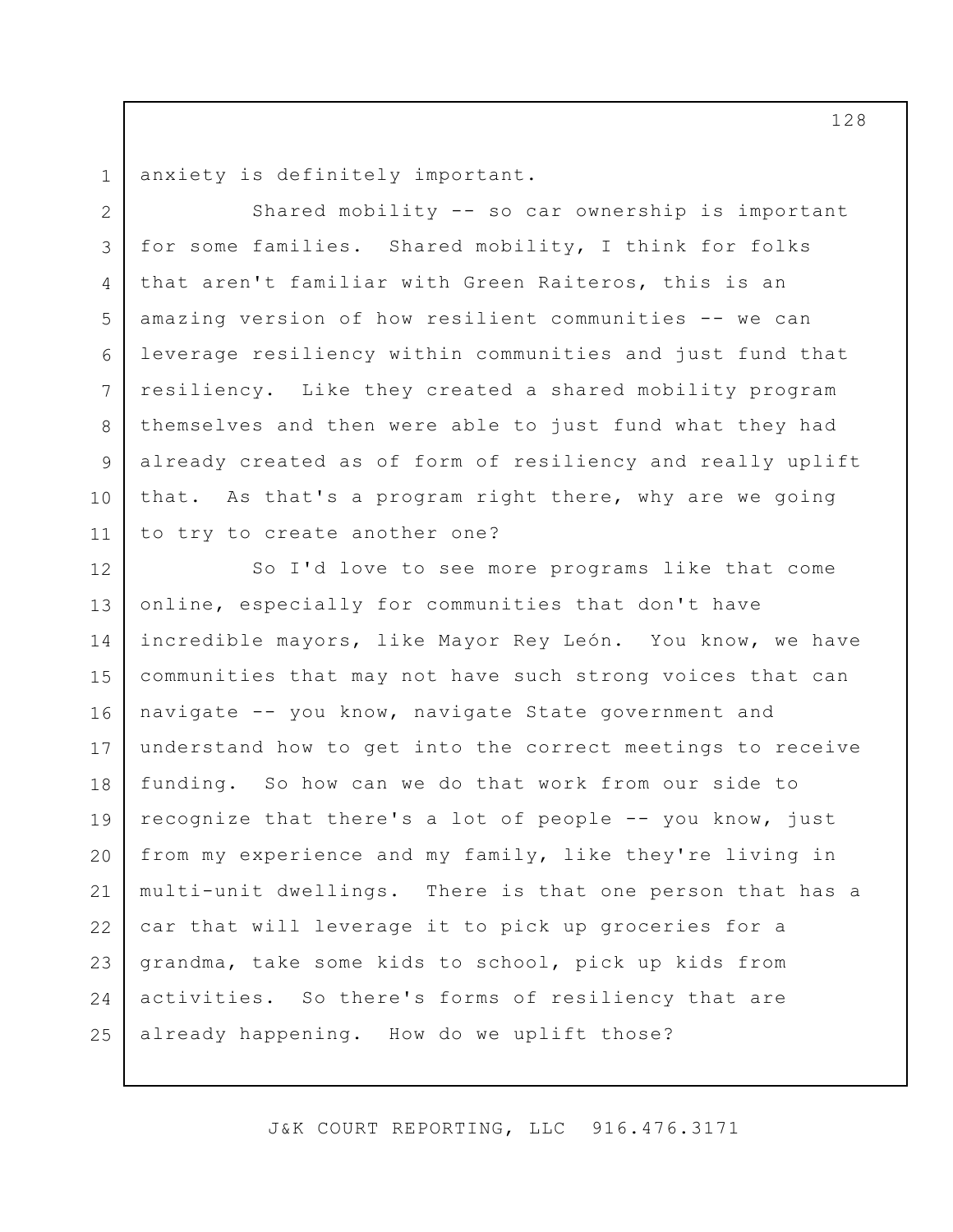1 2

3

4

5

6

7

8

9

A lot of the program incentives, especially CVA -- I believe it's CVAP as well as CVRP are giving incentives for e-bikes as well. So these incentives having multiple ways to leverage the funds for public transportation, if that's -- if you want to scrap this car and get public transportation for our children to be able to leverage that, and -- or get an e-bike. But I think in all of these conversations, we're really talking about movement of people. We're talking about mobility.

10 11 12 13 14 15 16 So recognizing that e-bikes are great, but studies have shown, you know, Black men specifically are more likely to be pulled over as a pedestrian even on bike. And a lot of Black men are using bikes as a form of transportation because of their inability to buy a car or their inability to get a license coming as a reentry -- as a returning citizen from prison.

17 18 19 20 21 22 So we can create systems and great ways to keep from, you know, greening our traffic, but also we have to recognize that some people move, and navigate, and get to and from places in a way that carries a much larger burden than some folks, so how do we bring that into the conversation as well.

23 24 25 After-market, folks in the Central Valley -- our partners, Valley Air, especially CCAC, are really focused on pre-owned electric vehicles, because we recognize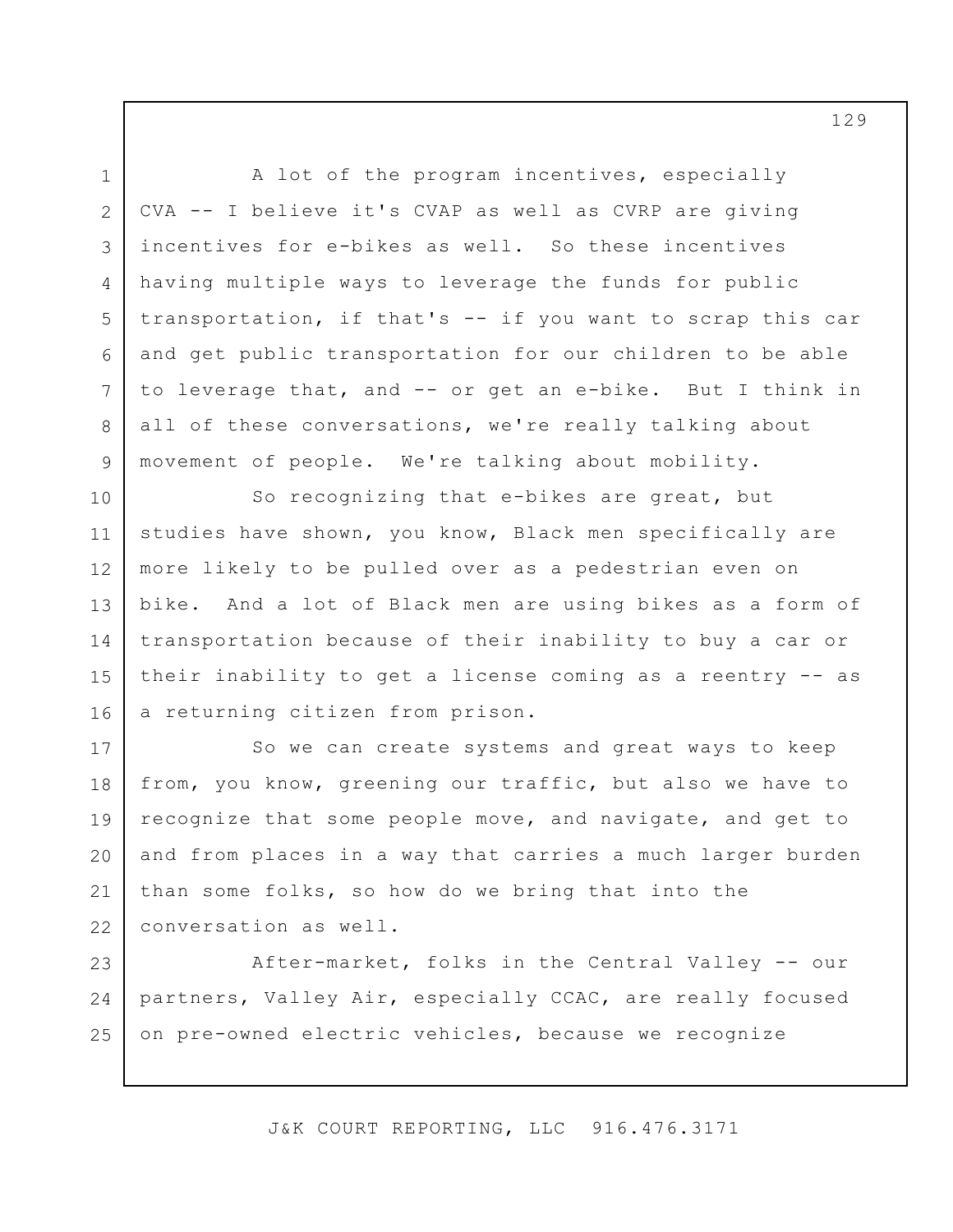3 that's really where we can start giving out free cars, because these incentive amounts when you stack them together, we can get up to \$15,000 for a person for a vehicle. So then we start becoming like Oprah and saying you get a free car and you don't have to go into debt.

1

2

4

5

6 7 8 9 10 11 12 13 14 15 16 All of this is incentive is cash on the hood. We have, what is it, Clean Fuels Standard or there's a - there's another program that's coming on. It's a thousand dollars cash on the hood no matter who it is. And it's unfortunately still for new cars, but seeing a program like that move into for new -- for pre-owned vehicles would be great too, because then we're just stacking all these programs together and being able to give free cars to people, free forms of mobility to people, getting \$8,000 to use BART from Clean Cars 4 All Bay Area. That's incredible. That's a lot of public transportation use.

17 18 19 20 21 22 23 And leveraging the fact that we have Clipper Cards that work on buses, multiple forms of mobility is incredible. So we have the infrastructure. It's just coordinating enough to make sure that the end user is taking advantage of all of them to really get -- you know, get all of the money they deserve and leverage it to get the mobility they need.

24 25 CTC CHAIR NORTON: Well, thank you so much for that very thorough and for your really wonderful

J&K COURT REPORTING, LLC 916.476.3171

130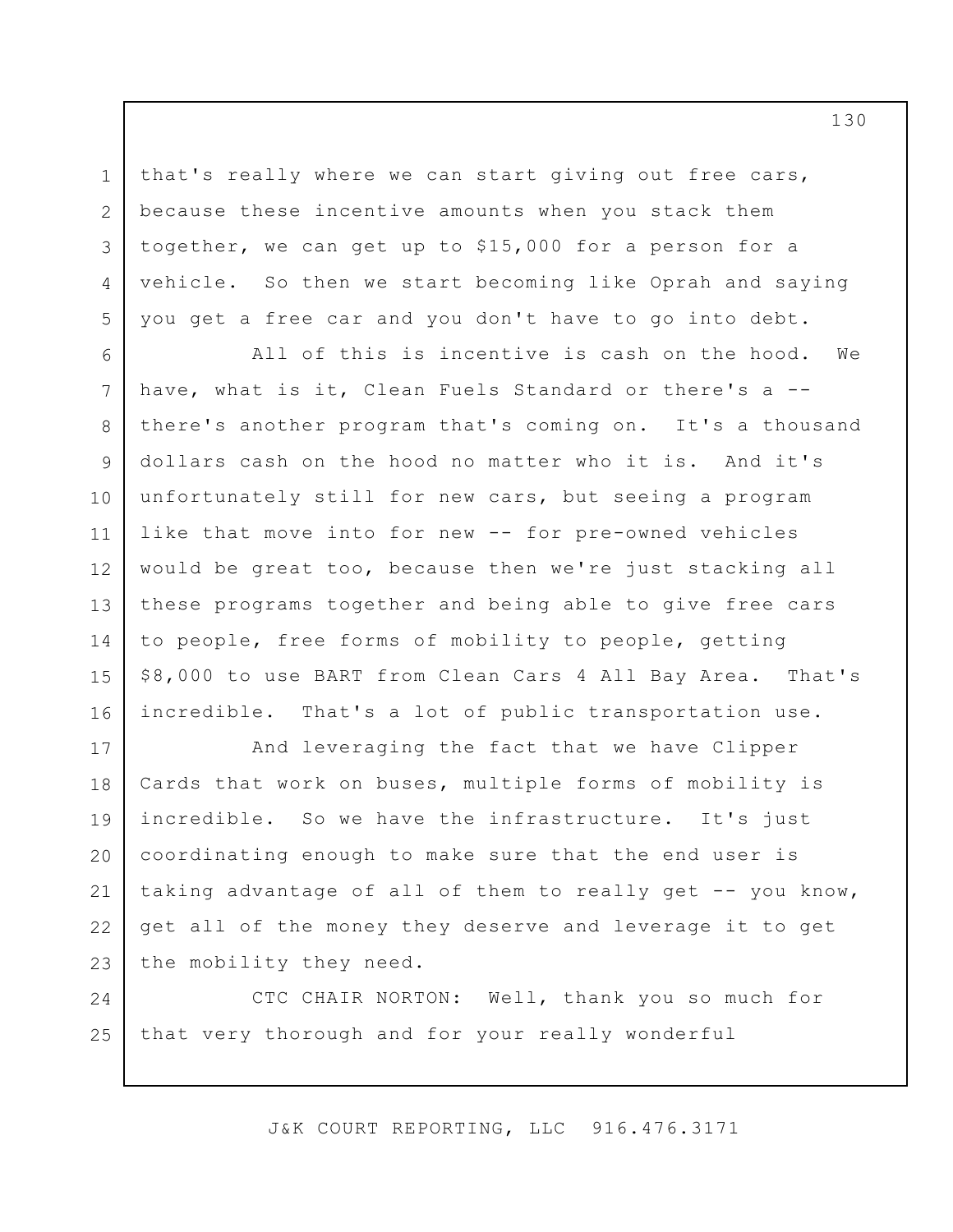1 2 presentation, really grounding this in really lived experience. Really appreciate it.

3 4 5 6 7 8 9 10 11 12 13 14 And Tyson my last question, and we'll go back to public comment, was about the issue about how you're - you and the PUC are looking at electricity as a fuel and the pricing related to that, that may be different than the charging for electricity as using just as a utility. And what you're thinking as -- you know, Bill Higgins correctly pointed out about how we're going to transition from a gas tax to a road user charge, and a VMT fee, how we can look at what we're going to be doing to make sure that there's no loss of funding, especially when SB 1 funds are so counted on throughout the state to handle infrastructure needs.

15 16 17 18 19 20 21 22 23 24 TYSON ECKERLE: Yeah. There's a lot in that question. I think the rates question -- I mean, the Public Utilities Commission has, you know, a big stream of work on rates and trying to enable adoption, and working closely with the utilities, you know, managing demand charges. I mean, it's an interesting -- there's an intersection point with throughput, where you like the - kind of the traditional demand-charge based system actually is beneficial to the customer and -- as far as driving down prices.

25

So it's figuring our -- there's a cost to the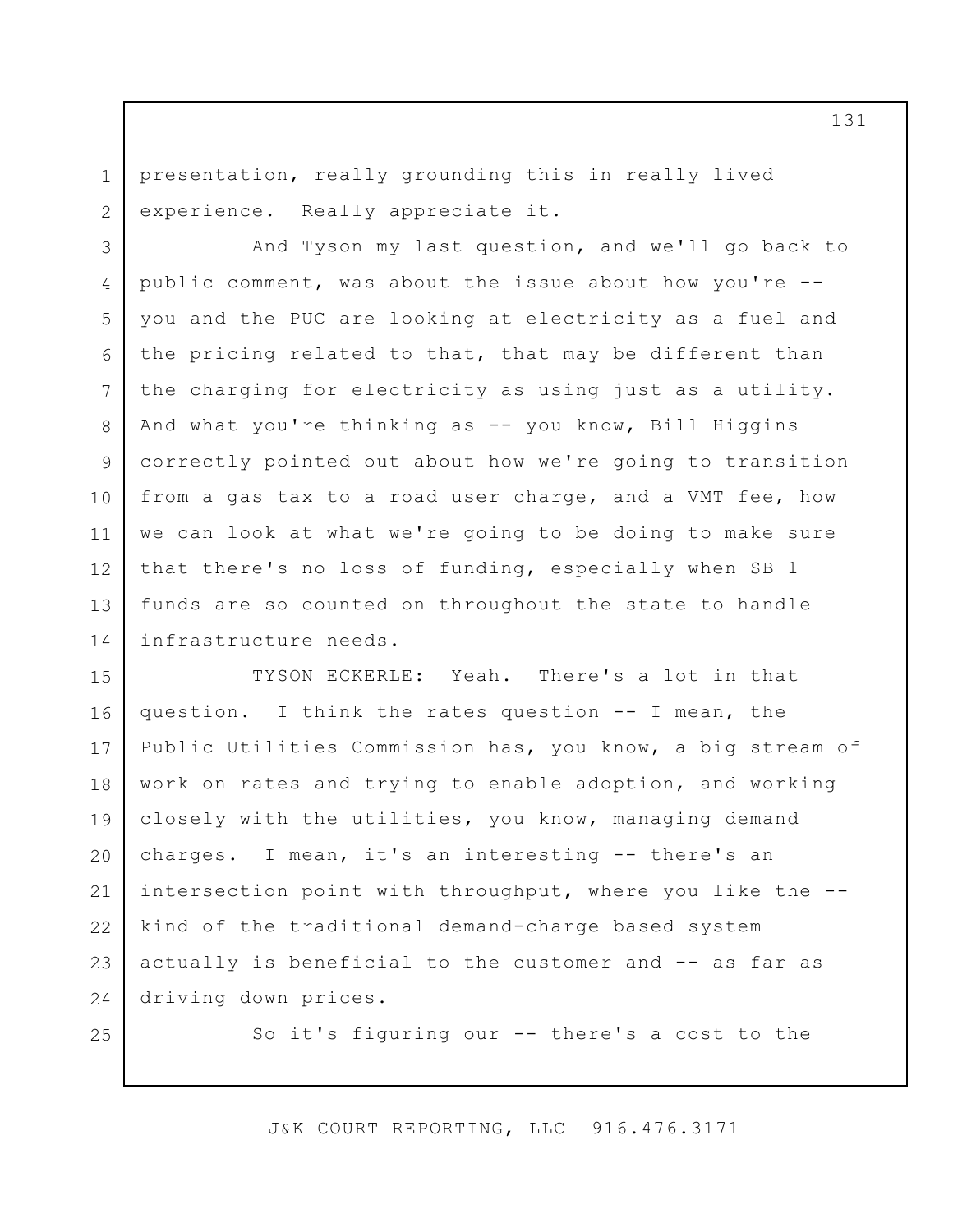system and somebody has to pay for it. And how do we do that? You know, it's kind of like a push-pull ball of yarn type of approach. And I think Chair Randolph, you probably have a lot of insight there too through the - your previous role.

1

2

3

4

5

6 7 8 9 10 11 12 13 14 15 16 17 18 19 20 21 22 23 And then -- so I think there's a lot there. In terms of the -- you know, the taxes and everything, I mean, it's -- it's a complicated thing to untangle, especially if you look at the, you know, different collection points. I mean, even on the hydrogen side, we don't have really strong guidance on what the tax structure would be on the fuel, right? So right now, it's a sales tax is what is charged. There's no other -- you know, so that it's a -- this is all kind of new frontier type of stuff that we need to be thinking through, and like what is fair to the end user, and how do we still - like balancing that really pushing adoption giving clear benefits, you know, compared to internal combustion in the early market. And then while we're phasing in -- you know, so there's -- it's still always an advantage, not just an environmental advantage, but an economic advantage to drive electric battery vehicles and so -- CTC CHAIR NORTON: Yeah.

24 25 CARB CHAIR RANDOLPH: Can I just -- can I just respond a moment on the electricity as fuel point?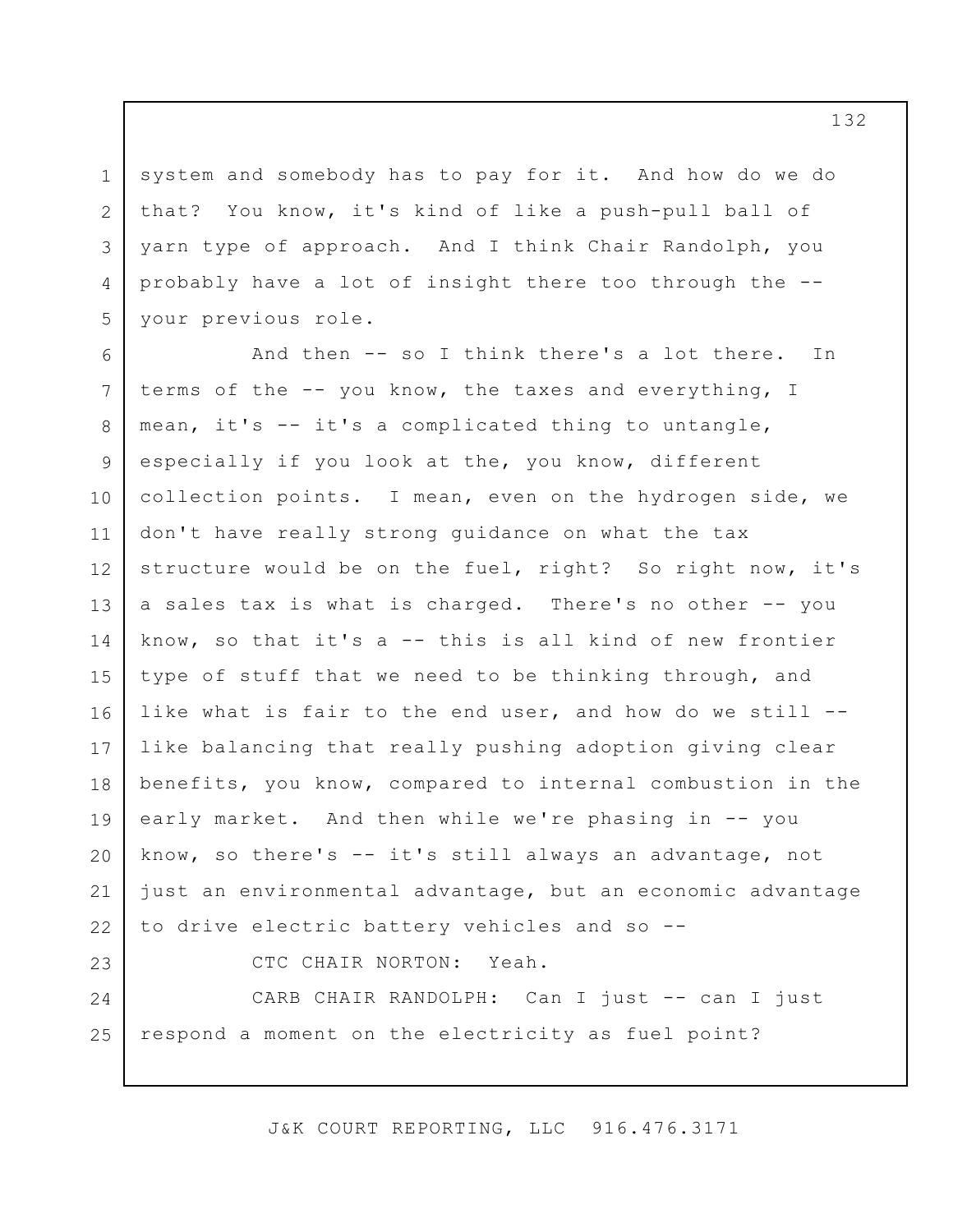1 2 CTC CHAIR NORTON: I was just going to call on you.

3 4 5 6 7 8 9 10 11 12 13 14 15 CARB CHAIR RANDOLPH: As Tyson points out, I have a point of view on this. I mean, you know, I think the challenge is that the  $-$ - you know, sort of the  $-$ - whether you use it as fuel or you use it as electricity for other uses, you know, the generation, transmission, distribution cost is the same. So I think Yuliya touched on this a lot in her presentation, which is, you know, if you can structure your rates and structure your interaction with the customer so that they know the most cost effective times to charge their vehicle that benefit the grid and cost the least amount for that electricity to be generated and transmitted, then that's your opportunity to really kind of address that electricity as fuel point

16 17 18 19 20 21 22 23 24 25 CTC CHAIR NORTON: Fantastic. And I just want to ask a question about the Biden administration and the focus on growing the grid, because Tyson I know you've been doing a lot of thinking about this and just how do we get the grid to be resilient enough to handle California's very ambitious and national model standards. So how do you see California rolling out the grid resiliency part, so that we can match up with the number of chargers and all of the wonderful goals that we're going to try to meet in this program and then in our future discussion on CAPTI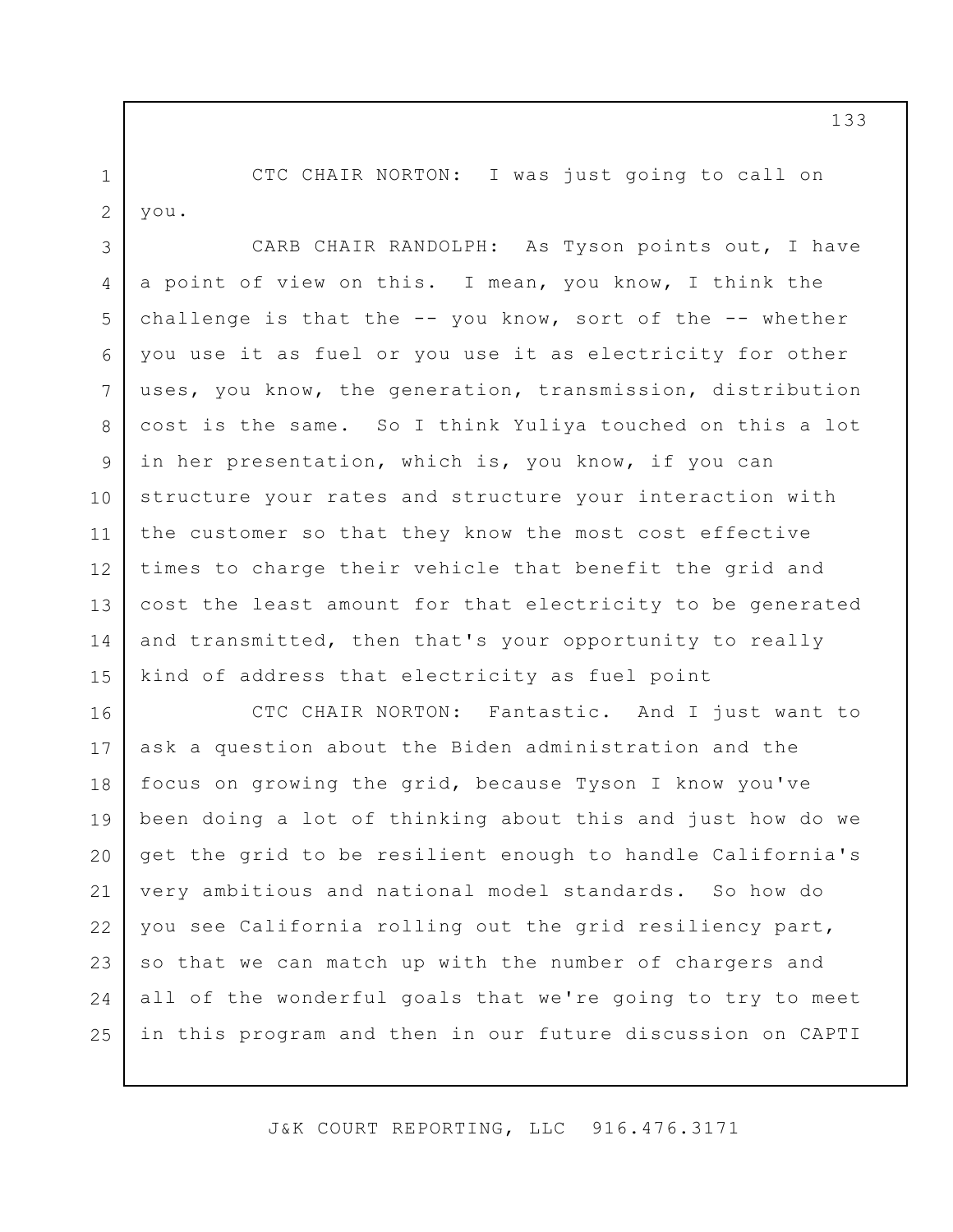in a second?

1

2 3 4 5 6 7 8 9 10 11 12 13 14 15 16 17 18 TYSON ECKERLE: Great question. I don't know if Yuliya is still here or, you know, obviously Chair Randolph has a good -- I mean, I know enough just to get in trouble and kind of -- so in terms of the -- you know, the planning, you have the Energy Commission doing the Integrated Energy Policy Reports, and that, you know, helps direct a lot with the investor-owned utilities investment -- investments they're making. I mean, I think there's a whole lot of pressures on investment to -- you know, for grid resiliency with Wildfire resiliency, the PSPS, and like -- so I think that it's a big -- you know, we're looking at it from a relatively narrow window into a very big system that takes a lot of investments to get. So I don't want to speak out of turn on that, and so -but I think there's definitely people -- you know, the Energy Commission and Public Utilities Commission working together to really answer that question.

19 20 21 22 23 24 25 And then throw on top of that, you know, getting to a hundred percent carbon free by 2045, if not sooner. I mean, it's -- it's challenging, but it's also real opportunities, so -- and then, of course, you know, as we start -- you know, certain conversations on offshore wind and solar, all these resources where they, you know, are getting the stuff where it is, being produced to where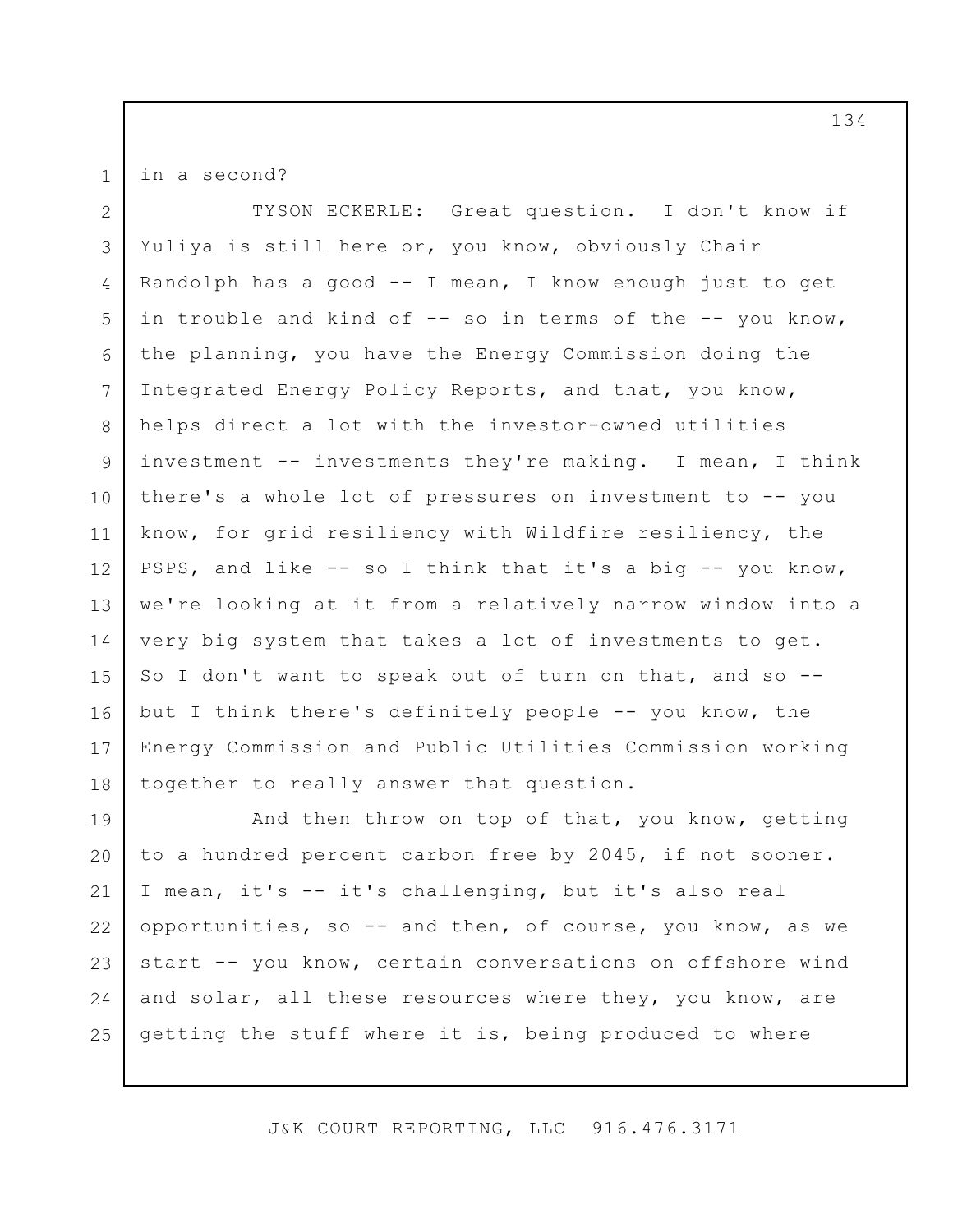it's needed, there's just -- there's a lot of planning that needs to go into that. But I feel like we have a good handle on it as a collective.

CTC CHAIR NORTON: Yeah. Well, that's the value of this collective, so I'm so glad we're getting a chance to think about this. And I want to make sure that we get to the rest of our public commenters. But Tyson thank you for that really thoughtful response, and the fact that we're making progress.

12 And let's get to the public commenters and then I'll call on Chair Randolph and Director Velasquez for some closing remarks and we'll move to our next item.

Justin.

1

2

3

4

5

6

7

8

9

10

11

13

14 15 JUSTIN HALL: Thank you, Chair Norton. Up next, we have Bill Magavern.

16 17 18 BILL MAGAVERN: Thank you very much. Thank you Chair Norton. This is Bill Magavern with the Coalition for Clean Air.

19 20 21 22 23 24 25 And I was really especially pleased to hear so much an emphasis on transportation equity in your discussion and presentation so far today. We at Coalition for Clean Air, along with our partners in the Charge Ahead California campaign came together in 2014 to sponsor a bill into law that makes it State policy to electrify the transportation sector in a manner that ensures that all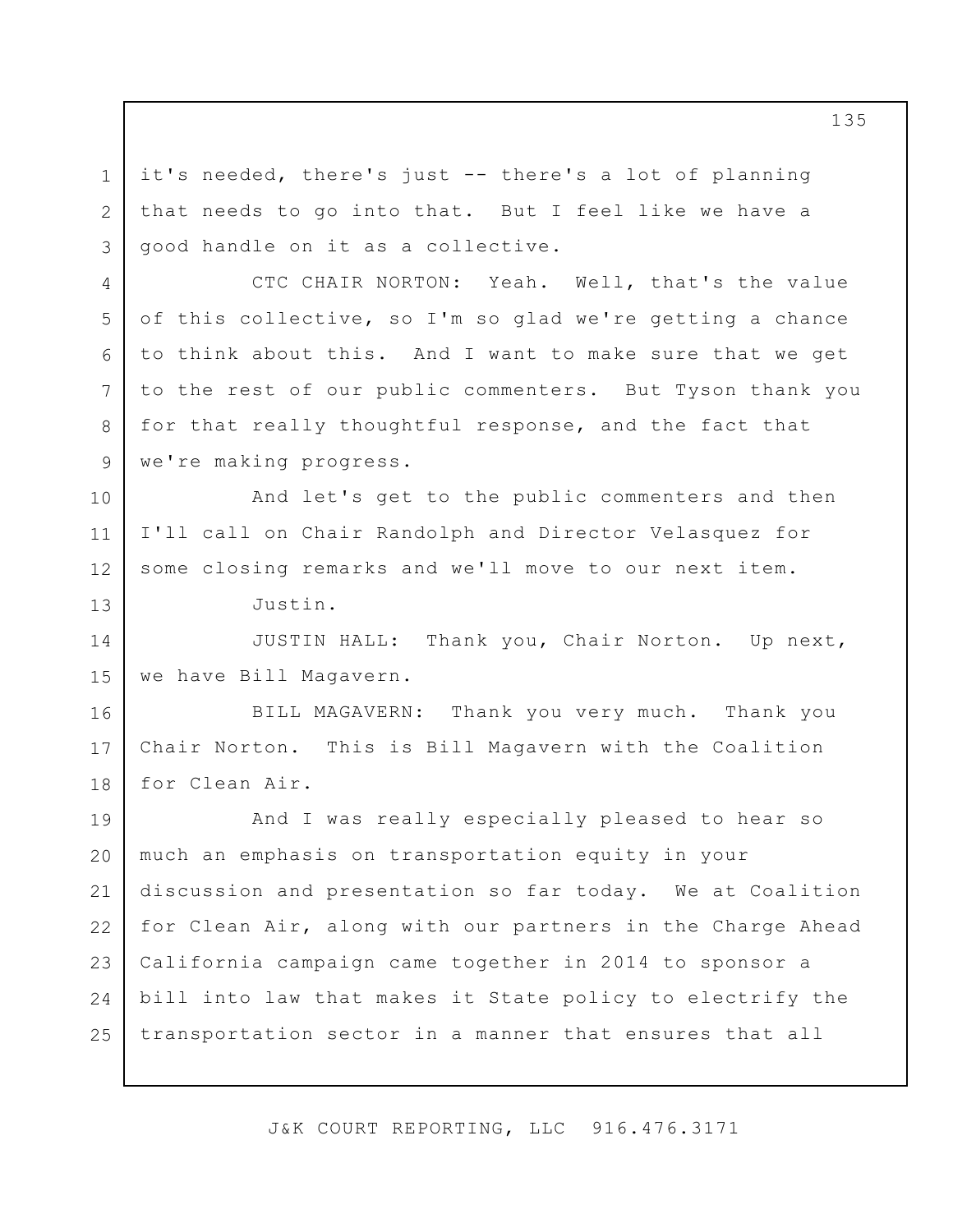Californians, especially those who are most impacted by vehicular air pollution, can realize the benefits that electric vehicles can provide.

1

2

3

4

5

6

7

8

9

10

11

12

And as result of that legislation, California has a rich portfolio of well-utilized equity-focused programs, some of which you've heard about already this morning, designed to increase access to zero-emission vehicles and mobility in disadvantaged and low income communities. And that includes not only those programs where people end up owning an electric car, but also access to car sharing, and vanpooling, so that we're also serving our goal of reducing overall vehicle miles traveled.

13 14 15 16 17 18 19 20 21 22 But to Professor Sperling's point, we do need more funding. Some of these are already out of money. And so we are asking the Legislature to support the Governor's budget proposal and to fund these programs to get them back up and running again as soon as possible. And in addition to light duty, it's vital that we clean up our medium- and heavy-duty vehicles to displace the toxic diesel emissions that disproportionately impact low income communities of color often living downwind from freeways, ports, railyards, warehouses, and other facilities.

23 24 25 So when we talk about what the agencies can do, I think really the foundation of California's zero-emission vehicle efforts are the regulations that come from the Air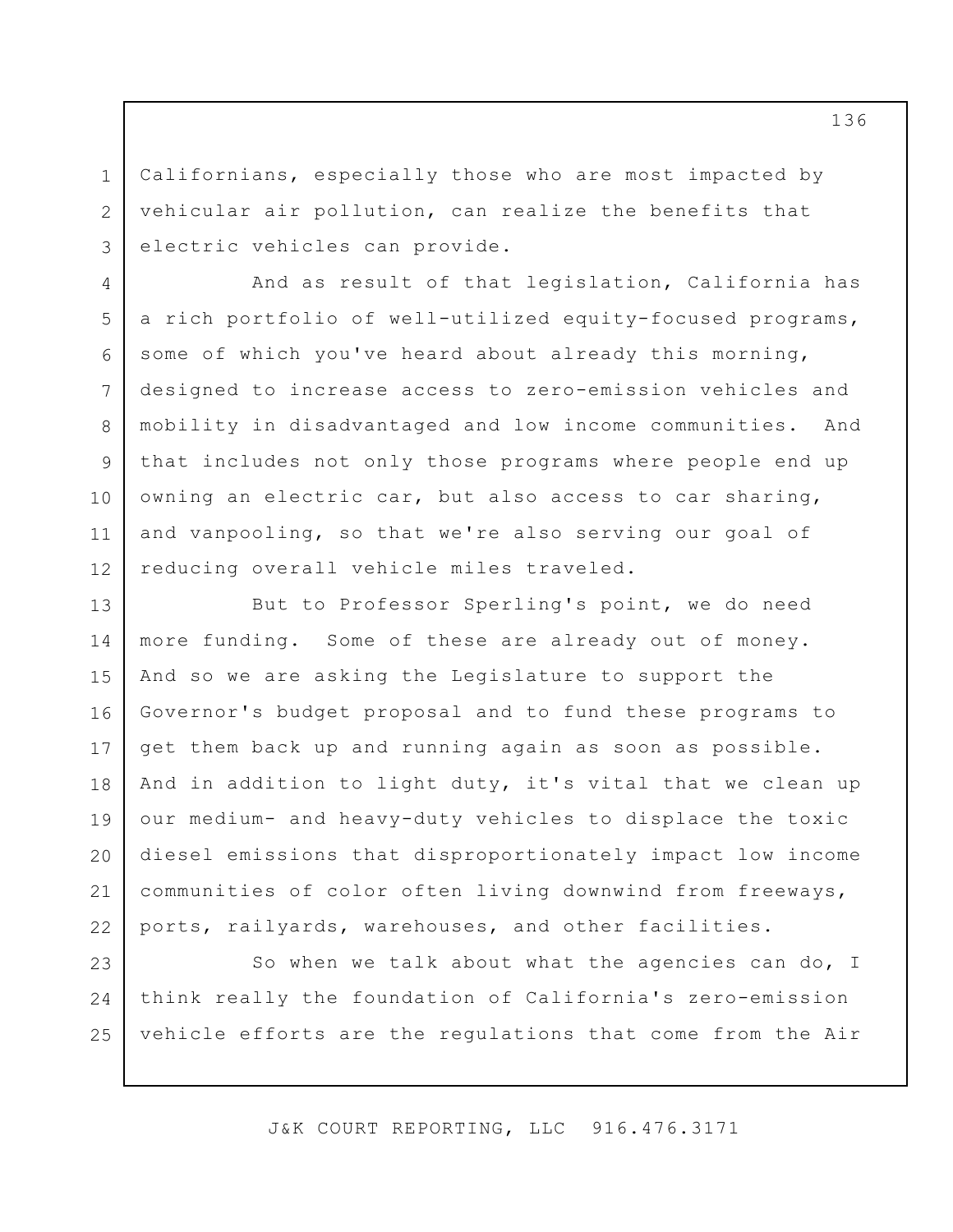Resources Board. And the Board has upcoming opportunities to add to that through the Clean Miles Standard for the ride-hailing fleets, through next iteration of our Clean Car Standards, and the Advanced Clean Fleets Rule for trucks, requiring truck fleets to buy zero-emission vehicles.

1

2

3

4

5

6

7 8 9 10 11 12 13 CTC can help by funding zero-emission infrastructure through the Trade Corridor Enhancement Program. Last year, you made it clear that such infrastructure is eligible. So now we need to move to the phase where projects are actually getting funded. And HCD, as we heard earlier this morning, it's so crucial that multi-family dwellings can have access to charging.

14 15 16 17 18 So we urge you when you look at your building standards to make that as available as possible, so that people like Erica who we saw in the video, can have access to the savings that they get from not having to buy gasoline.

19 20 21 22 23 24 25 Thank you very much. CTC CHAIR NORTON: Thank you. Next public comment. JUSTIN HALL: Up next, we have Ryan Kenny. Ryan, you're free to unmute yourself and make pack a comment. RYAN KENNY: Yes, Madam Chair, members. Good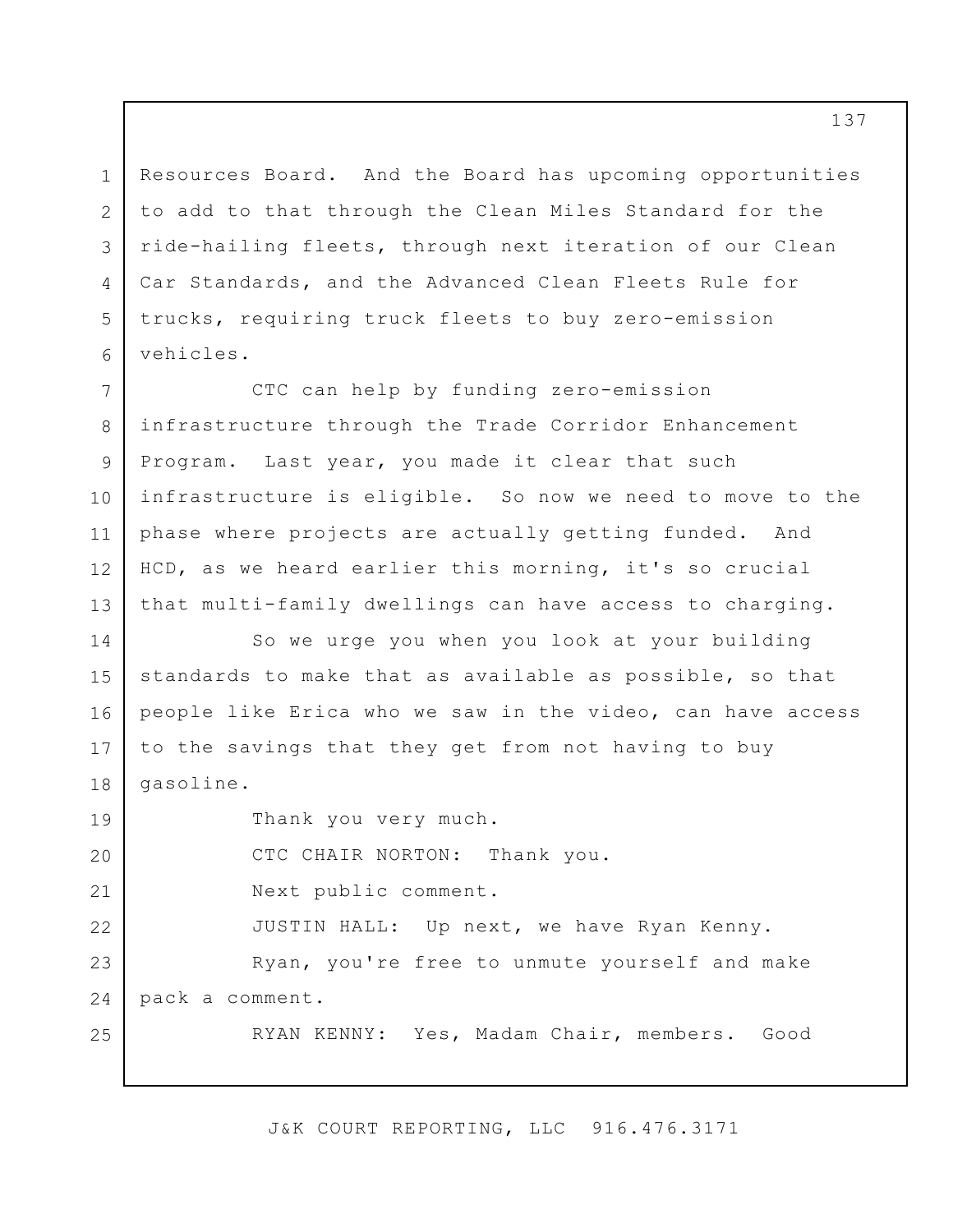1 2

4

5

6

7

8

9

afternoon. Thank you for taking my question.

3 I have a perspective I want to provide. My name is Ryan Kenny with Clean Energy. My company is the largest provider of renewal natural gas transportation fuel in the country. We have 165 stations alone in California. And we trying to displace diesel trucks, us and along with the industry. And I wanted to find out - you know, a lot of the conversation today has been great and our industry does support the Executive Order.

10 11 12 13 14 15 16 But I do want to point out that there really isn't a near-term focus on the heavy-duty space. And, of course, most of the State's NOx and greenhouse gas emissions come from heavy-duty transportation. But the Executive Order really doesn't require electrification in the heavy-duty space until 2045, and that's where feasible.

17 18 19 20 21 22 23 24 25 So we do want to point out that there really isn't a viable heavy-duty ZEV at this point. The industry is just really getting off the ground. There are a few in production this year. But as far as one-for-one displacement between heavy-duty ZEVs and diesel, there's just -- they just aren't there and they aren't expected to be there for, you know, the next number of years, at least until the Omnibus Regulation of a 0.02 NOx standard is required in 2027.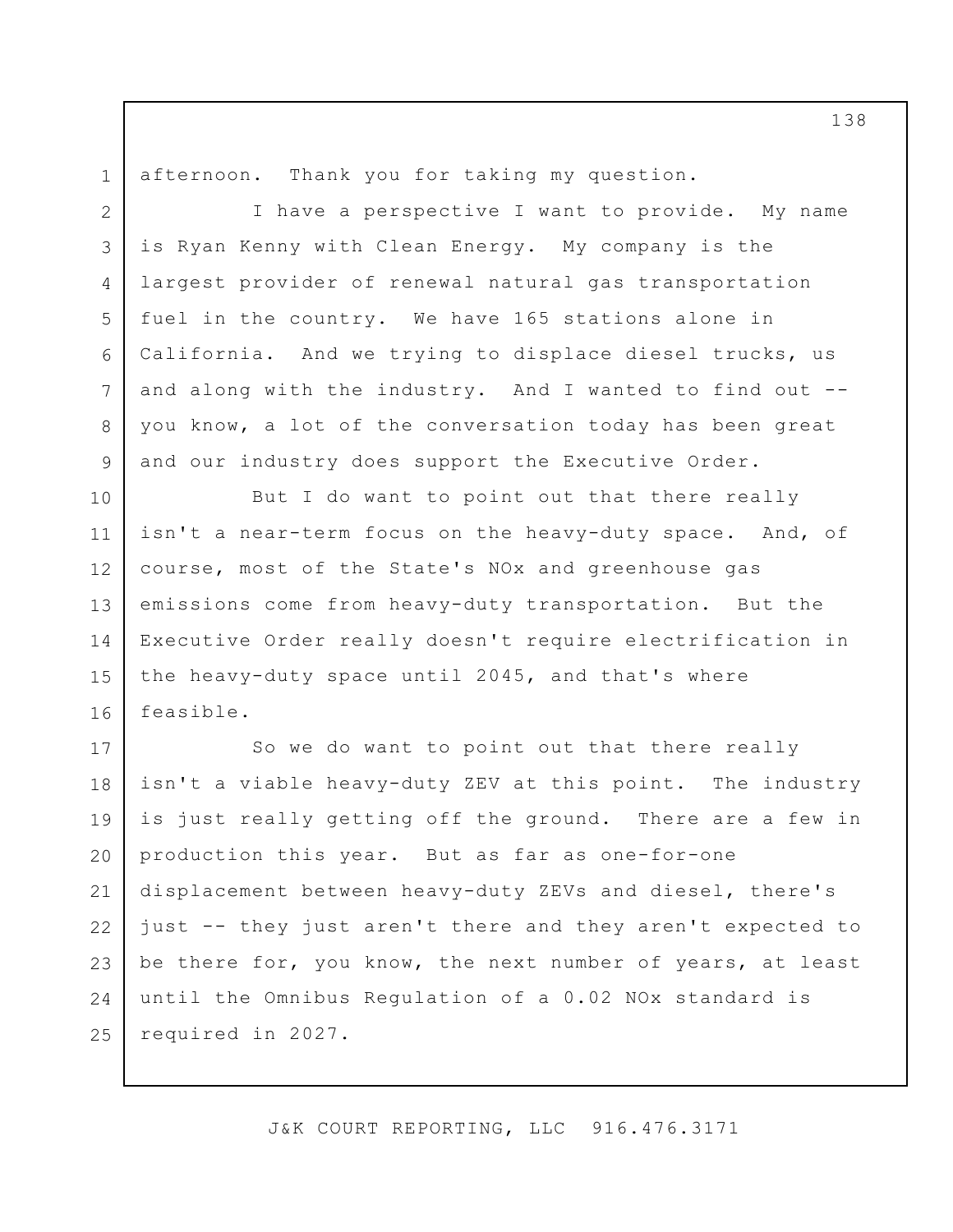1 2 3 4 5 6 7 8 9 10 11 12 13 14 15 16 17 18 19 20 21 22 23 24 25 So I just want to point out that the industry - the renewable fuels industry along with low-NOx industries are ready to help out in the near term, but we just haven't seen any policies that focus on the near term for heavy-duty transportation. And I just didn't want to get -- have that get lost in the discussion today, because it's been a great discussion. Both -- mostly focused on light-duty, but heavy-duty in the near term is very important as well. So I wanted to point that out and would welcome your comments. Thank you. CTC CHAIR NORTON: Thank you so much. Tyson, do you want to make any comments about heavy-duty trucks right now? CARB CHAIR RANDOLPH: I can -- I can actually make a comment on that. CTC CHAIR NORTON: Okay. Thank you, Chair Randolph. CARB CHAIR RANDOLPH: You know, there's absolutely a lot of work on -- in the near term, both on the regulatory front and we still have incentive programs that are meant to address that sector. So there is absolutely a lot of work happening in the short term. We are not waiting until 2045.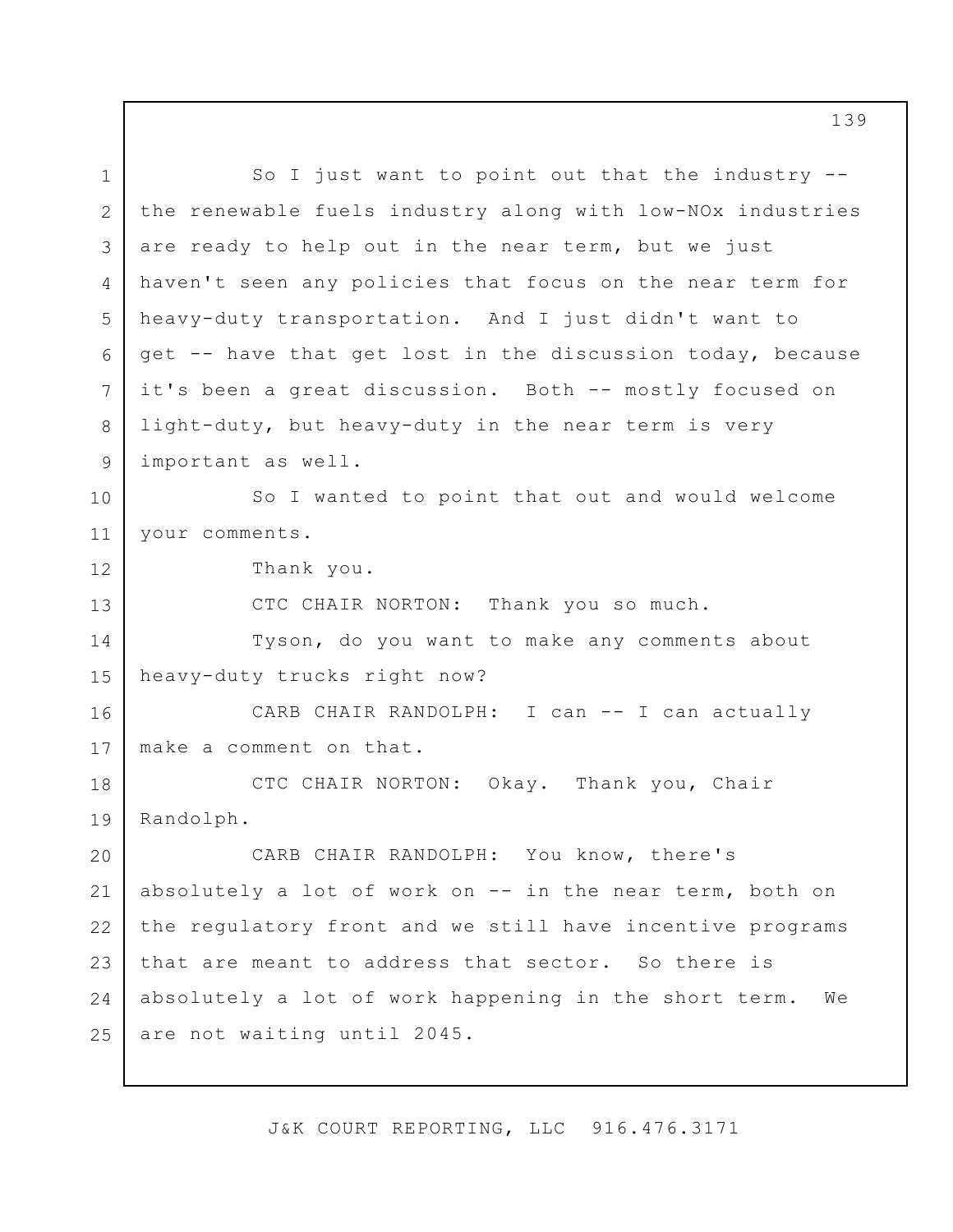1 2 3 4 5 6 7 8 9 10 11 12 13 14 15 16 17 18 19 20 21 22 23 24 25 CTC CHAIR NORTON: Fantastic. Thank you very much for that response. And Tyson, did you have anything else you wanted to ask -- add to Chair Randolph's comment? TYSON ECKERLE: No, I think that's right on. So, yeah, thank you. CTC CHAIR NORTON: Cool. TYSON ECKERLE: And also thank you to everything Cleaner Energy has done. I mean, it's been -- it's great, near term stuff too. CTC CHAIR NORTON: Okay. Well, we have three more comments left and we are putting on the three-minute clock. I think everybody has generally been at that time, but I want to make sure, because we have a very important presentation waiting for us on CAPTI. So next speaker. JUSTIN HALL: Next we have Bill Higgins. Bill, you're free to unmute yourself and make your comment. CTC CHAIR NORTON: He did speak already. BILL HIGGINS: I spoke already. So as much as I think I have something more to say, I'm going to just stay muted. CTC CHAIR NORTON: Thank you. We appreciate that. JUSTIN HALL: Thank you, Bill. BILL HIGGINS: Okay. CTC CHAIR NORTON: We appreciate your wise first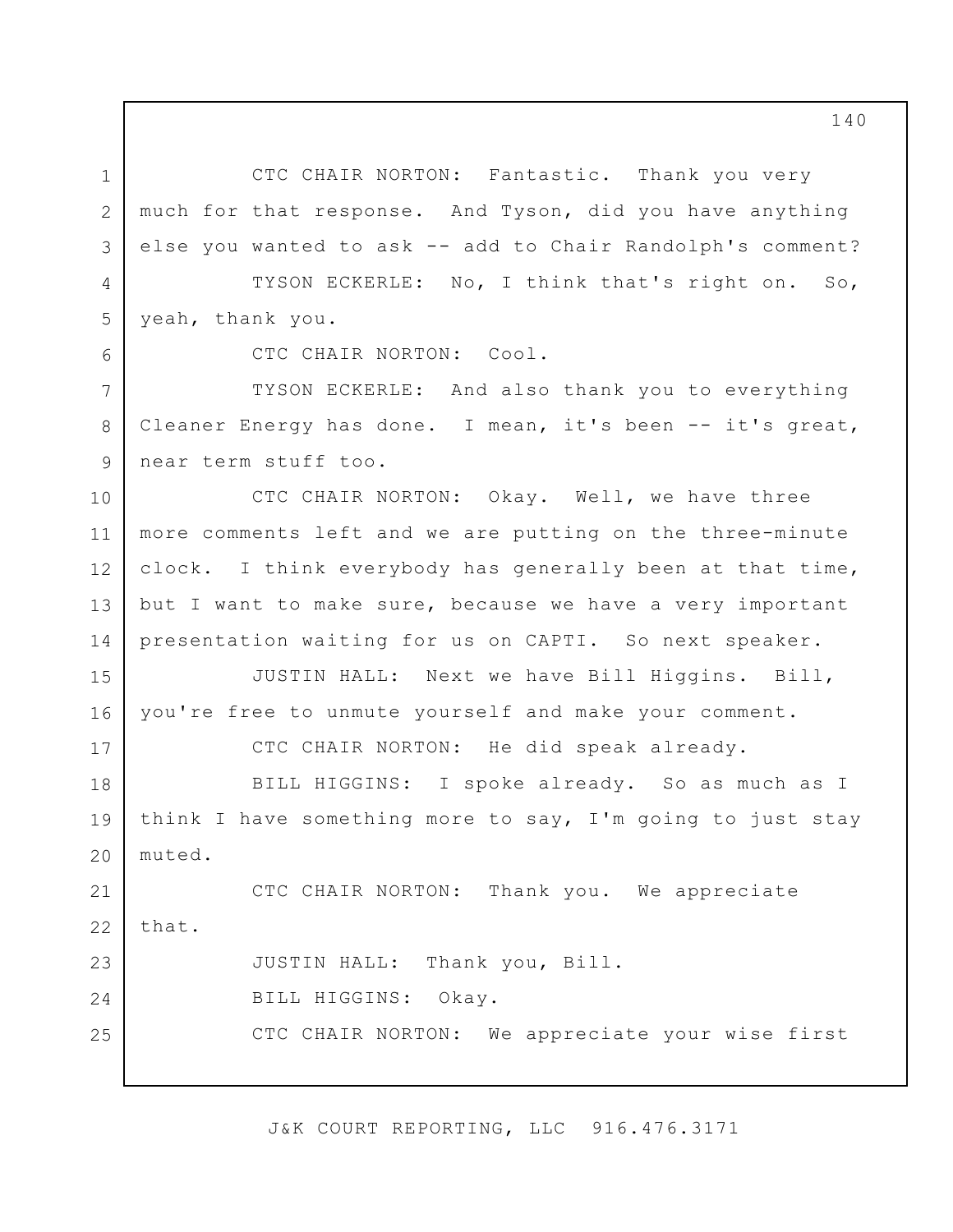1 comment too.

2

19

Second speaker.

3 4 5 JUSTIN HALL: Thank you, Chair. We have no other hands raised at this time. We just have one written comment left, which I will -- I'll read from Eric Barnes.

6 7 8 9 10 11 12 13 14 "Eric Barnes, Motorcycle Industry Council. It appears that the direction of charging infrastructure development is towards commuting. Motorcycles are not only used for commuting, but also recreationally along rural routes. Additionally, electric off-highway recreational vehicles need sufficient charging infrastructure at public areas. Are there plans to expand infrastructure development beyond commuting routes to support other uses of vehicles?

15 16 17 18 "Second question. Are there any thoughts or plans in place related to the ending of solar tax incentives and the impact this will have on residential adoption of solar power"?

Thank you.

20 21 CTC CHAIR NORTON: Chair Randolph, I'll call on you first and then Tyson.

22 23 CARB CHAIR RANDOLPH: Sorry. I had to -- I had to get off mute.

24 25 I don't -- I don't have anything to add at this moment.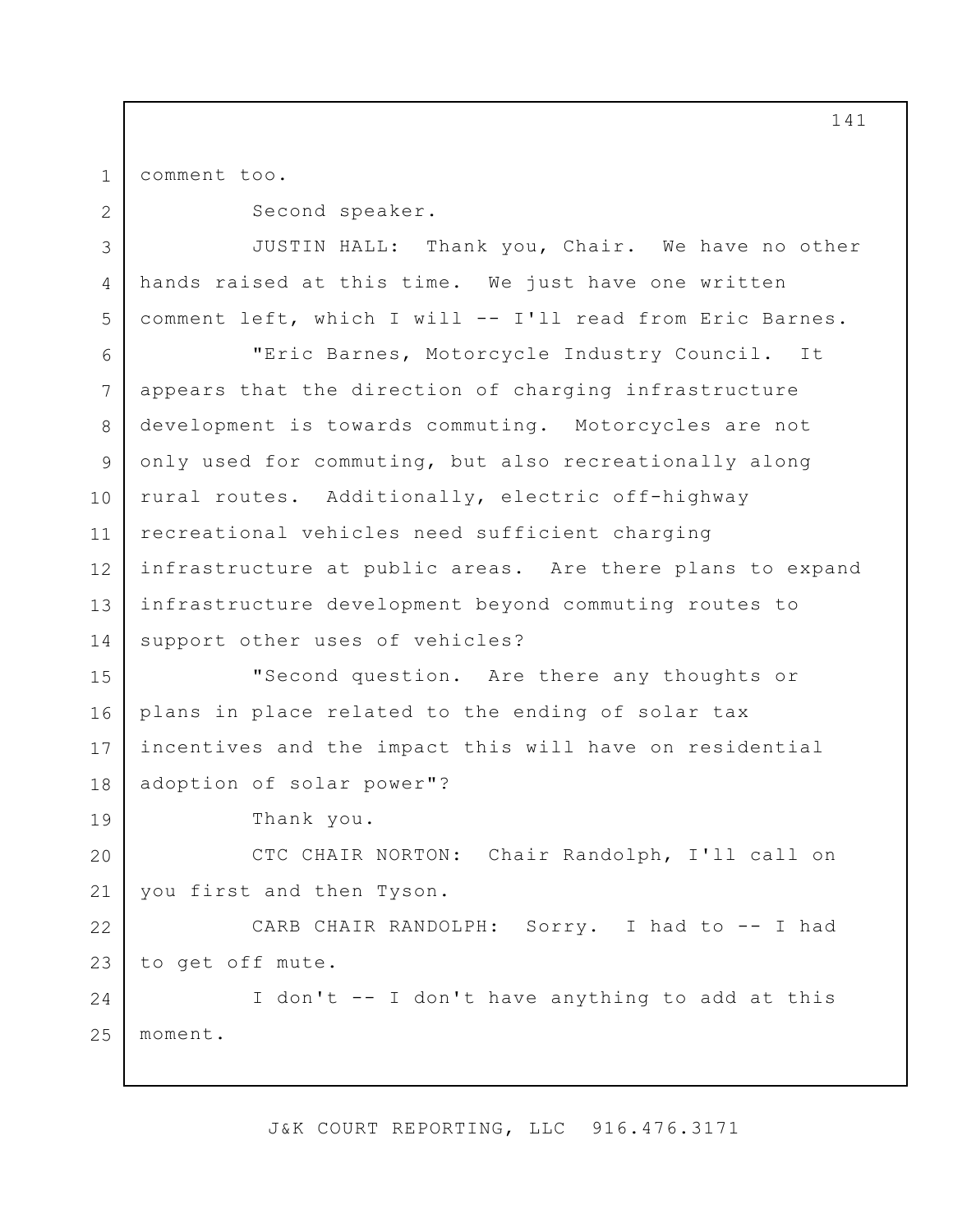2 CTC CHAIR NORTON: Okay. Tyson, on motorcycles and access to charging.

1

3

4

5

6

7

8

9

10

11

TYSON ECKERLE: That's great. Yeah. So we are working actually with Rivian to start to try to get chargers into the State Parks system. So Rivian is being very aggressive and trying to enable that off-road, you know, electric options or at least getting out to those adventure areas. And so I would imagine that motorcycles could take care of -- take advantage of the same thing. You know, just watching the Long Way Up documentary is pretty inspiring, just those two coming together.

12 13 14 15 16 17 18 So -- yeah, so there's a lot. And we're working with Department of General Service with our State Parks to figure out which -- and the CPUC and the IOUs have gone down that road. There was a piece of legislation a couple years ago that helped direct some of that investment. There are some challenges getting electrification out to those areas.

19 20 21 22 23 And one final thing is we have a great company that, you know, does the Envision ARC Solar -- you know, the fully integrated, just drop it in a parking spot, and, you know, you're good to go. So there's options there out in the marketplace that are California based.

24 25 CTC CHAIR NORTON: Fantastic. That's great. Thank you. That, I believe, completes public comment,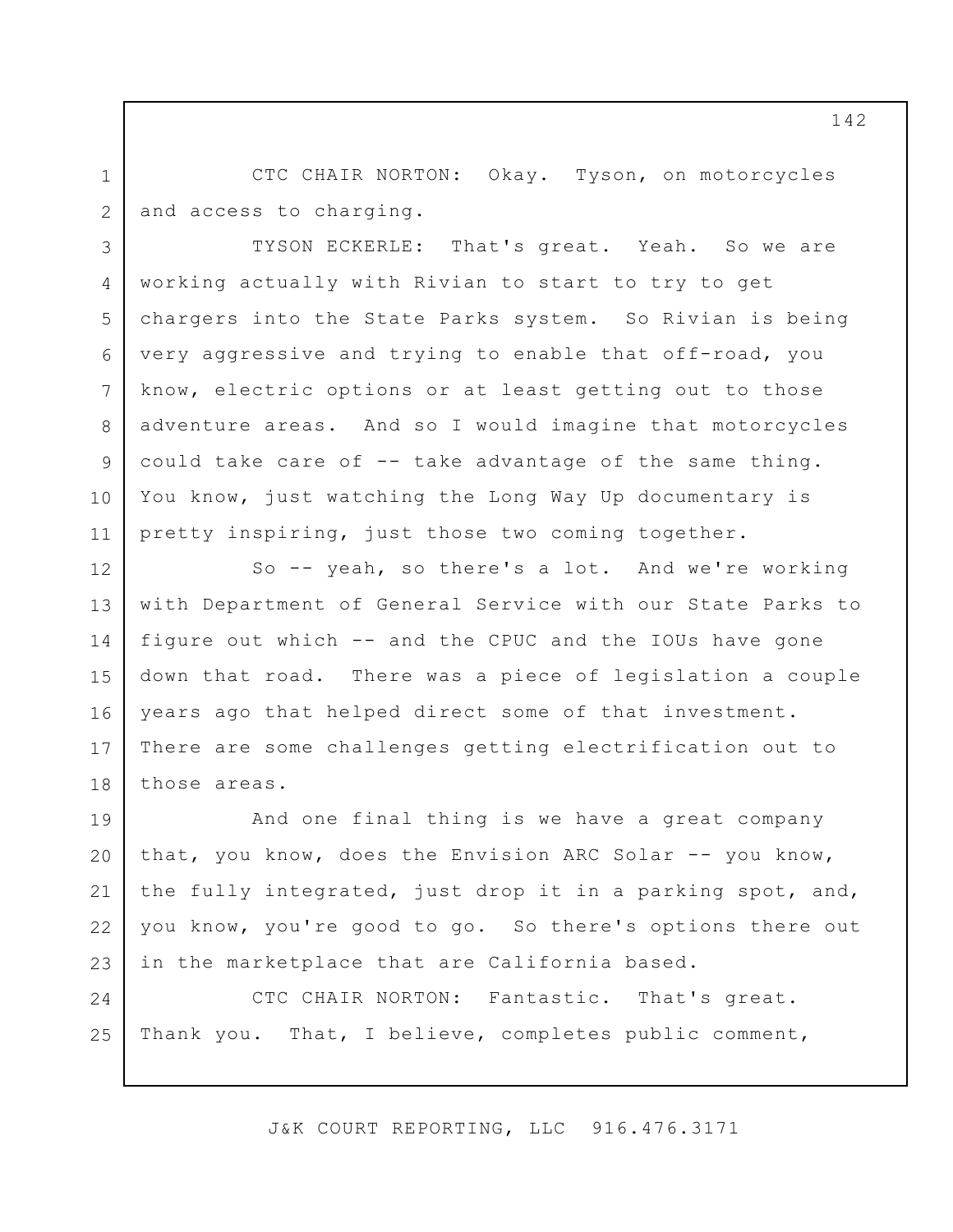1 Justin, are we confirmed?

12

13

14

24

25

2 3 4 JUSTIN HALL: Yes, Chair Norton, that is correct. CTC CHAIR NORTON: Okay. Chair Randolph, do you have any closing comments on this item?

5 6 7 8 9 CARB CHAIR RANDOLPH: I do not. I think this was a really great discussion, a lot of good points. Really appreciate the work of all of our panelists and super excited to have the CAPTI conversation. So I don't have anything to add at this point. Thank you.

10 11 CTC CHAIR NORTON: Excellent. Thank you so much. Director Velasquez.

> HCD DIRECTOR VELASQUEZ: No. Ditto. Thank you. CTC CHAIR NORTON: Thank, God for a good ditto. Okay. So we are now on Agenda Item number 3, the

15 16 17 18 19 20 draft Climate Action Plan for Transportation Infrastructure or CAPTI. We will hear from Deputy Secretary for Environmental Policy and Housing Coordination Darwin Moosavi from CalSTA will present the draft Climate Action Plan for Transportation Infrastructure, also known as CAPTI.

21 22 23 Thank you very much, Darwin, for your patience as we went through the rest of the previous item before lunch.

> (Thereupon a slide presentation.) CalSTA DEPUTY SECRETARY MOOSAVI: Thank you so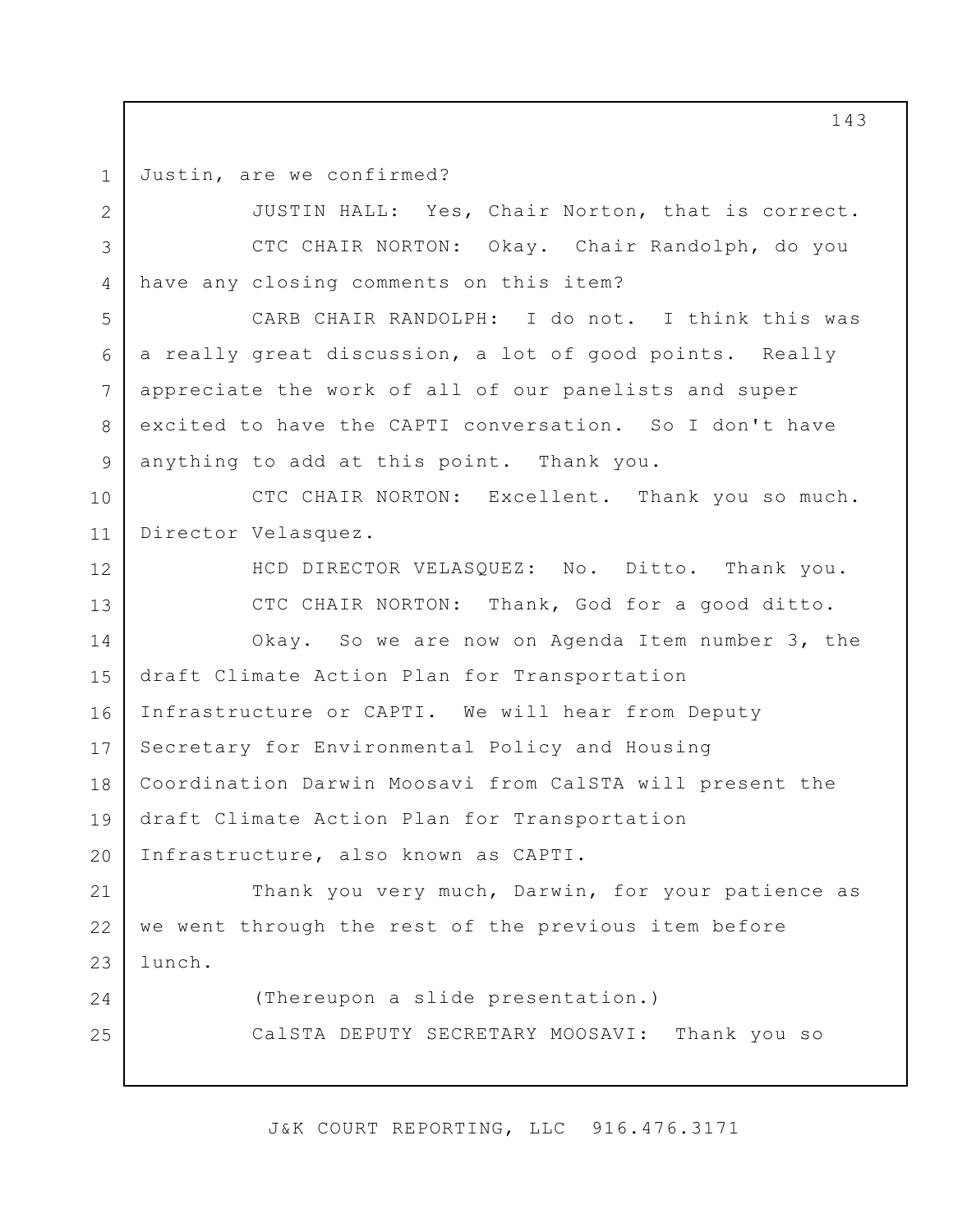1 much. Can you all hear me okay?

2 3 4 5 6 7 8 9 10 11 12 13 14 15 16 17 18 19 20 21 22 23 24 25 CTC CHAIR NORTON: We sure can. CalSTA DEPUTY SECRETARY MOOSAVI: Great. Well, thank you, Chair Norton for the introduction. Thank you Chair Randolph and Director Velasquez for having me here today, and Commissioners and Board members. Very excited to continue our conversation on the draft Climate Action Plan for Transportation Infrastructure that we have had the opportunity to speak to you all about previously, as well as presented at the last CTC meeting back in March on this item as well. And I think, you know, this conservation will hopefully be a great kind complementary piece to talk about in addition to the ZEV conversation we had this morning. Next slide.  $--000--$ CalSTA DEPUTY SECRETARY MOOSAVI: One more, please.  $--000--$ CalSTA DEPUTY SECRETARY MOOSAVI: So this effort to put together a Climate Action Plan for Transportation Infrastructure that is being led by CalSTA and has been really an interagency effort, including all of the agencies represented here on this joint body here today,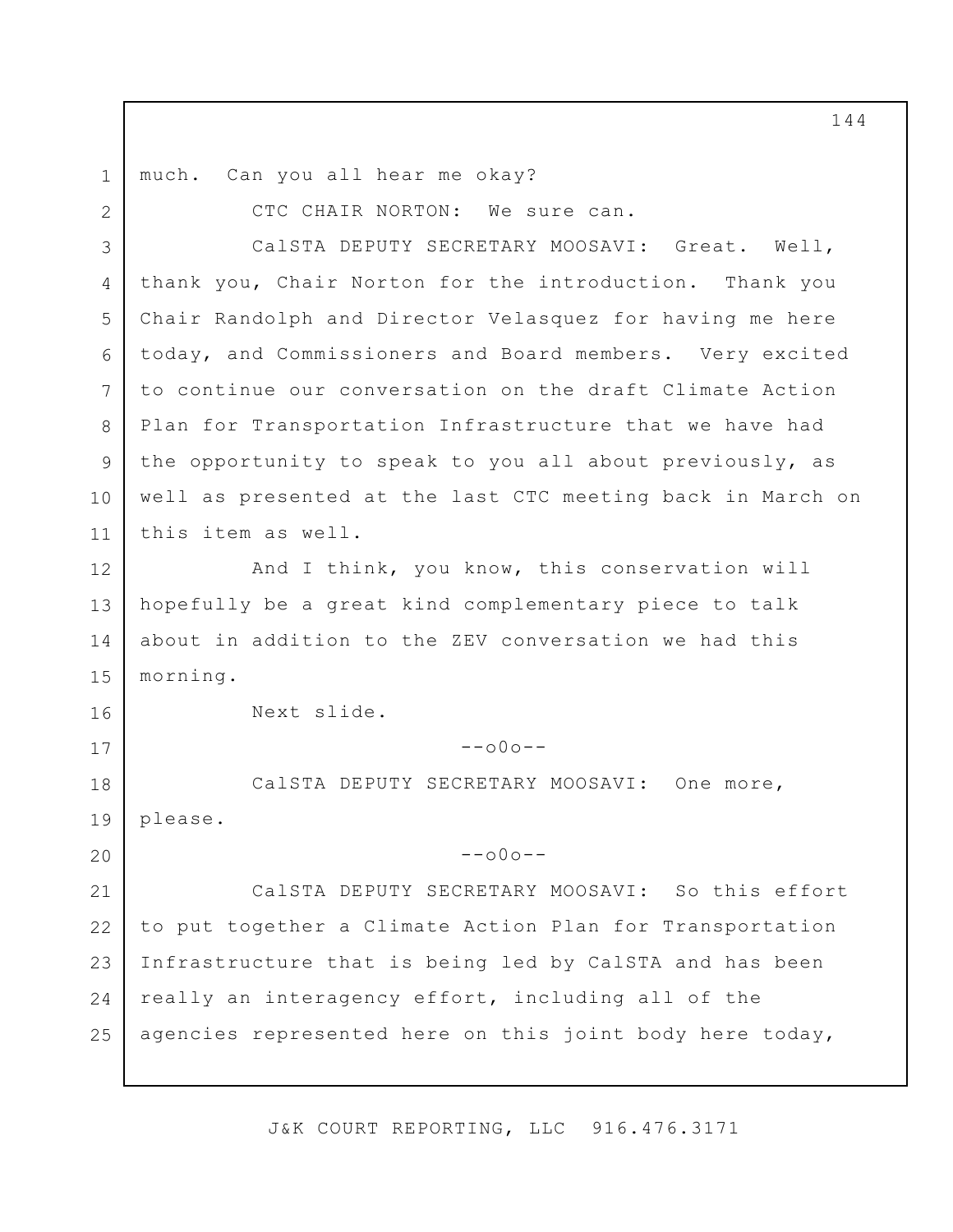3 was borne out of the Governor's Executive Order N-19-19 back in 2019, where the Governor called on our agency to leverage State transportation spending to help meet climate change goals. And this Executive Order, you know, I believe is an acknowledgement that as important as the zero-emission vehicle strategies that we heard about today are to meeting our climate health and equity goals that they alone are not enough.

1

2

4

5

6

7

8

9 10 11 12 13 14 15 16 17 18 19 20 21 22 And as we've heard earlier on the climate side, we will continue to have vehicles on the road that have combustion engines well beyond our 2035 and 2045 targets. From a health perspective, we can't continue to live our sedentary lifestyles without providing options for more active transportation for folks in addition to the air quality issues that we've talked about amongst -- also thinking about safety, of our -- of our road users. And then from an equity perspective, you know, ensuring that we have access to options and that folks do not have to depend on one of the most expensive forms of transportation that we have, the car, as their only option to get around. It's critical as we think about equity moving forward.

23 24 25 And so this -- this Executive Order tries to tackle those different pieces and lays out in different ways our agency can work across the transportation funding

J&K COURT REPORTING, LLC 916.476.3171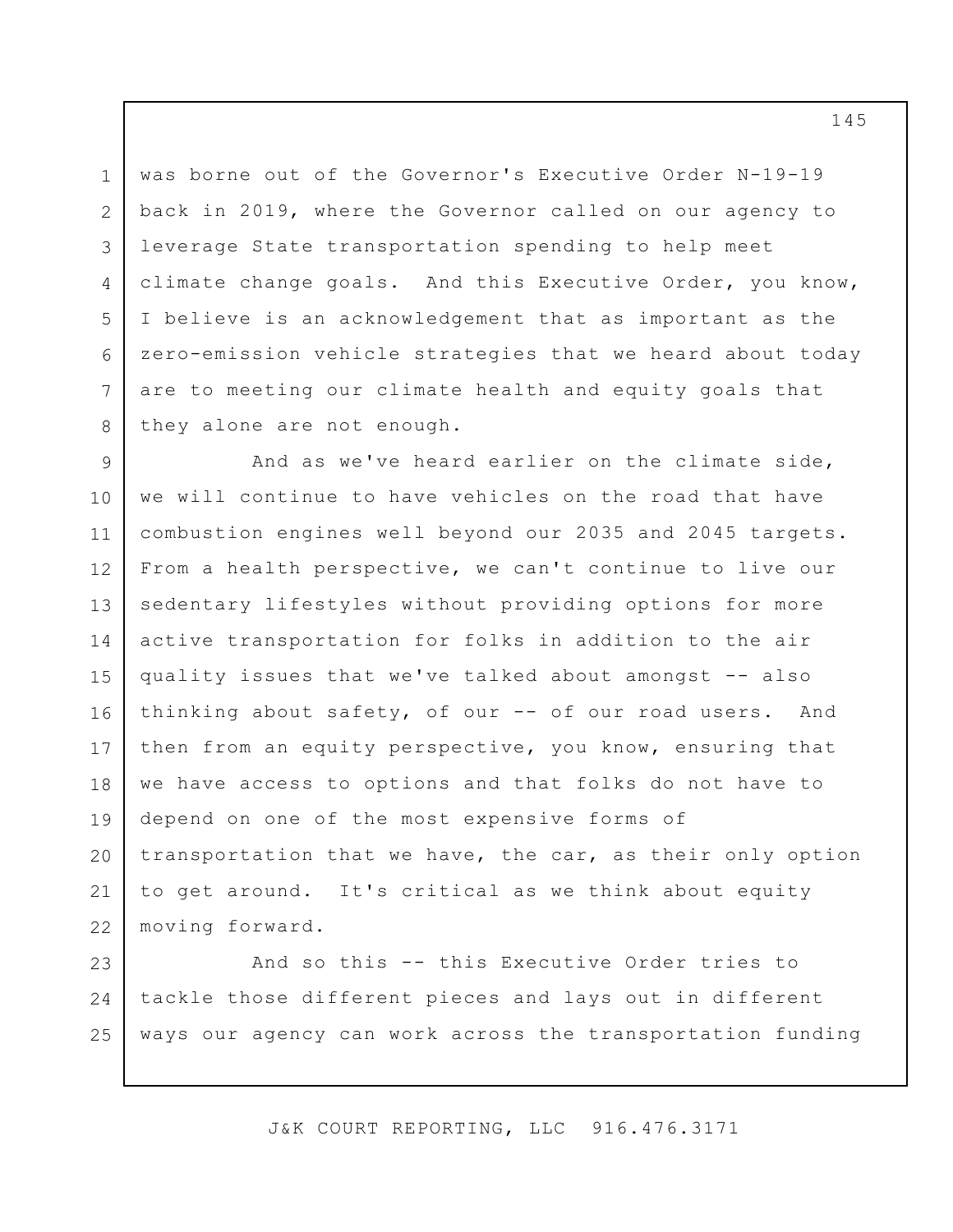1 2

3

4

5

6

24

25

that is available at a statewide level to help incentivize, and prioritize, and leverage those dollars in a way that helps get us to infrastructure that supports these goals.

Next slide.

 $-000-$ 

7 8 9 10 11 12 13 14 15 16 17 18 19 20 21 22 23 CalSTA DEPUTY SECRETARY MOOSAVI: And so specifically, the Executive Order calls out over \$5 billion of transportation infrastructure funding in the form of these programs that you see -- that you see here. And these programs all have various statutory requirements of their own. The common thread between all these programs is the State, whether it's through CalSTA, Caltrans, or the California Transportation Commission, or a combination of those agencies, the State has some direct project selection role in these programs, whether it's through grant programs -- competitive grant programs, where we pick awardees or through direct funding of these program -- or these projects. We have a role to play in terms of determining which projects get prioritized for funding and influencing the scoping of those projects as well in some cases. Next slide.

 $--000--$ 

CalSTA DEPUTY SECRETARY MOOSAVI: So given that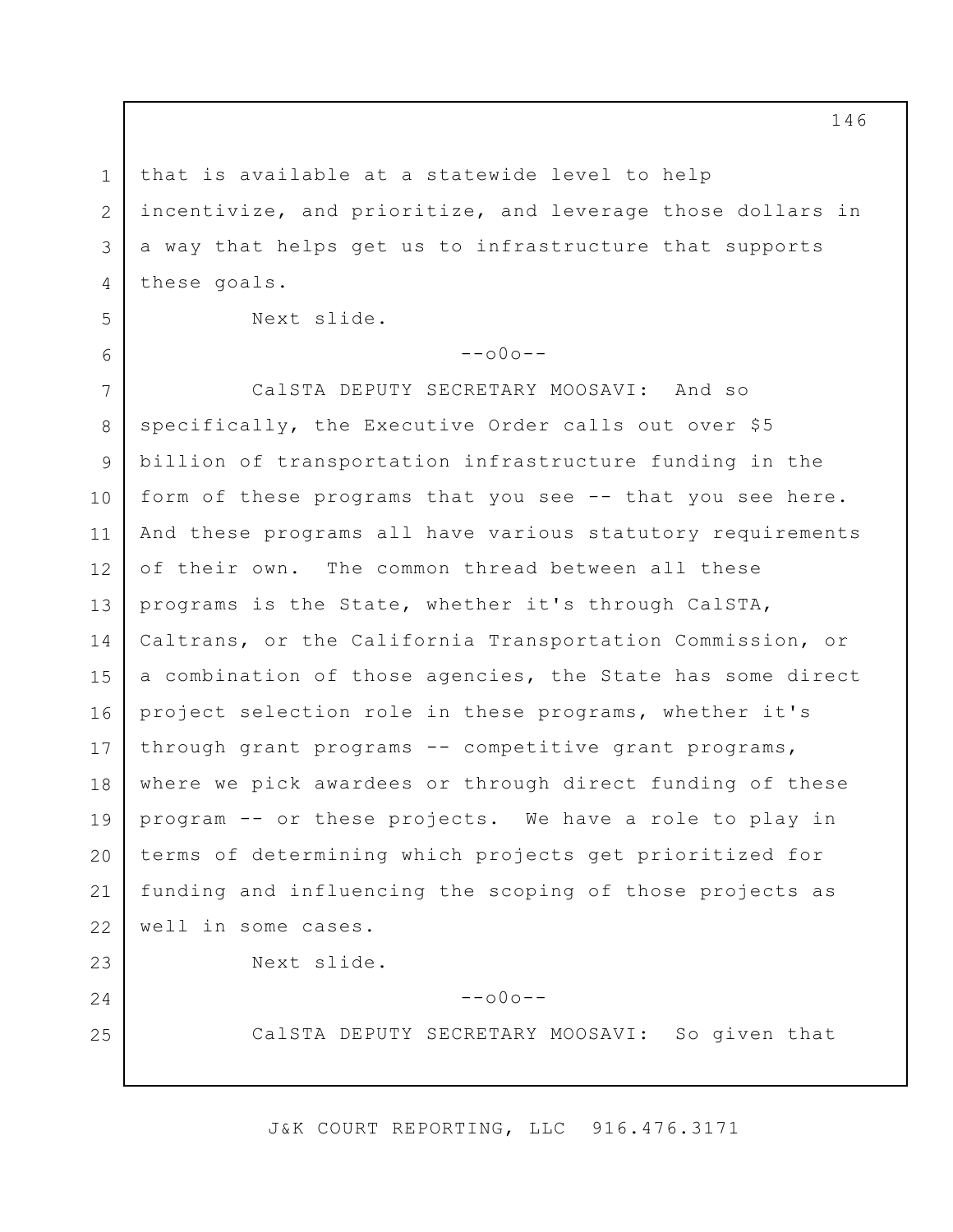1 2 3 4 5 6 7 8 9 10 11 12 13 14 premise of wanting to leverage those dollars to meet those goals. You saw on the first slide of reducing vehicle miles traveled and providing multi-modal options for our travelers to meet our State goals, we've set out on a robust and lengthy comment -- or I should say public process, outreach process, including various opportunities for public input and comment. We've had surveys and workshops, many key stakeholder -- meetings and presentations and dialogues with key stakeholders. And we're continuing to do so moving forward, as well as I'll mention near the end of this presentation in terms of future opportunities. But we've now landed on a public draft that was released in early March. Next slide.

## $--000--$

15

16 17 18 19 20 21 22 23 24 25 CalSTA DEPUTY SECRETARY MOOSAVI: And so this draft, the Climate Action Plan for Transportation Infrastructure is a holistic framework for aligning our State infrastructure investments with our climate health and social equity goals and is built on the foundation of the fix-it first approach established in SB 1. So, you know, I want to reiterate that this is very much a policy framework document. Much of -- as mentioned here, much of the proposed changes that we're talking about are administrative actions that we as agencies can take to

J&K COURT REPORTING, LLC 916.476.3171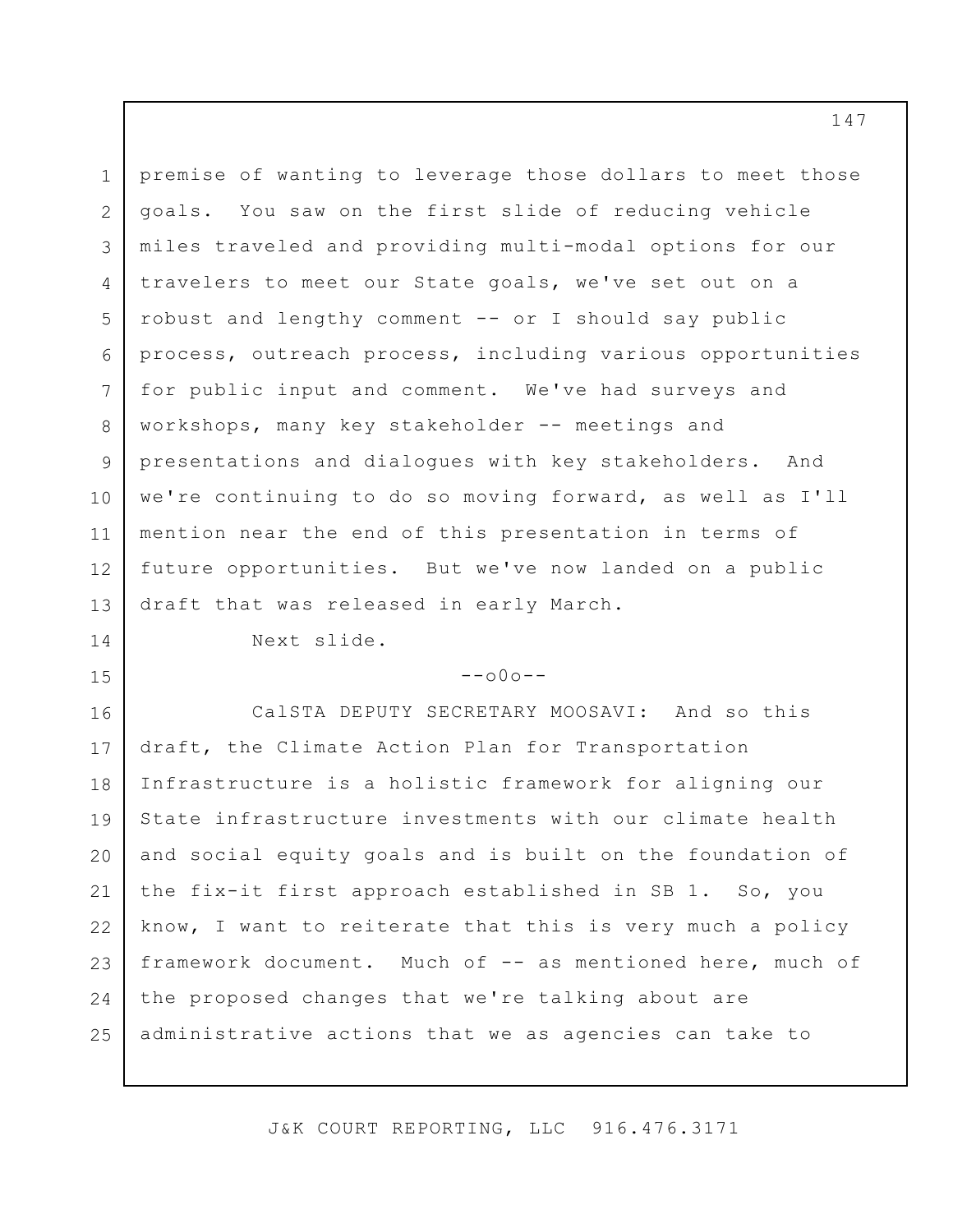1 help implement that policy framework.

3 4 5 6 7 You know, this is not a broader, or larger, or a regulatory effort, or -- and there are very few requests or items related to statutory change in the document. So these are, you know, for the most part, you know, I would say, early step actions that we can take within our administrative authority to help implement that vision that CAPTI puts out that is built on existing framework and priorities that SB 1 has already set forth for us.

10 11 12 13 14 15 16 17 18 19 20 And finally, I want to acknowledge that this plan balances the fact that we know there's a range of solutions in different contexts when you get across the state. And we need to make sure any plan that we put forward can be beneficial to all areas of the state. So we're simply calling on using our dollars in a way that raises up the best available projects and solutions in every region in every part of the state, within the framework that we've set forward, understanding that - that range, and what that looks like, and what's available on the ground differs in different contexts.

21 22

2

8

9

Next slide, please.

## $--000--$

23 24 25 CalSTA DEPUTY SECRETARY MOOSAVI: So the document itself, as I mentioned, the framework and the vision that it sets, includes ten guiding principles, which I'll go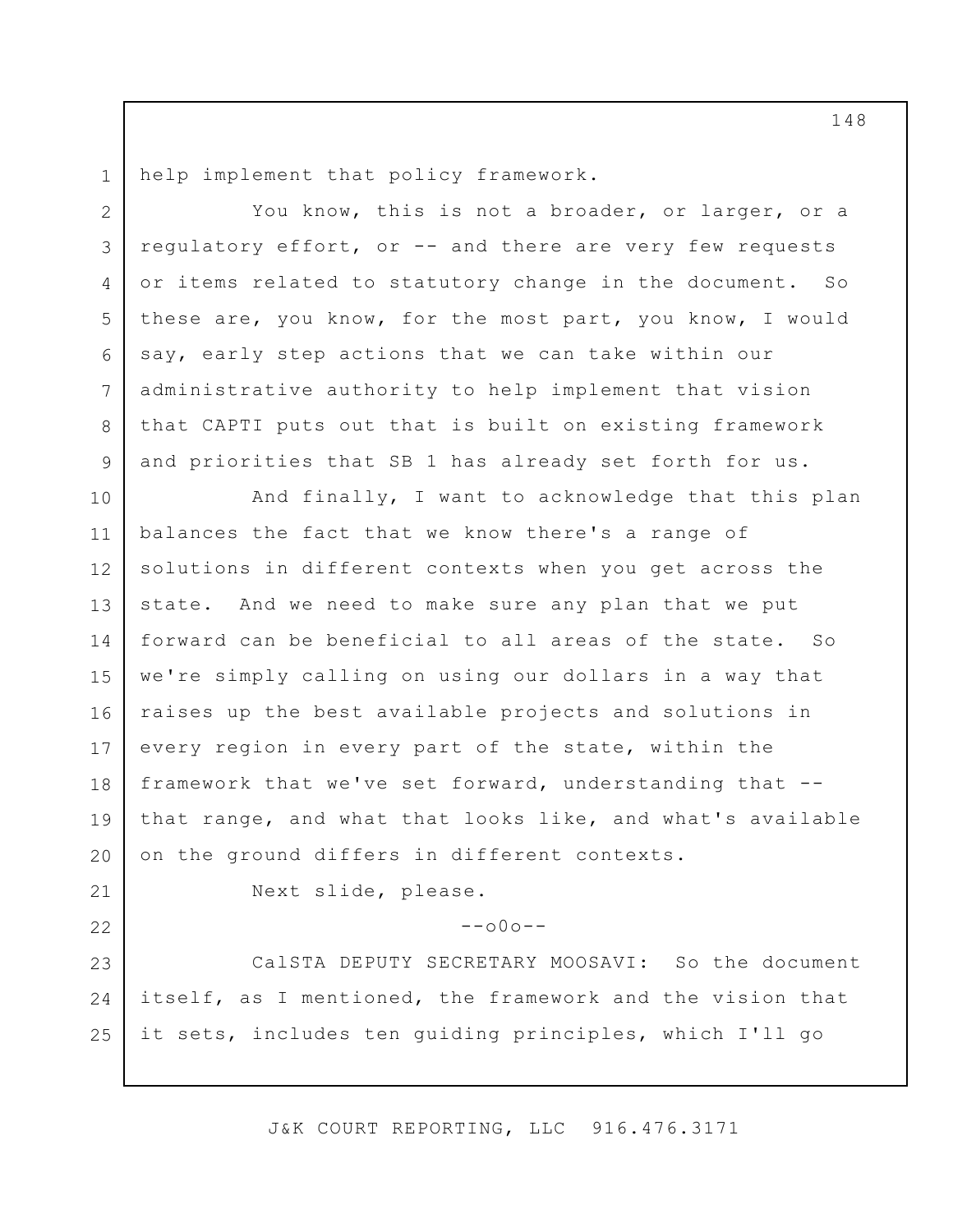1 2 3 4 5 6 7 8 9 through here. And then under those ten guiding principles, we've come up with a list of seven specific strategies on how we can work towards implementing our guiding principles. And under the seven strategies, we have broken up 30 specific actions that the Transportation Agency can take. And then we're also making recommendations to the California Transportation Commission on various actions that we recommend they consider as well.

10 11 12 And I'll go through some of those here today. want to highlight a few that I think might be of interest to this group. I

13

14

Next slide, please.

 $--000--$ 

15 16 17 18 19 20 21 22 23 CalSTA DEPUTY SECRETARY MOOSAVI: So the guiding principles that make up the investment framework, there are ten of them. I wanted to start by highlighting these three, which are really about some of the key investments that we need to make. As we've talked about today, I won't go into it a whole lot more, since we've had a great robust discussion on it. Investing in our zero-emission vehicle infrastructure is key and critical as part of this investment framework.

24 25 In addition to doing so, we need to make sure we're providing additional options for Californians to get

J&K COURT REPORTING, LLC 916.476.3171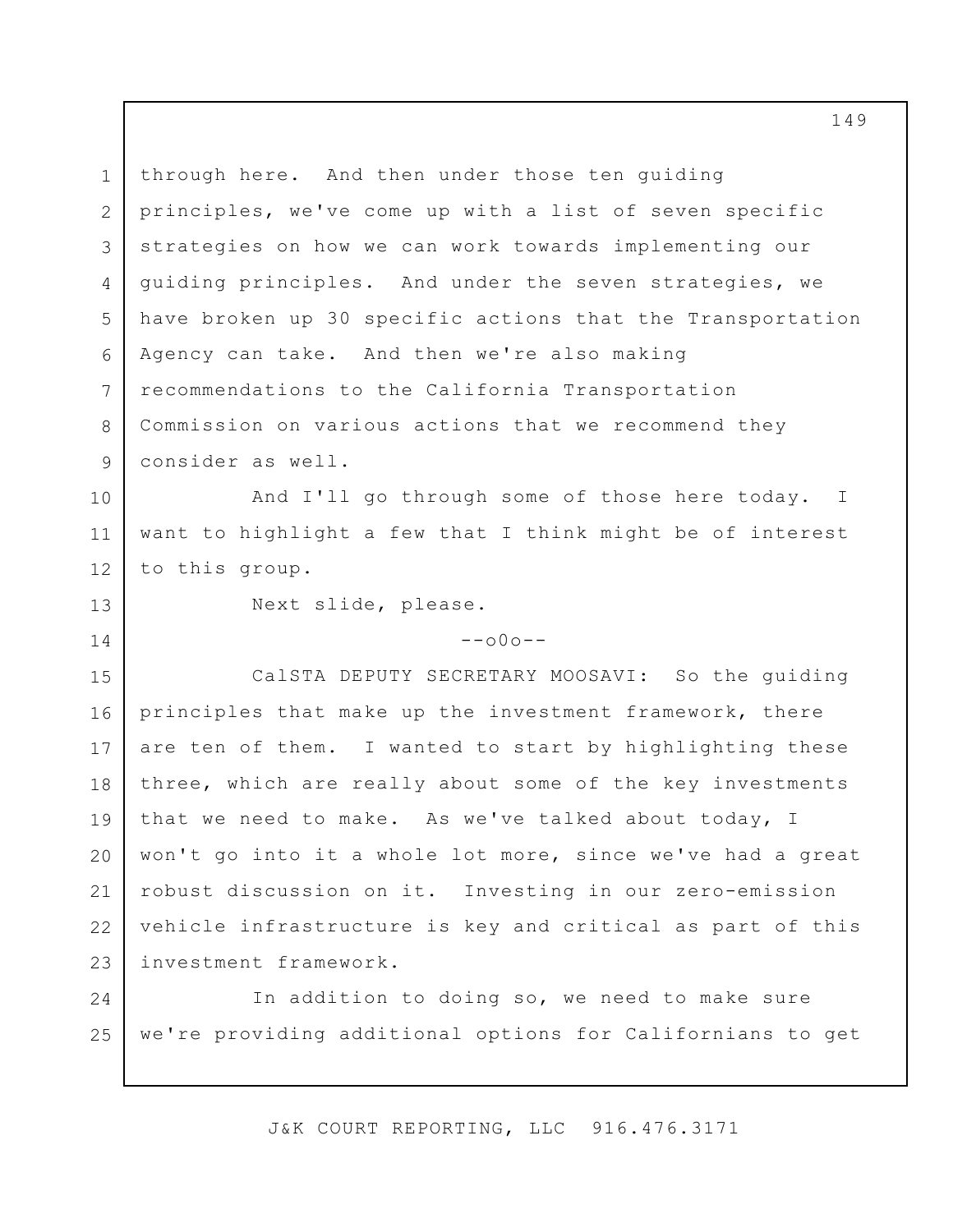around. And so building towards an integrated statewide rail and transit network is also a key area of investment, as well as investing in networks of safe and accessible bicycle and pedestrian infrastructure.

We heard earlier -- I think One of our commenters mentioned the need for electric bicycles as well as electric vehicles. And so we need to make sure that we have infrastructure for those types of -- modes of transportation.

Next slide.

1

2

3

4

5

6

7

8

9

10

11

 $--000--$ 

12 13 14 15 16 17 18 CalSTA DEPUTY SECRETARY MOOSAVI: And as we build those infrastructure pieces and focus on prioritizing projects that get us infrastructure built to support those modes, we have seven other guiding principles that I think of as the how we do that and how we think about making sure we're doing those things in a fashion that gets us closer to our goals.

19 20 21 22 23 24 25 And, you know, I'll just briefly go through these, and happy to dive into any of this deeper. But strengthening our commitment to social and racial equity by reducing public health harms that our projects cause, while -- and economic harms, and while maximizing the community benefits of those projects to -- particularly to communities of color and low income communities is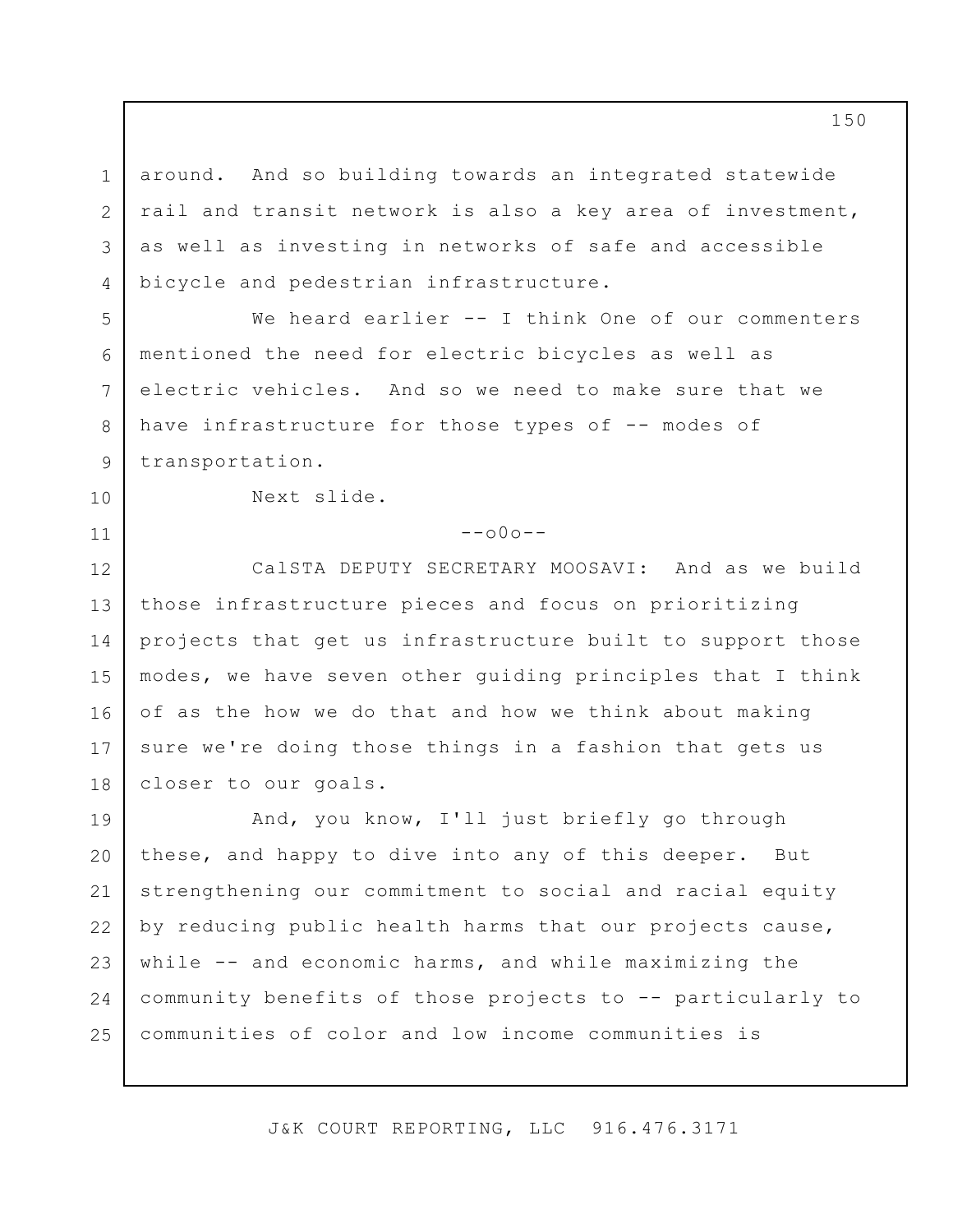1 2

4

5

critical to look at within our projects.

3 6 Making safety improvements to reduce fatalities and severe injuries and to focus on the loss of life and injuries when we think about safety improvements on our roadways I think is something that we want to center in the work that we do.

7 8 9 10 11 12 13 14 As we think about reducing emissions  $--$  you know, as you all know, we're already seeing the direct impacts of climate change. You know, particularly folks in the transportation sector are seeing that on our roadways annually and as we see increased costs of repairs from extreme weather events. So assessing physical climate risk to our infrastructure and incorporating that into our decision making is absolutely key.

15 16 17 18 19 20 21 22 23 24 25 And promoting projects that you're not increasing passenger vehicle travel. Now, this one is rather important I think as we look towards building out our transit network and bicycle network to provide people options to opt out of congestion and to have alternative modes to get around. We also need to acknowledge that the research shows -- research on reduced travel shows that particularly in highly congested and urbanized areas, that we cannot continue trying to build our way out of congestion, and that we're worsening our air quality issues and our equity issues as well by doing so, and that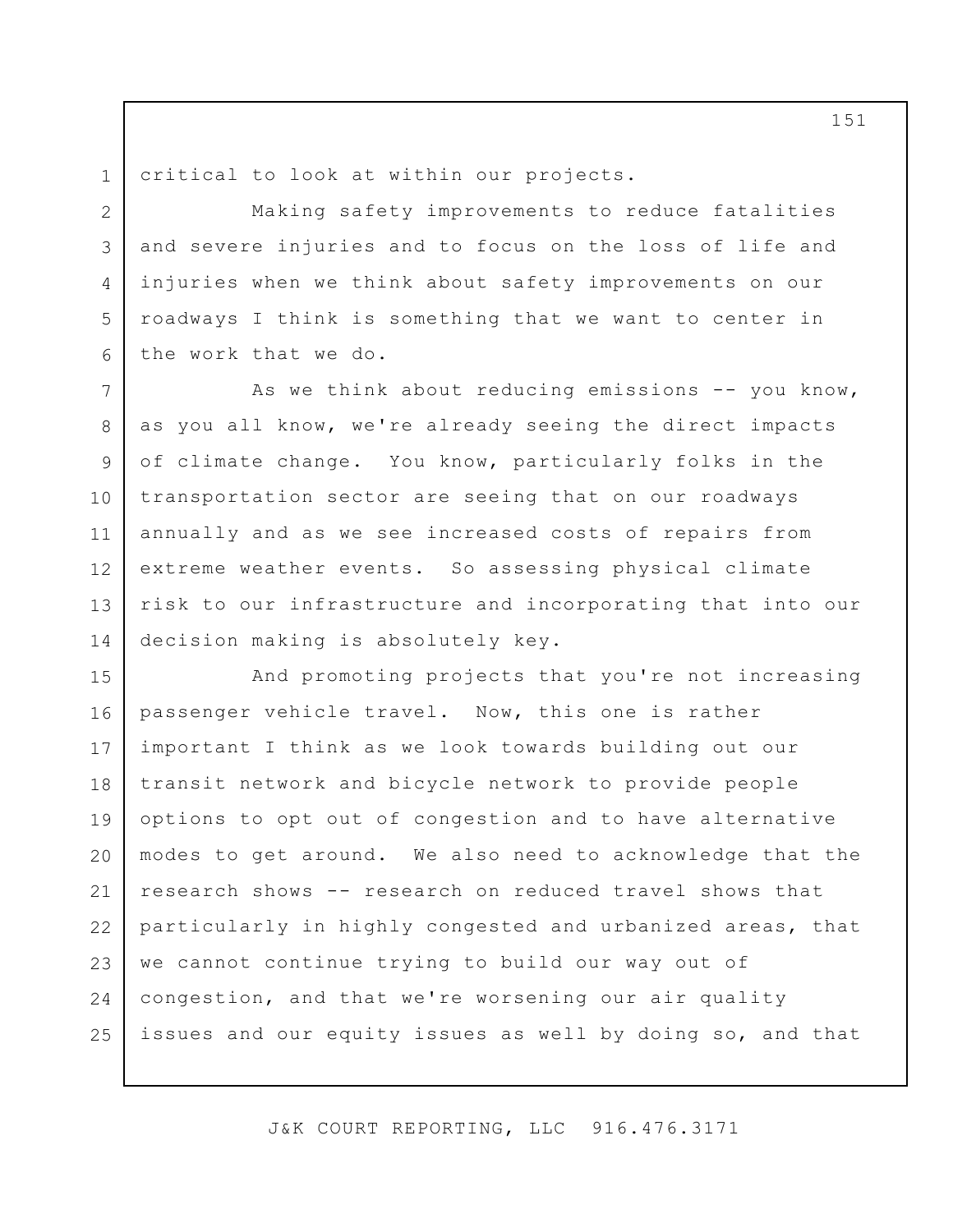1 that needs to be a critical part of our decision making.

2

3

4

5

6

7

8

9

10

11

12

14

15

We need to promote compact infill development. As we've discussed today, land use is an important part of the solution. The transportation strategies we have here and how we spend transportation dollars are just one piece of the VMT reduction that we need to see. And critically important is also ensuring that people have the opportunity to live closer to their jobs, and as was mentioned earlier, have jobs closer to their homes as a - as a strategy to reduce their dependence on driving and the amount of driving that they're required to do.

13 16 17 And, you know, real quick I'll say the flip side of that is protecting our natural and working lands, in addition to promoting development in infill areas, making sure that lands that serve other uses aren't converted to development, if we're providing enough opportunity for development in the right places.

18 19 20 21 22 23 24 25 And then finally and I think very importantly, as we think about our zero-emission system and our zero-emission infrastructure, I should say, rolling out, particularly I think in the transportation infrastructure realm thinking about the freight system. And I emphasize the word "system" in developing an actual network and system as part of our planning efforts is really going to be critical to continue improving our freight mobility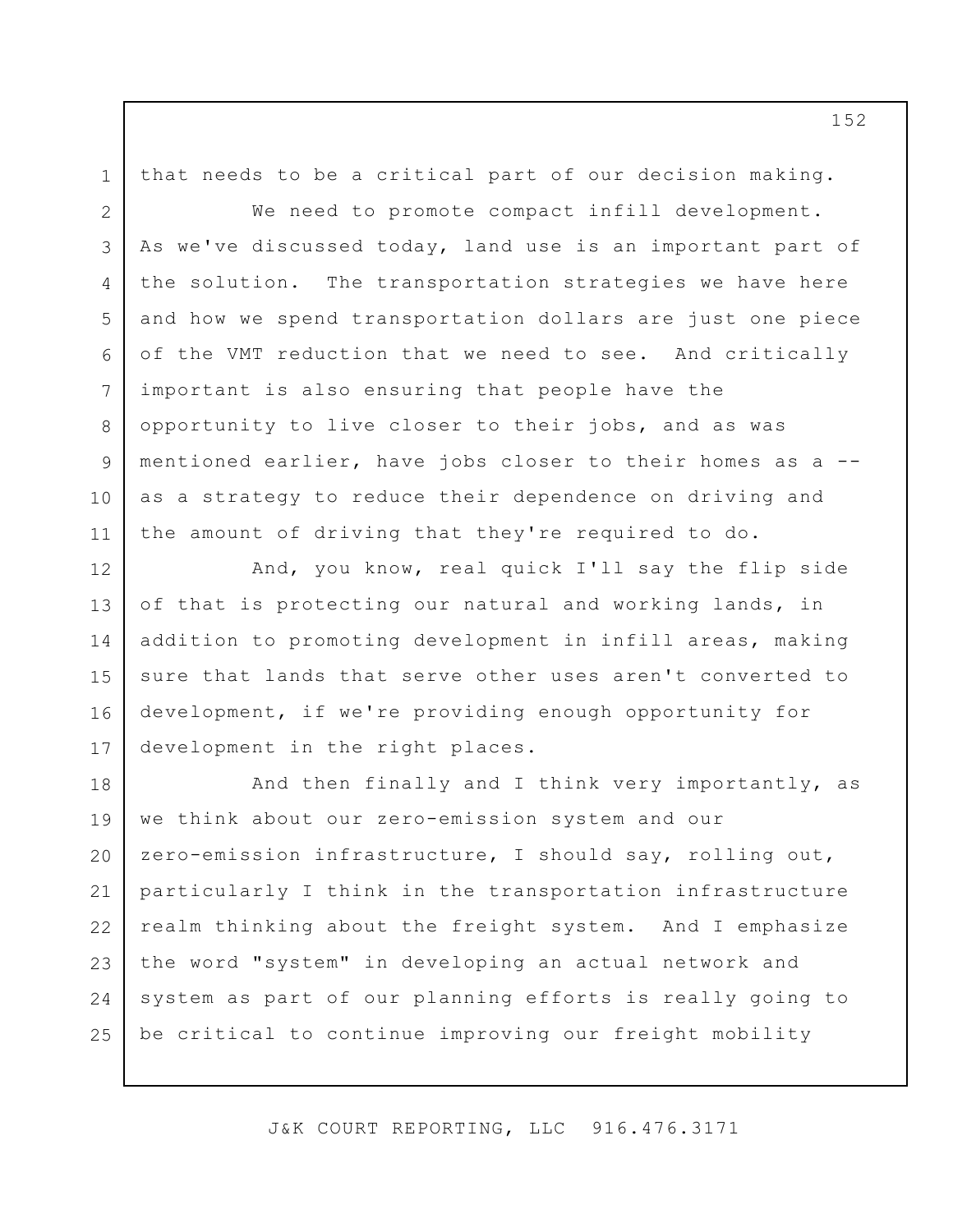1 2

3

15

moving forward.

So with that, next slide, please.

 $--000--$ 

4 5 6 7 8 9 10 11 12 13 14 CalSTA DEPUTY SECRETARY MOOSAVI: And so CAPTI puts out seven strategies on essentially how to bring that set of guiding principles to action and areas that we should focus on. And for the sake of time and for discussion, you know, these actions are just grouping mechanisms for -- or, sorry, these strategies are grouping mechanisms for our specific actions that we have laid out. So instead of reading through the strategies, I'm going to just talk about some of the actions that are embedded under each of these. And so I've kind of grouped those together on the next slide.

## $--000--$

16 17 18 19 20 21 22 23 CalSTA DEPUTY SECRETARY MOOSAVI: And I'll share two sets of these. But I just wanted to go through some here that are under strategy number one and two. And so the actions that we've set forward are rather specific to the various programs that fall under the Executive Order. But, you know, I just wanted to talk about some of the impact on these -- of these actions and what they could do.

24 25 Specifically, the first two are recommendations in the document to the CTC on guidelines on the two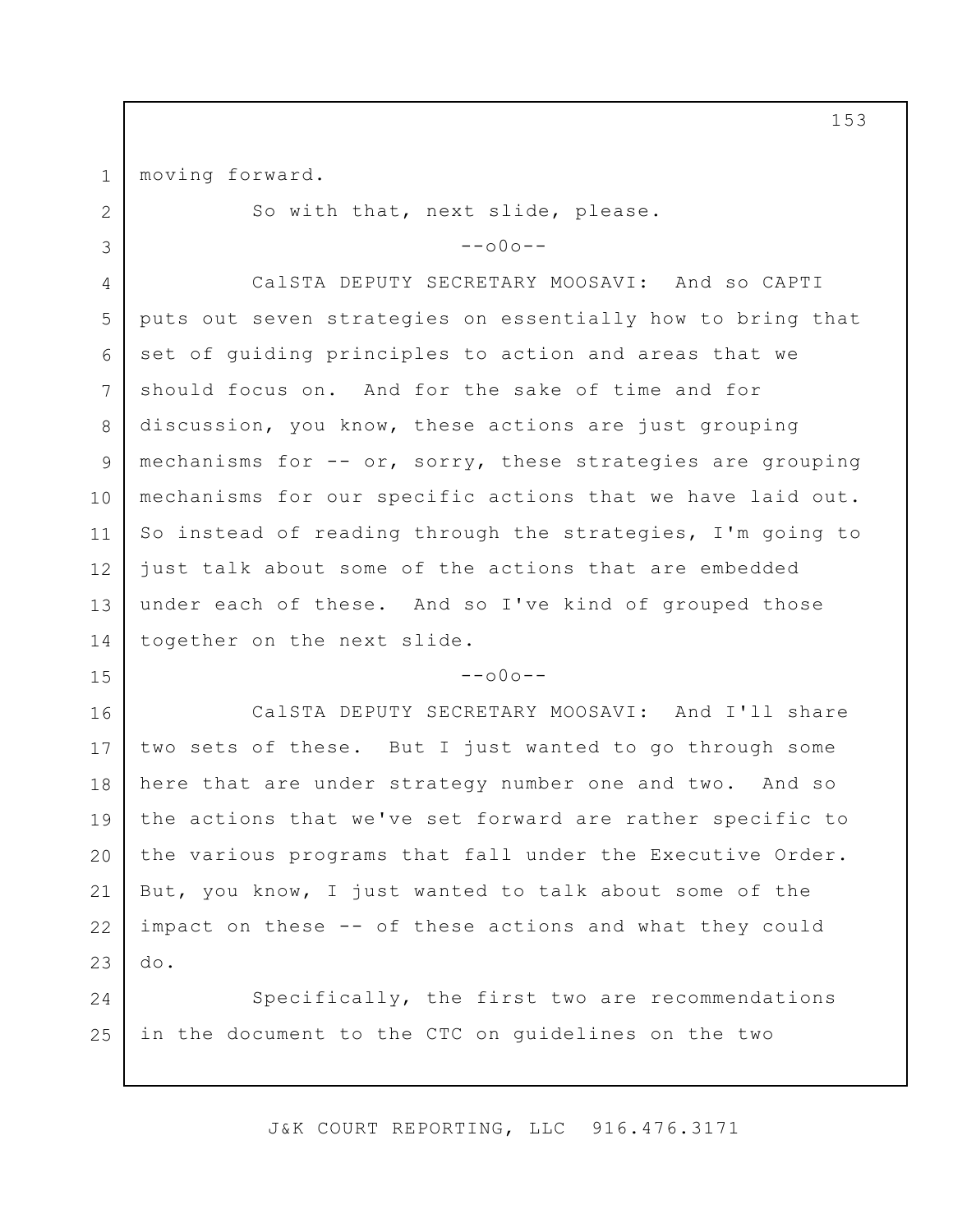programs, the Solutions for Congested Corridors Program and the Trade Corridor Enhancement Program.

1

2

3 4 5 6 7 8 9 10 11 12 The first action asks to prioritize solutions for congestion in that program, that enable travelers to opt out of congestion instead of focusing on increasing throughput for more vehicles. As we said earlier, particularly in highly congested urbanized areas, research shows that that is a futile effort and that we can't relief congestion that way. So providing those alternatives and focusing our funding on those alternatives through the funding available there I think is critical.

13 14 15 16 17 18 19 20 And the second piece we actually, I think, heard echoed earlier in a public comment, which is looking at the Trade Corridor Enhancement Program and providing both an opportunity to invest in and also prioritizing investments in zero-emission vehicle infrastructure as part of those larger trade corridor and freight mobility improvement projects that are funded there. I think that's critical.

21 22 23 24 25 Moving on to the next strategy items here. We have a couple items here that are really aimed at transit recovery as we come out of the pandemic. One is to implement the integrated travel program, which is a great program that aims to provide more seamless travel between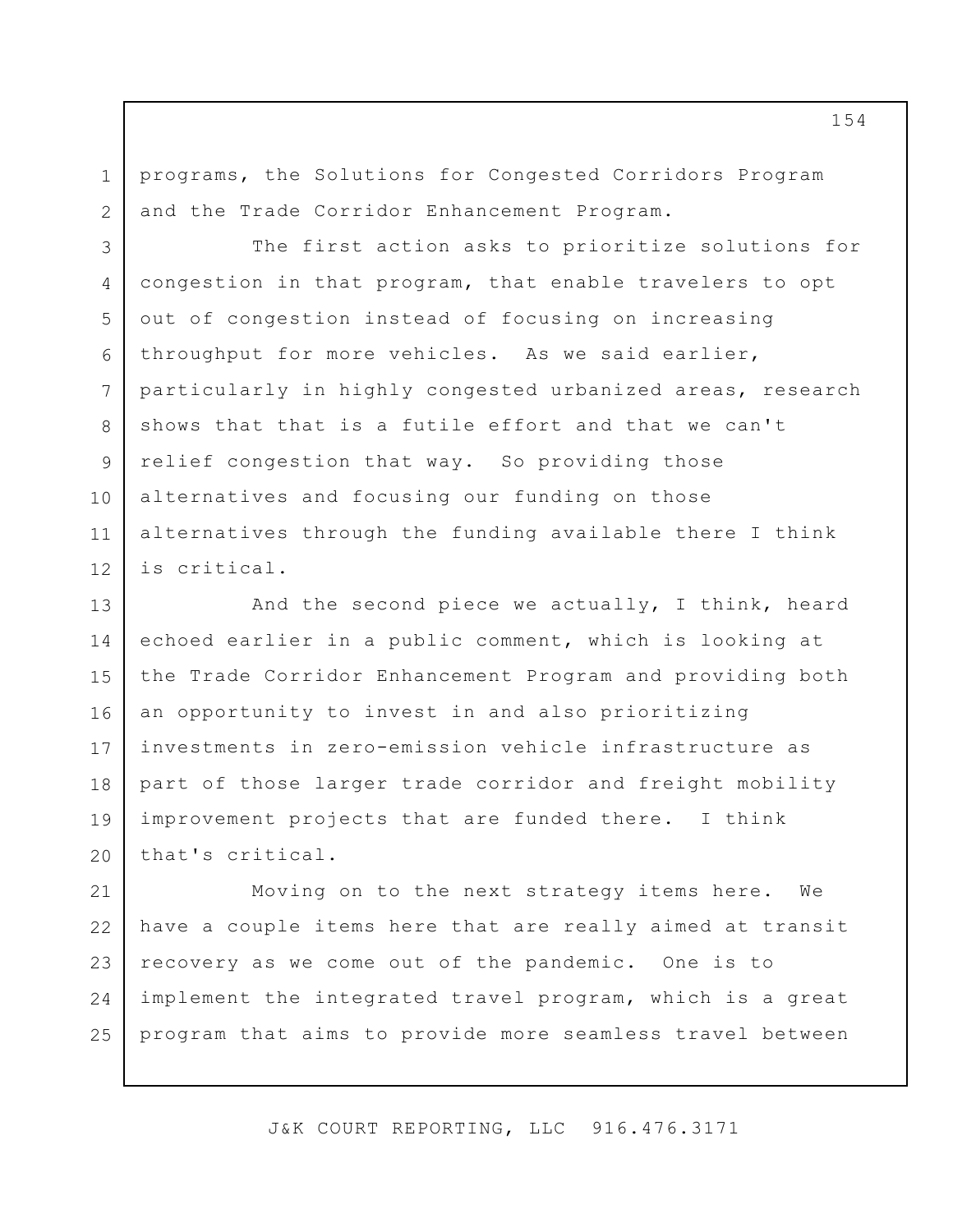3 our transit agencies and for transit users, which I think is really important to ensuring that transit is a competitive mode of travel. Ease of access I think will be critical, both from a payment standpoint and timing standpoint, and usability standpoint.

And then also supporting transit agencies through our Transit and Intercity Rail Capital Program in meeting their ZEV targets for their fleet and providing funding through that program to do so is what 2.3 is about. And that will be really important.

11 12 13 14 15 16 17 18 19 And finally on this slide, in terms of our various funding programs is we've heard from a lot of our stakeholders the Active Transportation Program, which is one of the most oversubscribed programs or is the most oversubscribed program listed on this Executive Order needs additional funding, particularly long-term, sustainable, committed funding for future cycles to come. And so that's something we're committed to exploring within our plan.

20

21

1

2

4

5

6

7

8

9

10

Next slide, please.

 $--000--$ 

22 23 24 25 CalSTA DEPUTY SECRETARY MOOSAVI: All right. And this is my last set of actions here I'll go through with you all. We also have an action around establishing a Transportation Equity and Environmental Justice Advisory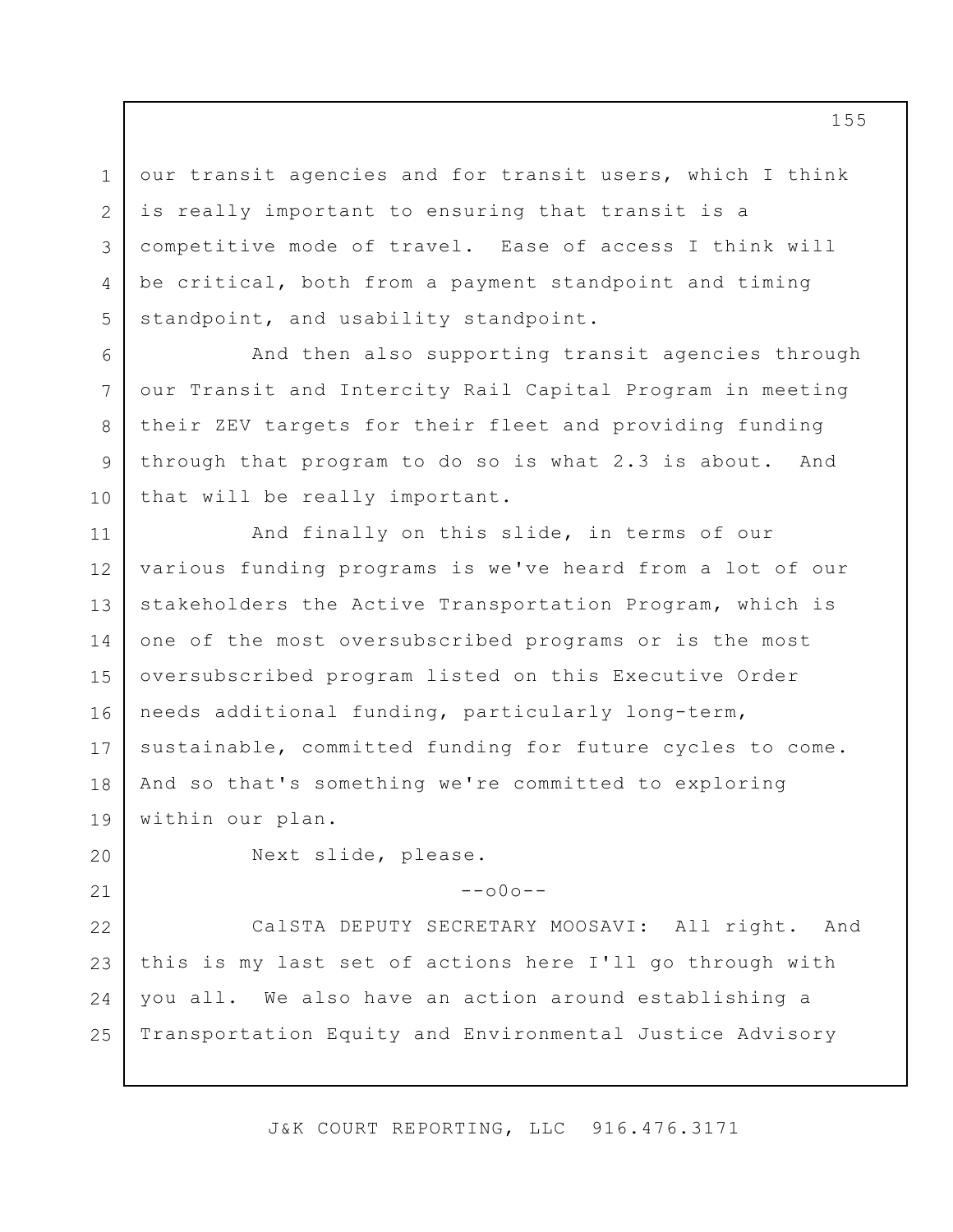Committee amongst the transportation agencies, CTC, CalSTA and Caltrans and working in conjunction to do so. I think this will be critical to provide a space for input into our programs and planning efforts from representatives of -- through representatives of those communities.

1

2

3

4

5

6

7

8

9

10

11

12

14

15

We're also working to develop climate risk assessment planning and implementation guidance to essentially analyze climate risk on projects as kind of a standard practice is the aim there. We've heard a little bit about SB 743 and the vehicle miles traveled metric there. Looking -- won't get too deep into that right now.

13 16 17 But as that gets implemented, we need mechanisms to mitigate for VMT and transportation projects. So we're interested in exploring that, as well as convening efforts to explore various roadway pricing solutions that we could be working to implement with our local and regional partners.

18 19 20 21 22 23 24 25 And the last two, which are kind of the connection to the very important land-use related and housing work that's happening at the State. We need to make sure that we use our transportation investments and leverage those to incentivize infill housing production, both through ensuring that our infrastructure is supportive of the right type of housing in the right places and also ensuring that our transportation partners

J&K COURT REPORTING, LLC 916.476.3171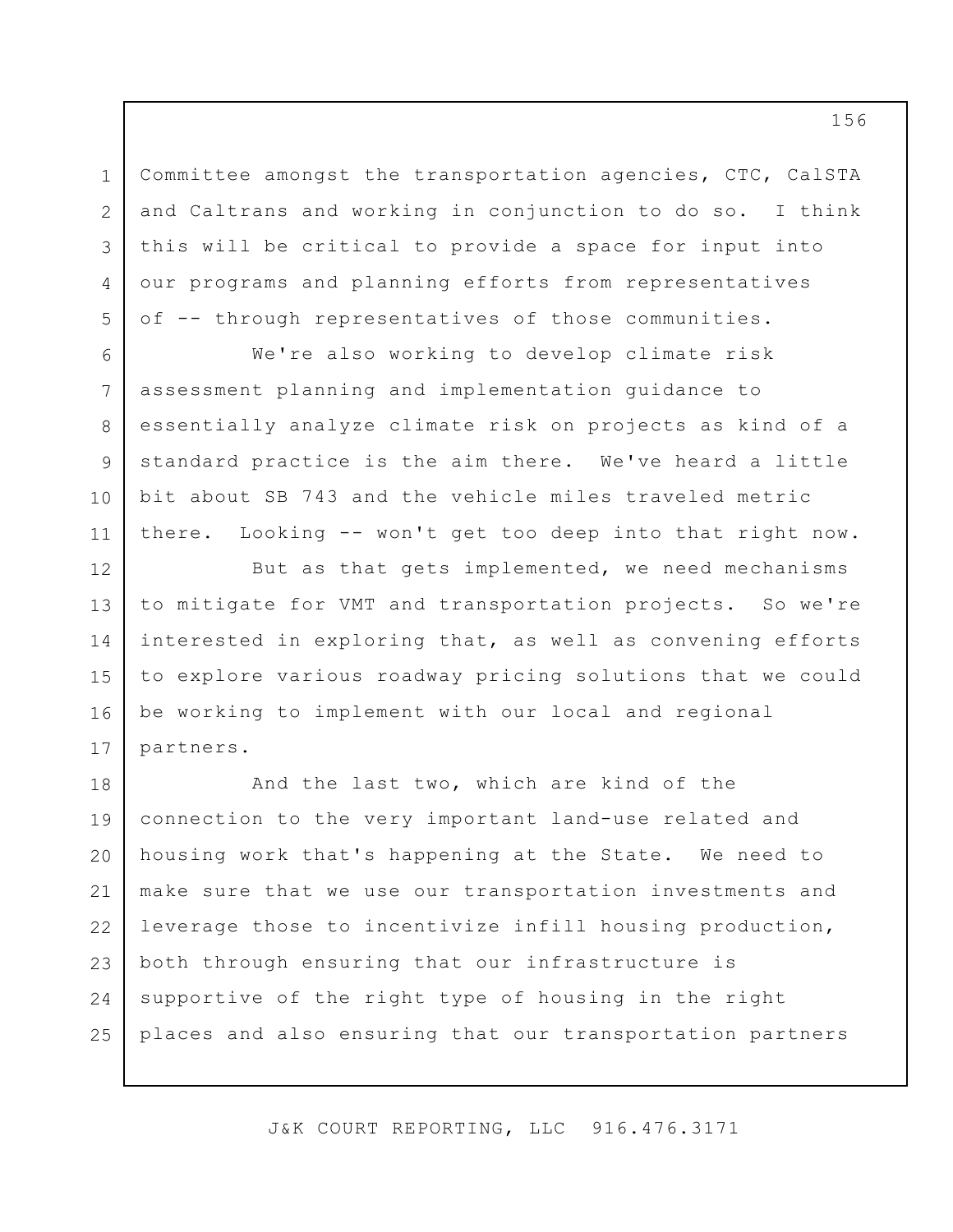that are applying to our programs are where -- you know, they're able to supporting pro-infill policies.

1

2

3

4

5

6

7

And, you know, this is -- we're looking forward to leveraging the prohousing policy work that -- Prohousing Designation work, I should say, that HCD is working on and partnering with them on implementation in this piece.

8 9 10 11 12 13 14 15 16 17 18 19 20 And the last item here, which I'm very excited about, and this is something that is also reflected in the new American Jobs Plan that the Biden administration has released, is we'd like to explore creating a highways to boulevards conversion program -- pilot program, which really looks at particularly low income and disadvantaged communities, communities of color where under-utilized highways have played a key role in dividing those communities. And not only looking at repairing those divides, but also using the opportunity to rebuild in a way that brings more housing, particularly affordable housing, to those communities as those conversion of those projects happen.

21 22 23 24 25 And this is something that I think the federal government is really interested in exploring. So we want to make sure we position California in a competitive manner for those dollars by finding opportunities to fund the planning on that work. So I just wanted to share that

J&K COURT REPORTING, LLC 916.476.3171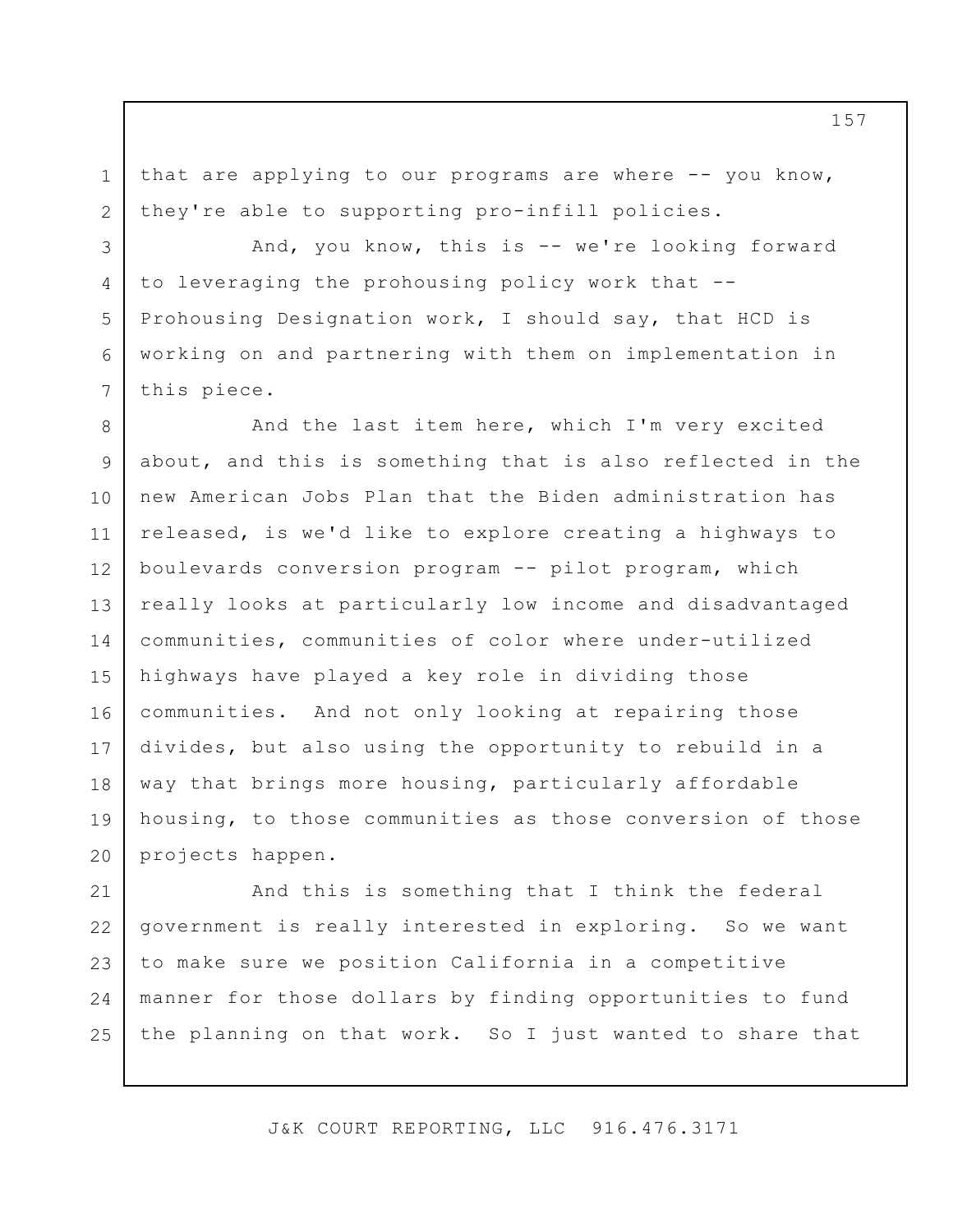1 2 3 4 smattering of -- I know that's a lot of different strat - actions and that's only a few of what's in the plan, but to give you all a sense of the various different types of things we're looking to tackle with this plan.

5

11

12

13

14

## $--000--$

6 7 8 9 10 CalSTA DEPUTY SECRETARY MOOSAVI: We hope to kind of continue having regular evaluation of this effort once it's complete in July and to come back to you all and present on annual progress reports at future joint meetings, if you all are willing to have us.

And with that, I'd like to go to the next slide and talk about some future opportunities for engagement for folks who are tuned in here today.

 $--000--$ 

15 16 17 18 19 CalSTA DEPUTY SECRETARY MOOSAVI: And then we can open it up for discussion. But I had to turn these slides in over a week ago, so I don't have the most updated information here. But we do have additional workshop opportunities.

20 21 22 23 24 25 Coming up, the CTC will be hosting two workshops in partnership with CalSTA and Caltrans coming up on April 20th and 23rd. The Public Health Work Group, as part of the Climate Action Team, which is I believe co-sponsored by CARB and CDPH, on April 22nd will also be hosting an opportunity to discuss CAPTI.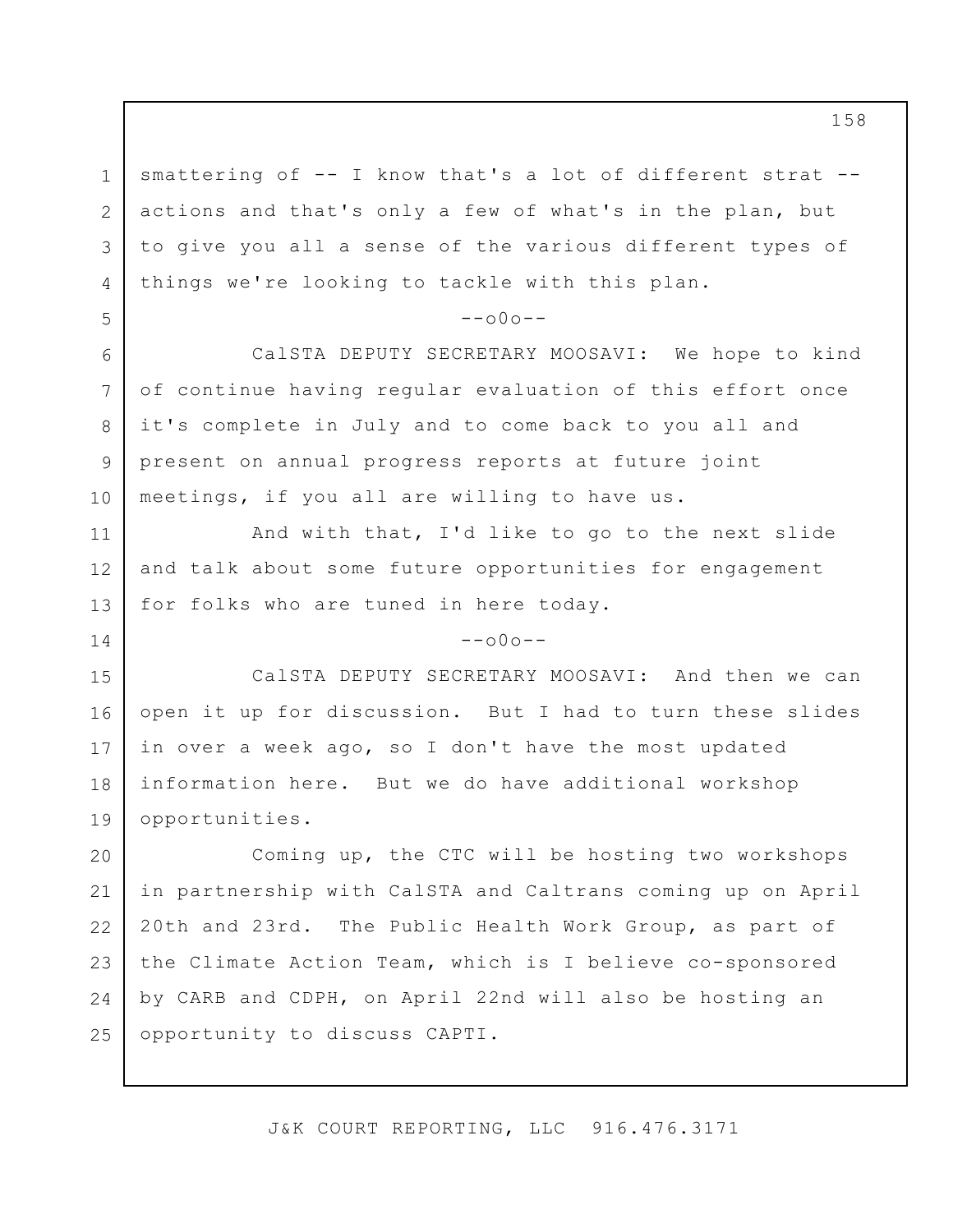1 2 3 4 5 6 7 8 9 10 11 12 13 14 15 16 17 18 19 20 21 22 And then we will also be extending the public feedback deadline. I believe our target date for that is the third week of May and we'll be getting a updated time of date, as well as all those workshop dates out to our stakeholders on our stakeholder list, as well as our website hopefully by the end of this week. So with all of that, I would love to turn it back over to you, Chair Norton, and open it up for discussion.  $--000--$ CTC CHAIR NORTON: Fantastic. Well, thank you so much, Darwin, for making such a thorough presentation. I see I have two commissioners of mine, Vice Chair Alvarado and Chairwoman Inman, and now Chairwoman Eager. I also see CARB Board Member Dan Sperling and more are jumping on. So let me let you get to questions and then we will move on to future -- public comments, because I know public commenters are starting to raise their hands as well. So Vice Chair Alvarado, we'll start with you. CTC VICE CHAIR ALVARADO: Thank you, Madam Chair. Darwin, S2.4, you're gong to increase the funding. Is it still -- is that new funding, new monies that are coming

24 programs?

23

25

CalSTA DEPUTY SECRETARY MOOSAVI: Great question

J&K COURT REPORTING, LLC 916.476.3171

in or is it still relying on taking monies from existing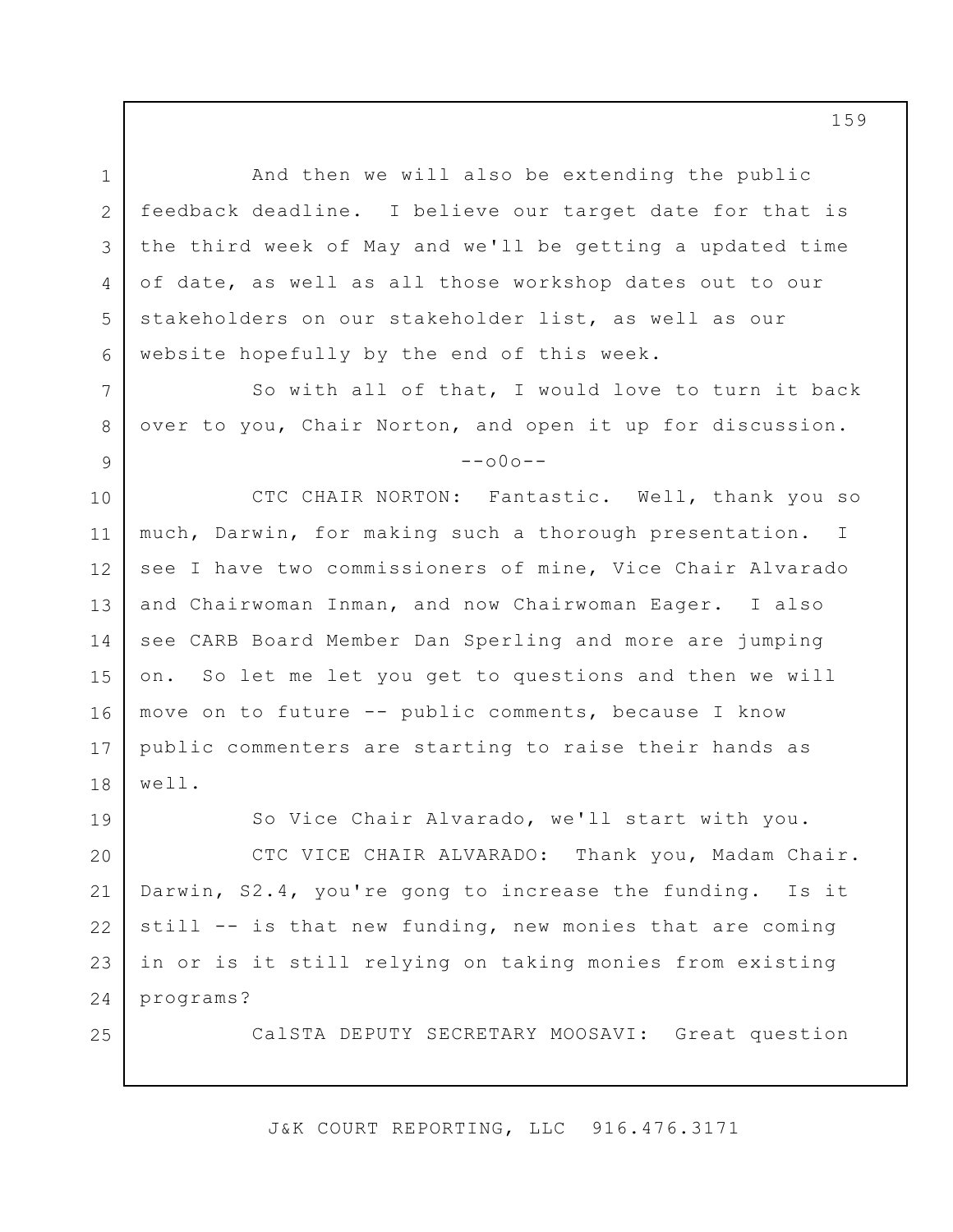1 2 3 4 5 6 7 8 9 10 11 12 13 14 15 16 17 18 19 20 21 22 23 24 25 commissioner. So 2.4 talks about increasing Active Transportation Program. What we've said in the draft that's out publicly now is that we're looking for stakeholders to recommend pathways forward to that and that we're kind of open to various options. What we have also stated in the document is that our number one priority would be new funding, though we're particularly interested in looking at federal funding that may be coming our way in the future as a prioritization for where to find that kind of permanent source of money for that program that very much needs it. But we're open to hearing from others to see if there -- you know, if there are other opportunities including existing programs that we could explore if, you know, new funding were not to be available. CTC VICE CHAIR ALVARADO: So the plan on raiding the other programs is still in play? CalSTA DEPUTY SECRETARY MOOSAVI: The document asks stakeholders for options and (inaudible) -- CTC VIC CHAIR ALVARADO: Darwin -- CalSTA DEPUTY SECRETARY MOOSAVI: -- capital of the existing programs as potential options that we're willing to explore, yes. CTC CHAIR NORTON: Okay. Vice Chair Alvarado? CTC VICE CHAIR ALVARADO: (Shakes head.)

J&K COURT REPORTING, LLC 916.476.3171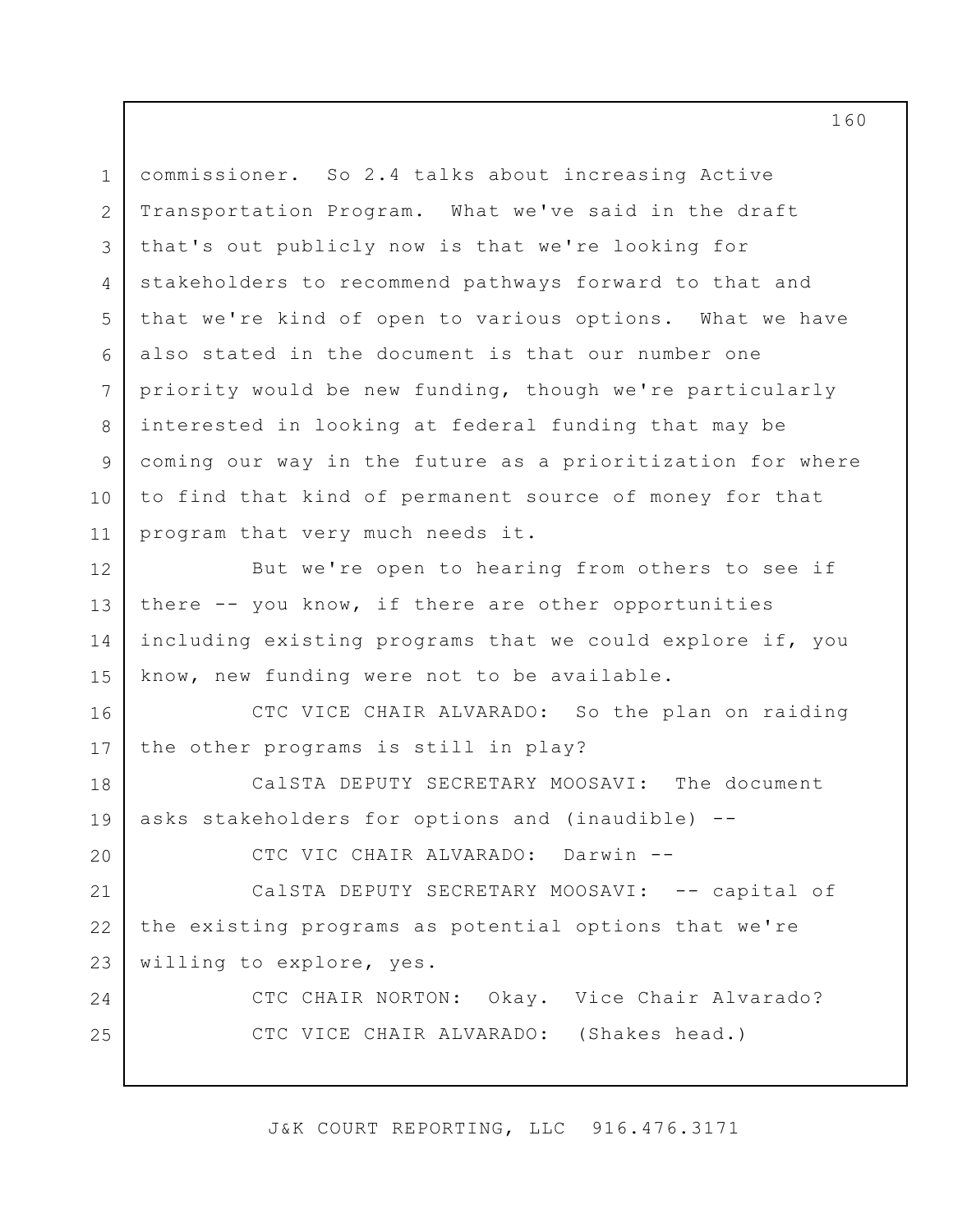1 2 3 4 5 6 7 8 9 10 11 12 13 14 15 16 17 18 19 20 21 22 23 24 25 CTC CHAIR NORTON: Okay. Commissioner Inman. You're muted. Commissioner Inman -- CTC COMMISSIONER INMAN: Sorry guys. Sorry. CTC CHAIR NORTON: There you go. CTC COMMISSIONER INMAN: I was anxious to get going here. Anyway, Darwin, I hope you were able to join us this morning. We had a very rich morning. And if you weren't, I'm sure it's recorded. But a lot of things - and I think Terea really was meaningful and insightful for all of us. And I'm thinking about as we do this CAPTI, she encouraged us in terms of our equity to be culturally sensitive. And I think we also need to be operationally sensitive, so thinking of the culture of our businesses and those operations, and also thinking about the language we speak. And you know, all of us that, for whatever perch we sit on, we speak a funny language, so to speak, whether it's the acronym soup of transportation or energy, you know name it. So I think for all of us, we need to really listen and think about the lessons she was sharing with us in how the work we all do. So I would encourage you, if you weren't able to join us -- and I know there's going to be some follow-up work that we're all going to be doing together. So I think that would really be meaningful.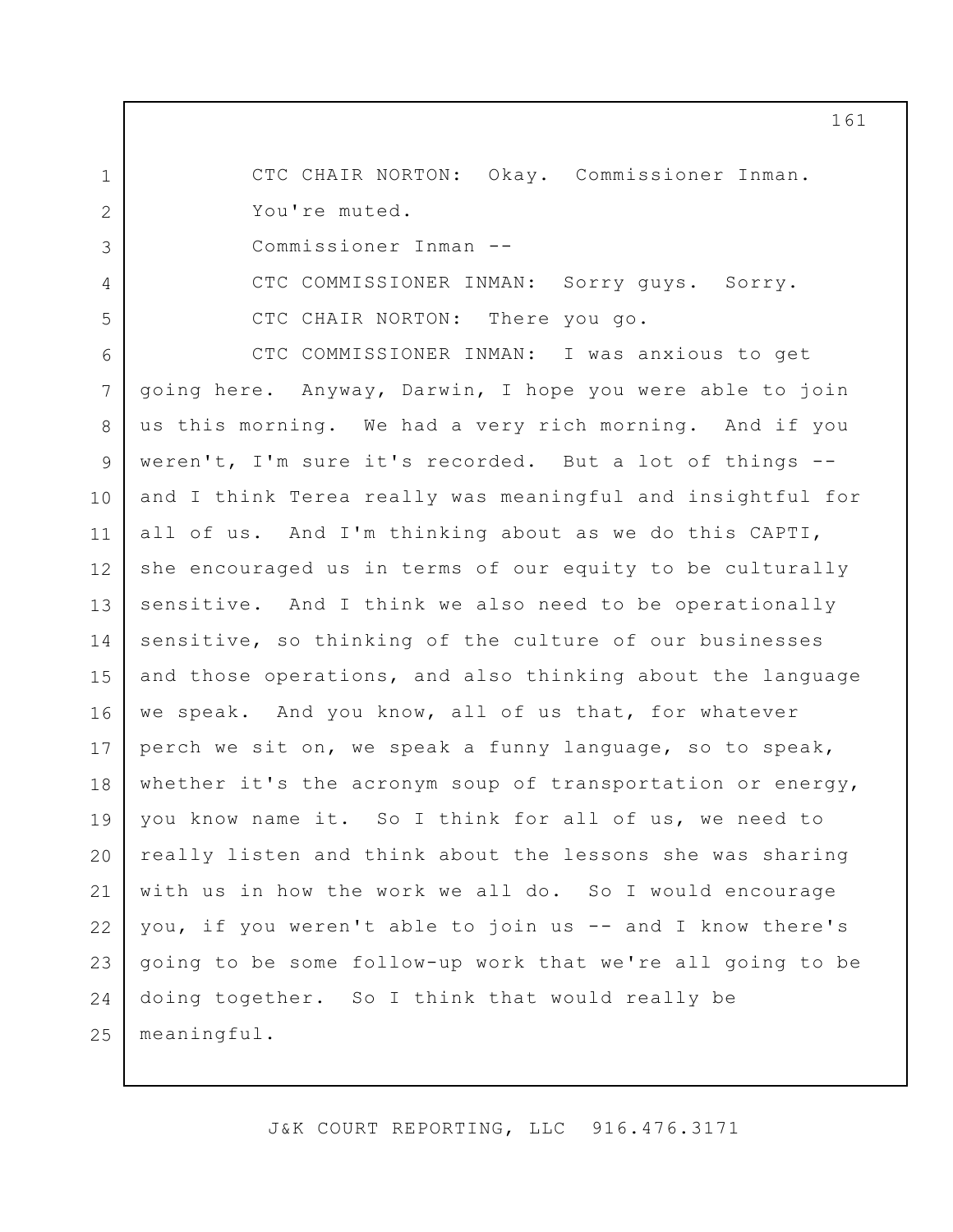1 2 3 4 5 6 7 8 9 10 11 12 13 14 15 16 17 18 19 20 21 22 23 24 And, you know, we heard today from Commissioner Lyou that Mitch, our Executive Director, Mitch Weiss is going to solve all the congestion at the ports. But I think seriously, when you talk about the goods movement sector, remember that we have a system of systems. So we have such co-dependency. And I think the group that's here together is representing -- is representative of the co-dependency that we all feel between the nexus between emissions, air quality, housing, economics, and mobility. So I think for all of us, we just really have to think of that. And, you know, Gustavo was reminding us this morning that we have some unintended consequences. And as we desperately saw -- seek to solve the housing crisis in our state, some of the things we do just drive that a little more out of reach, a little more out of reach. So I think we all have to work really smart and efficiently to make sure that every dollar collectively moves -- rises the whole tide I think for everyone. So one question in all of this that I have is really about our RTP planning. And Bill Higgins was just here reminding us about to pay attention to our journey away from gas and the gas tax therefore, so really do have to work together to figure out what our funding source is going to be.

25

But between the RTP and Sustainable Communities

J&K COURT REPORTING, LLC 916.476.3171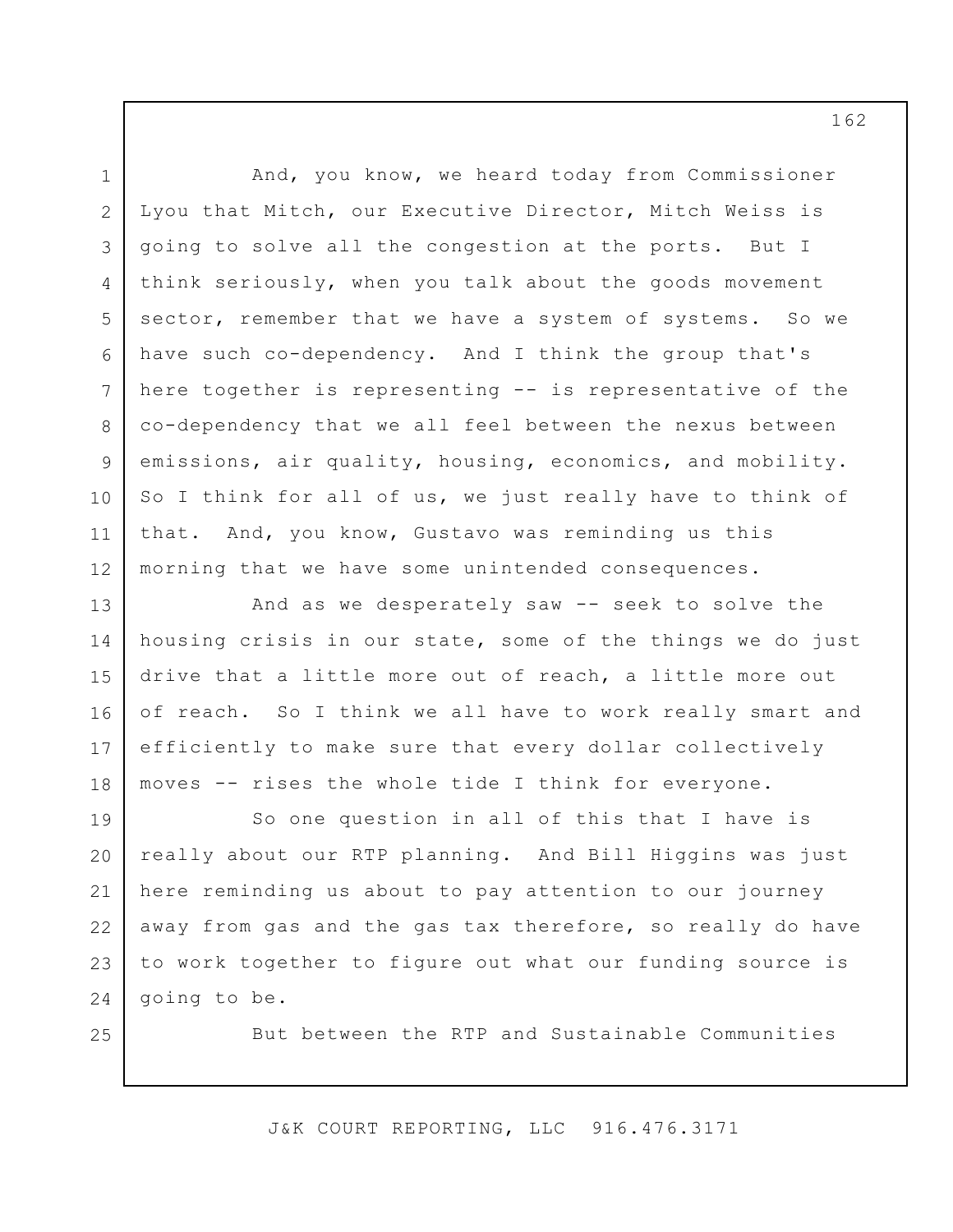Strategies that each of our communities, how did all of that roll into the work that you all did?

1

2

3 4 5 6 7 8 9 10 11 12 13 14 15 16 17 18 19 20 CalSTA DEPUTY SECRETARY MOOSAVI: That's a great, great question, Commissioner Inman. You know, in terms of the interplay between this document and the work happening at the regions, obviously many of the projects we're talking about here are identified and funded through -- or I should say identified and partially funded through the RTP list of projects. And, you know, the vision for how all of this plays out in each region is very much embedded in those regional plans. I think what we're talking about here in the aspect that the statewide Climate Action Plan is brining is how do we -- how do we essentially align our State goals and I should say State programs and planning efforts to also work towards those goals that our regional governments are working towards and then prioritize the limited State funding that we have to essentially fund the high impacts of projects in terms of climate health and equity that are found in those various regional plans that you're talking about.

21 22 23 So, you know, this is very much oriented around, you know, what the State can bring to the table as the region's work on those efforts.

24 25 CTC COMMISSIONER INMAN: So was -- are you describing then a process where the locals have done their

J&K COURT REPORTING, LLC 916.476.3171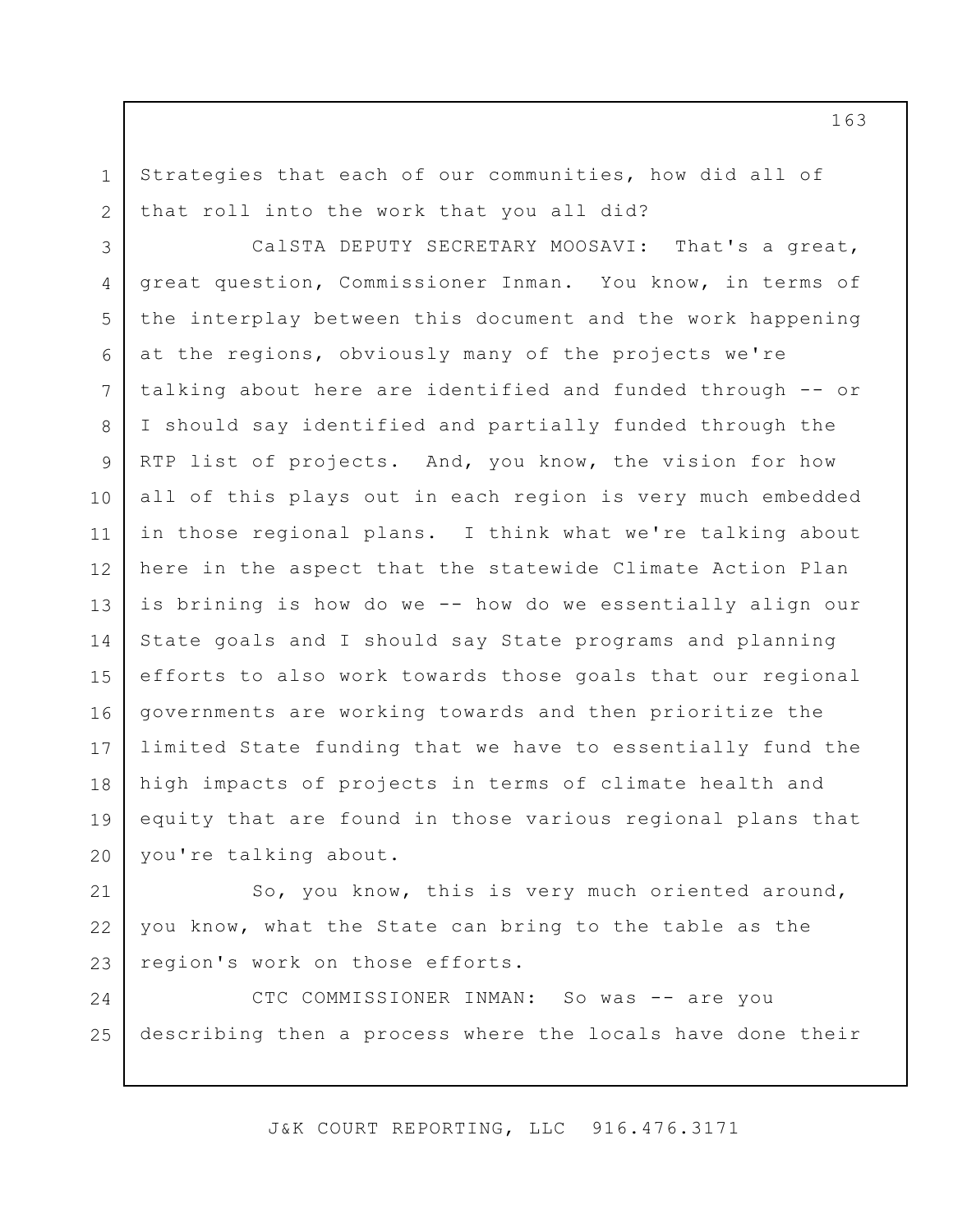1 2 3 4 5 6 7 8 work and then you would seek the alignment of where you could embellish that or is it -- I just worry about taking the Matterhorn out at Disneyland, so to Speak, if you'll forgive the triteness of my roots, my hospitality roots. But, you know, we were always warned that you have this critical mass and so I'm a little confused with that in terms of how is the synergy of the alignment there. And probably -- maybe it's too soon to know.

9 10 11 12 13 14 15 16 17 18 19 20 21 22 23 CalSTA DEPUTY SECRETARY MOOSAVI: Yeah. You know, I think -- you know, as you know, even now as we fund various projects that are brought forward through the competitive programs, you know, we're having to pick and choose amongst various projects that are in RTPs across the state. So I think this plan doesn't change that dynamic. We're just talking about providing some guiding principles on how the state should maybe prioritize amongst the competition of those projects a little bit differently, understanding that the projects are still being identified through and are part of, you know, the regional solutions in each of those regions. And we have limited funding, and with that have to make decisions on where we put our piece amongst what the regions are trying to do, if that makes sense.

CTC CHAIR NORTON: Thank you. Does that finish your comments?

24

25

J&K COURT REPORTING, LLC 916.476.3171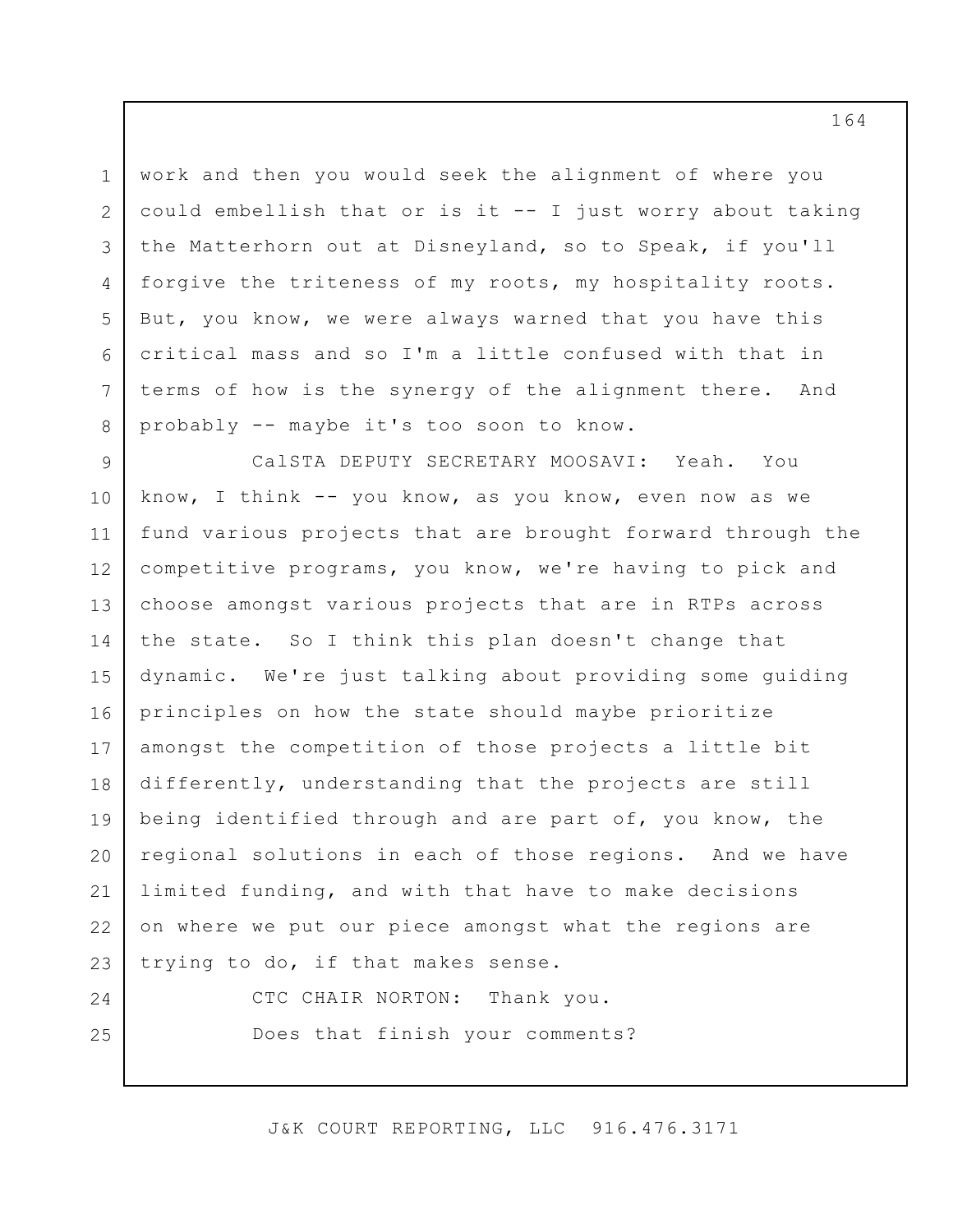1 2 3 4 5 6 7 8 9 10 11 12 13 14 15 16 17 18 19 20 21 22 23 24 25 Okay. I'll move to Commission Eager. CTC COMMISSIONER EAGER: Yes. Thank you. And I wanted to add on to and thank Commissioner Inman on her views on inclusion. I think sometimes we forget there's all kinds of parts of California, but also a lot of different voices. And I'm afraid sometimes we hear the same voices over and over again from our stakeholders. And so as we go forward and we view our workshops, to include different industries, different businesses community groups, so that we can hear those voices is very important. And I know we're doing that. At the CTC, we've -- I know I've sent in about a list of 30 or 40 different entities that we'd like to hear from. But I would encourage everyone to reach out to those voices that we haven't heard from before, because I know they also believe that this is really important. And I think as Commissioner Inman said, we also have to put it in a way that they understand and not use those acronyms that - they say why did I get this. I don't even know what this means, right, because we do care what they think and we do want to make sure that they're included in this process. Thank you. CTC CHAIR NORTON: Yeah. Darwin, did you want to say a little bit about, you know, the one size not fitting all and regional exploration, because I think CAPTI

J&K COURT REPORTING, LLC 916.476.3171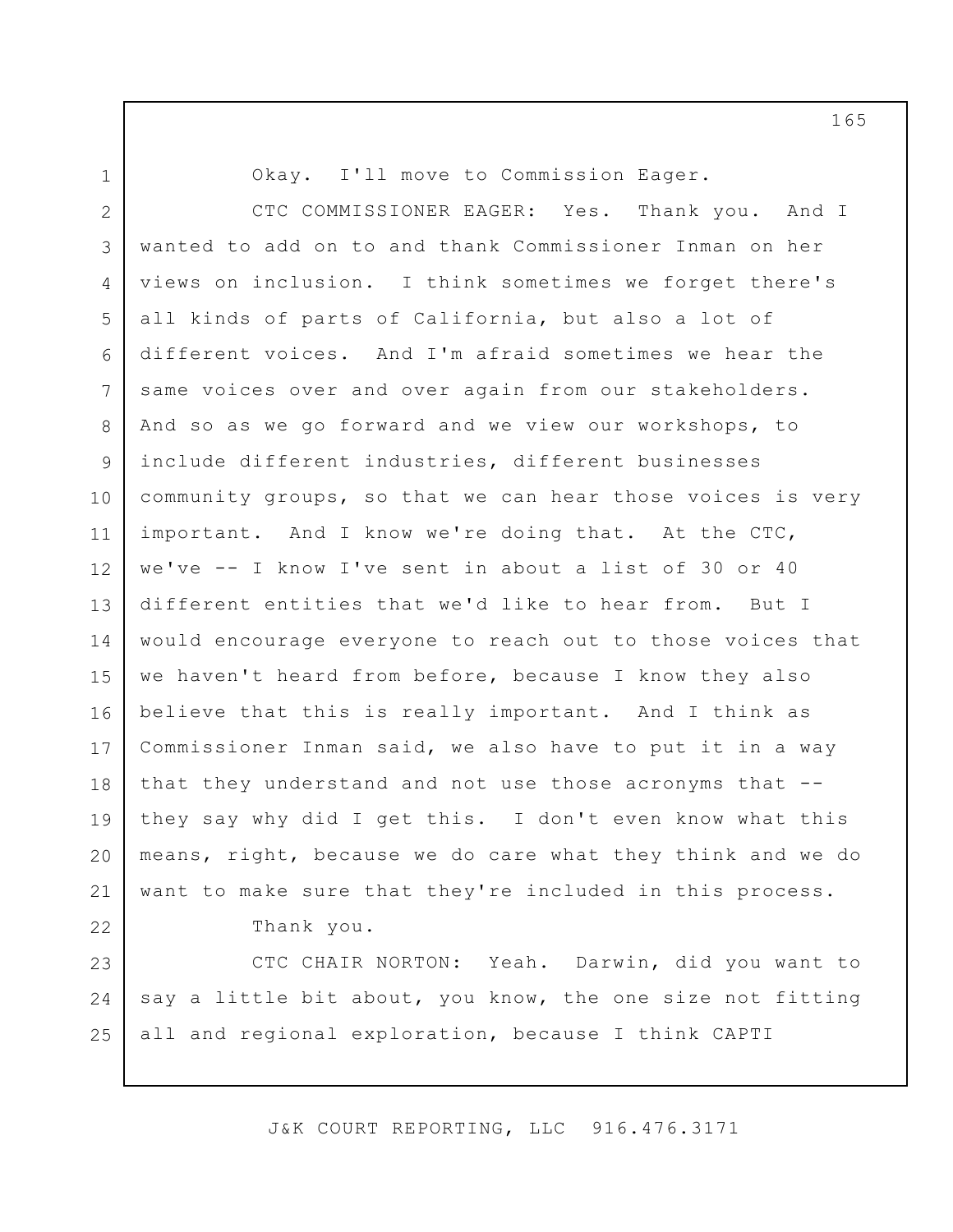mentioned something about that. But how are you handling some of the areas of the state that may not be in the same place that some areas are?

1

2

3

4

8

9

10

11

5 6 7 CalSTA DEPUTY SECRETARY MOOSAVI: Certainly. You know, I think it's a -- it's obviously a critical point and it's a challenge that we all have with any sort of statewide policy work that we do, given the diversity of the state. You know, I think if you look at the guiding principles that we've put forward near -- they're a rather high level, and that's because the specific solutions will look very different.

12 13 14 15 16 17 18 19 20 21 22 You know, we think, for example, the concept of active transportation projects and active transportation as a mode is universally important in communities around the state. But why they're important, how they're important, what that looks like in different places is very different. In some places, you know it could be about connecting, you know, community members to their school in their disadvantaged community where there isn't even a sidewalk or a bike line. In other places, it could be about, you know, a big protected bike boulevard or bikeway in an urban environment.

23 24 25 So, you know, the -- we've tried -- we've tried to put forward a framework that we think can apply everywhere. And then what the specific solutions look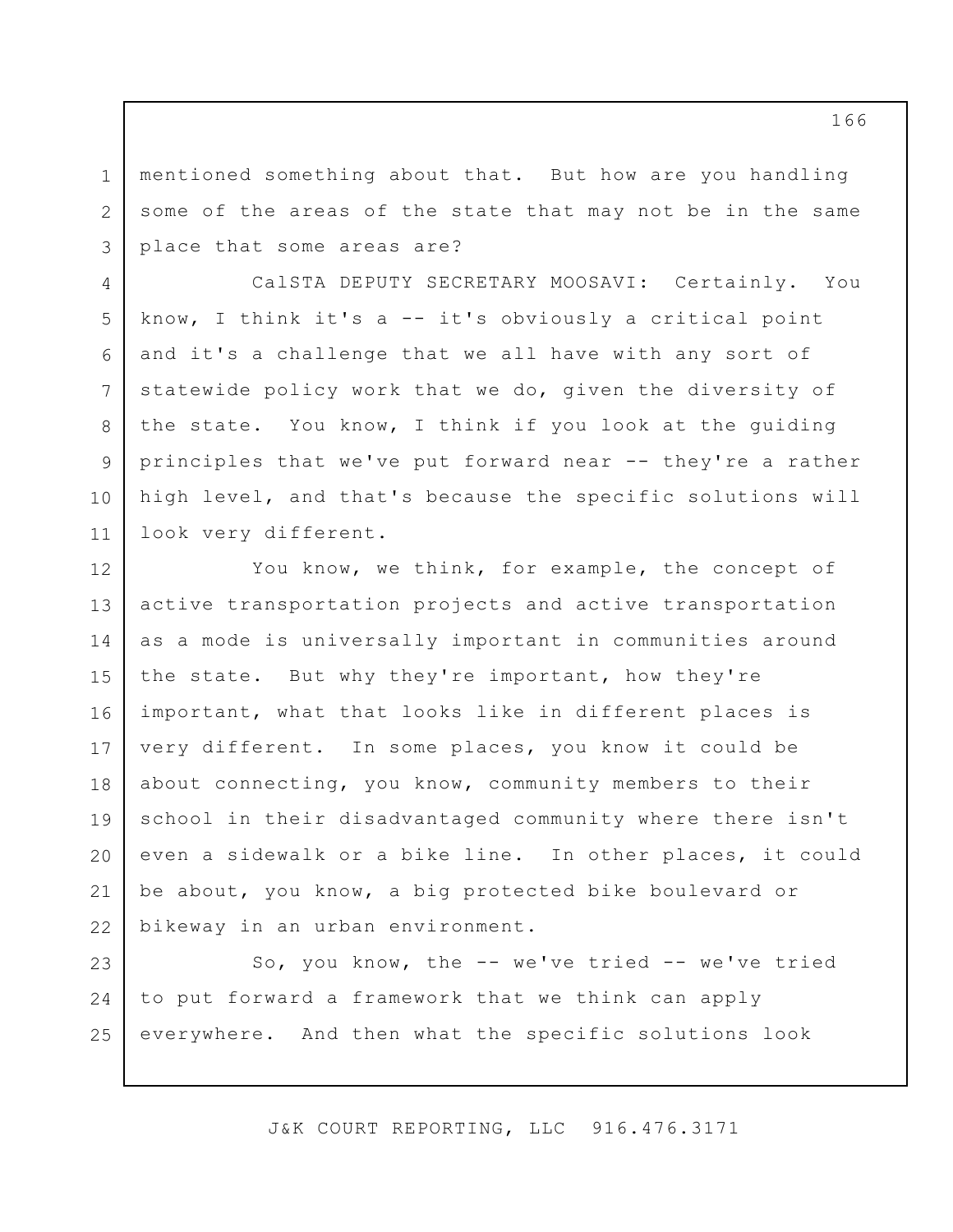1 2 3 4 5 6 7 8 9 10 like, obviously will vary greatly. And we have -- also, I should say, we have some specific actions around working with stakeholders across the state, where we think there's room for the state to be more supportive of different types of solutions. For example, we've called out the need to have discussions with our rural transit agencies on how the date -- or the State can better fund and support rural transportation solutions. We tend to -- at least at a statewide level, you know, given how the funding programs are set out.

11 12 13 14 15 16 17 18 19 And this is, I think, the case amongst all of our programs. You know, bigger projects sometimes tend to compete well. We've seen it in the active transportation program as well. And that's just -- that's just the nature of, you know, competing at a statewide level. So how do we make sure that we're not leaving behind, you know, in that case, in that example, smaller and often disadvantaged communities that could benefit from those State dollars.

20 21 CTC CHAIR NORTON: Great. Thank you very much, Darwin.

22 23 Our next speaker is CARB Board Member Dan Sperling.

24 25 CARB BOARD MEMBER SPERLING: Thank you very much. Again, we're having a very useful fruitful discussion

J&K COURT REPORTING, LLC 916.476.3171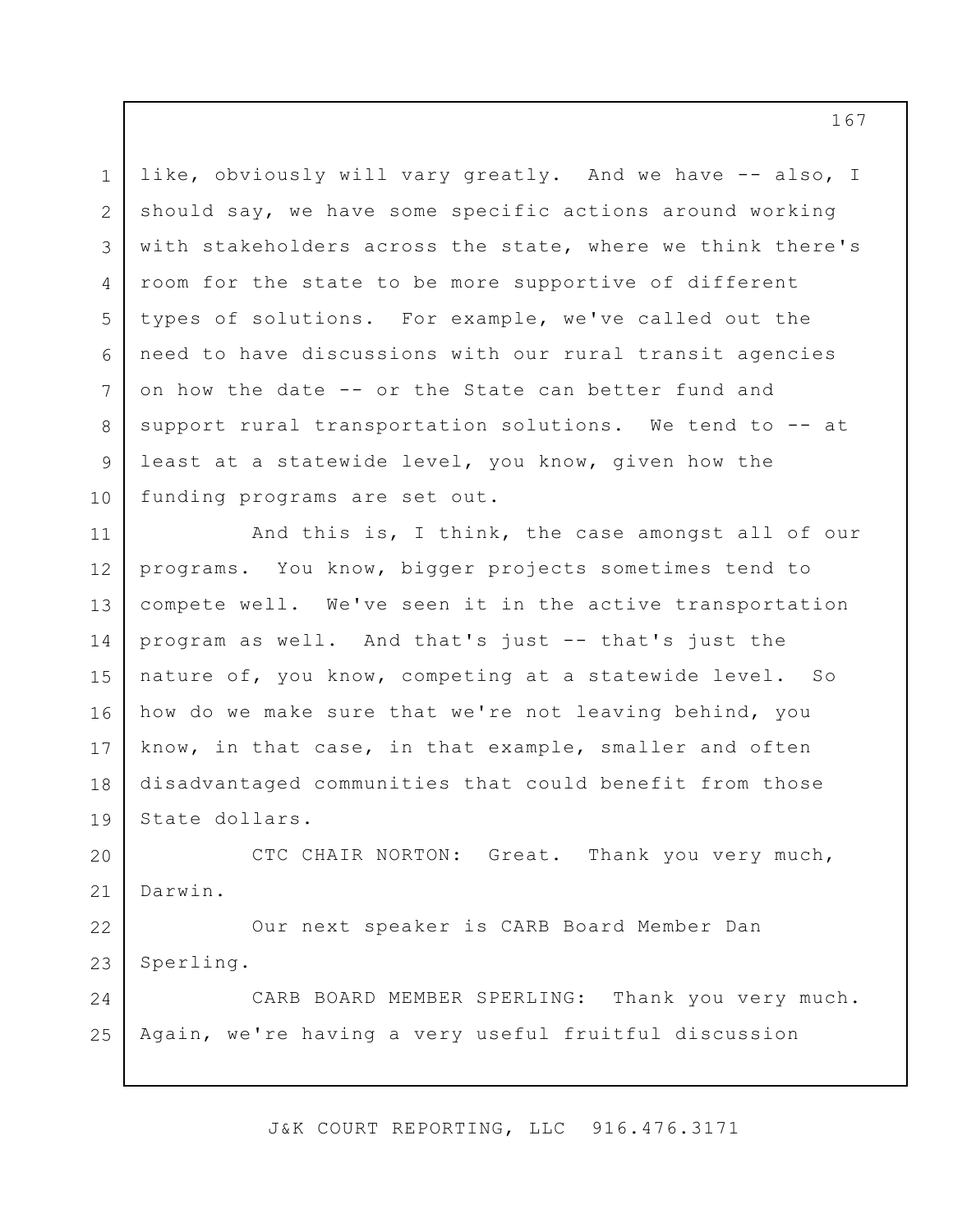1 2 3 4 5 6 7 8 9 10 here. I want to say that this -- one of the areas that really underlying a lot of what CAPTI is about is this idea of reducing VMT. And I understand that's -- even a naive professor knows that that's a politically challenging goal to have. But it's hugely, hugely important, because for one thing, it's really an indicator -- it's a strategy for improving health. It's a strategy for reducing cost both to the state for infrastructure, to users. It's a way of improving community, a more efficient use of land.

11 12 13 14 15 16 17 And so just a little bit of context on this is that we've -- in California, we've created a car-centric transportation system. And what I mean by that is almost everyone relies on light-duty vehicles for mobility. Mass transit serves less than two percent, two percent of our passenger miles in California. Okay. So transit is important for some -- for many people in many communities.

18 19 20 21 22 23 24 25 But if we look at it in terms of how many people it actually serves. If we think about it in terms of how many people can't afford a car, people that are physically disadvantaged that can't drive a car, we are doing a very poor job in California of serving our population. In fact, one could even say it's certainly irresponsible, even verging on criminal on what a large percentage of our population we are marginalizing. That is the equity

J&K COURT REPORTING, LLC 916.476.3171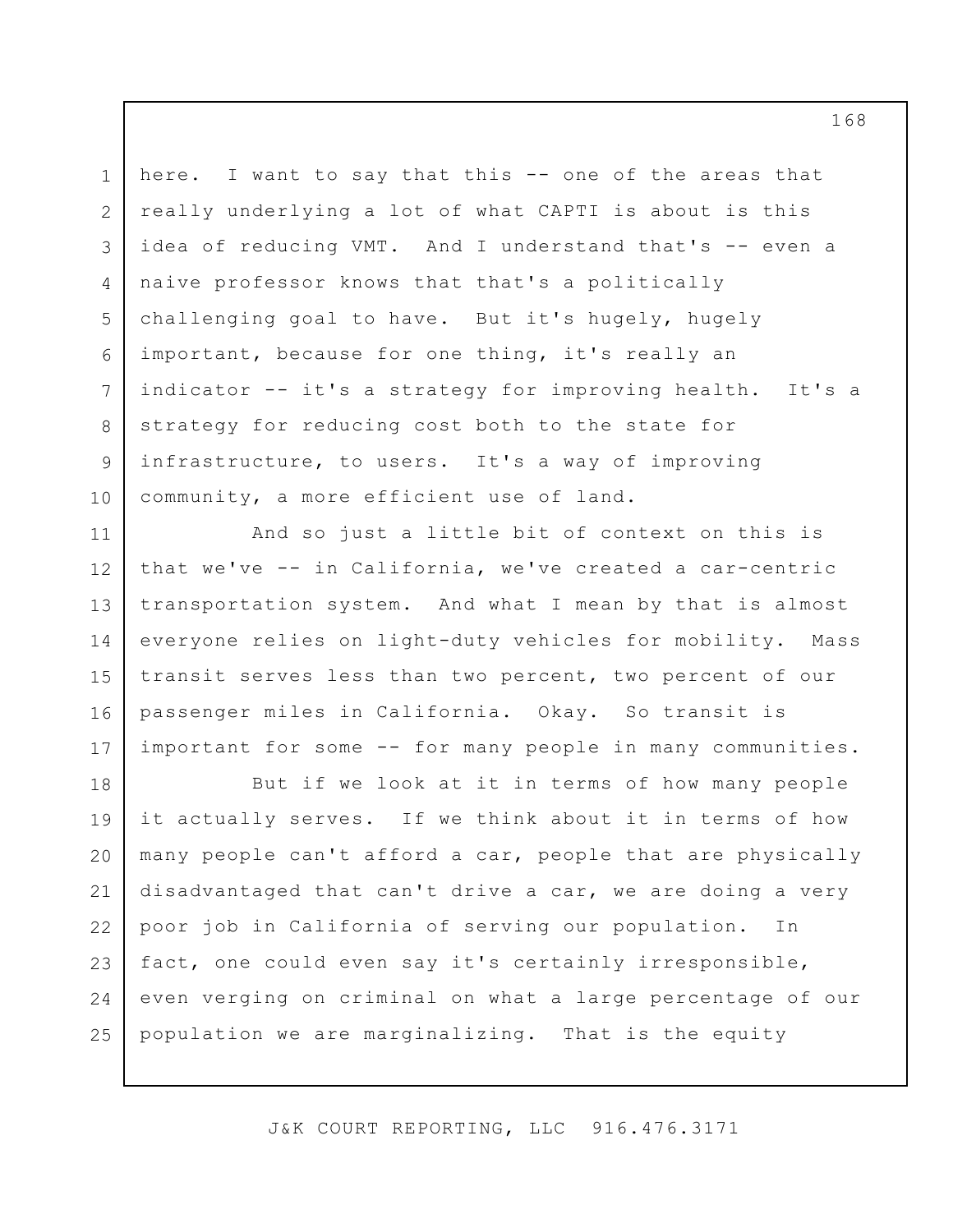1 2 question here -- problem here, certainly in a transportation sense.

3

4

5

6

7

8

9

And so when we think about  $-$  and you know, it's like we talk about lots of people have cars, even relatively low income people. But the reality is that many of those cars are unreliable, there's multiple people depending on it. And so there's a large percentage of our population that has poor access to jobs, to health services, to all of the activities of our society.

10 11 12 13 14 15 16 17 And so if we say -- many people say then, well, reducing VMT is the wrong strategy. But that's incorrect. What our goal should be is reducing VMT, but increasing accessibility for many of the segments of our population. And we can do this. We can increase accessibility by - and reduce VMT. These are not incompatible. In fact, they're very consistent and they together lead to huge benefits to our state and to people.

18 19 20 21 22 23 24 25 And the reason that's true is because we at our -- are at a really important point in history. We - in transportation. We've had many decades, arguably all the way back to the advent of freeways or even back to the Model T, where we've had very little innovation in transportation in systems innovation. I mean, our transportation systems functionally hasn't changed in decades, after decade, after decade. But now we have the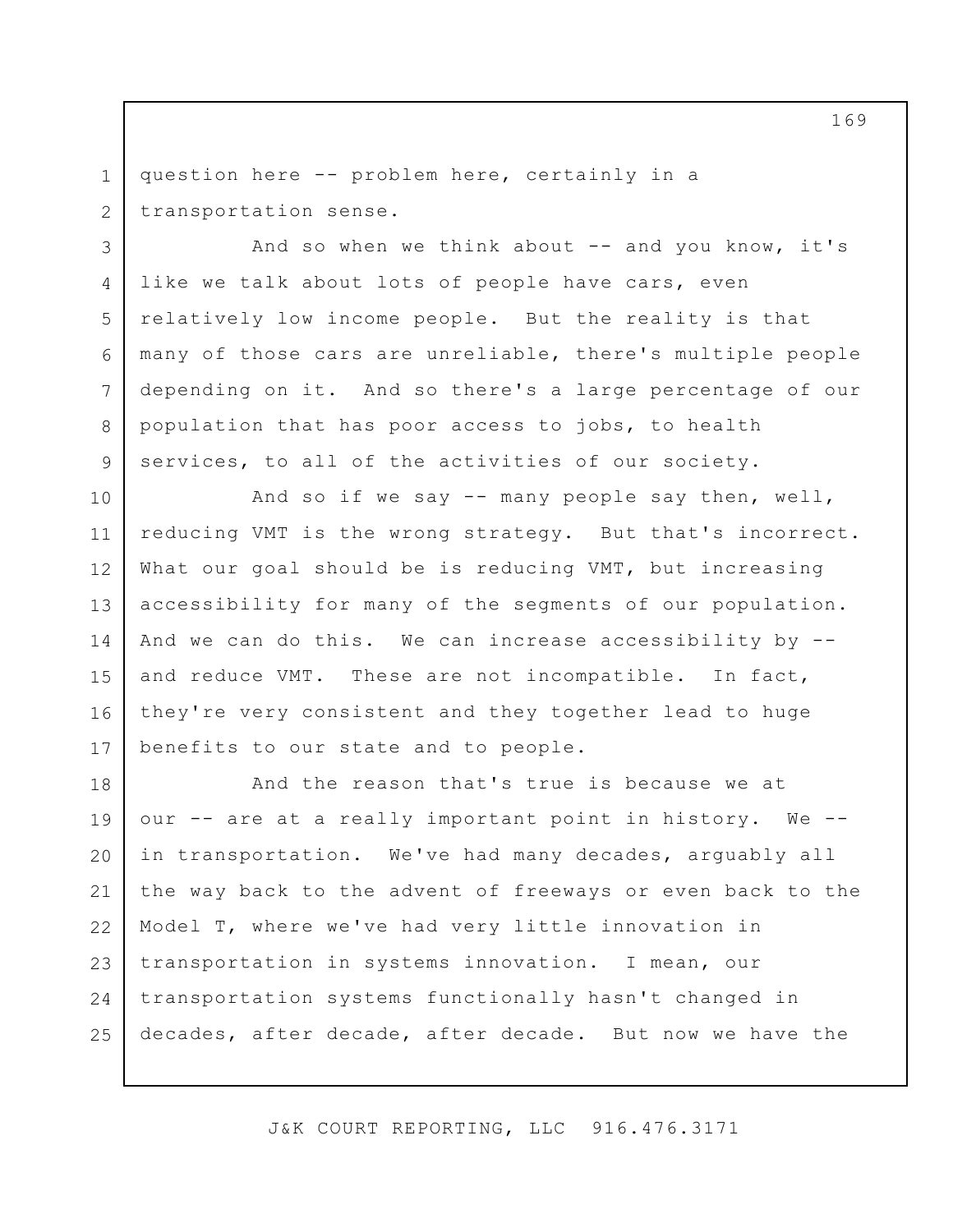1 2 3 4 5 6 7 8 9 10 11 12 innovations. We have the opportunity to do it much better. We have, you know, what we call, micromobility. So, you know, the dockless bikes, dockless scooters. We have microtransit, where we can use a lot of the demand responsive technologies pioneered by Uber and lift to apply it to transit, to use small vehicles, companies like Via, for instance. We can integrate all this together. We can make sure that transit is better partnered with some of these other services. We have many innovations, many opportunities to improve our transportation system. And the thrust of what Darwin is talking about with CAPTI is exactly that.

13 14 15 16 17 18 19 20 21 22 And I want to give it the strongest endorsement possible, because, you know, we can argue about some of the details, but CARB, CTC, Housing, we should be embracing these goals and figuring out the details of how to do it -- how to do it right. This is the right side of history. We are in a -- you know, a crossroads of history right now. And to -- and we should be focusing on how do we provide a transportation system that's less expensive. You know, we have created the most resource intensive expensive transportation system imaginable.

23 24 25 You know, the cost of owning a car -- if you get a new car, it's costing about \$9,000 per year to own and operate it. Even if you have a used car, if you operate

J&K COURT REPORTING, LLC 916.476.3171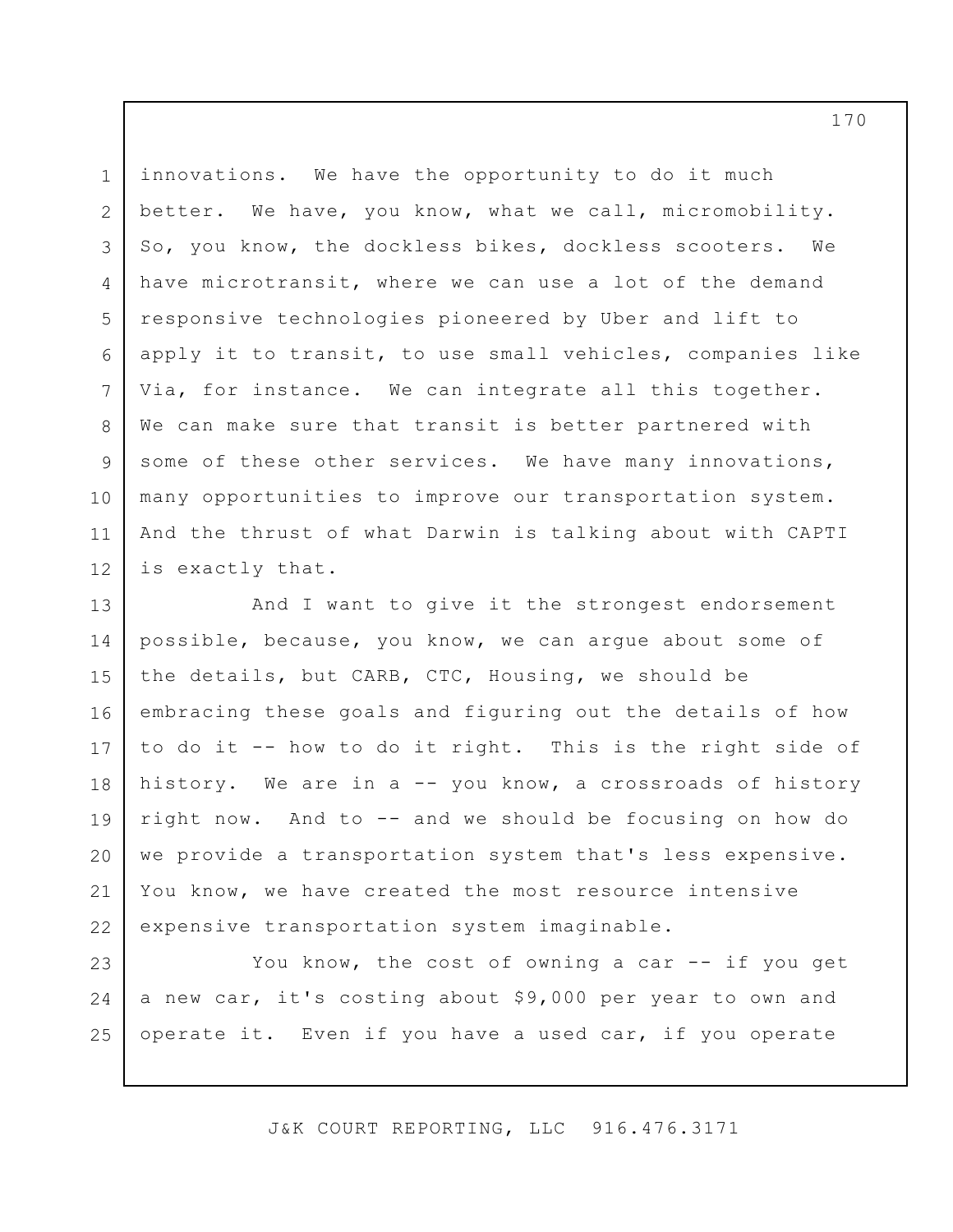3 it 15,000 miles, kind of the average, it comes -- you know, it's up in the five or six thousand dollars a year range. I mean, that is -- that is, you know, bad. It's undesirable, you know, from an equity perspective, from and environmental perspective, and from an economic perspective.

1

2

4

5

6

7 8 9 10 11 12 13 14 15 16 So I just want to say that this present -- this CAPTI program in terms of this overall thrust is exactly what we need to be embracing and working on. It's really hard. It's really complicated, because there's -- it's not just us three agencies. It's -- a lot of it's local governments that are dealing with it. It's land-use issues. It's really hard but, you know, the benefit of a meeting like this is for all of us to agree eventually, hopefully, you know, that this is the basic thrust going forward.

17 18 So thank you and thank you, Darwin, thank you, CalSTA, for leadership on this.

19 20 21 22 23 24 25 CTC CHAIR NORTON: So Board Member Sperling, there was no questions just an endorsement. CARB BOARD MEMBER SPERLING: (Nods head.) CTC CHAIR NORTON: Okay. Thank you so much. Commissioner Grisby. CTC COMMISSIONER GRISBY: Thank you, Chair Norton and thank you, Darwin, for a great presentation. I wanted

J&K COURT REPORTING, LLC 916.476.3171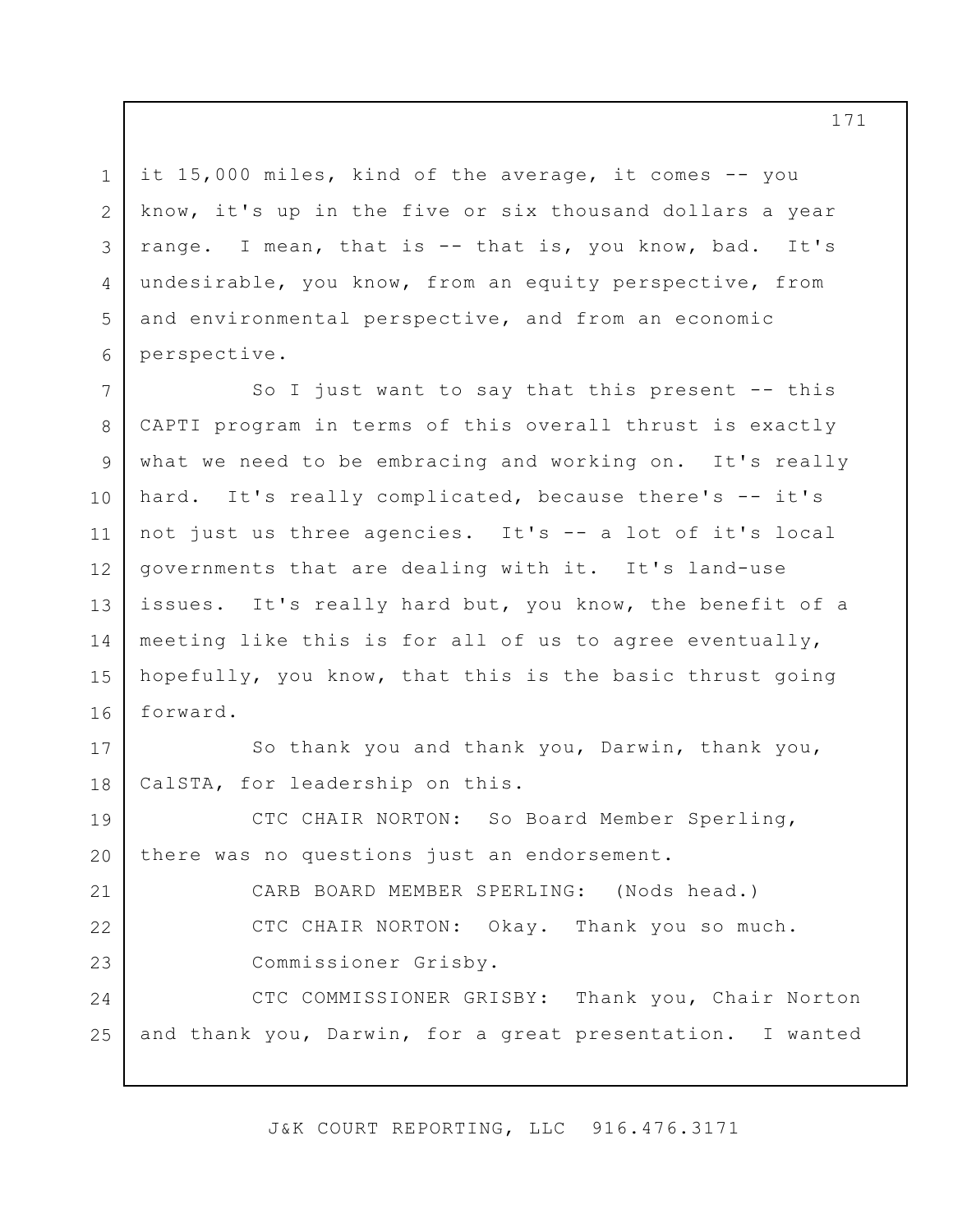1 2 3 4 5 6 7 8 9 to actually associate myself with Commissioner Sperling's comments about CAPTI and also wanted to pose a question to Darwin. I know a lot has been said about the unaffordability of our urban centers. On page 16 of the public draft for CAPTI, I think there are some great interventions that have been listed there that could actually address some of the out-of-pocket costs associated with housing and transportation in the State. Could you elaborate on some of those?

Thank you.

10

11 12 13 14 15 16 17 18 19 20 21 22 23 24 25 CalSTA DEPUTY SECRETARY MOOSAVI: Sure. Happy to do so. Apologies. I don't have the document right in front of me to note what's specifically referenced on page 16, but happy to talk a little bit about how the document addresses those costs in particular. You know, I think, you know, one mechanism that we often think about as, you know, and I think has been thought about as, you know, just an additional cost on travel, but can be very beneficial if used appropriately to reduce that cost burden is actually, you know, roadway pricing. And the document does discuss roadway pricing. And, you know, we think that roadway pricing, if used appropriately, can actually help shift the burden of cost of travel, particularly on low-income populations and communities of color in a way that essentially helps us move towards a

J&K COURT REPORTING, LLC 916.476.3171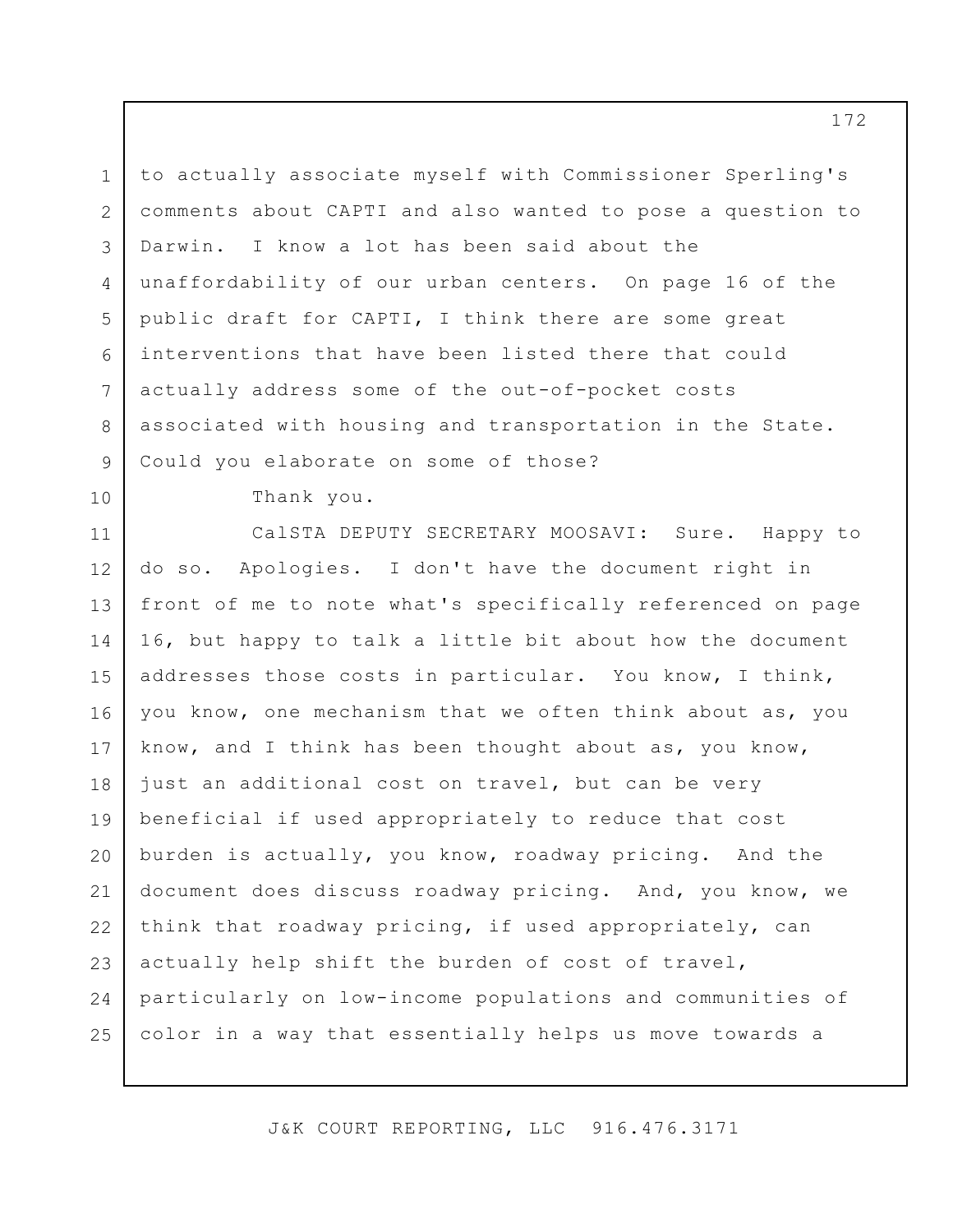1 more equitable cost burden of transportation.

2 3 4 5 You know, there's a lot you can do with dynamic pricing both in terms of transit priority, and prioritization to allow for more reliable and better transit service that is both cost and time competitive.

6 7 8 9 10 11 12 13 14 You can also price users of the road differently based on income, if you chose to do so. There's, you know, various dynamic levers on how that could be utilized. But I think pricing is a key VMT reduction strategy that can also be a key equity strategy if utilized correctly. You know, I think the document's actions around, as I mentioned earlier, some of the supporting housing strategies is also really important in terms of that cost burden.

15 16 17 18 19 20 21 22 23 24 25 I think, you know, we need to start thinking of other transportation projects less as just stand-alone transportation projects, but as projects that are really trying to connect people to their destinations, as we talked about earlier, you know, whether that's thinking about what type of development we're essentially setting up for by the transportation project that we've put in is really important. We've already, for example, through the Transit and Intercity Rail Capital Program through efforts that happened last year, in coordination with HCD, made some updates to have that program really incentivized

J&K COURT REPORTING, LLC 916.476.3171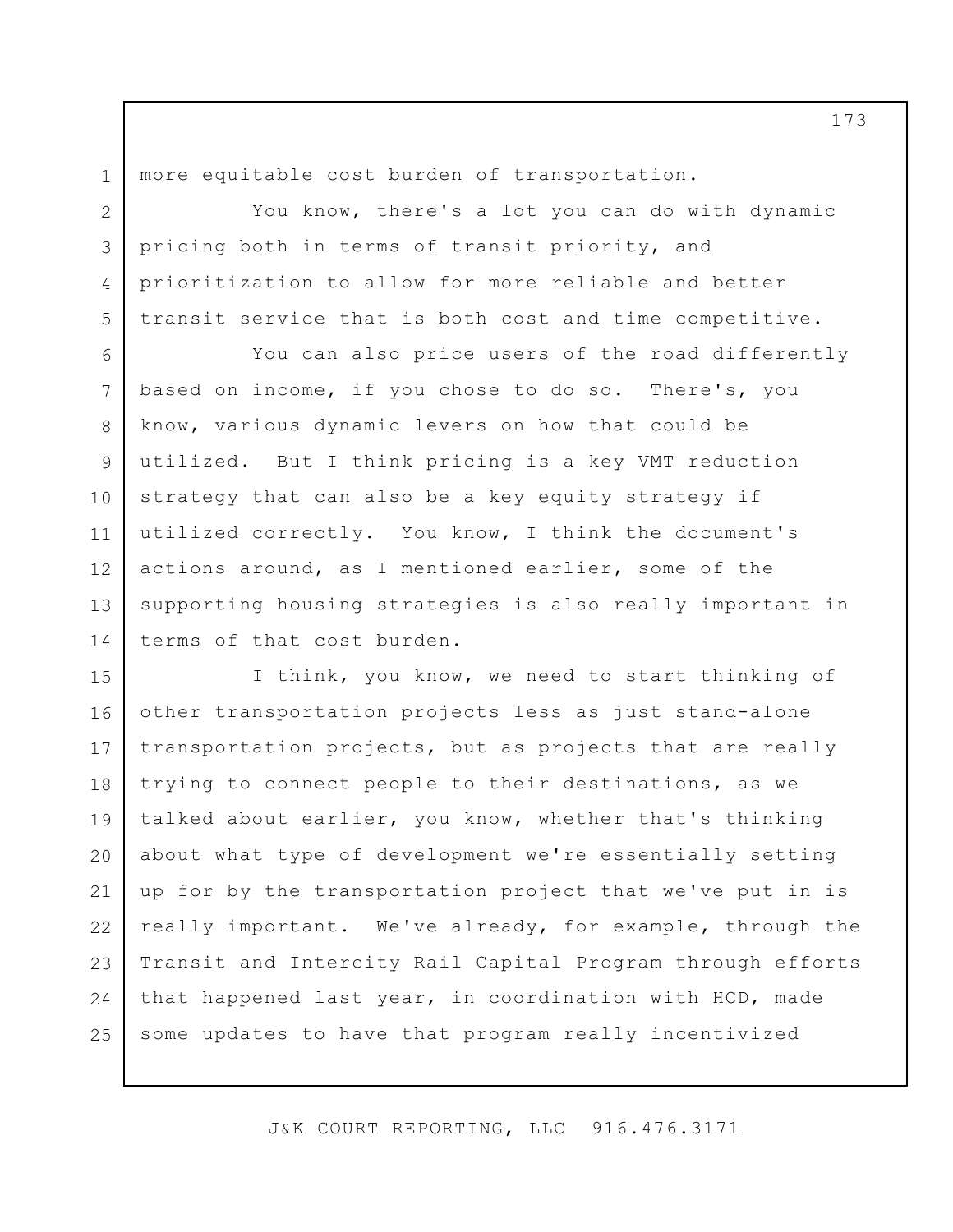1 2 3 transit projects that are thinking about what levels of density they would be able to support with the land uses around them.

You know, those types of kind of more cross-cutting strategies when we think about designing transportation projects I think are critical in things that we try to incentivize in the plan.

But Commissioner Grisby, if there were specific things that you were thinking of that I did not comment on, I'm happy to elaborate. Sorry, I don't have page 16 in front of me.

12 13 14 15 CTC CHAIR NORTON: Thanks a lot, Darwin. Director Velasquez has to leave soon, and so I wanted to jump the order just to give him an opportunity to say a few words before he has to go.

Director Velasquez.

4

5

6

7

8

9

10

11

16

17 18 19 20 21 22 23 24 25 HCD DIRECTOR VELASQUEZ: Thank you. Thank you, Madam Chair. I just want to just echo our support here at HCD for continuing to work with Darwin and everyone that is working this -- has been working on this plan, will continue to work on this plan to really make CAPTI a success. I have to say I don't know if you've noticed in the President's infrastructure plan, you know, again making the case of housing as infrastructure. There are -- there are some references, which -- that are really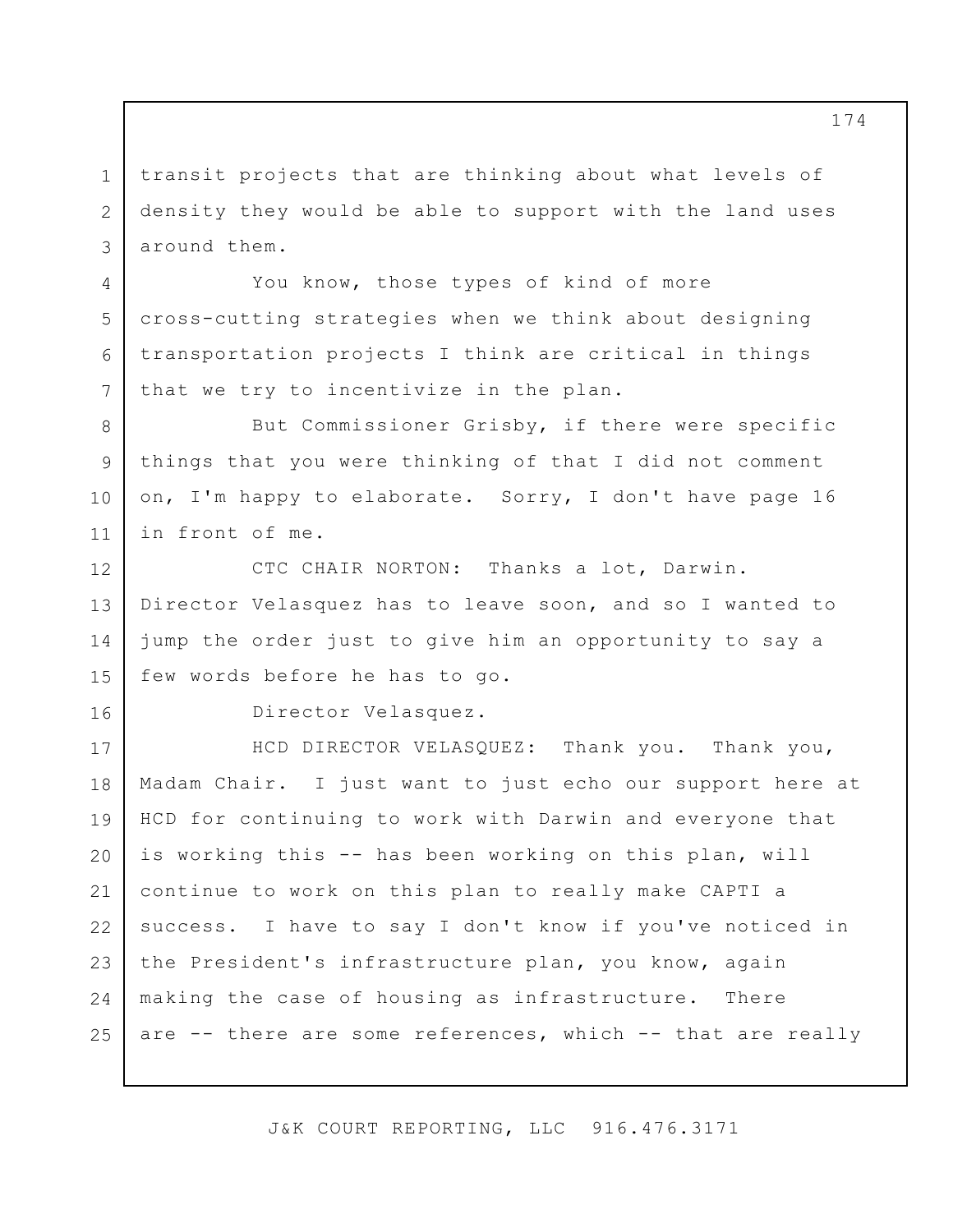exciting to me around zoning as a way -- kind of easing zoning and land use at the local level as a way to reactivate the economy through housing production and how the federal government can support that process. It's very exciting to see that California can actually be a model that can be replicated.

1

2

3

4

5

6

7 8 9 10 11 12 13 14 15 If you all remember last -- the last joint meeting in November, we provided an update on the development of our Prohousing Designation Program. I mean, it really comes down to -- in order to, I think, activate a lot of the things that CAPTI calls for, the idea of looking at our local land use and zoning is so critical. We are in the final stages of adopting that set of regulations that will be used to evaluate and incentivize local land use policies.

16 17 18 19 20 21 22 23 24 25 Prohousing program will challenge local governments to step up -- continue to step up, even going beyond the new requirements for housing elements to promote location-efficient housing production. The idea here is to use that as a way to integrate our transportation and climate goals very much in line with what we're asking local governments to do around zoning. And as we look forward to working with CalSTA, CTC, CARB, and other agencies to making prohousing and housing element compliance a central part of implementing CAPTI, I

J&K COURT REPORTING, LLC 916.476.3171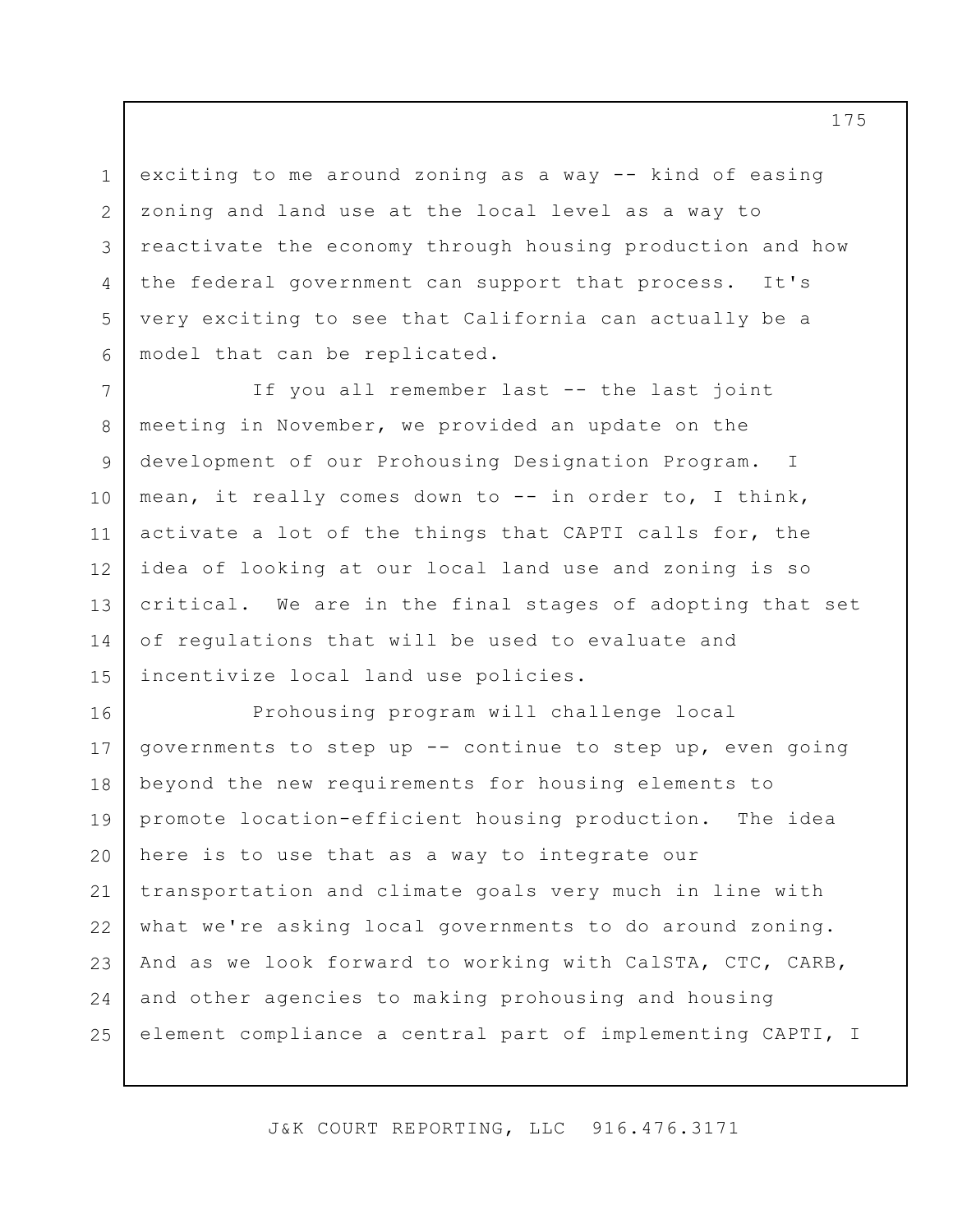think this is -- this is a part of our involvement in CAPTI that is exciting and look forward to continue -- HCD to continue to work to on this.

4 5 So thank you, Madam Chair, for giving me the opportunity to speak.

CTC CHAIR NORTON: Thank you, so much Director Velasquez for your participation in today's join meeting. We truly appreciate your partnership.

9 10 11 And next I wanted to call on Director Guardino, as I had promised him I would, even though he's not on screen night now.

12

13

1

2

3

6

7

8

CTC COMMISSIONER GUARDINO: I believe I am.

CTC CHAIR NORTON: You are now.

14 15 16 17 18 CTC COMMISSIONER GUARDINO: Great. Thank you, Chair Norton. And Darwin, I want to thank you again for months and months of thoughtful work on this to bring people together and come together with a credible plan to move us forward

19 20 21 22 I want to go back to a comment earlier made by Commissioner Bob Alvarado, which I agree with and want to build on. And that's about our mutual desire to grow the amount of funds for active transportation programs.

23 24 25 So it's not just a personal passion of a bike commuter, who is looking forward to the day when he can commute by bike again, rather than just being in my house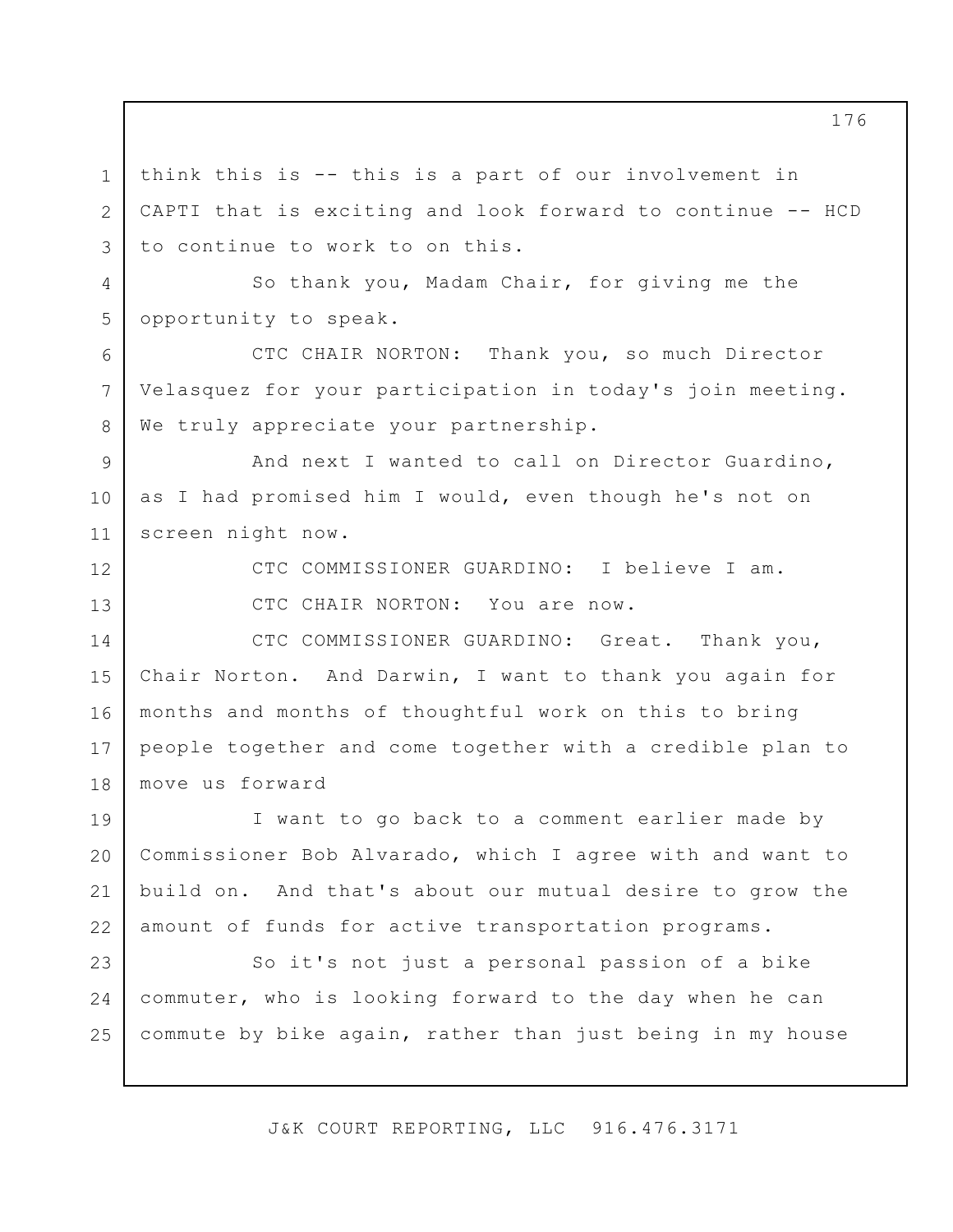24/7. But also from the perspective of all the goals we're trying to achieve from traffic to -- relief, to air quality improvement, to healthier lifestyles. All those goals are key to growing the funds for active transportation.

1

2

3

4

5

6

7

8

9

10

11

12

But I wanted to build on was Commissioner Alvarado's comment about the funding source. And I want to stress that I will work incredibly hard with you to grow the pie rather than to fight over the crumbs. I think it is incredibly difficult, if we're talking about shifting funds, one, because every pool of funds has an importance to our communities and to our state.

13 14 15 16 17 18 19 20 Two, if we're talking about shifting funds from how they were allocated in Senate Bill 1 and how hard that was to pass and get signed, for those of us like myself, and Commissioner Alvarado, and others to work on, but then what we had to do to fight back Proposition 6 in November of 2018 where voters stressed again their trust that the funds would be used as specified in SB 1 and none of us wanting to violate that trust.

21 22 23 24 25 So again, if we're emphasizing more funds, you absolutely have my full support to lean in and work on that. But if we're talking about trying to fight over the crumbs, rather than to grow the pie and grow the funds, that would be more challenging.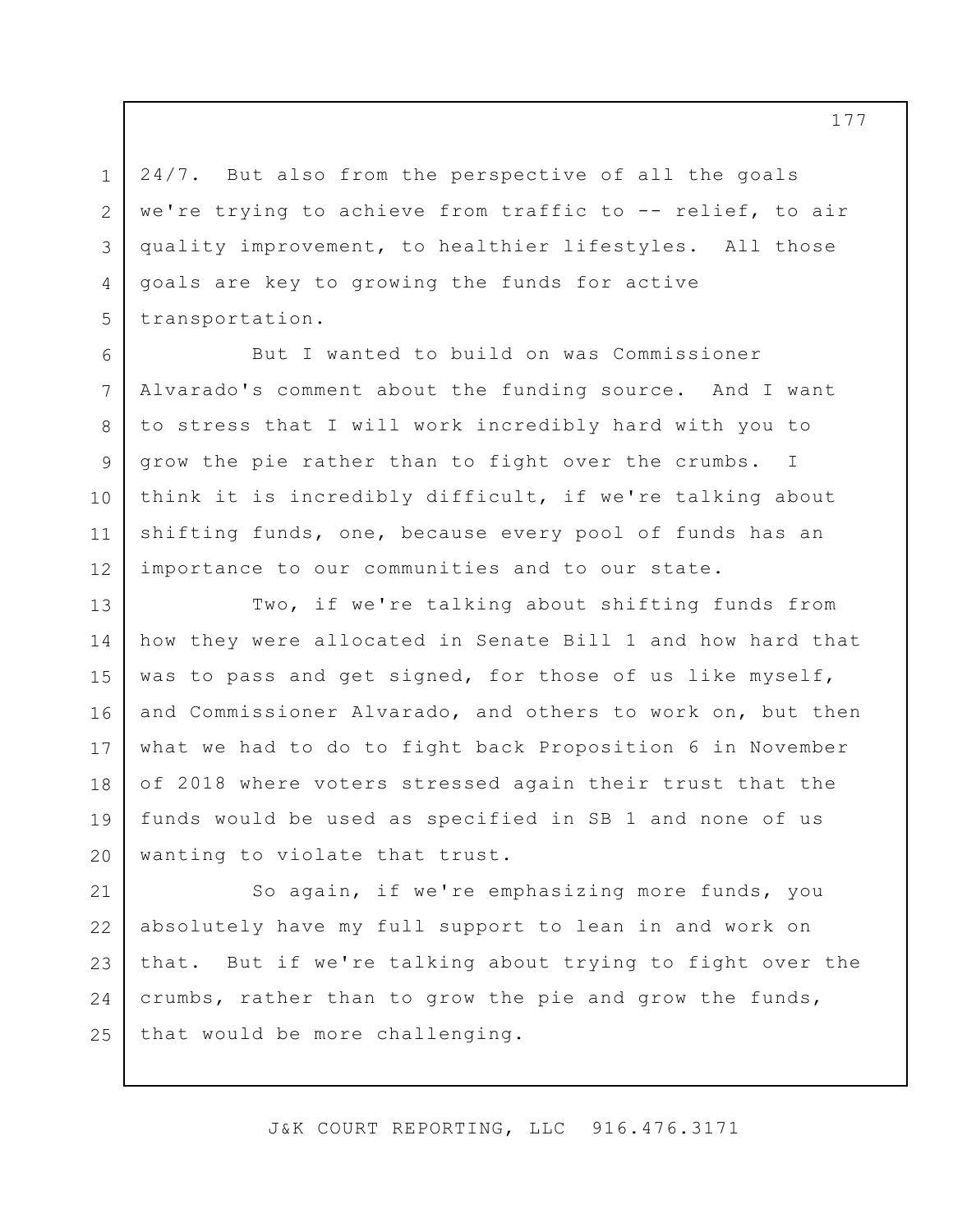CTC CHAIR NORTON: Thank you. Darwin, do you want to say a few words on that or -- about growing a pie versus working within --

4 5 6 7 8 9 10 11 12 13 14 15 CalSTA DEPUTY SECRETARY MOOSAVI: Yeah. Sure. Yeah. And I appreciate those comments. And that is, you know, certainly CalSTA's position as well in terms of our order of priority and preference. You know, I think part of why the document acknowledges that we either really look at this seriously and -- it goes beyond just saying the words new funding is  $a$  -- you know, we do think it's critical to highlight how serious we are about the commitment to making sure the transportation projects that are backlogged are funded, and that, you know, we can't simply say, you know, we're just going to sit here and wait for funding.

16 17 18 19 20 21 22 23 24 So I do think that our goal is very much so to focus on new funding. And, you know, I don't anticipate or -- and, you know, I hope that there's no need to think about, you know, how else we pursue funding the ATP. But, you know, I think just the seriousness of the matter required us to emphasize that ATP increase needs to be looked at -- looked at seriously and all options should be explored. But certainly agree, the ideal -- the ideal solution is, you know, new funding.

25

1

2

3

And I'm hoping as we look forward over the coming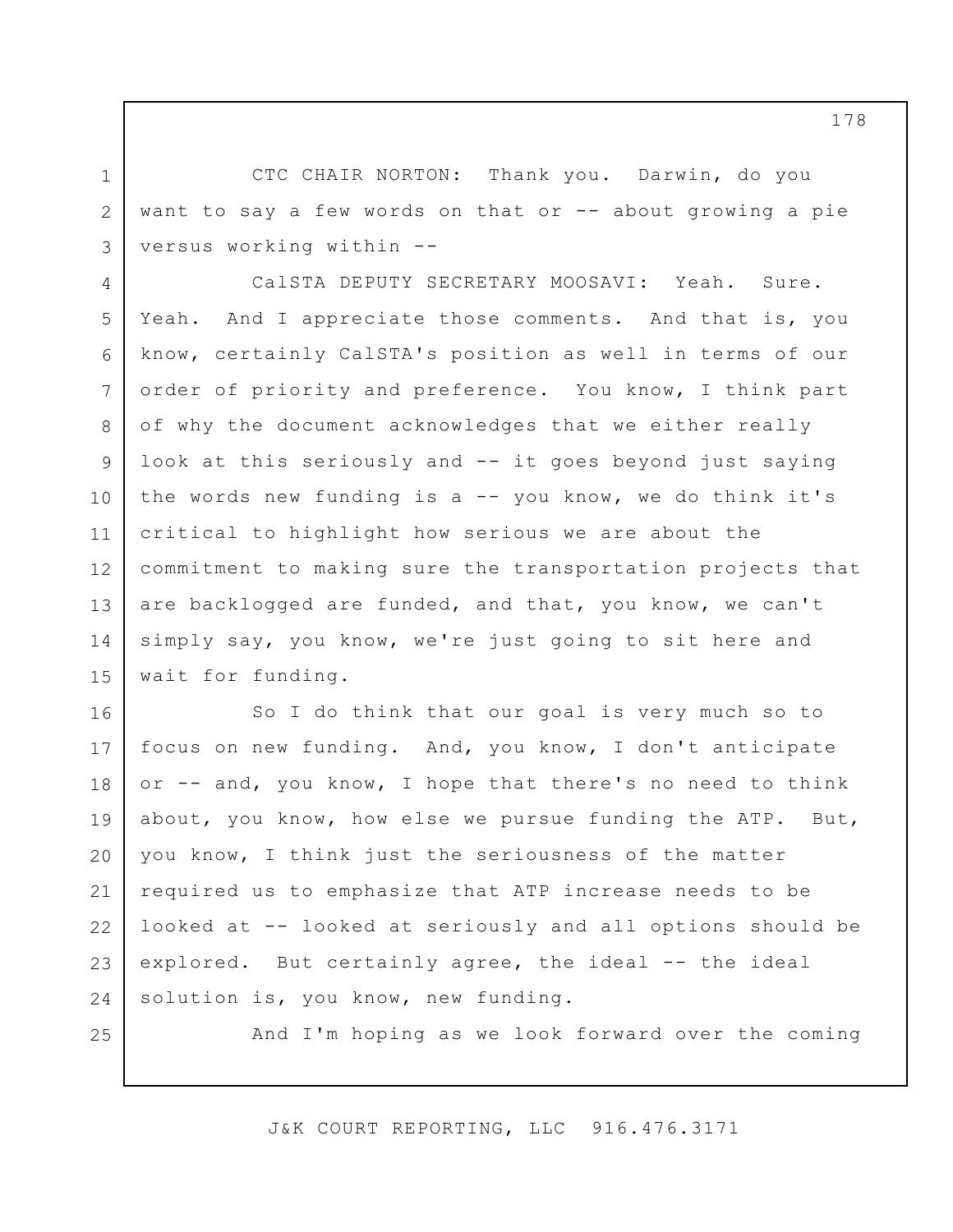1 2 3 months here that there will be opportunities, particularly in partnership with the federal government, to make that a reality.

4

5

CTC COMMISSIONER GUARDINO: Thank you, Darwin. CTC CHAIR NORTON: Thank you, Darwin.

6 7 8 9 10 Director -- I'm sorry, Chair Randolph, I was wondering if you had a couple words and then I'd to call on your Board members Pacheco-Werner, Davina Hurt, Nathan Fletcher, and Hector De La Torre in the order that they came up on my screen.

11 12 13 14 15 16 17 18 19 20 21 CARB CHAIR RANDOLPH: Thank you, Chair Norton. Actually, that discussion and the question Darwin just responded to kind of hit a key point. So he answered a question that I was going to ask. But I guess just by way of sharing some support for this process, I just wanted to note, to Darwin's point, that it seems like the timing on this is perfect, because we really are laying out kind of key principles, key strategies, key goals that are here and ready to take advantage of Build Back Better. And hopefully that will yield some results and we will have an opportunity to put these principles into action.

22 23 24 25 And so I appreciated the calendar you've laid out in terms of a plan for final adoption. And I really hope we can  $--$  we can stick to that plan as we, you know, continue to workshop these issues and gain feedback. But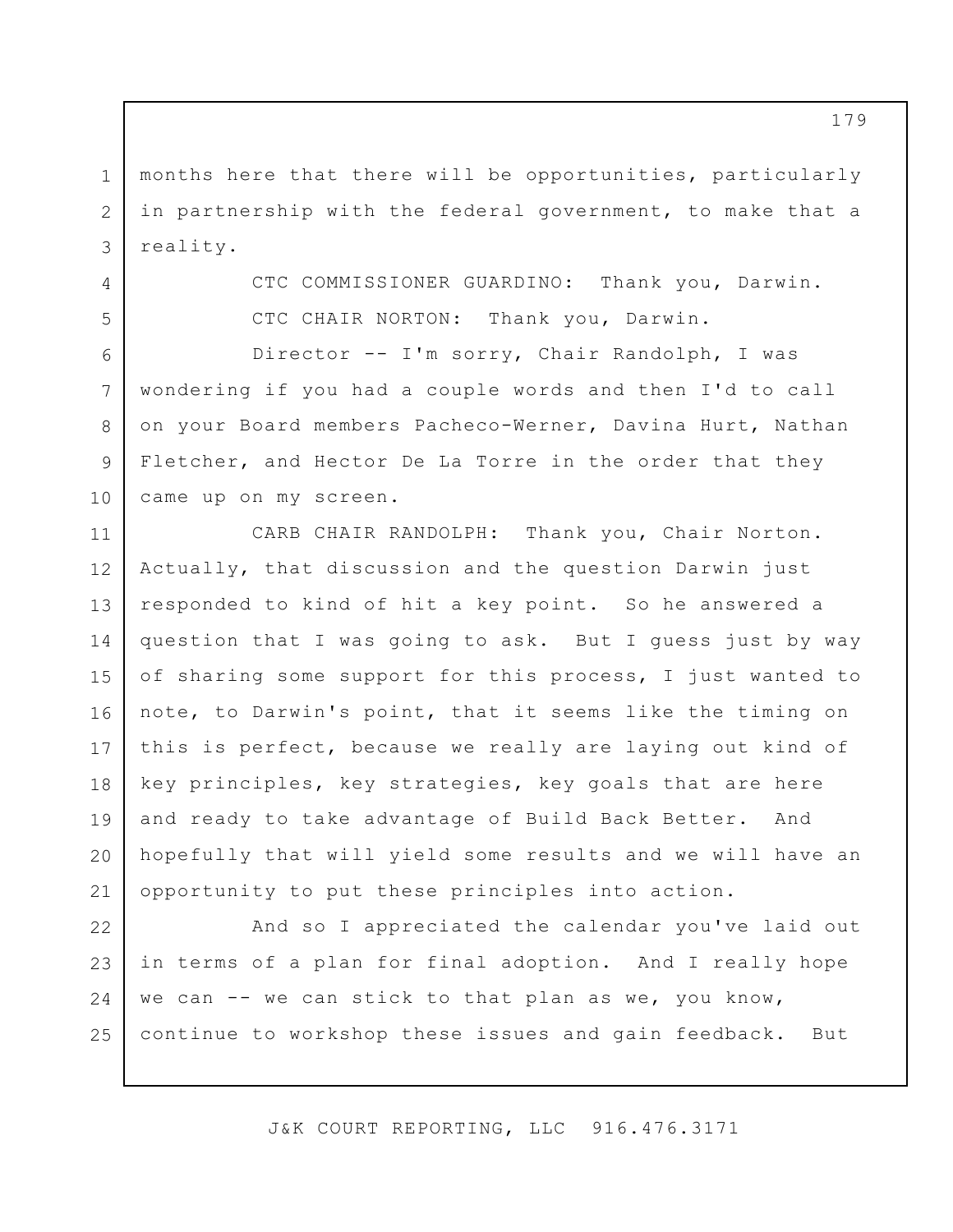I think getting this done by the middle of this year could really reap a huge amount of benefit for the state and for our shared goals. So I think that's really important.

And I will yield the floor to my colleagues, because I know folks will probably have a lot to say. Thank you.

1

2

3

4

5

6

7

8

CTC CHAIR NORTON: Thank you so much, Chair Randolph. And now Board Member Pacheco-Werner.

9 10 11 12 13 14 15 16 17 18 19 20 CARB BOARD MEMBER PACHECO-WERNER: Thank you. And I wanted to  $-$ - I really appreciate the special focus on rural areas too, because I think it's important when thinking about these projects as they're integrating with rural transportation that they have a unique focus on the people that already live there. And so thinking about infill as rural infill too, rather than expansion, when I look at my region in the Central Valley, and particularly Fresno County, I don't -- I don't see just one housing problem. I see an affordable housing problem and I see suburban sprawl in many new housing units that are only serving the very top of our income tier to housing market.

21 22 23 24 25 And so I think it's important to think about that within those nuances. And I would also say that in thinking about the BIPOC communities and historically disadvantaged, there's an important fine balance between the policies that are supporting or promoting projects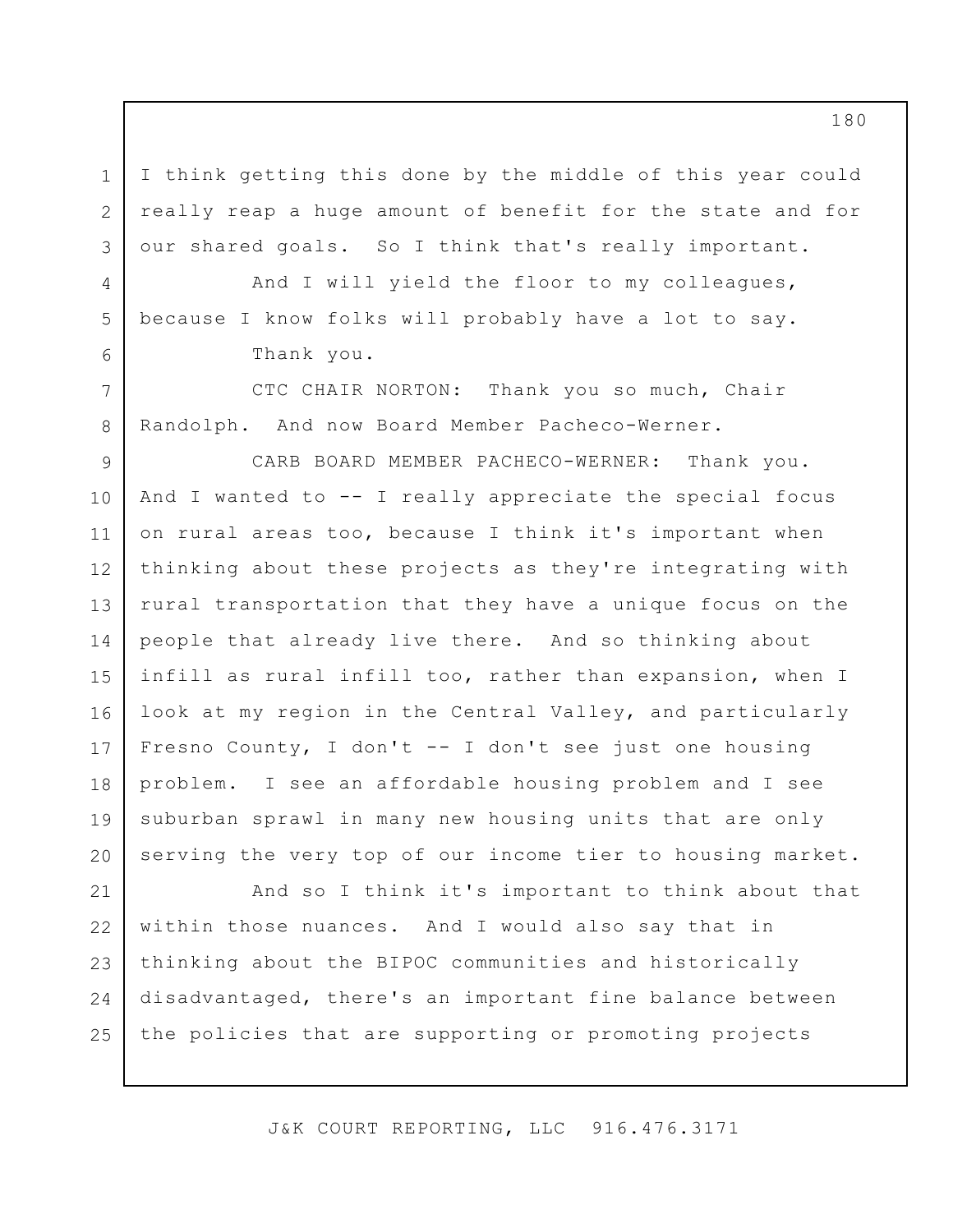that do not significantly increase passenger vehicle travel and promoting compact infill development, while protecting residents and businesses from displacement.

And the reason I say that, the fine balance, is because these communities are often already fighting heavy pollution from large polluting industries in their neighborhoods and aren't really benefiting from those jobs nearby, because they go to people that live outside of their own neighborhoods.

10 11 12 13 14 15 16 And so in that -- in that balance between promoting not traveling for work and infill, there's also having to live with the historical environmental racism that exists in many communities. So I'm just -- I was just wondering, you know, what do you see as being done about navigating this fine balance, in addition to some of what Director Velasquez spoke about just earlier.

17

1

2

3

4

5

6

7

8

9

Thank you.

18 19 20 21 22 23 24 25 CalSTA DEPUTY SECRETARY MOOSAVI: Thank you, Board Member. That's a great question. And, you know, I appreciate your thoughtful comments on it. We have been grappling with and thinking about this issue a lot. You know, I think one thing I'll say in terms of projects that can increase passenger vehicle travel, you know, I think what's important to think about and note there is that, you know, we know that commute times, and the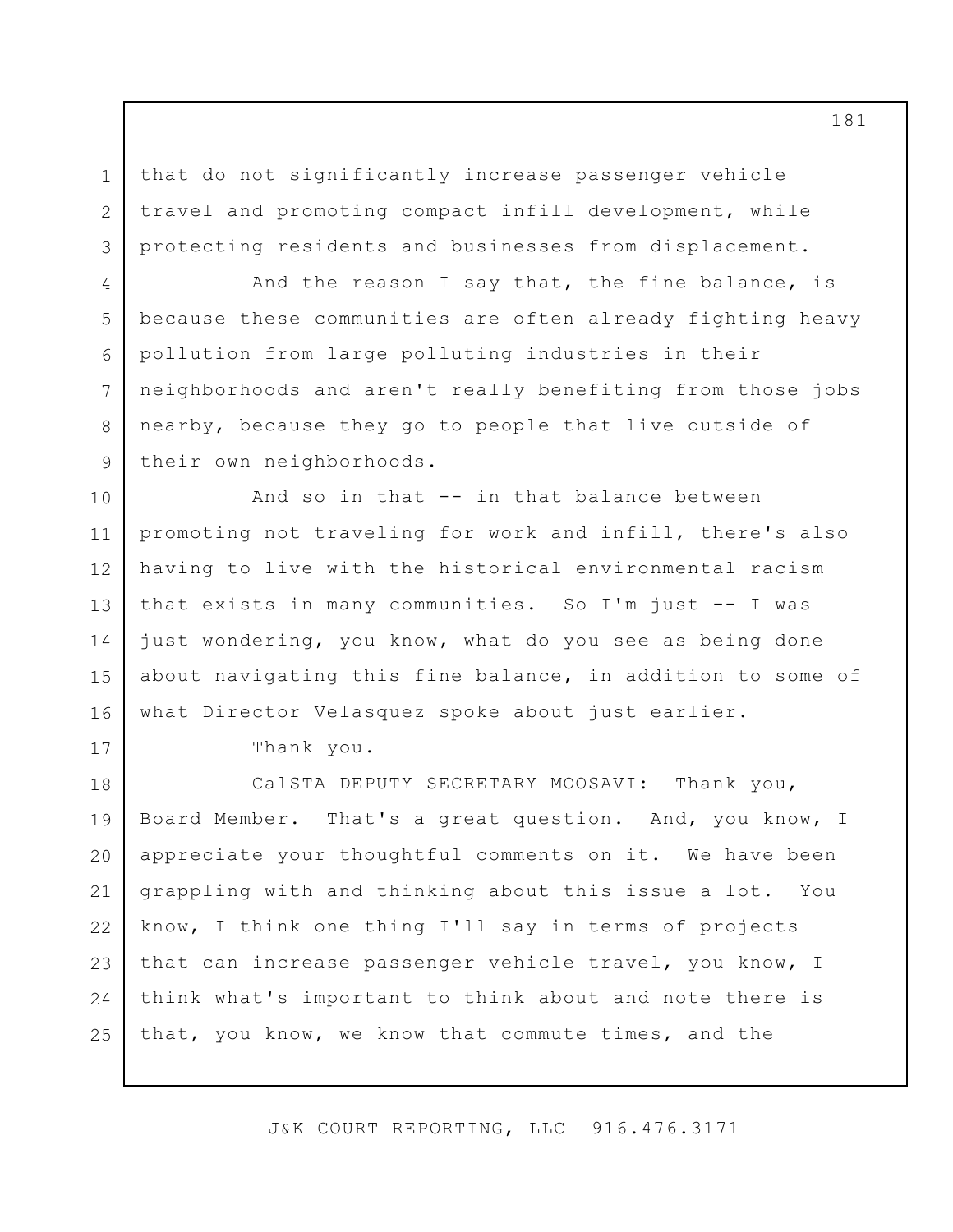representation, and to link to commute costs are a huge burden, particularly on BIPOC communities. You know, as you mentioned, particularly in areas where folks do have to drive long distances to get to -- get to their jobs, which is why those housing strategies that we talked about are incredibly critical.

7 8 9 10 11 12 13 But in terms of projects that increase passenger vehicle travel, we also know that the research shows that addressing driving or encouraging additional driving doesn't even necessarily end up benefiting those travelers through a direct reduction in travel time, particularly in some of the most congested routes that we have in the State, due to the concept of induced travel.

14 15 16 17 18 19 20 21 22 23 24 And so, you know, I think that's really what we're getting at with that point. It's not to say that people who rely on it, and who will continue to need so, and who have no other choice, you know, we're not trying to discourage those folks from driving. We're trying to provide other folks who have the ability to and want more affordable alternatives for transportation, and to not sit in that traffic, and do so to provide smoother traffic and travel opportunities for our drivers. And so that's really what that piece is about. And I appreciate you giving me the chance to explain that.

25

1

2

3

4

5

6

CTC CHAIR NORTON: Wonderful. Thank you so much.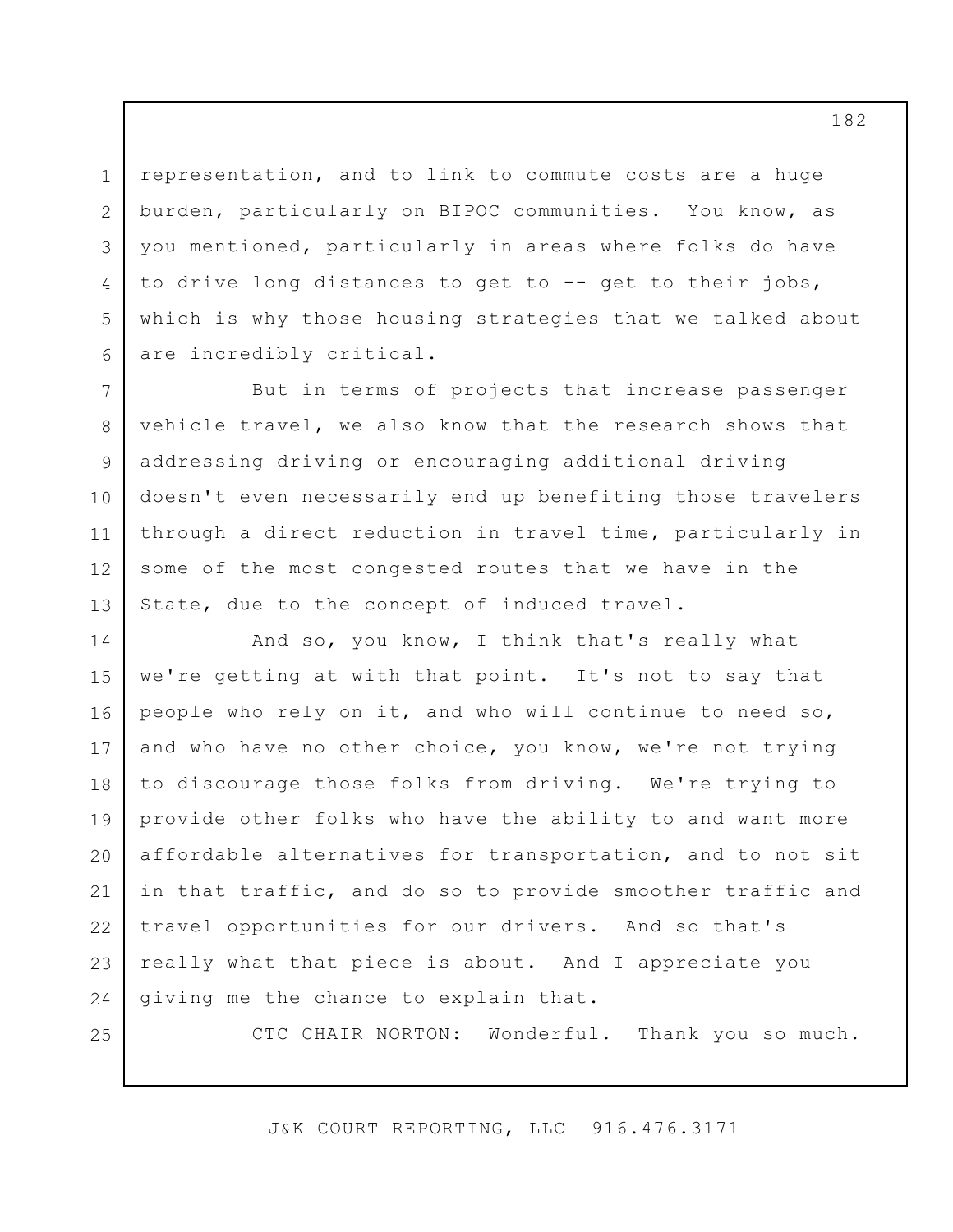1

Board Member Hurt.

2 3 4 5 6 7 8 9 10 11 12 13 CARB BOARD MEMBER HURT: Thank you, Chair. I'd like to center my thoughts on a couple of quick points. And I definitely want to align my comments to Director Sperling and also Dr. Pacheco-Werner with regards to the equity and kind of the necessary cultural behavioral change I think we need to endeavor upon. I mean, the car is flexible, it's comfortable, and it's fast. And like myself, I have a family. I have children. It's really necessary in order to get around to all the different places that we need to get to, whether it be shopping or dropping kids off. Things are a little bit different post-COVID, but we will get back to that space again.

14 15 16 17 18 19 20 21 22 23 And so there's a real tension between the reduction of VMT, and using public transit, and also expediency. And so how do we create regulation and also message on this transition, I think, should be first and foremost in our thoughts, as well as thinking outside the box. You know, some countries are creating super-cycle highways. Is that something that we can do to get more people using alternative methods of transportation, but then again remembering that there are many of us that still need to use the car?

24 25 And then, lastly I just wanted to talk a little bit about the equity piece and I have a question as well.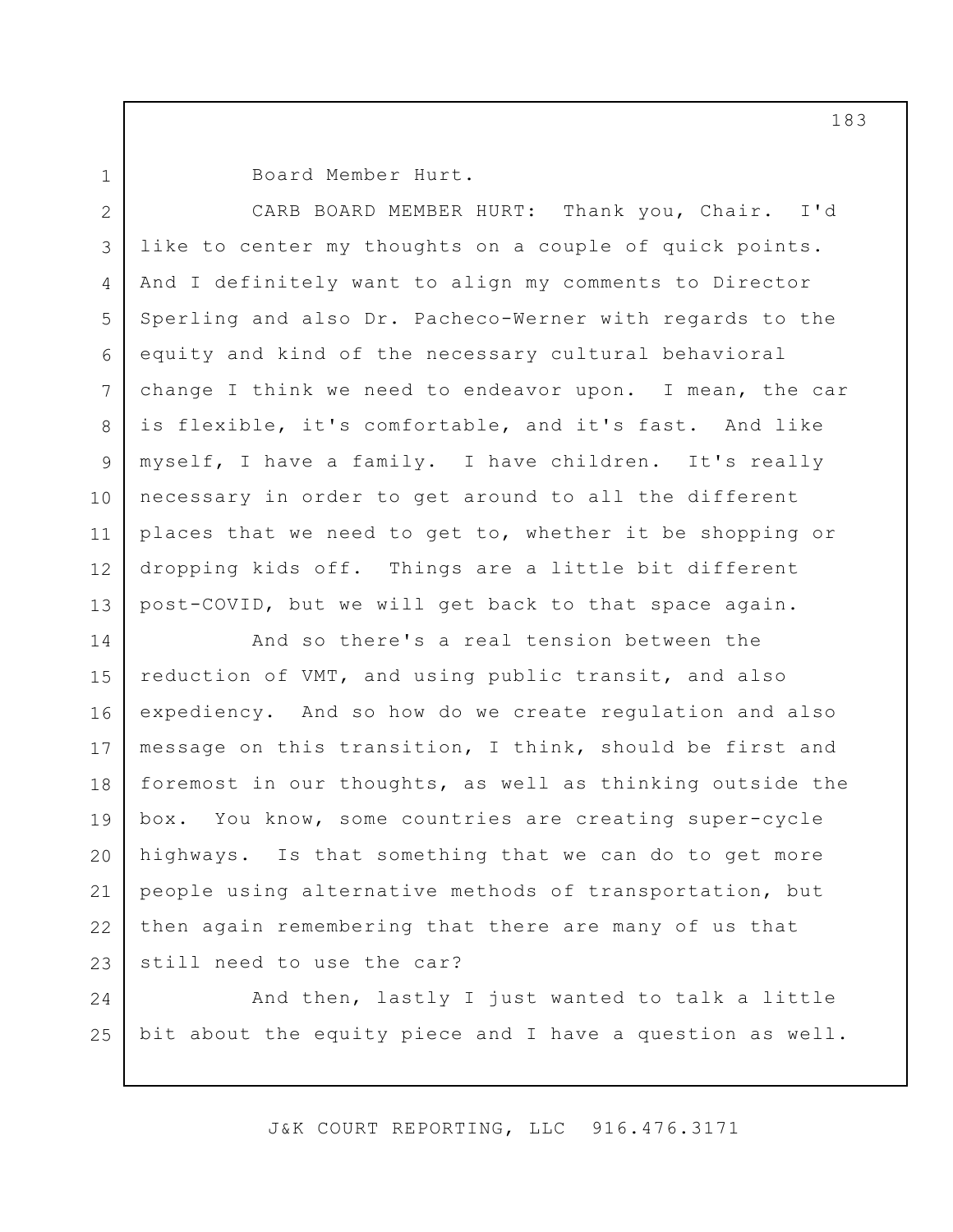1 2 3 4 5 6 7 8 9 10 11 12 But I think we should reflect more on how inequity is in these communities already and how some of these major highways slash right through the communities. And so how do we truly become equitable without widening the gap and focusing on solutions that really help them and not harm folks in these spaces? And I think part of that is being honest about if we're going to support different projects. Are we supporting projects that are then supporting those major highways through these roads? Like I think we need a wholesale thinking in some of these communities, so - that they really have a chance to thrive and not be left behind.

13 14 15 16 17 18 19 20 21 22 And my question that I'd love to get an answer to is in the summary it indicates that Caltrans will be developing an equity index to guide review of transportation funding decisions by State agencies. And I'm wondering how will the new index support, duplicate, or interact with other indices on equities such as HPI or CalEnviroScreen. If you could talk a little bit about that. I think it's important that we don't create another equity index, so that local agencies and others can really make a difference and follow what needs to be done.

23 24

Those are my comments. Thanks.

25 CalSTA DEPUTY SECRETARY MOOSAVI: Thank you, Board member, for those -- that particular question and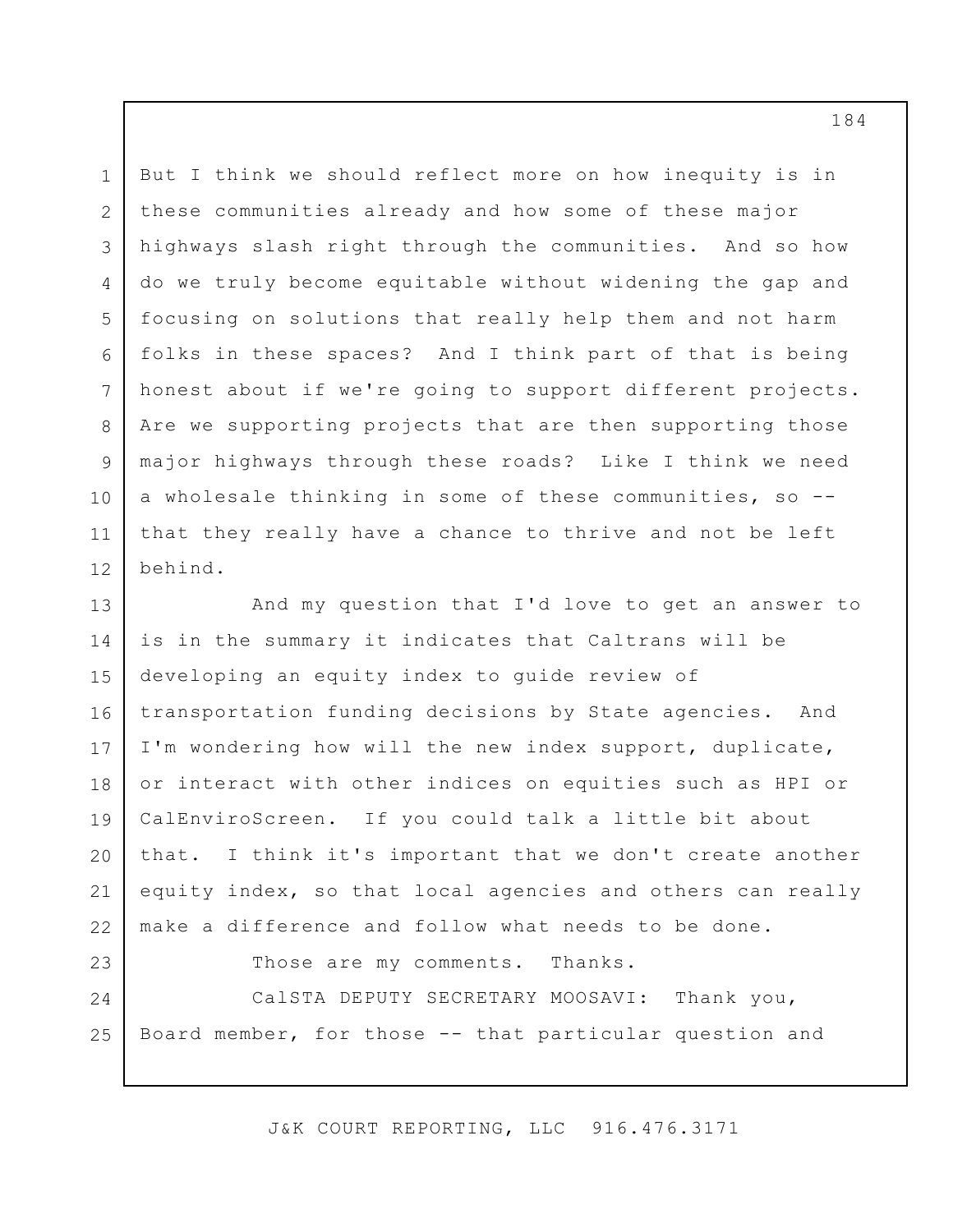opportunity to talk about the equity index, which we're really excited about. You know, I think first of all, I'll say that that item has not yet launched and is, you know, in its infancy in terms of a conceptual phase. The hope is to have kind of a robust public process around its development when we get there, you know, after this plan is finalized and we embark on that action.

1

2

3

4

5

6

7

8 9 10 11 12 13 14 15 16 17 18 19 So there will be plenty of opportunity for specific input and shaping what that idea could be, what it could turn into. What I'll say in terms of what it is now and at a very high conceptual level that we've thought about it, is to build off of the Healthy Places Index and CalEnviroScreen existing tools and data sets that are out there, and to think about specifically when we talk about access, and improving accessibility to destinations, and people's transportation access, and the role that equity plays, and the lack of access to where they need to go, which of those factors should we be looking at when we look at our own projects?

20 21 22 23 24 25 And so, you know, I don't think we're necessarily aiming to, at this point, have, you know, some sort of tool that would be required amongst all of -- across all of our programs, like a CalEnviroScreen. You know, I think we're just talking about, at this point, coming up with and having the right data sets and data pieces that

J&K COURT REPORTING, LLC 916.476.3171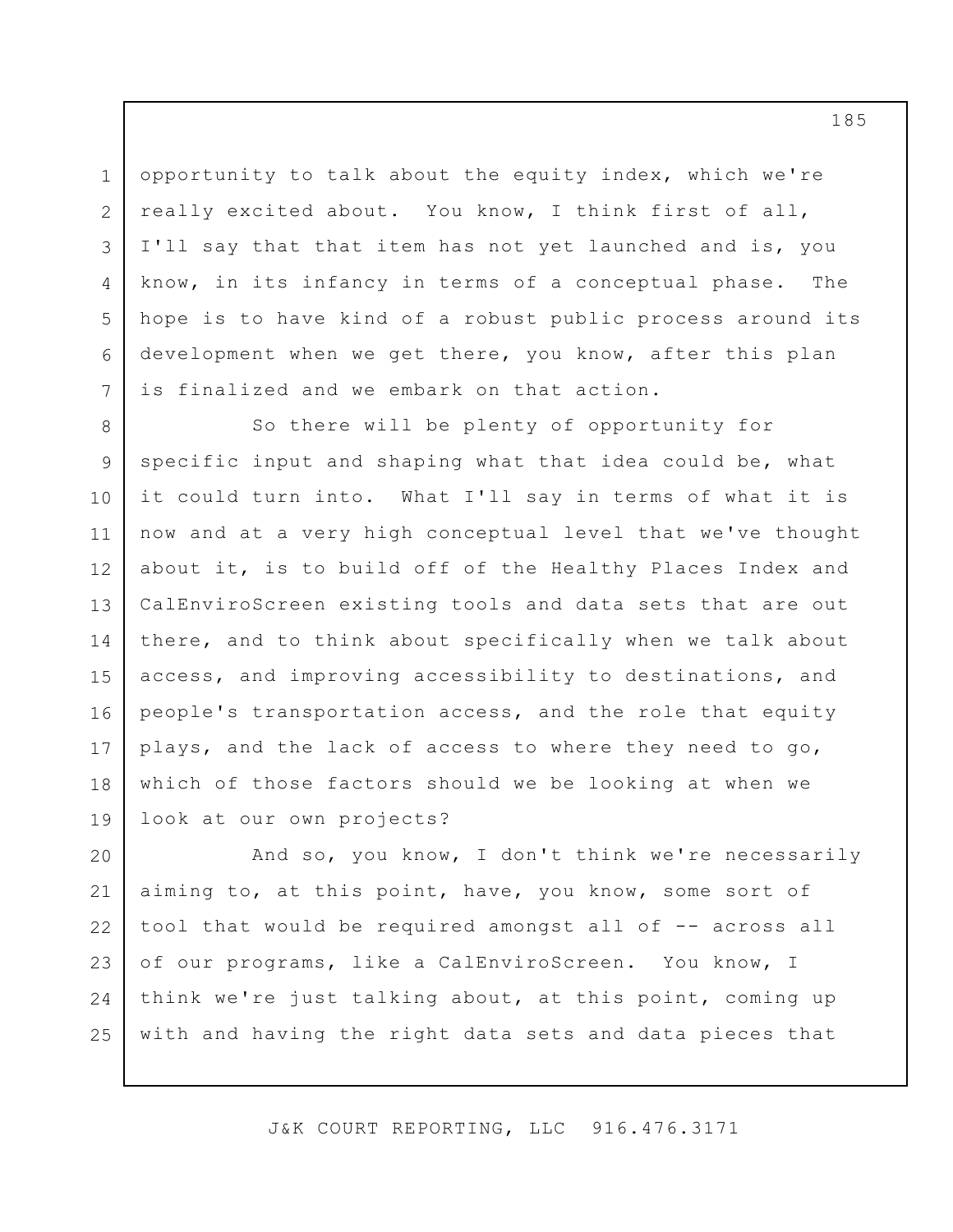1 2 3 4 5 6 7 8 9 exist in those existing equity tools to reflect on when, you know, Caltrans in particular makes project decisions. You know, for example, you know, data points like existing car ownership and maybe a screen of income and other socioeconomic data points layered on top of each other, as well as the current modal split on the specific route paint a big picture as to what's going on from a social and racial equity perspective in a particular community and transportation standpoint.

10 11 12 13 14 15 16 And, you know, those -- to be frank, a lot of those data sets and those data points are not currently being used in project development or planning in the transportation space. So we're just looking to bring those pieces in -- into that conversation and not, you know, necessarily create a competing tool for kind of use across all the programs, if that makes sense.

17 18 CTC CHAIR NORTON: Thank you very much. I'd like to call on Board Member Fletcher next.

19 20 CARB BOARD MEMBER FLETCHER: Thank you. Thank you, Chair Norton. And it's good to join you all today.

21 22 23 24 25 You know, I wanted to echo some of the comments we've heard from Dr. Sperling and others around what I see as the crucial importance of the CAPTI process and why it is -- it is so desperately needed. This notion of actually embracing the belief that we're going to fund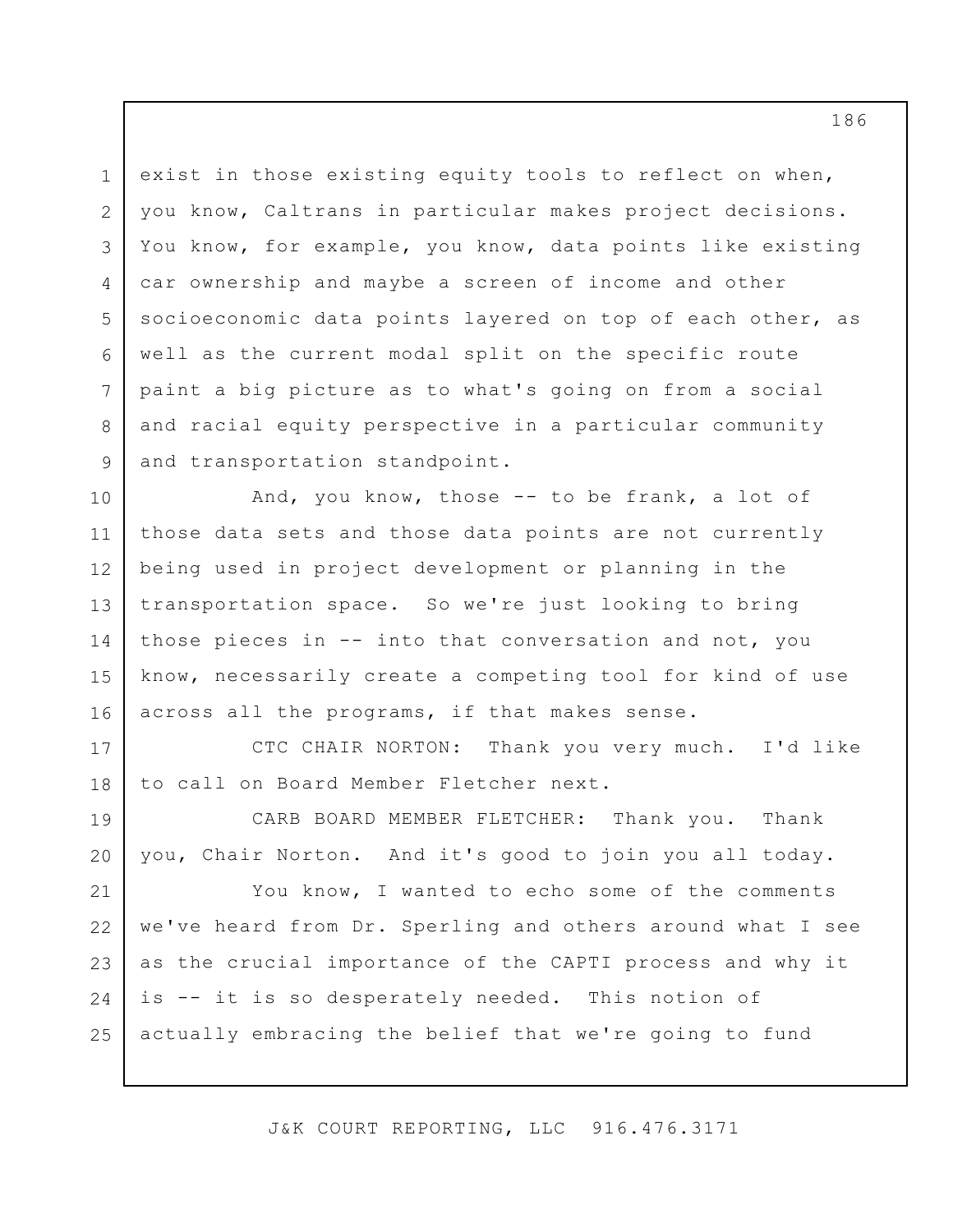1 2 things that reduce VMT. And I just want to share my perspective.

3 4 5 6 7 8 9 10 11 12 13 I sit in a unique situation right now, not only as a member of the Air Resources Board, as Chair of the San Diego County Board of Supervisors where we land use decision-making that we do as a component of that, and simultaneously as Chair of Metropolitan Transit System, our transit agency here in San Diego. And we have this tremendous conflict between the housing obligation that we have. And I believe we must build more housing. I absolutely believe we must build more housing and more affordable ways and the very real challenge we have both from an environmental standpoint around reducing VMTs.

14 15 16 17 18 And the two, it's not impossible to do the two. You can build more housing and you can lower VMTs. But it is so frickin hard when you're trying to do something different to get a different outcome when you have legacy mindset and legacy systems that created the inverse.

19 20 21 22 23 24 And so every day we're trying to achieve this aim of we need to build more housing and we need to lower VMTs in a system that is designed to do the exact opposite. And so I think that forces us to really think deeply about how we challenge a lot of those legacy mindsets and legacy systems, because they have to fundamentally change.

25

And I get change is hard. I mean, everything was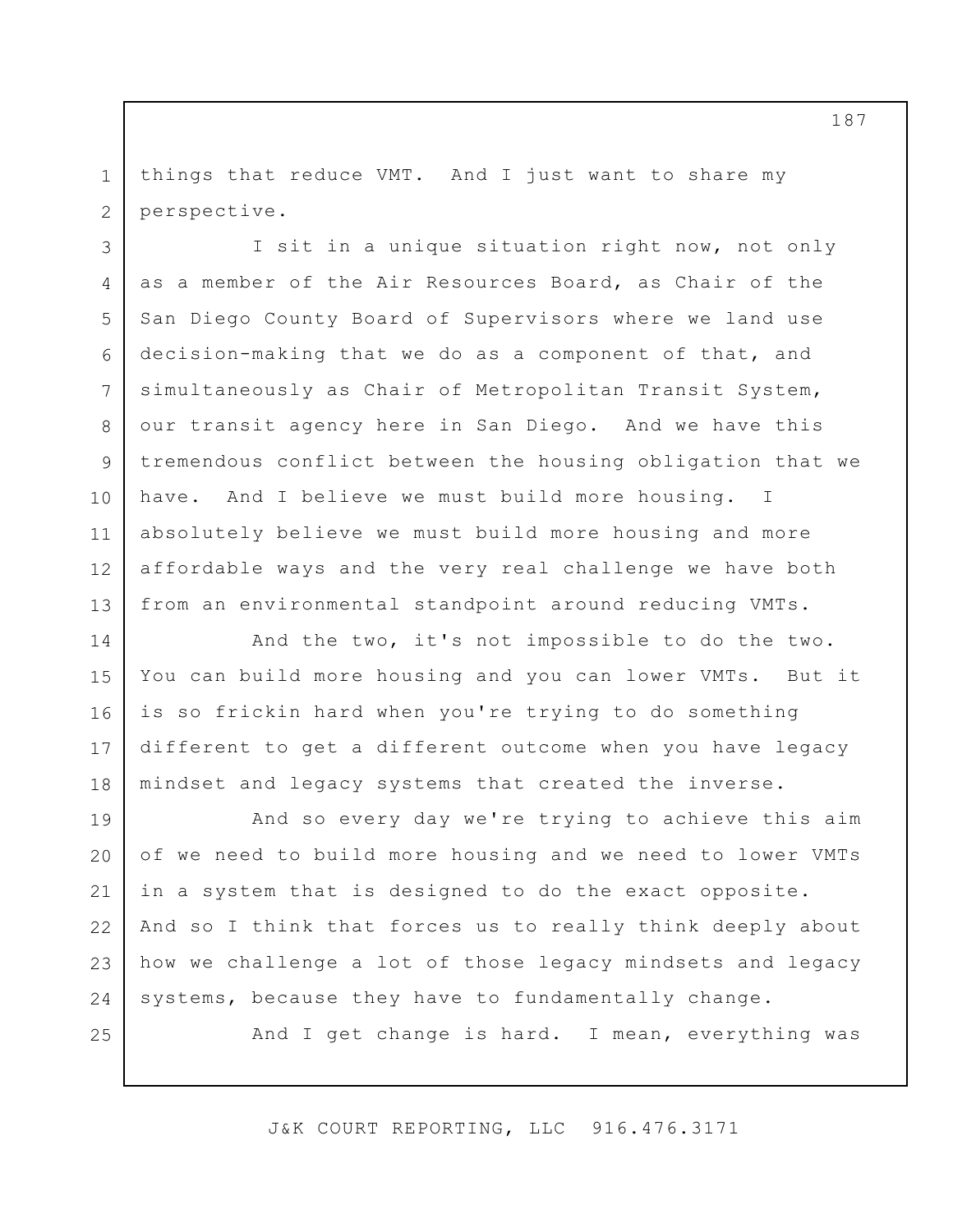put in place. And at the time it was put in place, it probably made sense and you build up institutions around it, and you build up ways of thinking around it, and it makes it so difficult. But to just give you a case study into the reality of how difficult this become on the ground.

1

2

3

4

5

6

7

8

9

10

11

12

So the unincorporated area of San Diego County where we have land use authority is -- it's not the appropriate place for massive quantities of housing. It's in high fire prone areas. We have significant water challenges and it is not connected in substantive ways at all to transit systems.

13 14 15 16 17 18 19 20 And so we went, and in our RHNA process, we have great success in lowering significantly by about 70 percent our obligation in the unincorporated under RHNA. Now, we have additional challenges is that I'm building considerable volumes of affordable housing, dense housing on county-owned land that happens to be in the appropriate place. But the appropriate place is not in my land use authority. It's county-owned land in other jurisdictions.

21 22 23 24 25 Now, when I take that land, and I take my money, and I build that, I get zero RHNA credit for that, but we do it, because it's the right thing to do for where it should go. But we reduce our RHNA number by 70 percent. Now, let's come into now we have to fill out our

J&K COURT REPORTING, LLC 916.476.3171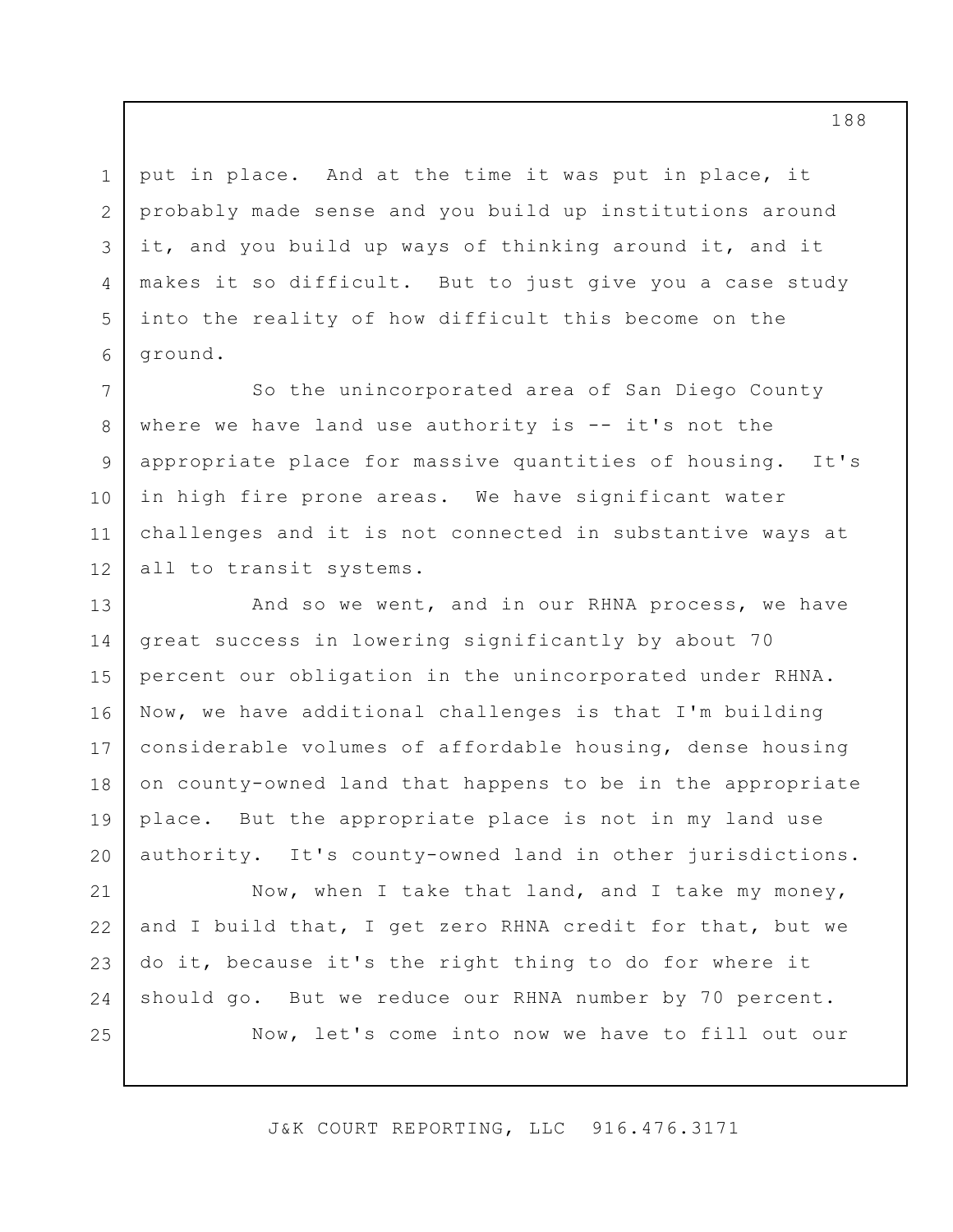3 report to submit for where we're going to place that. Now, if I were to take all of our VMT efficient areas, right, our 743 VMT efficient areas, it is impossible for me to meet my RHNA goal in VMT efficient areas without running up against AB 686 problems. It just -- it does not work. You can't physically do it.

1

2

4

5

6

7

8

9

10

11

12

13 And so how do you overcome that challenge? Well, we don't want to build outside of VMT efficient areas, so how would we do that? Well, we would need to create more VMT efficient areas, right? It's the only way we could do it. But the challenge that you run into there, and this is the challenge that we have to find, is how do we make it easier to fund transit?

14 15 16 17 18 19 20 Because as Chair of my transit agency, right now I have two choices. I can go to the voters -- in pre-COVID, we were going to roll the dice and try this. But that means I've got to get a two-thirds vote of the public to fund something that presently only two percent, as Dan Sperling pointed out, use. And that is incredibly challenging.

21 22 23 24 25 And people say why would we fund something that only two percent of the people use? I'm like so maybe more than two percent of the people would use it. But again, that's a challenge, because our legacy system says to increase funding for transit via the mechanism at our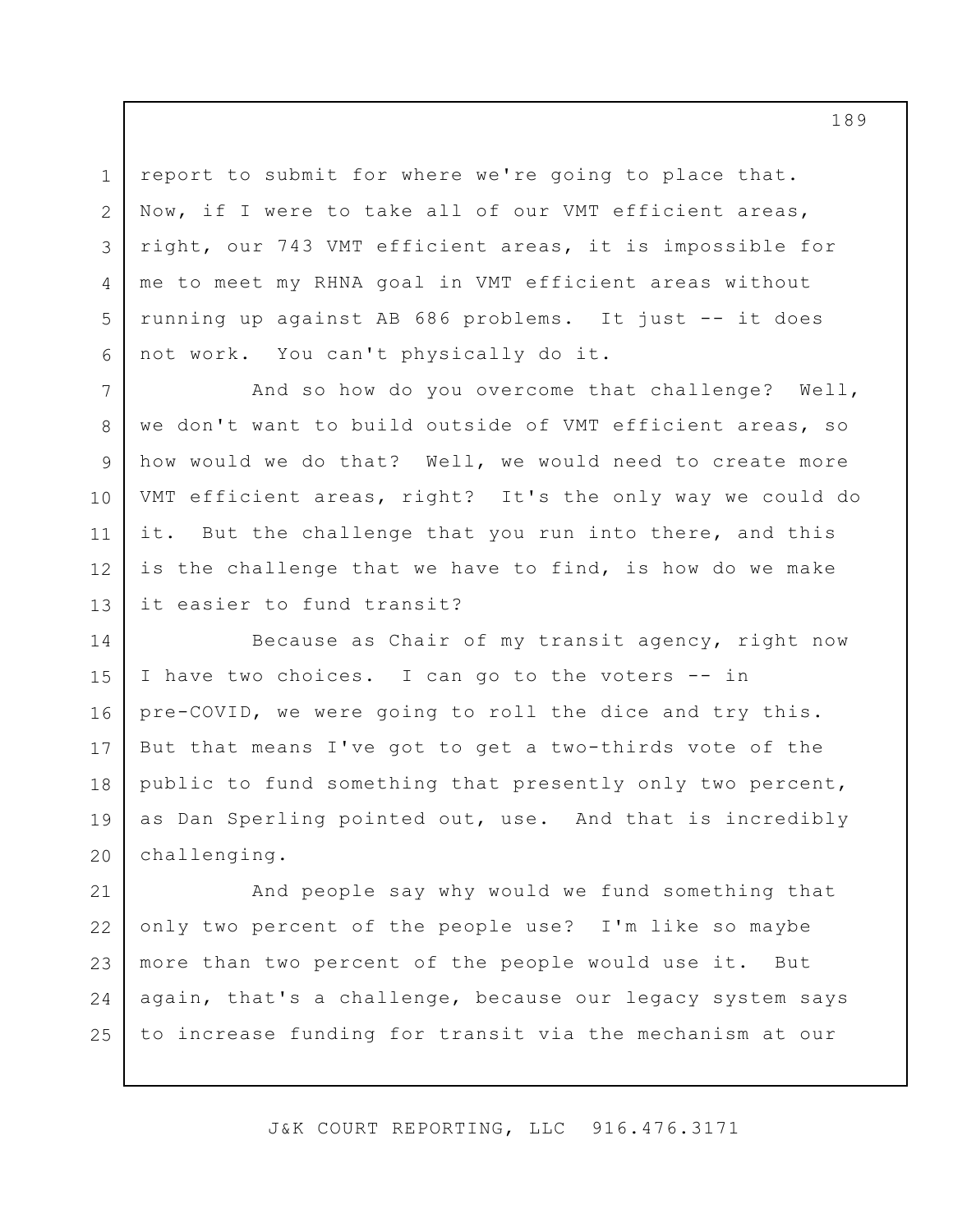3 5 disposal requires a two-thirds vote of the public. Now, the second thing is I could try and build a transit system -- expanded transit sytem on the backs of fare box, but we know that puts you in a death spiral. I mean, that's the worst thing you could possibly do. And so we've got to figure out how we can fund these systems in a better way.

1

2

4

6

7

8 9 10 11 12 13 14 15 16 17 18 19 20 21 22 23 24 25 And transit agencies, we're doing everything we can. We're looking at counterflow traffic on freeways that are empty, you know, directionally at different times. We're taking shoulders and making bus-only lanes. I mean, we're doing everything we can possibly do. But ultimately, it does come down to -- to that notion and reframing this debate around -- and somebody had spoken to this too, but the massive funding, the massive volume, if we look at the totality of funding that goes into supporting the car culture and the car ecosystem. I mean, just look at parking, look at the public costs associated with just parking to fund that and then contrast that with what we invest in transit and how we do it. And so, you know, these are a few -- like these are the things that we have to do, which is why I think programs like this, that if we can -- if we can start driving this transportation funding in a way that really enhances VMT reduction, it not only enhances VMT reduction, but as we start funding

J&K COURT REPORTING, LLC 916.476.3171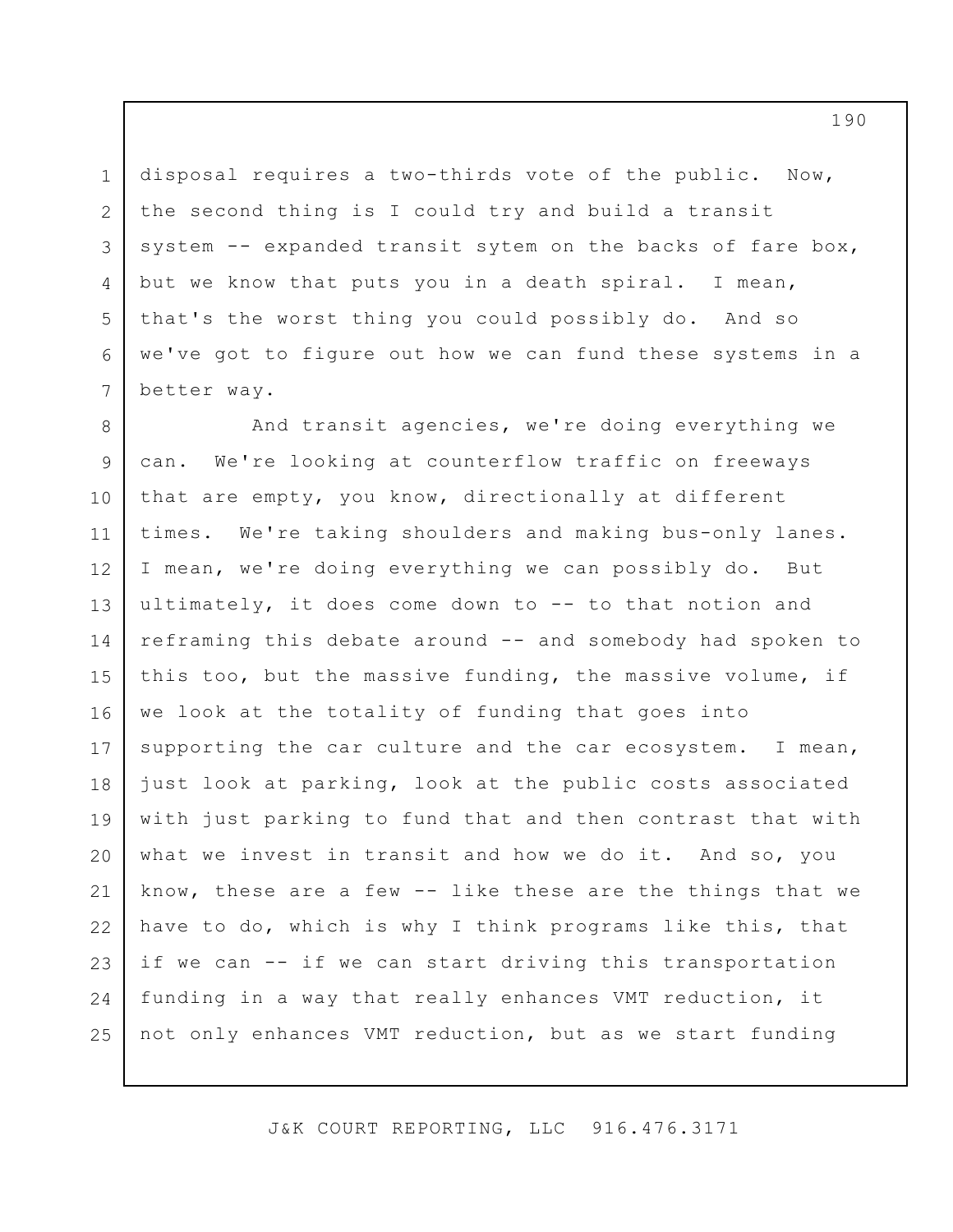1 2 that, it makes it easier to construct the housing in the most appropriate place.

3 4 5 6 7 8 9 10 11 12 13 14 15 16 Another challenge I think is it's -- you know, it's just hard is the generational challenge, right? We have folks in decision-making positions, not -- and we're all a part of this, right, but who came up in a different era. You know -- when, you know, my students at UC San Diego are like I don't want a car. What are you talking about? Like, you've got to park it somewhere. You've got to put gas in it. Like, I -- you've got to get insurance. Like, oh, my God. That's terrible. But yet, we still can't -- we're having a hard time making that bridge, right? I mean my kids call me a Boomer. And I'm like sometimes in some of these conversations, I'm like we've got to make this generational shift in order to achieve the aim.

17 18 19 20 21 22 23 24 25 And I think a part of this, and this is heresy for local government officials, but look, I think we've got to look at the land use decision-making authority process, because if we're going to live in a world where the notion of a single duplex is such a scary concept for a city council or a board of supervisors to oppose, then perhaps they shouldn't have that -- be making the ones making that decision, because, you know, the challenge is then when we do find those projects in the right places,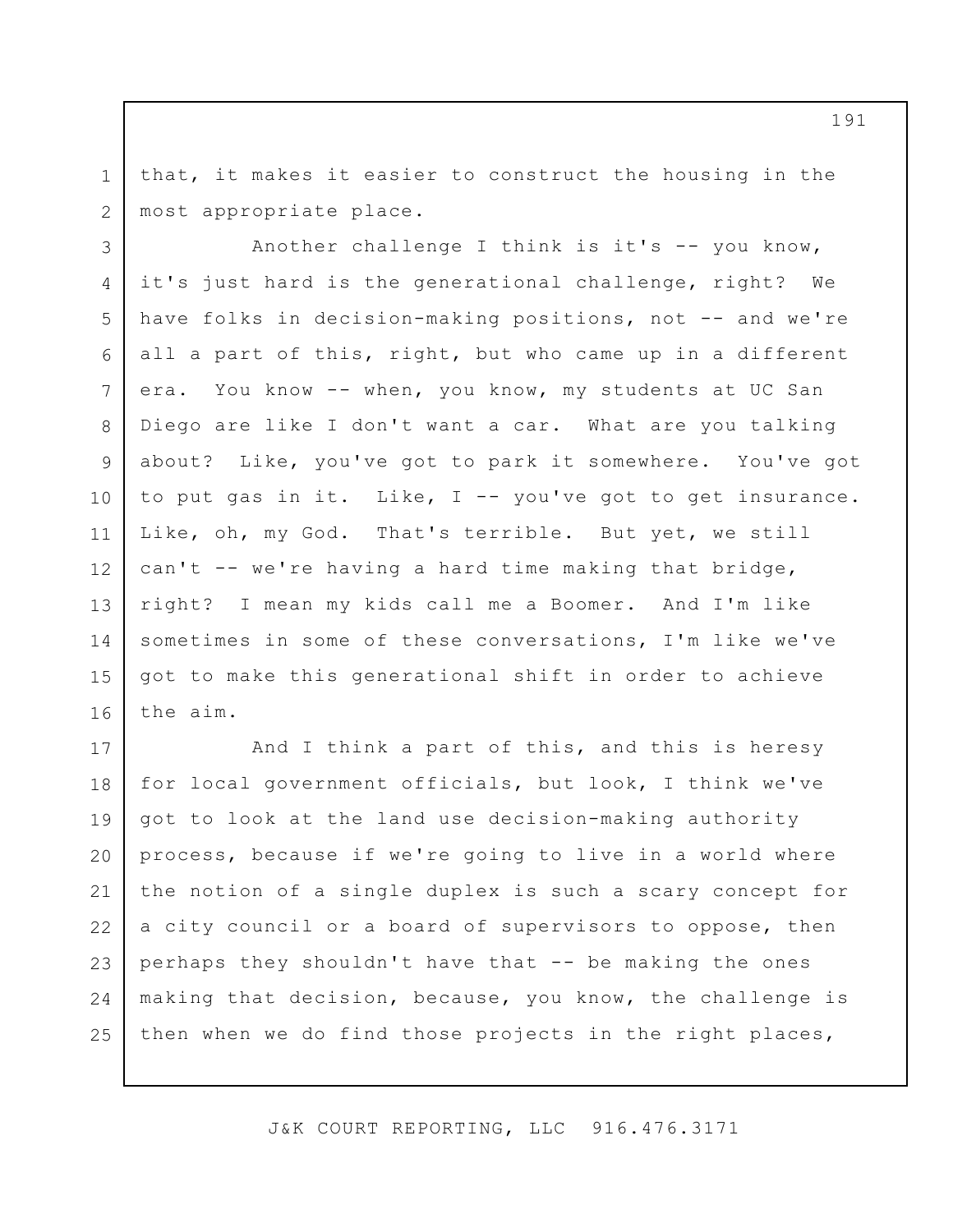3 you can't overcome, you know, the 17 folks that it's going to destroy the world as they know it, particularly when it's affordable.

1

2

4

7

8

9

5 6 10 And so I think -- I think what you're doing here and what you're trying to put in place, if done right, if done right, can be -- can be very, very helpful. If not done right, then it's just going to perpetuate the same frustration that we all face here. And so I guess my question is how do you envision the quantification of like how do you do this?

11 12 13 14 15 16 17 And I know you won't have a definitive answer today. And I'm not -- I'm not supposing that. I know that you're working through this. But, you know, how does this actually manifest itself in a funding mechanism to prioritize those projects that are going to help us achieve the aims that we're trying to achieve at a local level.

18 19 20 21 22 23 24 25 CalSTA DEPUTY SECRETARY MOOSAVI: Well, thank you, Board Member Fletcher, for those comments. And I really appreciate the on-the-ground examples of the challenges of this work. And I think it -- I appreciate you telling that story before asking that question, because it gives me a bit of a free pass, because you acknowledged yourself how difficult this question is. (Laughter.)